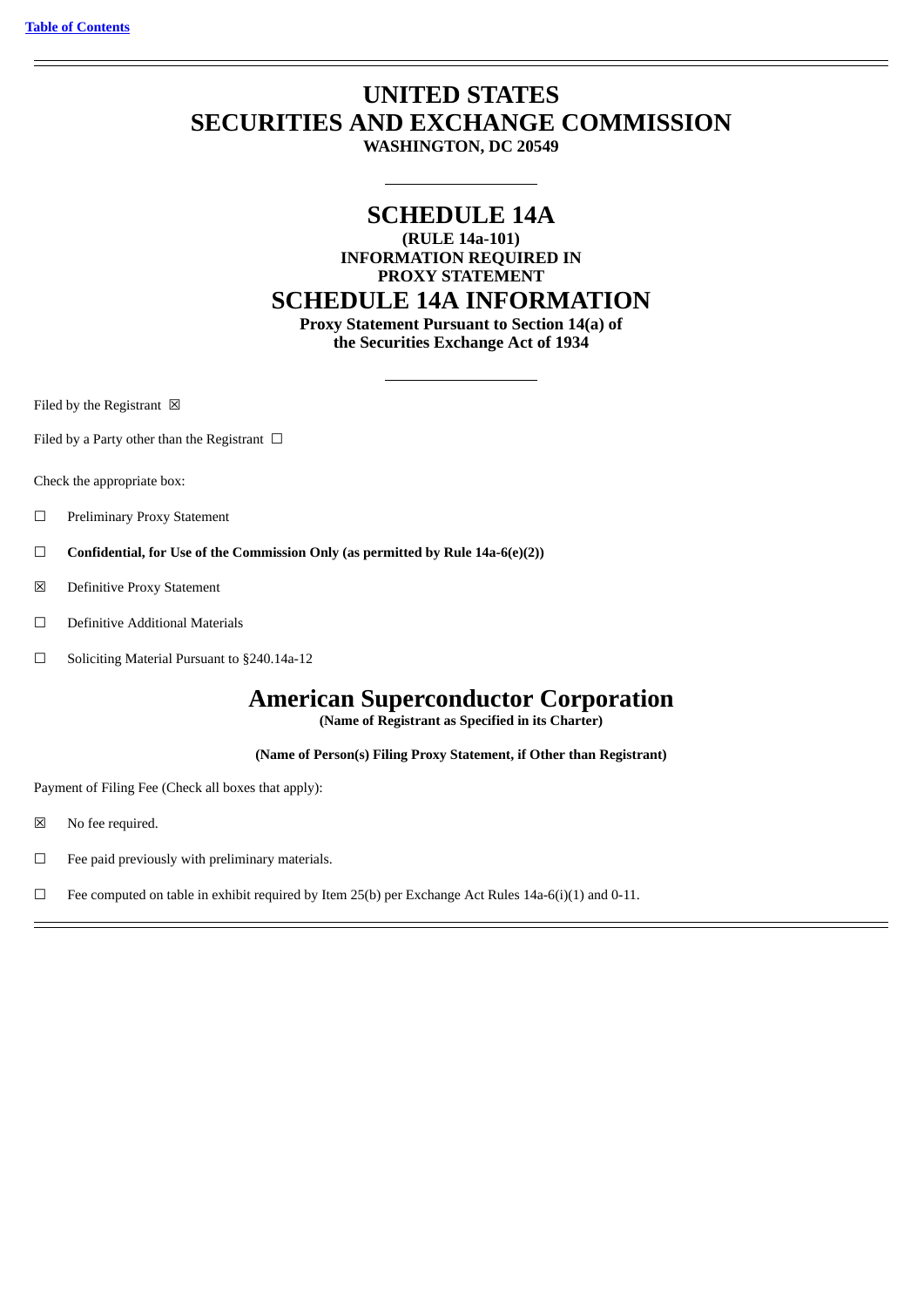#### **AMERICAN SUPERCONDUCTOR CORPORATION 114 East Main Street Ayer, Massachusetts 01432**

*Notice of Annual Meeting of Stockholders to be Held on Tuesday, August 2, 2022*

The Annual Meeting of Stockholders (the "Annual Meeting") of American Superconductor Corporation ("AMSC") will be held via a completely virtual format through a live audio-only webcast hosted online at *www.virtualshareholdermeeting.com/AMSC2022* on Tuesday, August 2, 2022 at 10:30 a.m., Eastern Time. The Annual Meeting will be held exclusively online and you will not be able to attend the Annual Meeting physically. You will be able to vote your shares electronically and submit questions during the meeting by logging into the website listed above using the 16-digit control number included in the Notice of Internet Availability of Proxy Materials, on your proxy card or on the instructions that accompanied our proxy materials. Online check-in will begin at 10:15 a.m. Eastern Time, and you should allow ample time for the check-in procedures.

At the Annual Meeting, AMSC's stockholders will consider and act upon the following matters:

- 1. To elect Laura A. Dambier, Arthur H. House, Margaret D. Klein, Barbara G. Littlefield, Daniel P. McGahn and David R. Oliver, Jr. as directors of AMSC for a term of office expiring at the 2023 annual meeting of stockholders.
- 2. To approve AMSC's 2022 Stock Incentive Plan.
- 3. To approve amendments to AMSC's Amended and Restated 2007 Director Stock Plan to add 150,000 shares to the total number of shares available for issuance under the plan and to extend the term of such plan.
- 4. To ratify the appointment by the Audit Committee of the Board of Directors of RSM US LLP as AMSC's independent registered public accounting firm for the current fiscal year.
- 5. To transact such other business as may properly come before the meeting or any continuation, postponement or adjournment thereof.

Stockholders of record at the close of business on June 7, 2022 will be entitled to notice of and to vote at the Annual Meeting or any continuation, postponement or adjournment thereof. A complete list of these stockholders will be open to the examination of any stockholder at our principal executive offices at 114 East Main Street, Ayer, MA 01432 for a period of ten days prior to the Annual Meeting and will be available on the bottom of your screen during the Annual Meeting after entering the 16-digit control number included on your Notice of Internet Availability of Proxy Materials or proxy card or on the materials provided by your bank or broker. The Annual Meeting may be continued or adjourned from time to time without notice other than by announcement at the Annual Meeting.

**IT IS IMPORTANT THAT YOUR SHARES BE REPRESENTED AT THE VIRTUAL ANNUAL MEETING. THEREFORE, WHETHER OR NOT YOU EXPECT TO ATTEND THE VIRTUAL ANNUAL MEETING, PLEASE SUBMIT YOUR PROXY (1) OVER THE INTERNET, (2) BY TELEPHONE, OR (3) BY MAIL. FOR SPECIFIC INSTRUCTIONS, PLEASE REFER TO THE QUESTIONS AND ANSWERS** BEGINNING ON THE FIRST PAGE OF THE PROXY STATEMENT AND THE INSTRUCTIONS ON THE PROXY CARD RELATING TO **THE VIRTUAL ANNUAL MEETING.**

By Order of the Board of Directors,

akour

John R. Samia, Secretary

Ayer, Massachusetts June 23, 2022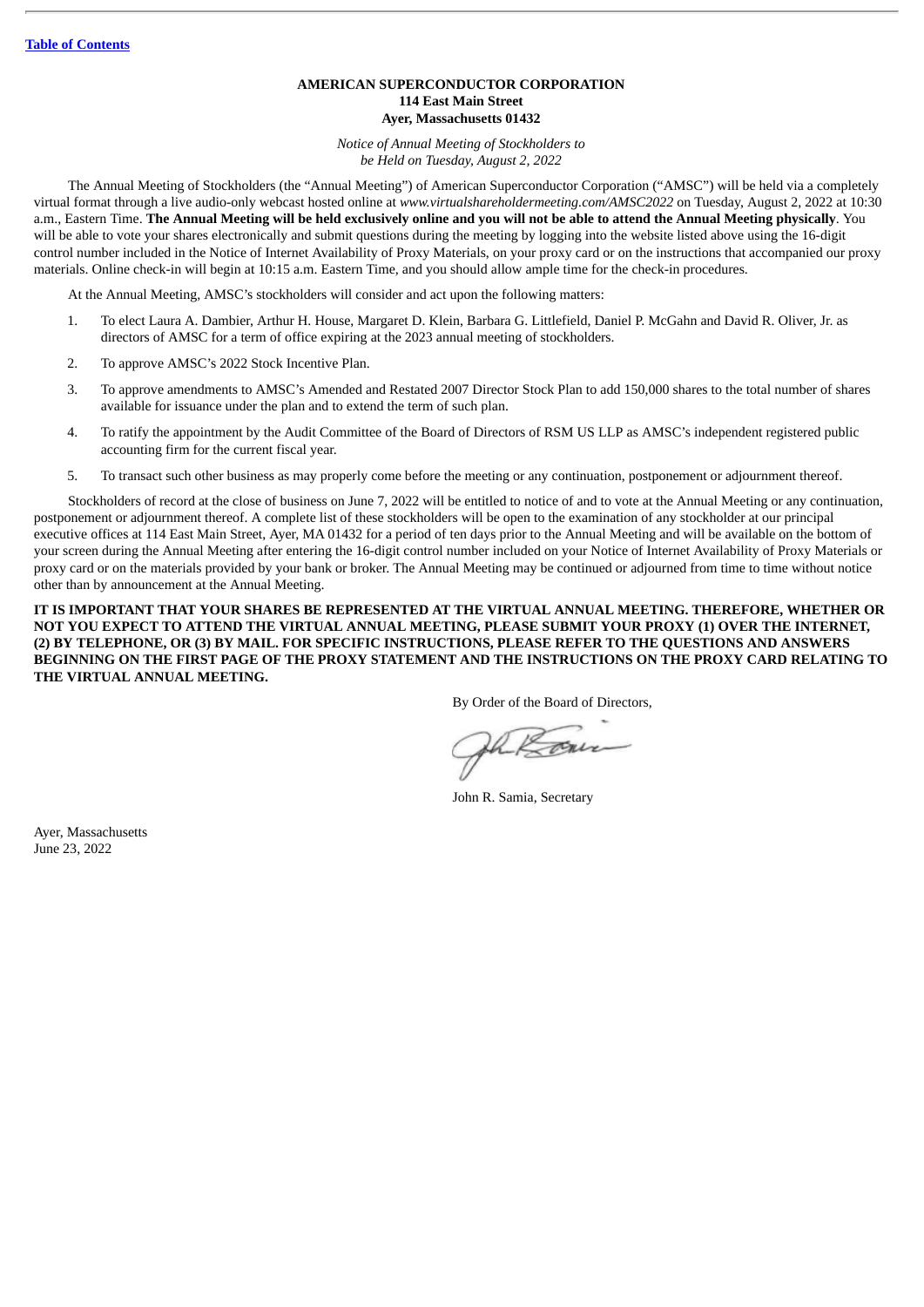<span id="page-2-0"></span>

|                                                                               | <b>Page</b> |
|-------------------------------------------------------------------------------|-------------|
| <b>INFORMATION ABOUT THIS PROXY STATEMENT</b>                                 | 1           |
| <b>CORPORATE GOVERNANCE</b>                                                   | 8           |
| <b>Members of the Board</b>                                                   | 8           |
| <b>Summary of Board Diversity</b>                                             | 9           |
| Corporate Governance Guidelines                                               | 10          |
| <b>Board Determination of Independence</b>                                    | 10          |
| <b>Director Nomination Process</b>                                            | 10          |
| <b>Board Meetings and Attendance</b>                                          | 11          |
| <b>Director Attendance at Annual Meeting of Stockholders</b>                  | 11          |
| <b>Board Leadership Structure</b>                                             | 11          |
| <b>Board Committees</b>                                                       | 12          |
| <b>Oversight of Risk</b>                                                      | 14          |
| <b>Executive Compensation Process</b>                                         | 14          |
| <b>Anti-Hedging Policy</b>                                                    | 14          |
| <b>Communicating with the Independent Directors</b>                           | 15          |
| <b>Code of Business Conduct and Ethics</b>                                    | 15          |
| <b>Audit Committee Report</b>                                                 | 15          |
| INFORMATION ABOUT EXECUTIVE AND DIRECTOR COMPENSATION                         | 17          |
| <b>Compensation Discussion and Analysis</b>                                   | 17          |
| <b>Executive Summary</b>                                                      | 17          |
| <b>The Compensation Committee's Process</b>                                   | 21          |
| <b>Risk Considerations in our Compensation Program</b>                        | 23          |
| <b>Compensation Mix</b>                                                       | 24          |
| <b>Fiscal 2021 Summary Compensation Table</b>                                 | 29          |
| <b>Grants of Plan-Based Awards Table for Fiscal 2021</b>                      | 31          |
| <b>Outstanding Equity Awards at Fiscal Year-End Table for Fiscal 2021</b>     | 32          |
| Option Exercises and Stock Vested Table for Fiscal 2021                       | 33          |
| <b>Employment Agreements and Severance Agreements with Executive Officers</b> | 33          |
| <b>Pay Ratio Disclosure</b>                                                   | 34          |
| <b>Director Compensation</b>                                                  | 34          |
| <b>Securities Authorized for Issuance Under Our Equity Compensation Plans</b> | 36          |
| <b>Compensation Committee Interlocks and Insider Participation</b>            | 37          |
| <b>Compensation Committee Report</b>                                          | 37          |
| <b>CERTAIN RELATIONSHIPS AND RELATED TRANSACTIONS</b>                         | 38          |
| <b>ELECTION OF DIRECTORS (PROPOSAL 1)</b>                                     | 39          |
| <b>APPROVAL OF THE 2022 STOCK INCENTIVE PLAN (PROPOSAL 2)</b>                 | 40          |
| <b>Overview</b>                                                               | 40          |
| <b>Board Recommendation</b>                                                   | 40          |
| Determination of Share Reserve Under the 2022 Plan                            | 40          |
| Benefits of the 2022 Plan                                                     | 41          |
| Description of the 2022 Plan                                                  | 41          |
| Federal Income Tax Consequences of the 2022 Plan                              | 45          |
| <b>New Plan Benefits</b>                                                      | 47          |
|                                                                               |             |

i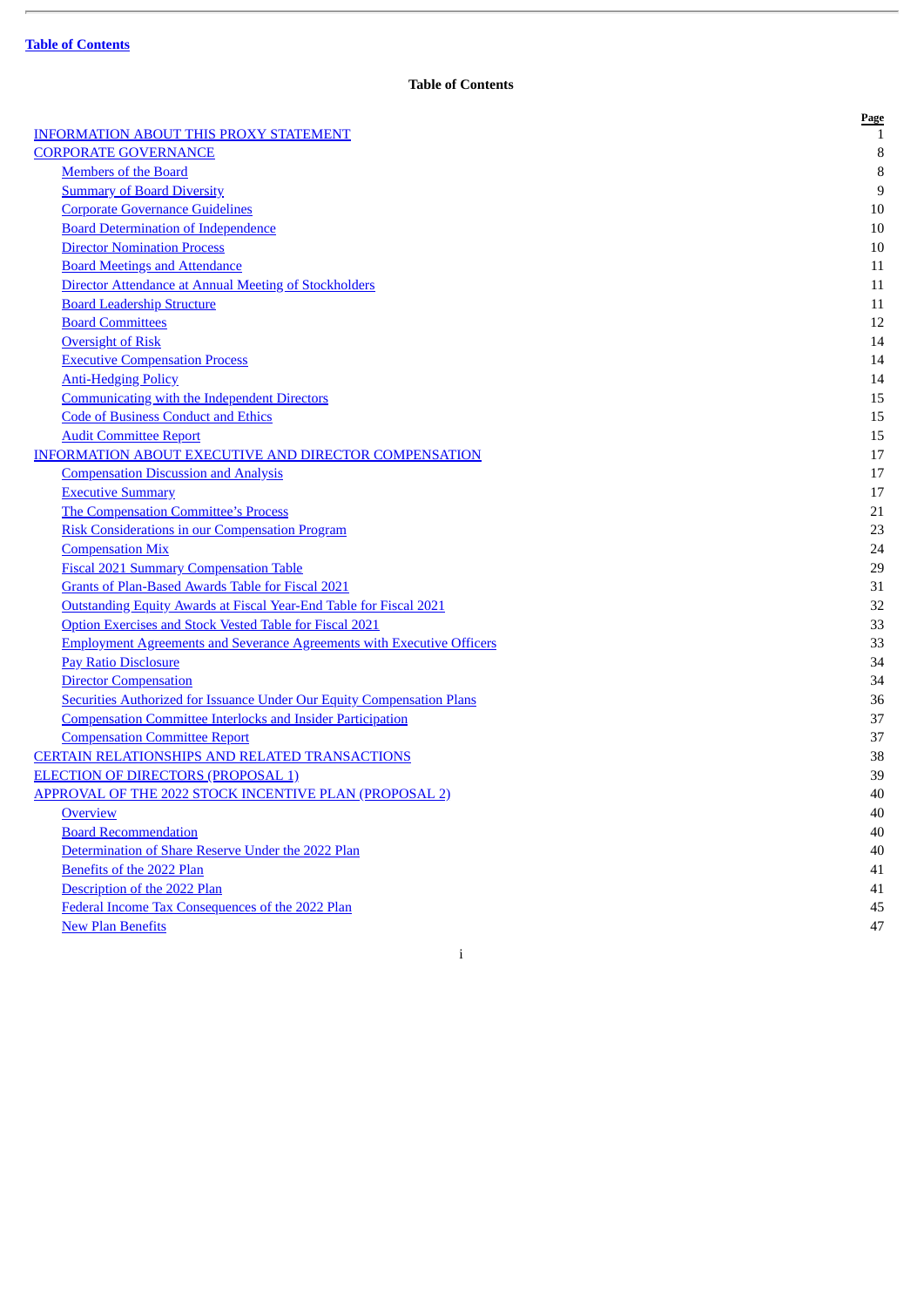L.

|                                                                                           | Page  |
|-------------------------------------------------------------------------------------------|-------|
| APPROVAL OF AMENDMENTS TO THE AMENDED AND RESTATED 2007 DIRECTOR STOCK PLAN (PROPOSAL 3)  | 48    |
| <b>Overview</b>                                                                           | 48    |
| <b>Board Recommendation</b>                                                               | 48    |
| Benefits of the 2007 Director Plan                                                        | 48    |
| Description of the 2007 Director Plan                                                     | 48    |
| Federal Income Tax Consequences of the 2007 Director Plan                                 | 50    |
| <b>New Plan Benefits</b>                                                                  | 51    |
| <b>Additional Prior Award Information</b>                                                 | 52    |
| RATIFICATION OF APPOINTMENT OF INDEPENDENT REGISTERED PUBLIC ACCOUNTING FIRM (PROPOSAL 4) | 53    |
| <b>Independent Registered Public Accounting Firm's Fees</b>                               | 53    |
| <b>Pre-Approval Policies and Procedures</b>                                               | 53    |
| <b>OTHER MATTERS</b>                                                                      | 55    |
| <b>Solicitation of Proxies</b>                                                            | 55    |
| <b>Stockholder Proposals for 2023 Annual Meeting</b>                                      | 55    |
| <b>Important Notice Regarding Delivery of Security Holder Documents</b>                   | 56    |
| <b>Electronic Delivery of Stockholder Communications</b>                                  | 56    |
| <b>APPENDIX A</b>                                                                         | $A-1$ |
| <b>APPENDIX B</b>                                                                         | $B-1$ |

ii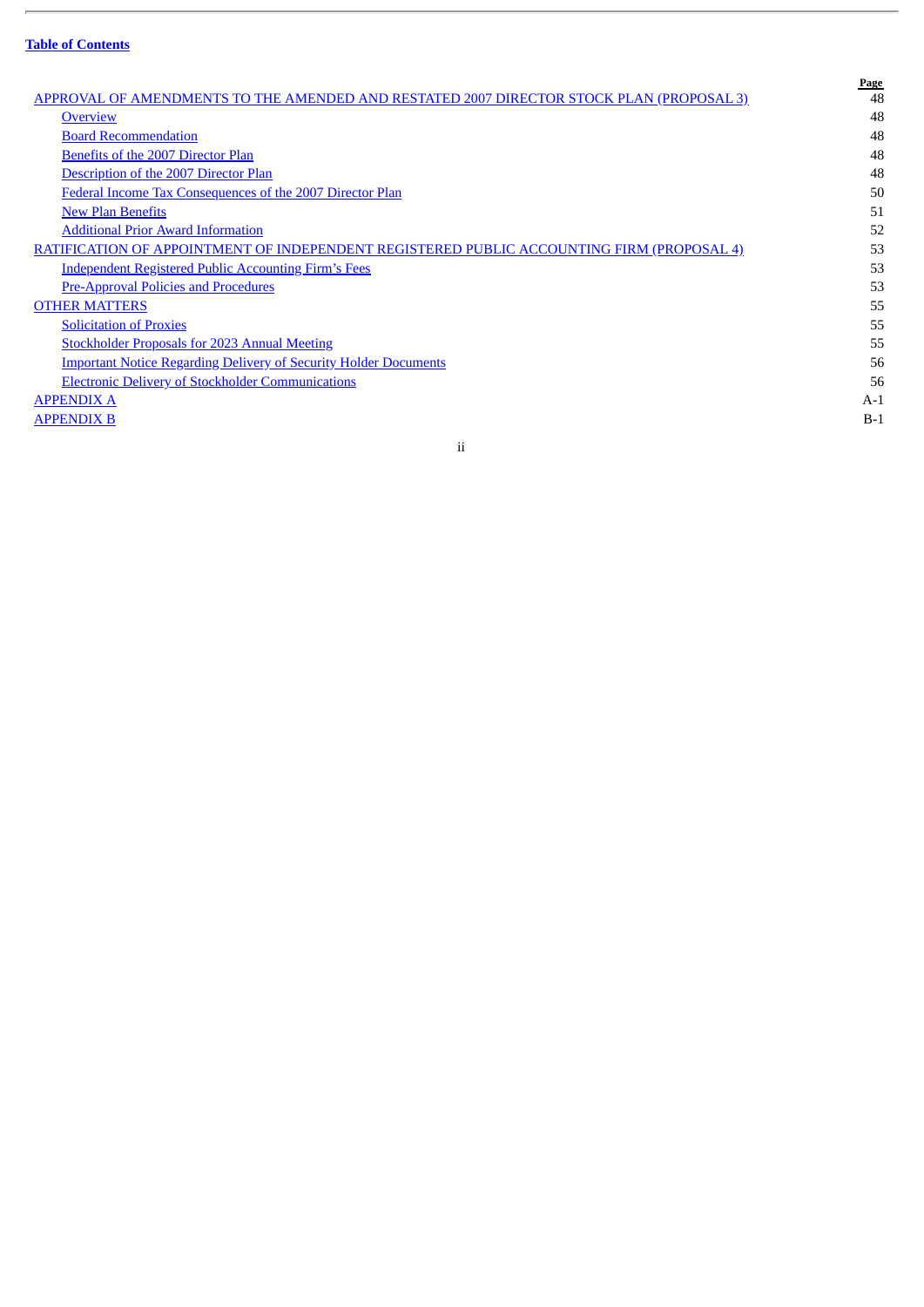#### **AMERICAN SUPERCONDUCTOR CORPORATION 114 East Main Street Ayer, Massachusetts 01432**

#### **PROXY STATEMENT**

**For the Annual Meeting of Stockholders to be Held on Tuesday, August 2, 2022**

This proxy statement is furnished in connection with the solicitation of proxies by the Board of Directors, or Board, of American Superconductor Corporation, or AMSC, for use at the Annual Meeting of Stockholders, or Annual Meeting, to be held via a completely virtual format through a live audio-only webcast hosted online at *www.virtualshareholdermeeting.com/AMSC2022* on Tuesday, August 2, 2022, beginning at 10:30 a.m. Eastern Time, and at any continuation, postponement or adjournment of the Annual Meeting. On or about June 23, 2022, we are releasing this proxy statement together with our annual report, consisting of our Annual Report on Form 10-K for the fiscal year ended March 31, 2022, or 2021 Annual Report, and other information required by the rules of the Securities and Exchange Commission, or SEC, to our stockholders of record on the record date for the meeting. Our 2021 Annual Report is provided without exhibits. Exhibits will be provided, at no charge, upon written request addressed to American Superconductor Corporation, 114 East Main Street, Ayer, MA 01432, Attention: Investor Relations.

Our fiscal year begins on April 1 and ends on March 31. When we refer to a particular fiscal year, we are referring to the fiscal year ended or ending on March 31 of the following year. For example, fiscal 2021 refers to the fiscal year ended March 31, 2022.

> **Important Notice Regarding the Availability of Proxy Materials for the Stockholder Meeting to be Held on August 2, 2022**

**AMSC's proxy statement and annual report are available at www.proxyvote.com**

The following proxy materials are available for review at *www.proxyvote.com*:

- our 2022 proxy statement;
- our 2021 Annual Report; and
- any amendments or supplements to our proxy materials that are filed with the SEC.

#### **INFORMATION ABOUT THIS PROXY STATEMENT**

<span id="page-4-0"></span>**Why you received this proxy statement**. You are viewing or have received these proxy materials because AMSC's Board is soliciting your proxy to vote your shares at the Annual Meeting. This proxy statement includes information that we are required to provide to you under the rules of the SEC and that is designed to assist you in voting your shares.

**Notice of Internet Availability of Proxy Materials**. As permitted by SEC rules, AMSC is making this proxy statement and its 2021 Annual Report available to certain of its stockholders electronically via the Internet. On or about June 23, 2022, we mailed to these stockholders a Notice of Internet Availability of Proxy Materials, or Internet Notice, containing instructions on how to access this proxy statement and our 2021 Annual Report and vote online. If you received an Internet Notice by mail, you will not receive a printed copy of the proxy materials in the mail unless you specifically request them. Instead, the Internet Notice instructs you on how to access and review all of the important information contained in the proxy statement and 2021 Annual Report. The Internet Notice also instructs you on how you may submit your proxy over the Internet. If you received an Internet Notice by mail and would like to receive a printed copy of our proxy materials, then you should follow the instructions for requesting such materials contained on the Internet Notice.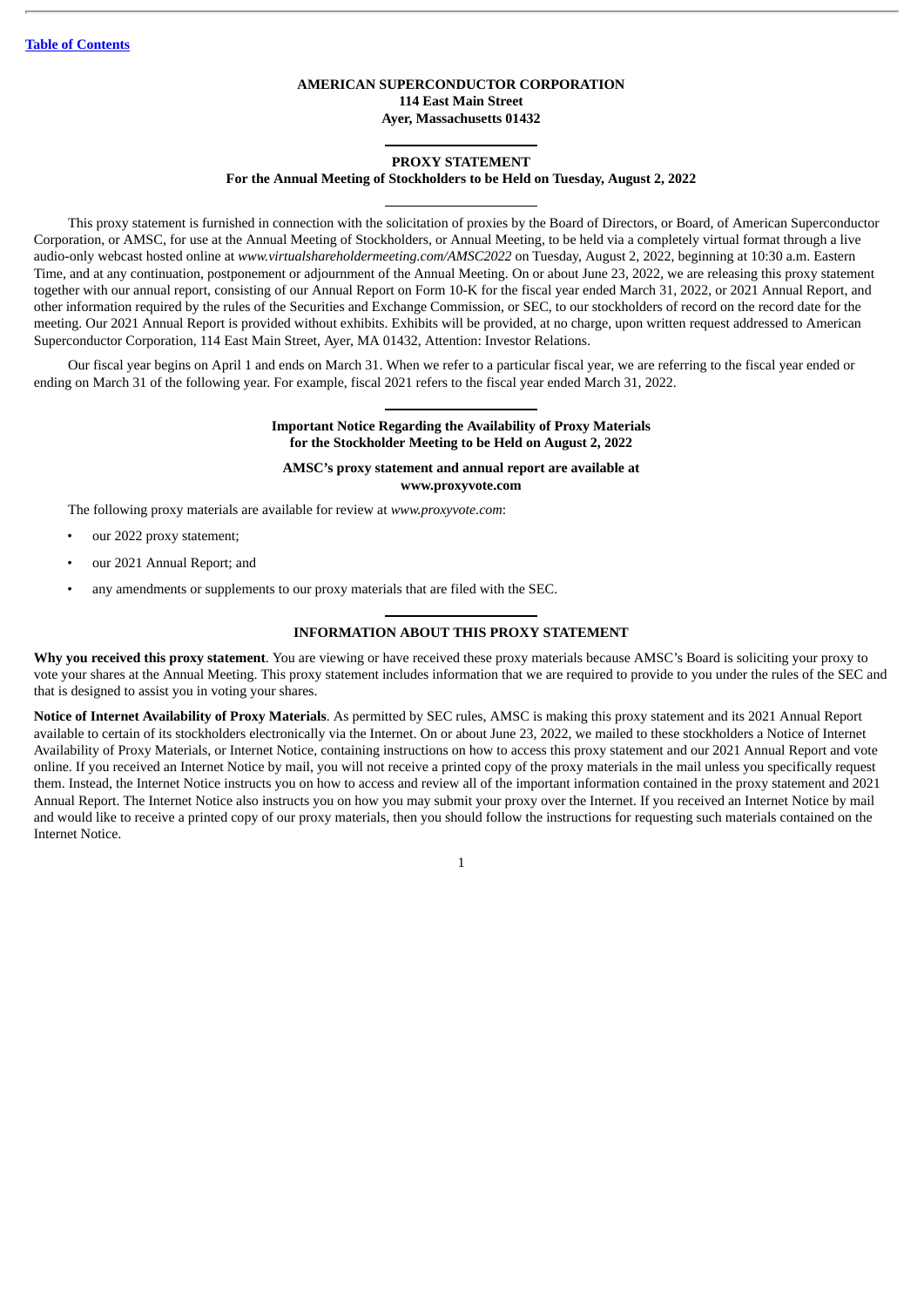**Printed Copies of Our Proxy Materials.** Some of our stockholders received printed copies of our proxy statement, 2021 Annual Report and proxy card. If you received printed copies of our proxy materials, then instructions regarding how you can vote are contained on the proxy card included in the materials.

# **INFORMATION ABOUT THE ANNUAL MEETING AND VOTING**

#### *What is the purpose of the Annual Meeting?*

At our Annual Meeting, stockholders will act upon the matters outlined in the accompanying notice of meeting, including the election of the directors named in this proxy statement, the approval of our 2022 Stock Incentive Plan, the approval of amendments to our Amended and Restated 2007 Director Stock Plan and the ratification of the appointment of our independent registered public accounting firm. Stockholders may also consider such other business as may properly come before the meeting. We are not aware of any other business to be brought before the meeting. If any other business is properly brought before the meeting, the designated officers serving as proxies will vote in accordance with their best judgment.

#### *Who is entitled to vote?*

You are entitled to vote at the Annual Meeting, or any continuation, postponement or adjournment of the Annual Meeting, only if you were a stockholder of record at the close of business on the record date, June 7, 2022, or if you hold a valid proxy for the Annual Meeting. The number of stockholders of record as of the June 7, 2022 record date was 181. Holders of shares of our common stock are entitled to one vote per share.

#### *Why is AMSC hosting the Annual Meeting in a virtual meeting format only?*

A virtual meeting enables increased stockholder attendance and participation because stockholders can participate from any location around the world. The virtual Annual Meeting has been designed to provide the same rights to participate as you would have at an in-person meeting. Because our Annual Meeting is being held virtually over the internet, when we refer to "in person" for aspects pertaining to the Annual Meeting, we mean live virtual attendance through the means described in this proxy statement.

#### *How do I attend the virtual Annual Meeting?*

Stockholders of record as of June 7, 2022 will be able to attend and participate in the Annual Meeting online by accessing *www.virtualshareholdermeeting.com/AMSC2022*. To join the Annual Meeting, you will need to have your 16-digit control number which is included on your Internet Notice or your proxy card (if you received a printed copy of the proxy materials).

Even if you plan to attend the Annual Meeting online, we recommend that you also vote by proxy as described herein so that your vote will be counted if you subsequently decide not to attend the Annual Meeting.

*Access to the Audio Webcast of the Annual Meeting.* The live audio webcast of the Annual Meeting will begin promptly at 10:30 a.m. Eastern Time on August 2, 2022. We encourage our stockholders to access the meeting website prior to the start time. Online access to the audio webcast will open approximately 30 minutes prior to the start of the Annual Meeting to allow time for you to log in and test the computer audio system.

*Log in Procedures.* To attend the virtual Annual Meeting, visit *www.virtualshareholdermeeting.com/AMSC2022* to log in. Stockholders will need their unique 16-digit control number included in your Internet Notice (printed in the box and marked by the arrow), proxy card or the instructions that accompanied the proxy materials. If your shares are held in "street name" (through a bank, broker or other nominee), you should contact your bank, broker or other nominee as soon as possible to obtain your 16-digit control number or otherwise vote through the bank, broker or other nominee.

If you lose your 16-digit control number, you may join the Annual Meeting as a "Guest" but you will not be able to vote, ask questions or access the list of stockholders as of the record date.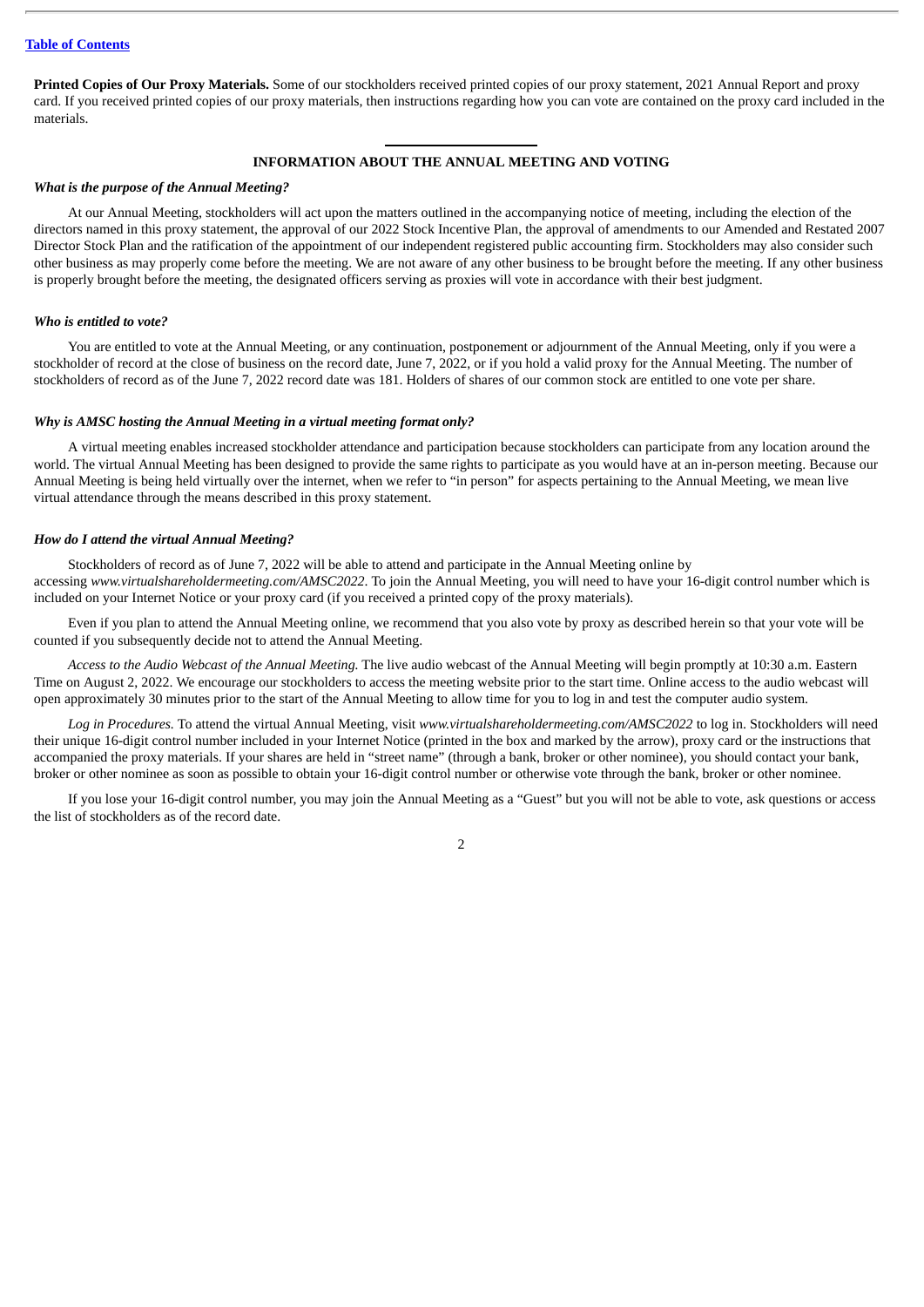*Technical Assistance*. Beginning 30 minutes prior to the start of and during the virtual Annual Meeting, we will have technicians ready to assist stockholders with any technical difficulties they may have accessing or hearing the virtual meeting. If you encounter any difficulties accessing the virtual meeting during the check-in or meeting time, please call the technical support number that will be posted on the annual meeting website log-in page.

#### *Will there be a question and answer session during the Annual Meeting?*

As part of the Annual Meeting, we will hold a live questions and answers session, during which we intend to answer questions submitted online during the meeting that are pertinent to AMSC and the meeting matters, for up to fifteen minutes following the completion of the Annual Meeting. Only stockholders that have accessed the Annual Meeting as a stockholder (rather than a "Guest") by following the procedures outlined above in "How do I attend the virtual Annual Meeting?" will be permitted to submit questions during the Annual Meeting. Each stockholder is limited to two questions, each up to a maximum of 1000 characters, in order to allow us to answer questions from as many stockholders as possible. Questions should be succinct and only cover a single topic. We will not address questions that are, among other things:

- irrelevant to the business of AMSC or to the business of the Annual Meeting;
- related to material non-public information of the Company, including the status or results of our business since we filed our Annual Report on Form 10-K on June 1, 2022;
- related to any pending, threatened or ongoing litigation;
- related to personal grievances;
- derogatory references to individuals or that are otherwise in bad taste;
- substantially repetitious of questions already made by another stockholder;
- in excess of the two question limit;
- in furtherance of the stockholder's personal or business interests; or
- out of order or not otherwise suitable for the conduct of the Annual Meeting as determined by the Chair of the Annual Meeting or Secretary in their reasonable judgment.

Questions and answers may be grouped by topic, and we may group substantially similar questions together and answer them once. If there are matters of individual concern to a stockholder and not of general concern to all stockholders, or if a question posed was not otherwise answered, we encourage stockholders to contact us separately after the Annual Meeting.

Additional information regarding the question and answer session will be available in the "Rules of Conduct" available on the Annual Meeting webpage for stockholders that have accessed the Annual Meeting as a stockholder (rather than a "Guest") by following the procedures outlined above in "How do I attend the virtual Annual Meeting?".

#### *What constitutes a quorum?*

The holders of a majority of the shares of common stock outstanding and entitled to vote at the Annual Meeting will constitute a quorum for the transaction of business at the Annual Meeting. Shares of common stock represented in person or by proxy (including shares that abstain or do not vote with respect to one or more of the matters presented for stockholder approval) will be counted as present and entitled to vote for purposes of determining whether a quorum is present at the Annual Meeting. As of the June 7, 2022 record date, 28,530,198 shares of our common stock were outstanding and entitled to vote.

#### *How do I vote?*

If you are a stockholder of record, meaning your shares are registered in your name, you may vote:

(1) **Over the Internet**: Go to the website of our tabulator, Broadridge, at *www.proxyvote.com*. Use the vote control number printed on your Internet Notice or proxy card to access your account and vote your shares. You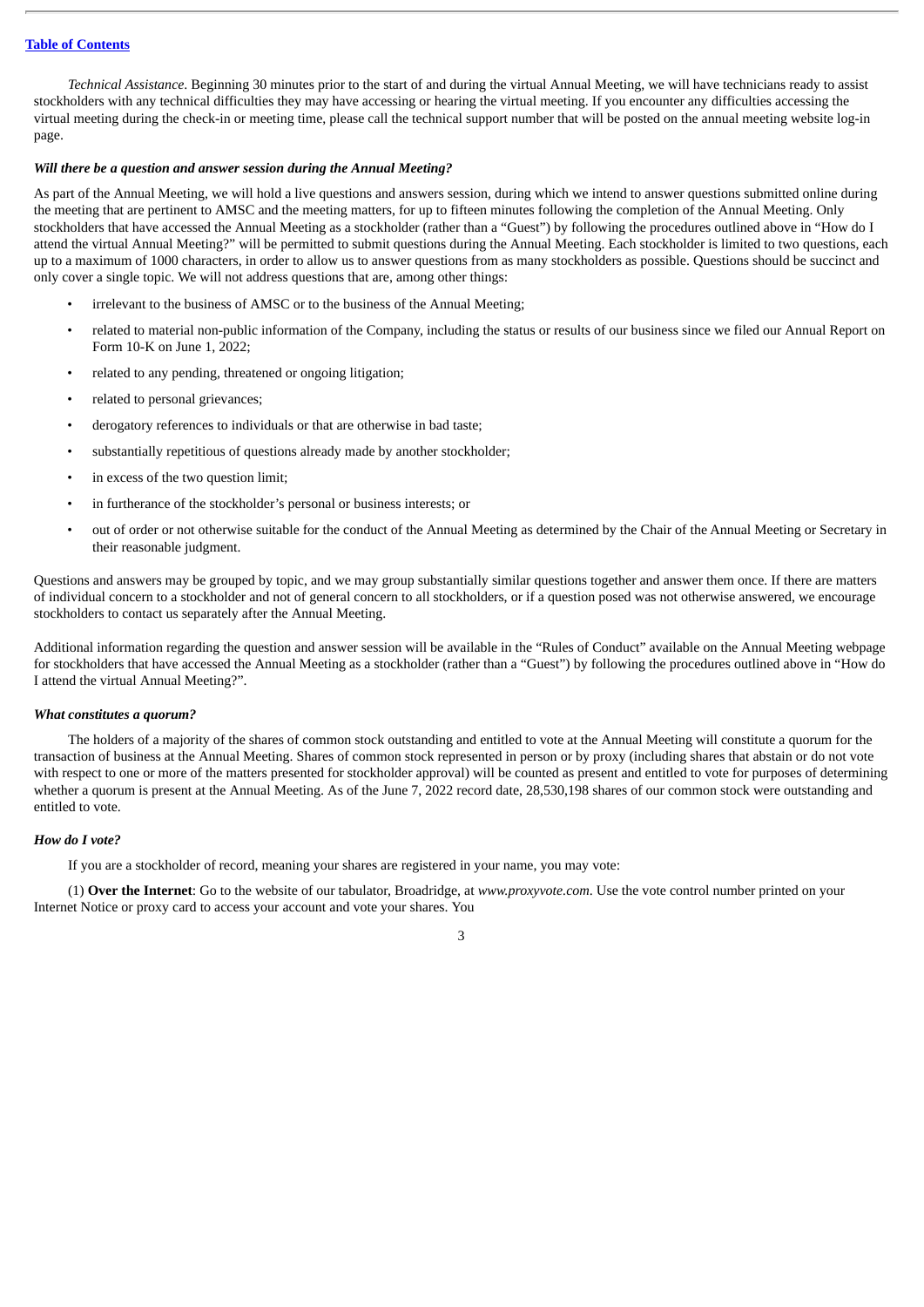must specify how you want your shares voted or your Internet vote cannot be completed and you will receive an error message. Your shares will be voted according to your instructions.

(2) **By Telephone**: Call 1-800-690-6903, toll free from the U.S. and Canada, and follow the instructions on your proxy card. You must specify how you want your shares voted and confirm your vote at the end of the call or your telephone vote cannot be completed. Your shares will be voted according to your instructions.

(3) **By Mail**: Complete and sign your proxy card and mail it in the accompanying postage prepaid envelope to Broadridge, 51 Mercedes Way, Edgewood, NY 11717. Your shares will be voted according to your instructions. If you do not specify how you want your shares voted, they will be voted as recommended by our Board of Directors.

(4) **In Person during the Virtual Annual Meeting**: You may attend the virtual Annual Meeting and vote during the meeting even if you have already voted by proxy. To vote during the meeting, visit *www.virtualshareholdermeeting.com/AMSC2022* on the day of the meeting; you will need the 16-digit control number provided on your Internet Notice or proxy card.

If your shares are held in "street name," meaning they are held for your account by a bank, broker or other nominee, you may vote:

(1) **Over the Internet or by Telephone**: You will receive instructions from your bank, broker or other nominee if they permit Internet or telephone voting. You should follow those instructions.

(2) **By Mail**: You will receive instructions from your bank, broker or other nominee explaining how you can vote your shares by mail. You should follow those instructions.

(3) **In Person during the Virtual Annual Meeting**: If your shares are not registered in your own name and you would like to vote your shares electronically at the Annual Meeting, you should contact your bank or broker to obtain your 16-digit control number or instructions on how to vote at the meeting through the bank or broker.

#### *Can I change my proxy after I return my proxy card?*

Yes. You may revoke your proxy and change your vote at any time before the Annual Meeting. To do so, you must do one of the following:

(1) Vote over the Internet or by telephone as instructed above. Only your latest Internet or telephone vote is counted.

(2) Sign a new proxy card and submit it as instructed above. Only your latest dated proxy card will be counted.

(3) Attend the Annual Meeting, request that your proxy be revoked and vote in person as instructed above. Attending the Annual Meeting will not revoke your proxy unless you specifically request it.

#### *Will my shares be voted if I don't return my proxy?*

If your shares are registered directly in your name, your shares will not be voted if you do not vote over the Internet, by telephone, by returning your proxy card or voting at the Annual Meeting. If your shares are held in "street name" by a bank, broker or other nominee, that person, as the record holder of your shares, is required to vote your shares according to your instructions. Your bank, broker or other nominee will send you directions on how to vote those shares. Under applicable stock exchange rules, if you do not give instructions to your bank, broker or other nominee, it will still be able to vote your shares with respect to certain "discretionary" items, such as the ratification of the appointment of RSM US LLP ("RSM") as our independent registered public accounting firm, but will not be allowed to vote your shares with respect to certain "non-discretionary" items, such as the election of directors, the approval of our 2022 Stock Incentive Plan and the approval of amendments to our Amended and Restated 2007 Director Stock Plan. In the case of "non-discretionary" items, shares for which your bank, broker or other nominee does not receive voting instructions will be treated as "broker non-votes."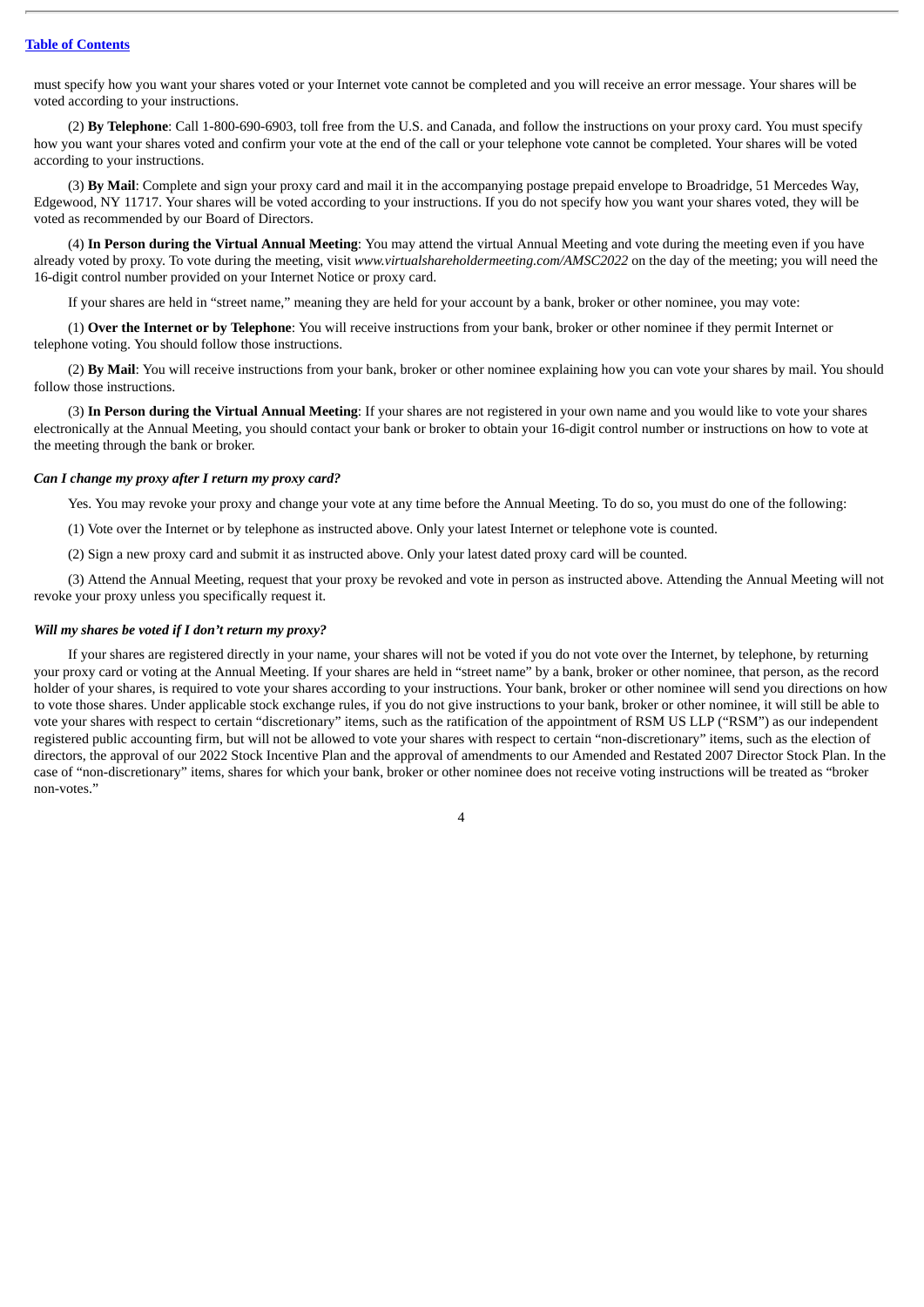#### *What is the vote required to approve each matter?*

(1) **Election of Directors**. Directors will be elected by a plurality of the votes cast by the stockholders entitled to vote on the election. This means that the six nominees receiving the most affirmative votes will be elected as directors at the Annual Meeting. Votes withheld and "broker non-votes" will have no effect on the outcome of the election of directors.

(2) **Approval of our 2022 Stock Incentive Plan**. The affirmative vote of the holders of a majority of the shares of common stock voting on the matter is required for approval of our 2022 Stock Incentive Plan. Abstentions and "broker non-votes" will have no effect on the outcome of this proposal.

(3) **Approval of Amendments to our Amended and Restated 2007 Director Stock Plan**. The affirmative vote of the holders of a majority of the shares of common stock voting on the matter is required for approval of the amendments to our Amended and Restated 2007 Director Stock Plan. Abstentions and "broker non-votes" will have no effect on the outcome of this proposal.

(4) **Ratification of the Appointment of our Independent Registered Public Accounting Firm**. The affirmative vote of the holders of a majority of the shares of common stock voting on the matter is required for the ratification of the appointment by the Audit Committee of RSM as our independent registered public accounting firm for the current fiscal year. Abstentions will have no effect on the outcome of this proposal. Because brokers have discretionary authority to vote on the ratification of the appointment of our independent registered public accounting firm, we do not expect any "broker non-votes" in connection with this proposal.

#### *Who will count the votes?*

Our Board of Directors has appointed a representative of Broadridge Financial Solutions to serve as the inspector of elections at the Annual Meeting and to tabulate the votes.

#### *Are there other matters to be voted on at the meeting?*

As of the date of this proxy statement, our Board of Directors does not know of any other matters which may come before the meeting, other than the matters described in this proxy statement. Should any other matter requiring a vote of our stockholders arise and be properly presented at the Annual Meeting, the proxy for the Annual Meeting confers upon the persons named in the proxy and designated to vote the shares discretionary authority to vote, or otherwise act, with respect to any such matter in accordance with their best judgment.

Our Board encourages stockholders to attend the virtual Annual Meeting. Whether or not you plan to attend, you are urged to submit your proxy. Prompt response will greatly facilitate arrangements for the meeting and your cooperation will be appreciated. Stockholders who attend the virtual Annual Meeting may vote their stock personally even though they may have sent in their proxies.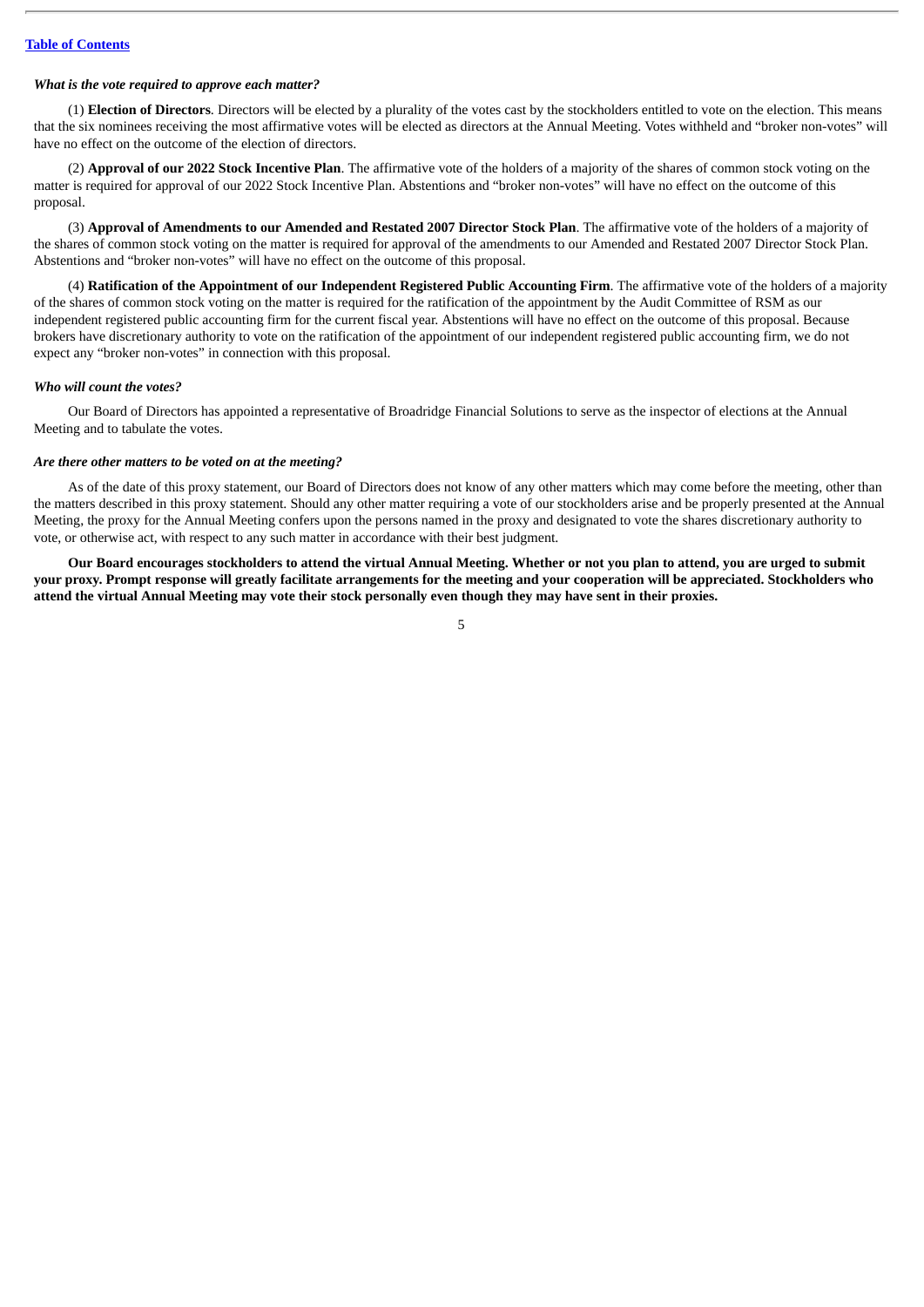# **STOCK OWNERSHIP OF CERTAIN BENEFICIAL OWNERS AND MANAGEMENT**

The following table sets forth the beneficial ownership of our common stock as of June 13, 2022, or such earlier date as indicated below, by:

- Each person, or group of affiliated persons, who is known by us to beneficially own more than 5% of the outstanding shares of our common stock;
- Each of our directors;
- Each of our "named executive officers" (as defined in the "Compensation Discussion and Analysis" section of this proxy statement); and
- All directors and executive officers as a group.

Unless otherwise provided, the address of each individual listed below is c/o American Superconductor Corporation, 114 East Main Street, Ayer, Massachusetts 01432.

| <b>Name of Beneficial Owner</b>                                                                                       | Number of<br><b>Shares</b><br><b>Beneficially</b><br>Owned (1) | Percentage of<br><b>Common Stock</b><br><b>Outstanding (2)</b> |
|-----------------------------------------------------------------------------------------------------------------------|----------------------------------------------------------------|----------------------------------------------------------------|
| <b>Five Percent Stockholders</b>                                                                                      |                                                                |                                                                |
| Invesco Ltd. $(3)$<br>1555 Peachtree Street NE<br>Suite 1800,<br>Atlanta, GA 30309                                    | 2,072,216                                                      | 7.3%                                                           |
| BlackRock, Inc. (4)<br>55 East 52nd Street<br>New York, NY 10055                                                      | 1,906,149                                                      | 6.7%                                                           |
| Baillie Gifford & Co. (5)<br><b>Calton Square</b><br>1 Greenside Row<br>Edinburgh EH1 3AN<br>Scotland, United Kingdom | 1,491,370                                                      | 5.2%                                                           |
| <b>Directors</b>                                                                                                      |                                                                |                                                                |
| Daniel P. McGahn (6)                                                                                                  | 693,210                                                        | 2.4%                                                           |
| Laura A. Dambier                                                                                                      |                                                                | ∗                                                              |
| Arthur H. House (7)                                                                                                   | 40,260                                                         | $\ast$                                                         |
| Margaret D. Klein                                                                                                     |                                                                | ∗                                                              |
| Barbara G. Littlefield (8)                                                                                            | 20,144                                                         | $\ast$                                                         |
| David R. Oliver, Jr. .                                                                                                | 42,601                                                         | ∗                                                              |
| <b>Other Named Executive Officers</b>                                                                                 |                                                                |                                                                |
| John W. Kosiba, Jr. (9)                                                                                               | 198,168                                                        | $\ast$                                                         |
| All directors and executive officers as a group (7 persons) (10)                                                      | 994,383                                                        | 3.5%                                                           |

Less than  $1\%$ .

(1) The inclusion of any shares of common stock deemed beneficially owned does not constitute an admission of beneficial ownership of those shares. In accordance with the rules of the SEC, each stockholder is deemed to beneficially own any shares subject to stock options that are currently exercisable or exercisable within 60 days after June 13, 2022, and any reference below to shares subject to outstanding stock options held by the person in question refers only to such stock options. Except as indicated by the footnotes below, we believe that the persons and entities named in the table above have sole voting and investment power with respect to all shares of common stock that they beneficially own, subject to applicable community property laws.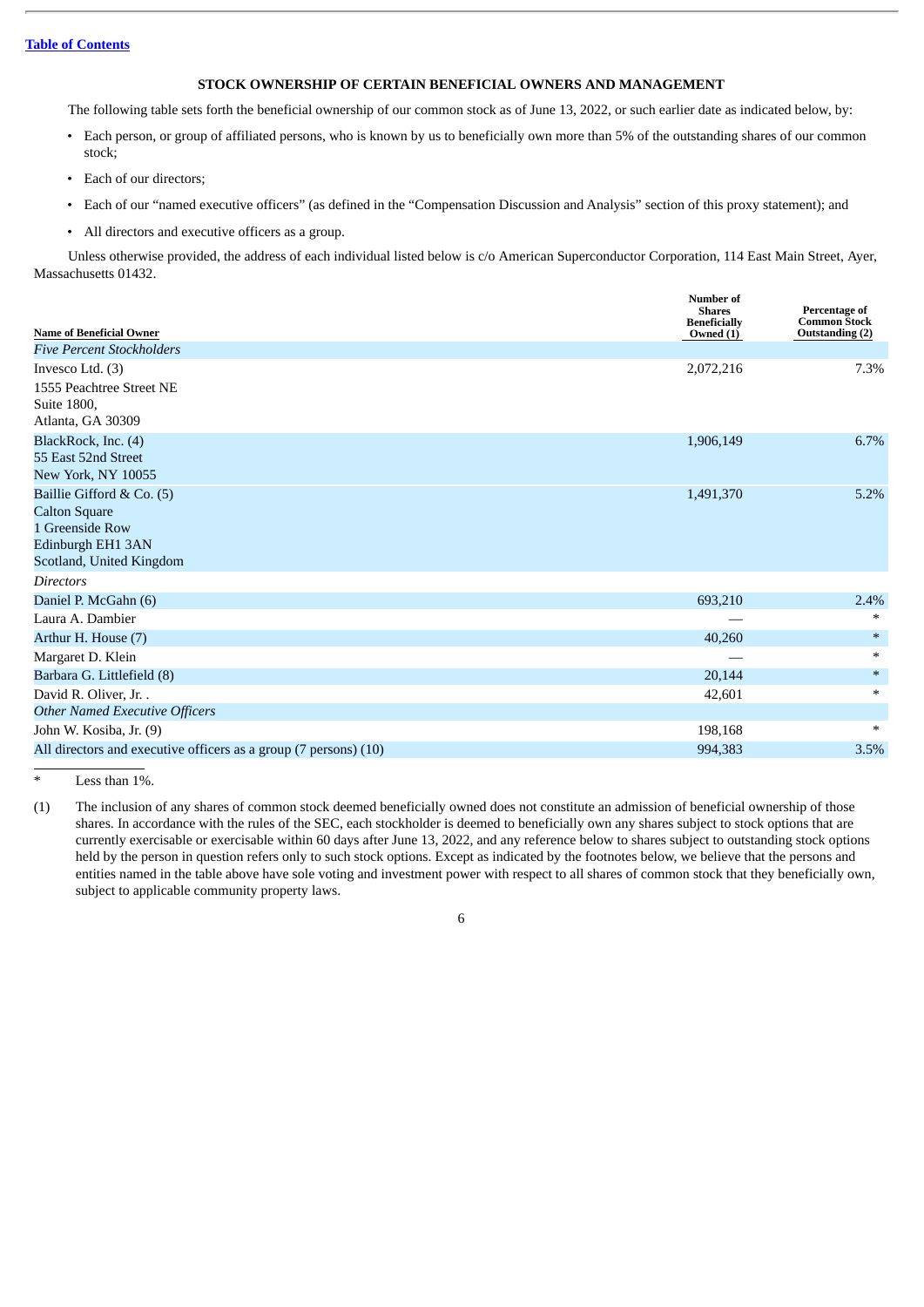- (2) To calculate the percentage of outstanding shares of common stock held by each stockholder, the number of shares deemed outstanding includes 28,531,736 shares outstanding as of June 13, 2022, plus any shares subject to outstanding stock options or warrants currently exercisable or exercisable within 60 days after June 13, 2022 held by the stockholder in question.
- (3) Information is derived from the Schedule 13G/A filed on February 9, 2022 by Invesco Ltd. and is as of December 31, 2021. According to the Schedule 13G/A, Invesco Ltd. has sole voting power with respect to 2,068,770 shares and sole dispositive power over all 2,072,216 shares.
- (4) Information is derived from the Schedule 13G/A filed on February 1, 2022 by BlackRock, Inc. and is as of December 31, 2021. According to the Schedule 13G/A, Blackrock, Inc. has sole voting power with respect to 1,864,965 shares and sole dispositive power over all 1,906,149 shares.
- (5) Information is derived from the Schedule 13G filed on January 18, 2022 by Baillie Gifford & Co. and is as of December 31, 2021. According to the Schedule 13G, Baillie Gifford & Co. has sole voting power and sole dispositive power over all 1,491,370 shares.
- (6) Includes 15,999 shares subject to outstanding stock options, 271,667 shares subject to certain restrictions on transfer and a risk of forfeiture in favor of AMSC and 8,988 shares held indirectly through AMSC's 401(k) plan. Mr. McGahn has sole voting power over all 693,210 of such shares and sole dispositive power over 685,210 of such shares. 8,000 shares subject to outstanding options are subject to a domestic relations agreement pursuant to which they will be transferred upon the occurrence of certain events. Therefore, Mr. McGahn does not have dispositive power over these shares.
- (7) Includes 9,703 shares subject to outstanding stock options.
- (8) Includes 5,939 shares subject to outstanding stock options.
- (9) Includes 3,200 shares subject to outstanding stock options, 111,333 shares subject to certain restrictions on transfer and risk of forfeiture in favor of the Company and 6,209 shares held indirectly through AMSC's 401(k) plan.
- (10) Includes 34,841 shares subject to outstanding stock options, 383,000 shares subject to certain restrictions on transfer and risk of forfeiture in favor of the Company and 15,197 shares held indirectly through AMSC's 401(k) plan.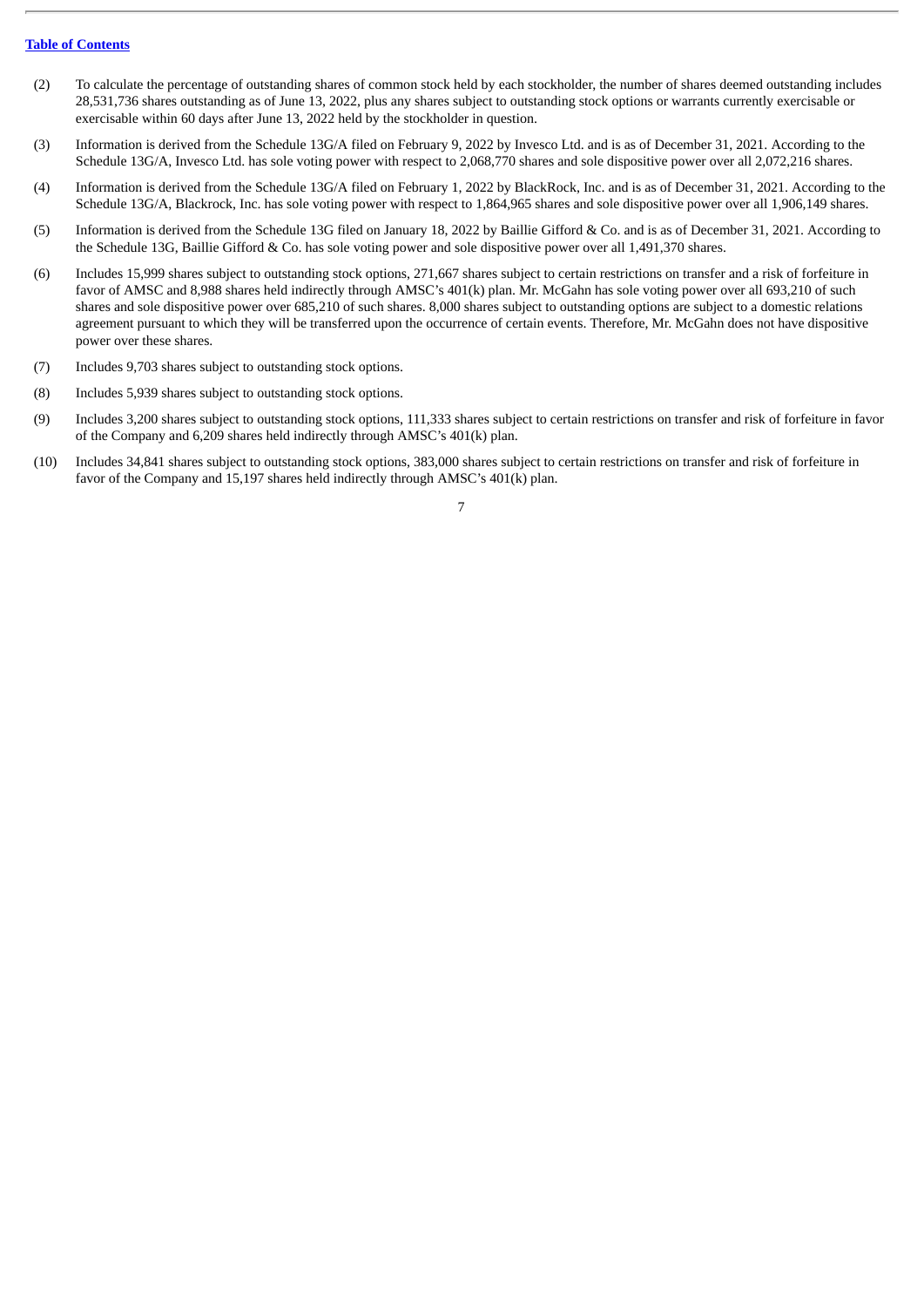# **CORPORATE GOVERNANCE**

<span id="page-11-0"></span>Our Board has long believed that good corporate governance is important to ensure that AMSC is managed for the long-term benefit of our stockholders. This section describes key corporate governance guidelines and practices that we have adopted. Complete copies of our committee charters, corporate governance guidelines and code of business conduct and ethics described below have been posted in the "Corporate Governance" section of the "Investors" page of our website at *www.amsc.com*. Alternatively, you can request a copy of any of these documents by writing our Investor Relations department at 114 East Main Street, Ayer, Massachusetts 01432 or by calling (978) 399-8344.

#### <span id="page-11-1"></span>**Members of the Board**

Set forth below, for each director, are his or her name and age, his or her positions (if any) with us, his or her principal occupation and business experience during at least the past five years, the names of other public companies of which he or she has served as a director during at least the past five years and the year of the commencement of his or her term as a director of AMSC. Each of the individuals named below is a nominee for election to our Board at the Annual Meeting. There are no family relationships among any of our directors and executive officers.

**Laura A. Dambier**, age 63, has been an independent consultant since January 2017. From January 1997 to April 2015, she worked at Lincoln Financial Group, which has \$228 billion in assets under management and operates multiple insurance and investment management businesses through subsidiary companies, where she held a series of positions of increasing responsibility culminating as Senior Vice President, Partner Solutions for Life, Claims and Distribution, and a member of the firm's corporate leadership group. Ms. Dambier led Lincoln Financial's Partner Solutions, a corporate shared services organization located across four operating locations. Prior to Lincoln Financial, Ms. Dambier also previously served in positions at the U.S. Senate and the American Embassy in Germany. We believe Ms. Dambier's qualifications to sit on our board include her broad experience in operations, strategic planning, merger and acquisition integration, financial management, risk management and technology, and her extensive leadership in business, government and not-for-profit organizations. Ms. Dambier has been a director of our company since June 2022.

**Arthur H. House**, age 79, has been a partner at Cybersecurity Risk Associates, LLC, a Connecticut limited liability company, that advises clients on improving their cybersecurity, compliance and privacy programs since May 2020. Mr. House also has served as an adjunct professor at the University of Connecticut since March 2020. From April 2020 to December 2020, he served as a cybersecurity policy advisor to the Secretary of State of the State of Connecticut. From October 2016 to October 2019, Mr. House served as Chief Cybersecurity Risk Officer for the State of Connecticut. From June 2012 until October 2016, he was chairman of the Connecticut Public Utilities Regulatory Authority. From January 2009 until May 2012, Mr. House served as Director of Communications of the Office of the Director of National Intelligence and as head of internal and external communications for the National Geospatial-Intelligence Agency, a combat support agency for the U.S. Department of Defense. From January 2002 until January 2009, he served as Senior Vice President of Public Affairs at Connecticut-based Webster Bank, a bank that provides business and consumer banking, mortgage, insurance, trust and investment services. Mr. House has also previously served in various positions at the World Bank, the National Security Council and the U.S. Senate. We believe Mr. House's qualifications to sit on our board include his extensive experience in the utility industry, his international business and government relations experience and work in both internal and external corporate communications. Mr. House has been a director of our company since September 2016.

**Margaret D. Klein**, age 65, has been the Dean of the College of Leadership and Ethics at the Naval War College since June 2017. From 1981 to 2017, Ms. Klein served in the United States Navy and held the rank of Rear Admiral at the time of her retirement. As Rear Admiral Klein, she served as the Secretary of Defense's Advisor for Military Professionalism. She served as Chief of Staff for U.S. Cyber Command and in 2008 served as Director of Operations for the Navy's Network Warfare Command. In 2011, Ms. Klein commanded an American military force of five ships, 30 aircraft and over 3,300 Sailors and Marines in combat operations in the Mediterranean Sea. She served as the 82nd Commandant of Midshipmen at the U.S. Naval Academy, where she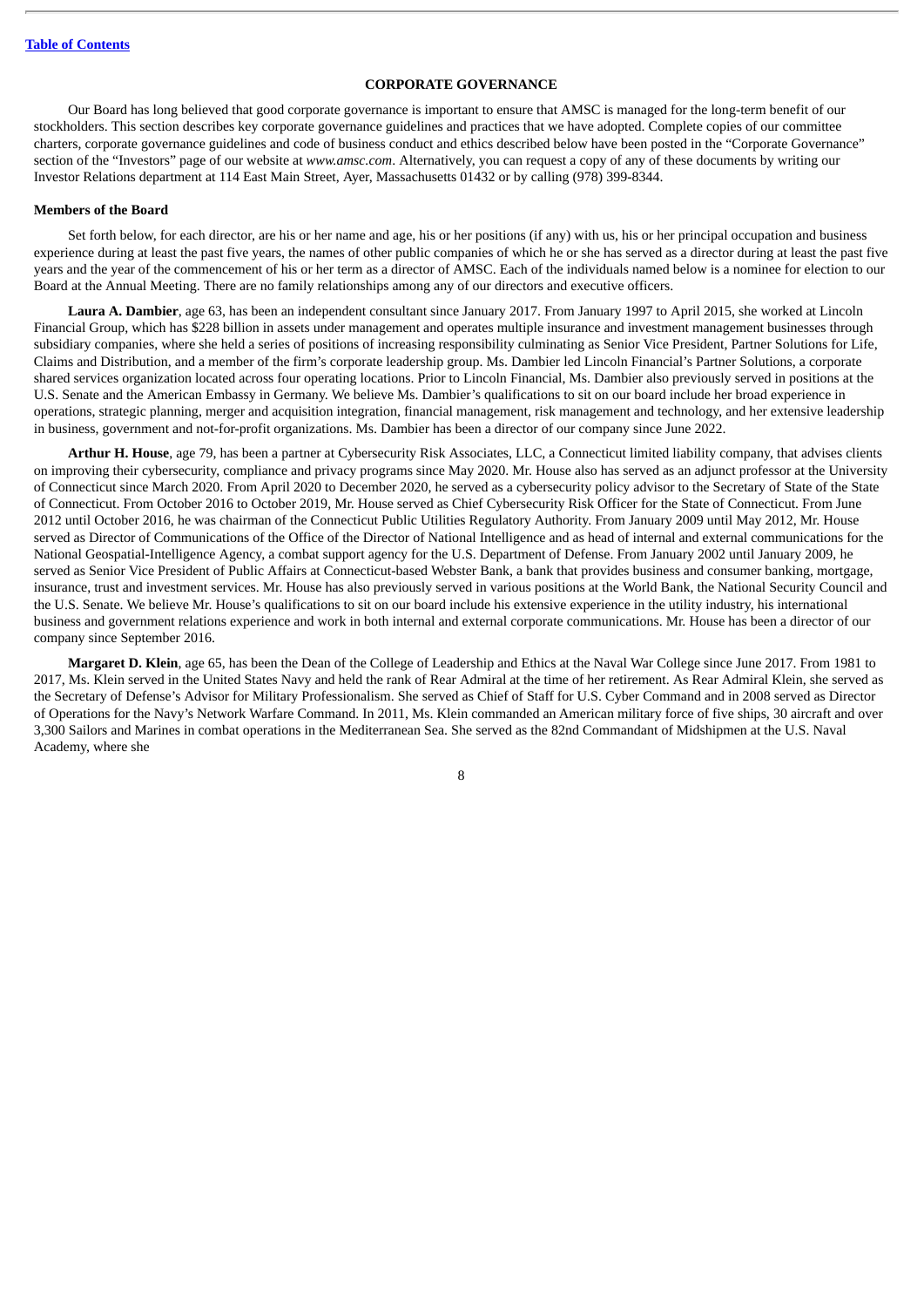was responsible for 4,400 Navy and Marine Corps officer candidates. Ms. Klein also commanded an aviation squadron and wing. We believe Ms, Klein's qualifications to sit on our board include her extensive leadership and management experience gained while serving as a senior officer in the United States Navy and in government and not-for-profit organizations. Ms. Klein has been a director of our company since June 2022.

**Barbara G. Littlefield**, age 64, has been Chairwoman and Lead Operating Director at Resilient Infrastructure Group, a developer of a full range of distributed water and wastewater solutions as a service for private and municipal clients that solve site-specific treatment needs, since February 2021. From August 2014 to May 2020, she served as chief financial officer of Poseidon Water LLC, a leading developer of water infrastructure projects in North America. From September 2013 until August 2014, Ms. Littlefield served as senior vice president, strategy and corporate development, of Poseidon Water LLC. From February 2011 until May 2013, she was senior vice president of corporate development and a board member of Drax Biomass International Inc., an enterprise securing upstream biomass supply for large British electricity generators. From 2006 to 2010, Ms. Littlefield was an executive vice president and chief financial officer of Verenium Corporation, a joint venture company formed to commercialize second generation biofuels technology. We believe Ms. Littlefield's qualifications to sit on our Board include her extensive financial and strategic management experience and her particular knowledge of large infrastructure projects. Ms. Littlefield has been a director of our company since May 2019.

**Daniel P. McGahn**, age 50, has been our chairman of the Board since July 2018, chief executive officer since June 2011 and president since December 2009. Mr. McGahn also served as our chief operating officer from December 2009 until May 2011, as senior vice president and general manager of our AMSC Superconductors business unit from May 2008 until December 2009 and vice president of our AMSC Superconductors business unit from January 2008 to May 2008. Previously, Mr. McGahn was our vice president of strategic planning and development from December 2006 to January 2008. From 2003 to 2006, Mr. McGahn served as executive vice president and chief marketing officer of Konarka Technologies, which develops and commercializes Konarka Power Plastic®, a material that converts light to electricity. We believe Mr. McGahn's qualifications to sit on our Board include his extensive experience with our company, including serving as our president since December 2009 and our chief executive officer since June 2011, experience in the power electronics industry and with technology companies, and strategic planning expertise gained while working in senior management and as a consultant for other public and private companies. Mr. McGahn has been a director of our company since June 2011.

**David R. Oliver, Jr.**, age 80, is currently an independent consultant. He served as a strategic advisor, mergers and acquisitions, for European Aeronautic Defense and Space Company North America (EADS NA), a European aerospace corporation, from January 2012 until July 2013. From January 2008 until December 2011, Mr. Oliver served as executive vice president and chief operating officer for EADS NA. Mr. Oliver also served as chief executive officer of the defense division of EADS NA for most of the four years preceding January 2008 except when he was running the EADS portion of the capture effort for the Air Force Tanker program. Before joining EADS NA, Mr. Oliver was stationed in Baghdad as Director of Management and Budget for the Coalition Forces. Prior to that, he served as the United States' Principal Deputy Undersecretary of Defense for Acquisition and Technology. Mr. Oliver also previously held management positions at both Westinghouse Electric and Northrop Grumman. In the Navy, he commanded diesel and nuclear submarines as well as two submarine groups during the Cold War. His last Navy appointment was as Principal Deputy to the Assistant Secretary of the Navy for Research, Development and Acquisition. Rear Admiral (retired) Oliver's military decorations include the Defense and Navy Distinguished Service Medals as well as six awards of the Legion of Merit. We believe Mr. Oliver's qualifications to sit on our Board include his extensive leadership, management and budgeting experience gained while serving as a senior officer in the United States Navy and at EADS, NA, and his valuable corporate governance experience gained while serving as a director for other public and private companies. Mr. Oliver has been a director of our company since September 2006.

#### <span id="page-12-0"></span>**Summary of Board Diversity**

In addition to the director qualifications described in our Corporate Governance Guidelines, the following chart includes demographic information regarding our directors.

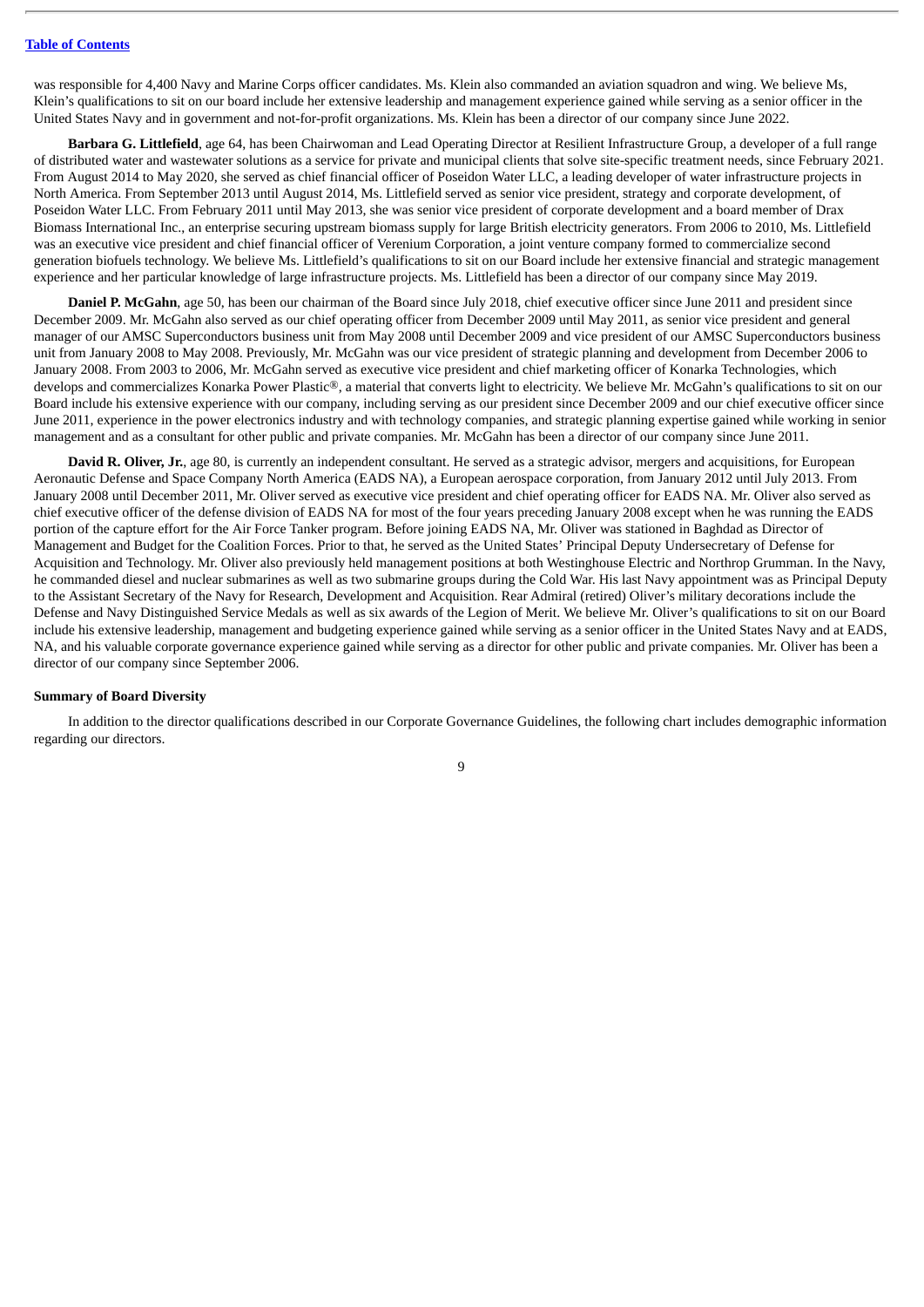Further information on each nominee's qualifications and relevant experience is provided in the individual biographical descriptions above.

| Demographics                        | Dambier   | <b>House</b> | <b>Klein</b> | Littlefield | McGahn | Oliver |
|-------------------------------------|-----------|--------------|--------------|-------------|--------|--------|
| Age                                 | 63        | 79           | 65           | 64          | 50     | 80     |
| <b>Gender Identity</b>              | F         | М            | F            | F           | M      | M      |
| African American or Black           |           |              |              |             |        |        |
| Alaskan Native or Native American   |           |              |              |             |        |        |
| Asian                               |           |              |              |             |        |        |
| Hispanic or Latinx                  |           |              |              |             |        |        |
| Native Hawaiian or Pacific Islander |           |              |              |             |        |        |
| White                               | $\bullet$ | $\bullet$    | $\bullet$    | ٠           |        |        |
| LGBTQ+                              |           |              |              |             |        |        |

#### <span id="page-13-0"></span>**Corporate Governance Guidelines**

Our Board has adopted corporate governance guidelines to assist in the exercise of its duties and responsibilities and to serve the best interests of AMSC and our stockholders. These guidelines, which provide a framework for the conduct of our Board's business, provide that:

- The principal responsibility of our directors is to oversee the management of our company;
- A majority of the members of our Board shall be independent directors;
- The independent directors meet regularly in executive session;
- Our Board, in conjunction with the Compensation Committee, is responsible for reviewing and approving a management succession plan, including succession planning for our chief executive officer;
- Directors have full and free access to management and, as necessary and appropriate, independent advisors;
- Management will provide an orientation program for new directors and additional educational sessions for all directors as appropriate; and
- At least annually, our Board and its committees will conduct a self-evaluation to assess whether they are functioning effectively.

#### <span id="page-13-1"></span>**Board Determination of Independence**

Under applicable Nasdaq rules, a director will only qualify as an "independent director" if, in the opinion of our Board, that person does not have a relationship that would interfere with the exercise of independent judgment in carrying out the responsibilities of a director. Our Board has determined that each of, Ms. Dambier, Mr. House, Ms. Klein, Ms. Littlefield and Mr. Oliver does not have any relationships that would interfere with the exercise of independent judgment in carrying out the responsibilities of a director and that each of these directors is an "independent director" as defined under Rule 5605(a)(2) of the Nasdaq Stock Market, Inc. Listing Rules. In addition, the Board determined that, while he served on our Board, Mr. Budhraja did not have any relationships that would interfere with the exercise of independent judgment in carrying out the responsibilities of a director, and that Mr. Budhraja was an "independent director" as defined under Rule 5605(a)(2).

#### <span id="page-13-2"></span>**Director Nomination Process**

The process followed by our Nominating and Corporate Governance Committee to identify and evaluate director candidates includes requests to Board members and others for recommendations, meetings from time to time to evaluate biographical information and background material relating to potential candidates, and interviews of selected candidates by members of the Nominating and Corporate Governance Committee and our Board. Director nominees Laura A. Dambier and Margaret D. Klein were recommended to serve on our Board by other non-employee directors.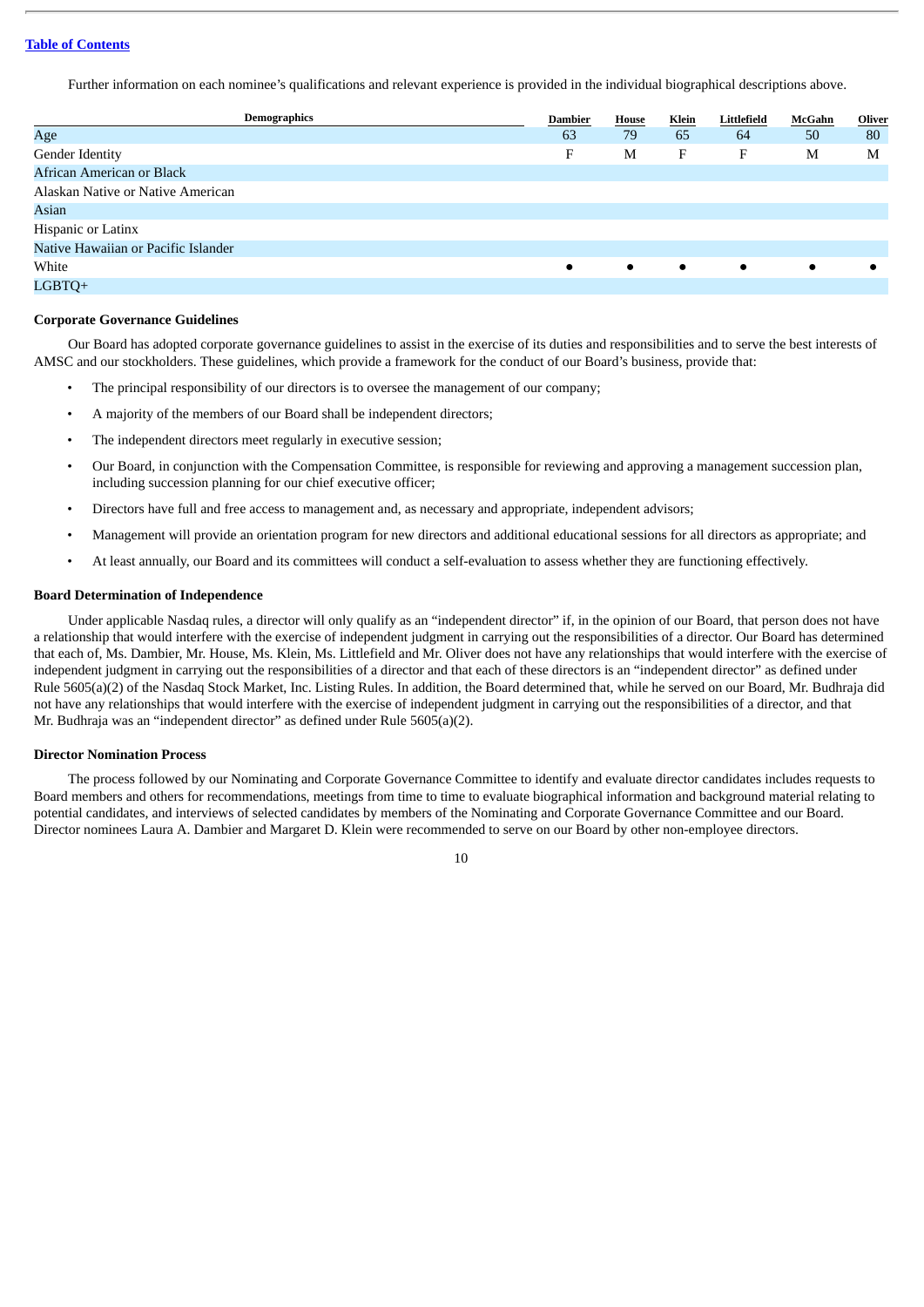In considering whether to recommend any particular candidate for inclusion in our Board's slate of recommended director nominees, the Nominating and Corporate Governance Committee applies the criteria set forth in our corporate governance guidelines, such as the candidate's integrity, business acumen, knowledge of our business and industry, experience, interest and ability to understand conflicting interests of our various constituencies and ability to act in the interests of all stockholders. The Nominating and Corporate Governance Committee does not assign specific weights to particular criteria and no particular criterion is a prerequisite for each prospective nominee. We believe that the backgrounds and qualifications of our directors, considered as a group, should provide a composite mix of experience, knowledge and abilities that will allow our Board to fulfill its responsibilities.

Our Nominating and Corporate Governance Committee does not have a formal policy with respect to diversity, but believes that our Board, taken as a whole, should embody a diverse set of skills, experiences and backgrounds. In addition, the Board is committed to attracting highly qualified candidates with diverse backgrounds, including highly qualified women, minority and LGBTQ+ candidates, with diverse skills and experiences as part of each Board search we undertake.

Stockholders may recommend director candidates for consideration by the Nominating and Corporate Governance Committee of our Board by submitting the stockholder's name, address and number of shares of our stock held, and the candidate's name, age, address and resume to our Corporate Secretary at American Superconductor Corporation, 114 East Main Street, Ayer, Massachusetts 01432. Our Board will evaluate stockholderrecommended candidates using the criteria described above. If our Board decides to nominate a stockholder-recommended candidate, then we will include his or her name in the proxy statement and proxy card for the next annual meeting.

Stockholders also have the right under our bylaws to directly nominate director candidates, without any action or recommendation on the part of the Nominating and Corporate Governance Committee or our Board, by following the procedures set forth under "Stockholder Proposals for 2023 Annual Meeting." Candidates nominated by stockholders in accordance with the procedures set forth in our bylaws will not be included in our proxy statement or proxy card for the next annual meeting.

#### <span id="page-14-0"></span>**Board Meetings and Attendance**

Our Board met eight times during fiscal 2021, either in person or by teleconference. During fiscal 2021, each director attended 100% of the aggregate number of Board meetings and meetings held by all committees on which he or she then served.

#### <span id="page-14-1"></span>**Director Attendance at Annual Meeting of Stockholders**

Each of our then-current directors attended the 2021 Annual Meeting of Stockholders. Our Corporate Governance Guidelines provide that directors are expected to attend the Annual Meeting of Stockholders.

#### <span id="page-14-2"></span>**Board Leadership Structure**

Mr. Daniel McGahn, our chief executive officer, has served as chairman of the Board since July 27, 2018. Our Corporate Governance Guidelines provide the Nominating and Corporate Governance Committee with flexibility to assess our leadership structure on an ongoing basis and determine whether the positions of chief executive officer and chairman of the Board should be separate. Our Board has determined that it is in the best interests of our company and our stockholders to have the same individual serve as chief executive officer and chairman of the Board for the following reasons:

- Our chief executive officer is more familiar with our business and strategy than a non-employee chairman would be and is thus better positioned to focus our Board's agenda on the key issues facing our company;
- A single chairman and chief executive officer provides strong and consistent leadership for our company, without risking overlap or conflict of roles;
- Oversight of our company is the responsibility of our Board as a whole, and the Board chairman responsibility can be properly discharged by our chief executive officer; and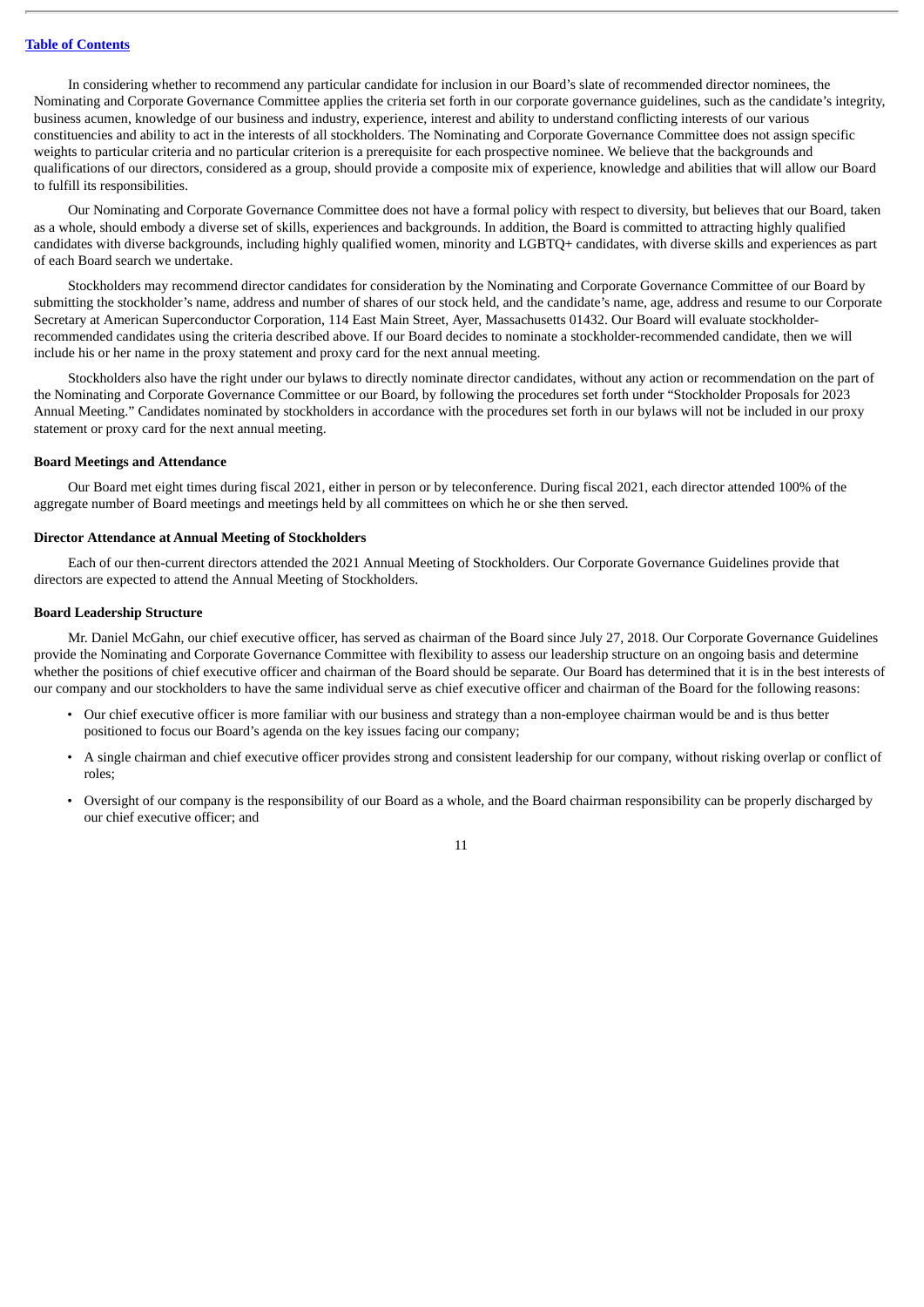• Our Lead Director can provide similar benefits to those associated with an independent chairman.

In the event that the chairman of the Board is not an independent director, our corporate governance guidelines provide that the Nominating and Corporate Governance Committee may recommend an independent director to serve as Lead Director, who shall be approved by a majority of independent directors. The Lead Director has the following duties:

- Chair any meeting of the Board at which the chairman of the Board is not present, including any executive sessions of the independent directors;
- Have the authority to call an executive session of the independent directors;
- Meet with any director who is not adequately performing his or her duties as a member of the Board or any committee;
- Facilitate communications between other members of the Board and the chairman of the Board and/or the chief executive officer; however, each director is free to communicate directly with the chairman of the Board and with the chief executive officer;
- Work with the chairman of the Board to determine the frequency and length of the Board meetings and determine the need for special meetings of the Board;
- Provide input to the agenda for each Board meeting to the chairman of the Board; and
- Otherwise consult with the chairman of the Board and/or the chief executive officer on matters relating to corporate governance and Board performance.

On July 29, 2021, the Nominating and Corporate Governance Committee recommended, and all of our independent directors approved, the appointment of Mr. House as Lead Director. Mr. House will serve as Lead Director until the Annual Meeting.

#### <span id="page-15-0"></span>**Board Committees**

Our Board has established three standing committees — Audit, Compensation, and Nominating and Corporate Governance — each of which operates under a charter that has been approved by our Board. Current copies of each committee's charter are posted in the "Corporate Governance" section of the "Investors" page of our website, *www.amsc.com*. Our Board has determined that all of the members of each of our Board's three standing committees are independent as defined under the rules of the Nasdaq Stock Market, including, in the case of all members of the Audit Committee, the independence requirements contemplated by Rule 10A-3(c) promulgated under the Securities Exchange Act of 1934, as amended, or the Exchange Act, and, in the case of all members of the Compensation Committee, the independence requirements specific to compensation committee members under the rules of the Nasdaq Stock Market.

#### *Audit Committee*

The Audit Committee's responsibilities include:

- Sole and direct responsibility for appointing, compensating, evaluating, retaining and, when necessary, terminating the engagement of our independent registered public accounting firm;
- Taking, or recommending that the full Board take, appropriate action to oversee the independence of our independent registered public accounting firm;
- Sole and direct responsibility for overseeing the work of our independent registered public accounting firm, including resolution of disagreements between our management and independent registered public accounting firm regarding financial reporting;
- Reviewing and discussing with management and the independent registered public accounting firm, and approving, our annual and quarterly financial statements and related disclosures;
- Monitoring our internal control over financial reporting, disclosure controls and procedures, and code of business conduct and ethics;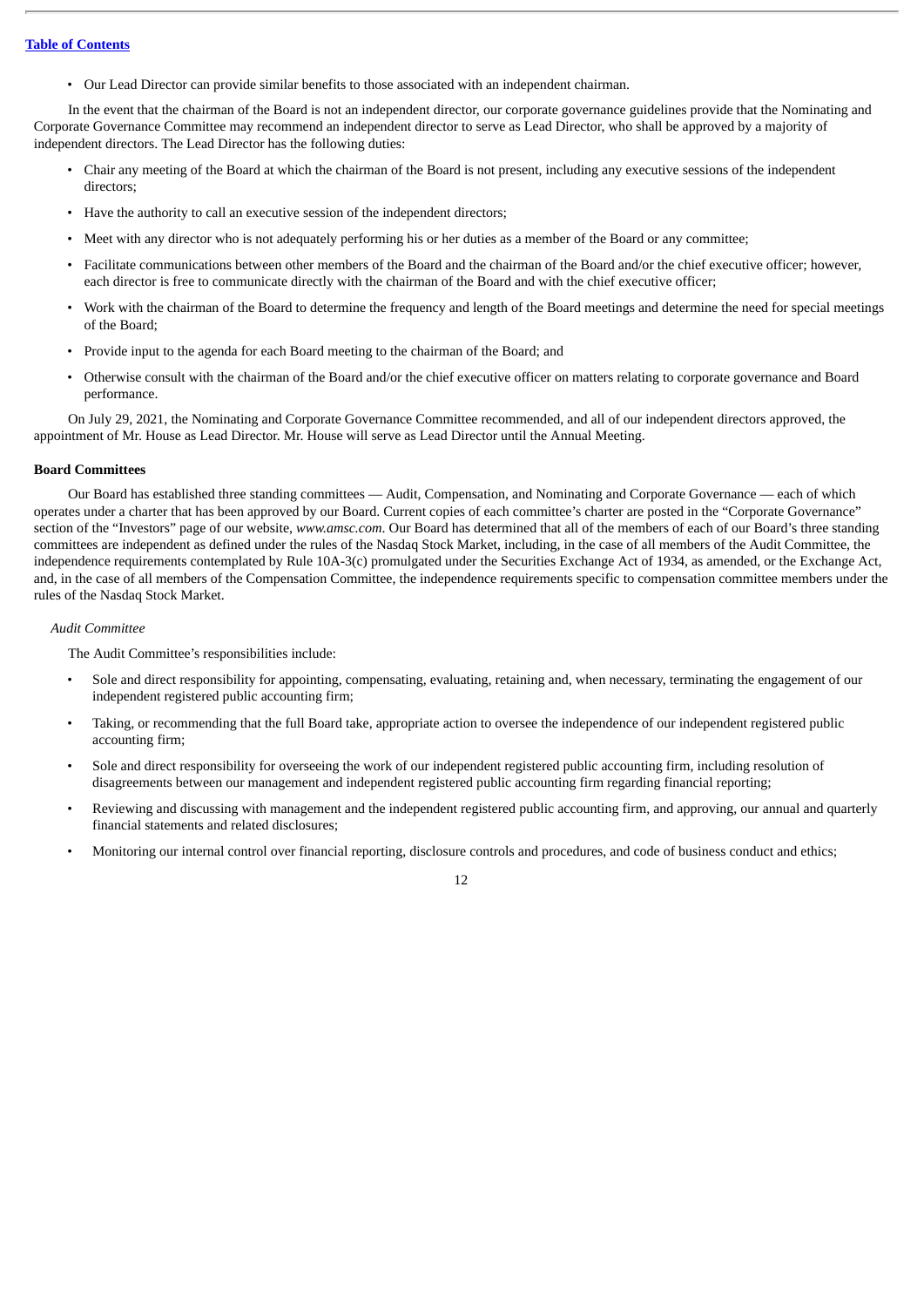- Discussing policies with respect to our assessment and management of risk (both financial and non-financial, including information security), including guidelines and policies to govern the process by which our exposure to risk is monitored, controlled and reported;
- Overseeing our internal audit function;
- Establishing procedures for the receipt, retention and treatment of accounting-related complaints and concerns;
- Meeting independently with our internal auditing staff, independent registered public accounting firm and management;
- Reviewing and approving or ratifying related person transactions; and
- Preparing the Audit Committee Report required by SEC rules (which is included beginning on page 15 of this proxy statement).

The current members of the Audit Committee are Mr. Oliver (chairman), Ms. Dambier and Ms. Littlefield. The Audit Committee met five times during fiscal 2021. Our Board has determined that each of Mr. Oliver and Ms. Littlefield is an "audit committee financial expert" as defined in applicable SEC rules.

#### *Compensation Committee*

The Compensation Committee's responsibilities include:

- Reviewing and making a recommendation to our Board with respect to the chief executive officer's compensation;
- Reviewing and approving the compensation of our other executive officers;
- Overseeing an evaluation of our senior executives;
- Overseeing and administering our incentive compensation and equity-based plans;
- Retaining, in its sole discretion, and being directly responsible for the appointment, compensation and oversight of the work of any compensation consultant, legal counsel, or other advisors as it deems necessary or appropriate to carry out its responsibilities;
- Reviewing and making recommendations to our Board with respect to director compensation;
- Reviewing and making recommendations, upon our Board's request, to our Board relating to management succession planning;
- Reviewing and discussing annually with management our "Compensation Discussion and Analysis," which is included beginning on page 17 of this proxy statement; and
- Preparing the Compensation Committee Report, if required by SEC rules, which is included on page 37 of this proxy statement.

Consistent with the requirements of applicable law and our company's equity-based plans, the Compensation Committee has the authority to delegate to one or more executive officers of our company the power to grant rights or options to acquire shares of our company's common stock to employees of our company who are not directors or executive officers of our company.

The current members of the Compensation Committee are Mr. House (chairman), Ms. Littlefield and Ms. Klein. The Compensation Committee met six times during fiscal 2021.

#### *Nominating and Corporate Governance Committee*

The Nominating and Corporate Governance Committee's responsibilities include:

• Identifying individuals qualified to become Board members, consistent with criteria approved by our Board and recommending to our Board the persons to be nominated for election as directors at any meeting of stockholders and the persons to be elected by our Board to fill any vacancies on our Board;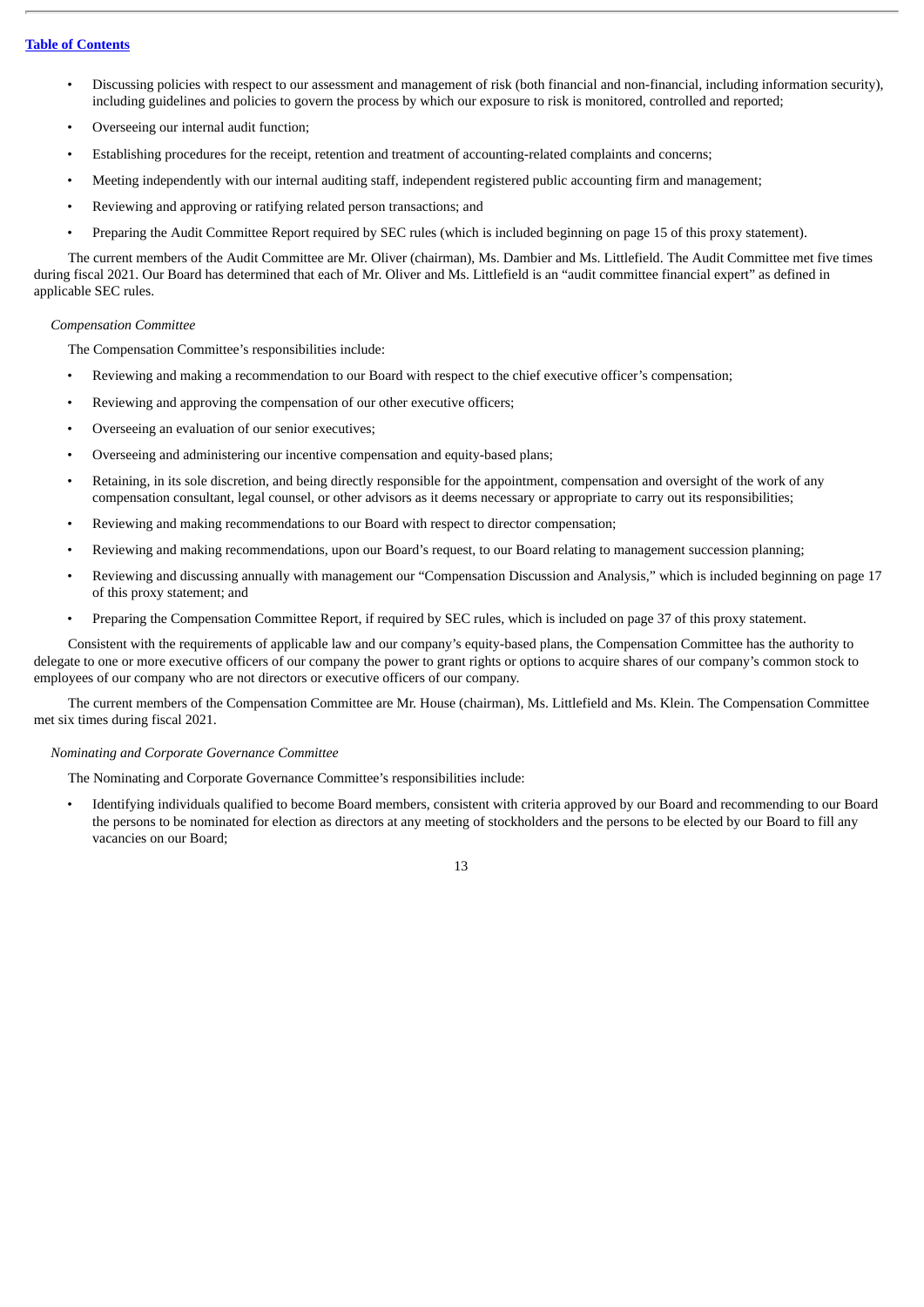- Recommending to our Board the persons to be elected to each of our Board's committees;
- Developing and recommending to our Board a set of corporate governance guidelines applicable to us;
- Periodically assessing our Board's leadership structure, including whether the offices of chairman of the Board and chief executive officer should be separate;
- Periodically reviewing our environmental, social and governance ("ESG") strategy, initiatives and policies, and receiving updates from our management responsible for significant ESG activities; and
- Overseeing the evaluation of our Board.

The current members of the Nominating and Corporate Governance Committee are Mr. House (chairman) and Mr. Oliver. The Nominating and Corporate Governance Committee met four times during fiscal 2021.

#### <span id="page-17-0"></span>**Oversight of Risk**

Our Board oversees our risk management processes directly and through its committees. Our management is responsible for risk management on a day-to-day basis. The role of our Board and its committees is to oversee the risk management activities of management. In accordance with its charter, our Audit Committee discusses policies with respect to our assessment and management of risk (both financial and non-financial, including information security), including guidelines and policies to govern the process by which our exposure to risk is monitored, controlled and reported, and reports regularly to the Board on these matters. Senior management at least annually provides updates to the Audit Committee on our information security risks. In general, our Board focuses its oversight on risk management activities relating to business strategy, acquisitions, capital allocation, organizational structure and certain operational risks. Our Compensation Committee oversees risk management activities relating to our compensation policies and practices and management succession planning. Our Nominating and Corporate Governance Committee oversees risk management activities relating to Board composition and ESG matters. Each committee reports to the full Board on a regular basis, including reports with respect to the committee's risk oversight activities as appropriate. Our Board does not believe that its role in the oversight of our risks affects the Board's leadership structure.

#### <span id="page-17-1"></span>**Executive Compensation Process**

The Compensation Committee has implemented an annual performance review program for our executives, under which annual performance objectives are determined and set forth in writing during the first quarter of each fiscal year for AMSC as a whole and for each executive individually. Annual corporate objectives are proposed by management and reviewed by our Compensation Committee and approved by our Board. These corporate objectives target the achievement of specific operational milestones. Annual individual objectives focus on contributions that facilitate the achievement of the corporate objectives and are typically set during the first quarter of each fiscal year. Individual measurable objectives, if any, are proposed by each executive, reviewed by the chief executive officer, and formed on the basis of recommendations to our Compensation Committee and our Board (in the case of our chief executive officer) with regard to executive compensation. No individual measurable objectives were established in fiscal 2021. Annual salary levels, annual bonuses, and annual equity awards to our executives are tied to the achievement of these corporate and, if applicable, individual performance objectives.

Our Board has delegated to a committee of the Board, designated as the Awards Committee, which consists solely of our chairman of the Board, president and chief executive officer, Mr. McGahn, the authority to grant options and award restricted stock, subject to the terms and conditions of our 2007 Stock Incentive Plan and any other limitations set by the Board, to employees other than executive officers.

Our Compensation Committee has the authority to retain compensation consultants and other outside advisors to assist in the evaluation of executive officer compensation.

#### <span id="page-17-2"></span>**Anti-Hedging Policy**

Our Board has adopted an Insider Trading Compliance Policy, which applies to all of our directors, officers and employees. The policy prohibits our directors, officers and employees, their family members and any entities

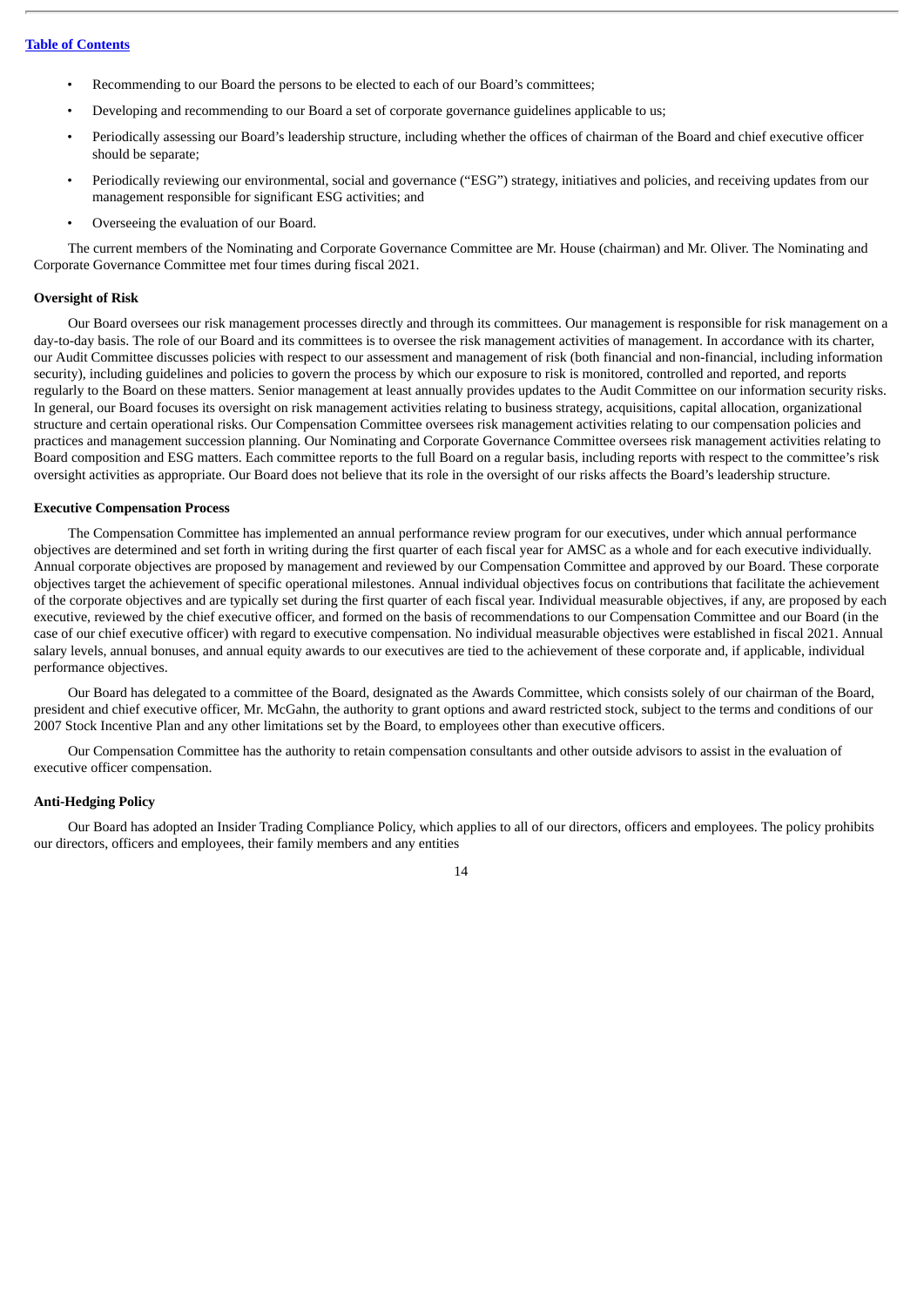they control from purchasing financial instruments, such as prepaid variable forward contracts, equity swaps, collars, and exchange funds, or otherwise engaging in transactions that hedge or offset, or are designed to hedge or offset, any decrease in the market value of the Company's equity securities, whether such securities were granted as compensation or are otherwise held, directly or indirectly.

#### <span id="page-18-0"></span>**Communicating with the Independent Directors**

Our Board will give appropriate attention to written communications that are submitted by stockholders, and will respond if and as appropriate. Our Corporate Secretary is primarily responsible for monitoring communications from stockholders and for providing copies or summaries to the directors as he considers appropriate.

Under procedures approved by a majority of the independent directors, communications are forwarded to all directors if they relate to important substantive matters and include suggestions or comments that our Corporate Secretary considers to be important for the directors to know. In general, communications relating to corporate governance and long-term corporate strategy are more likely to be forwarded than communications relating to ordinary business affairs, personal grievances and matters as to which we tend to receive repetitive or duplicative communications.

Stockholders who wish to send communications on any topic to our Board should address such communications to our Board c/o Corporate Secretary, American Superconductor Corporation, 114 East Main Street, Ayer, Massachusetts 01432.

#### <span id="page-18-1"></span>**Code of Business Conduct and Ethics**

We have adopted a written Code of Business Conduct and Ethics that applies to our directors, officers and employees, including our principal executive officer, principal financial and principal accounting officer, or persons performing similar functions. We have posted a current copy of the code in the "Corporate Governance" section of the "Investors" page of our website, *www.amsc.com*. In addition, we intend to post on our website all disclosures that are required by law or Nasdaq Stock Market listing standards concerning any amendments to, or waivers from, any provision of our code.

#### <span id="page-18-2"></span>**Audit Committee Report**

The Audit Committee has reviewed AMSC's audited financial statements for the fiscal year ended March 31, 2022 and has discussed these financial statements with management and RSM, AMSC's independent registered public accounting firm.

Management is responsible for AMSC's internal control over financial reporting and the financial reporting process, and for the preparation of consolidated financial statements in accordance with accounting principles generally accepted in the United States of America, or GAAP. AMSC's independent registered public accounting firm is responsible for performing an audit of AMSC's financial statements in accordance with the standards of the Public Company Accounting Oversight Board (United States) and issuing a report on those financial statements. As appropriate, the Audit Committee reviews and evaluates, and discusses with AMSC's management, internal accounting, financial and auditing personnel, and the independent registered public accounting firm, the following:

- The plan for, and the independent registered public accounting firm's report on, the audit of AMSC's financial statements;
- AMSC's financial disclosure documents, including all financial statements and reports filed with the SEC or sent to shareholders;
- Changes in AMSC's accounting practices, principles, controls or methodologies;
- Significant developments or changes in accounting rules applicable to us; and
- The adequacy of AMSC's internal control over financial reporting and accounting, financial and auditing personnel.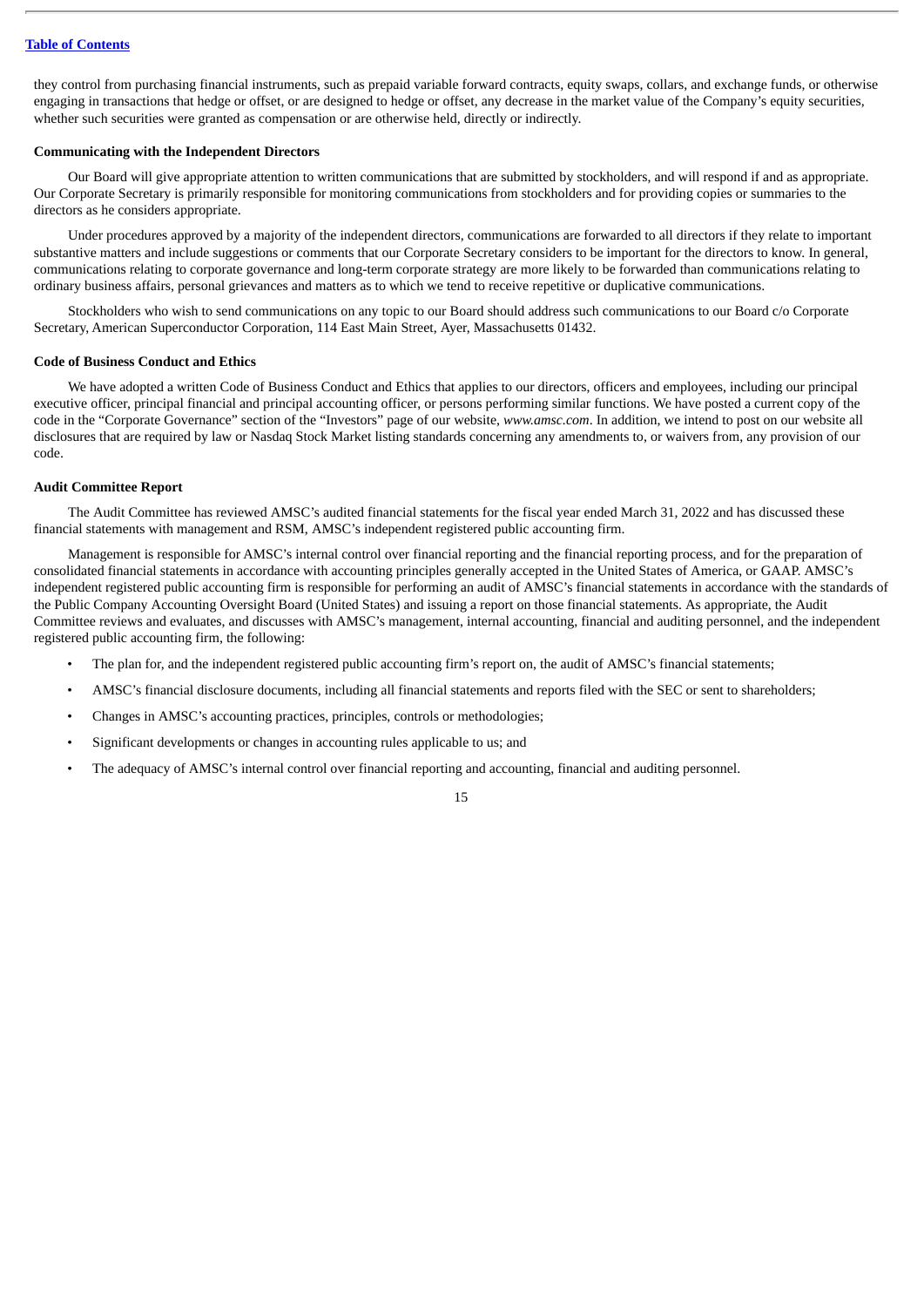Management represented to the Audit Committee that AMSC's financial statements had been prepared in accordance with GAAP.

The Audit Committee also discussed with RSM the matters required to be discussed by the applicable rules of the Public Company Accounting Oversight Board and the Securities and Exchange Commission.

The Audit Committee has received the written disclosures and the letter from RSM required by applicable requirements of the Public Company Accounting Oversight Board regarding RSM's communications with the Audit Committee concerning independence, and has discussed with RSM its independence.

Based on its discussions with management and RSM, and its review of the representations and information provided by management and RSM, the Audit Committee recommended to the Board of Directors of AMSC that the audited financial statements be included in our Annual Report on Form 10-K for the fiscal year ended March 31, 2022.

By the Audit Committee of the Board.\*

David R. Oliver, Jr., *Chair* Barbara G. Littlefield

Ms. Dambier was not serving on the Audit Committee at the time the Audit Committee Report was approved.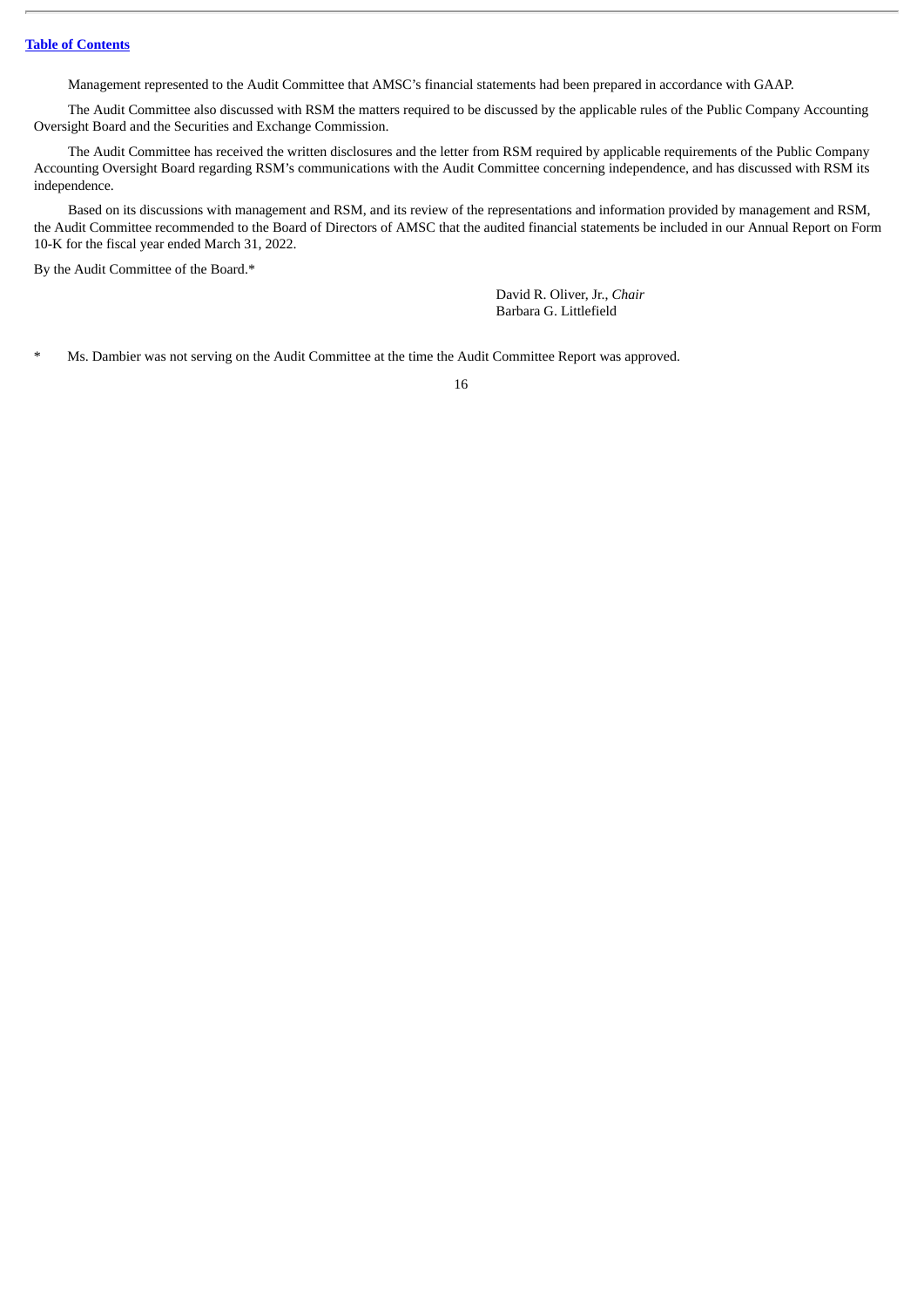# **INFORMATION ABOUT EXECUTIVE AND DIRECTOR COMPENSATION**

#### <span id="page-20-1"></span><span id="page-20-0"></span>**Compensation Discussion and Analysis**

### *Introduction*

This Compensation Discussion and Analysis, or CD&A, describes the principles of our executive compensation program, how we applied those principles in compensating our named executive officers for the fiscal year ended March 31, 2022, or fiscal 2021, and how our compensation program drives performance.

Our named executive officers for fiscal 2021 are:

- Daniel P. McGahn, Chairman of the Board, President and Chief Executive Officer; and
- John W. Kosiba, Senior Vice President and Chief Financial Officer.

In this CD&A, we first provide an executive summary of our compensation program for fiscal 2021. We then describe our compensation philosophy and the objectives of our executive compensation program and how the Compensation Committee of our Board oversees our compensation program. We discuss the compensation determination process and describe how we determine each element of compensation.

### <span id="page-20-2"></span>**Executive Summary**

#### *Business Overview*

We believe that fiscal 2021 was a year of continued progress towards the successful execution of our strategy of growth through our Grid business unit in order to diversify revenues and to establish what we expect to be a more predictable, re-occurring business. We believe that our executive management team has positioned our company well to continue to execute on our strategy and to respond effectively by (i) diversifying our base of customers and market geographies for our products and services, (ii) developing and introducing new products, and (iii) streamlining various functions of the business.

Additionally, our Board and Compensation Committee have continued to focus on retaining our key talent at the executive level and throughout our entire organization.

Over the past few years, the Compensation Committee, with the help of management and its independent compensation consultant, has:

- Awarded limited base salary increases to our executive officers. In fiscal 2021, no base salary increase was made to our chief executive officer and we increased the base salary of our chief financial officer. For our chief executive officer, his base salary had been increased only once, in fiscal 2020, since May 1, 2012.
- Maintained our performance-based annual cash bonus program while attempting to balance our ability to pay with our desire to use cash as an incentive payout when performance warrants compensation.
- Managed our equity compensation program as efficiently as possible, taking into account fluctuations in the value of our company's stock price and, in periods where the price has declined, the corresponding declining value of our equity program and our limited pool of available shares for grant.
- Provided an overall compensation package, including bonuses (when earned) and equity awards, for each executive officer, being mindful of the balance between the need to retain critical talent to successfully navigate our company through a challenging business environment, and our company's financial position.

The remainder of this executive summary and report outlines our fiscal 2021 business accomplishments and our pay decisions, which reflect what we believe to be appropriate for our business and our stockholders.

### *Overview of Fiscal 2021 Accomplishments and Financial Performance*

#### *Business Accomplishments*

Our strategy is focused on growing our Grid business unit in order to diversify our revenues and to position our company to generate sustainable revenue growth.

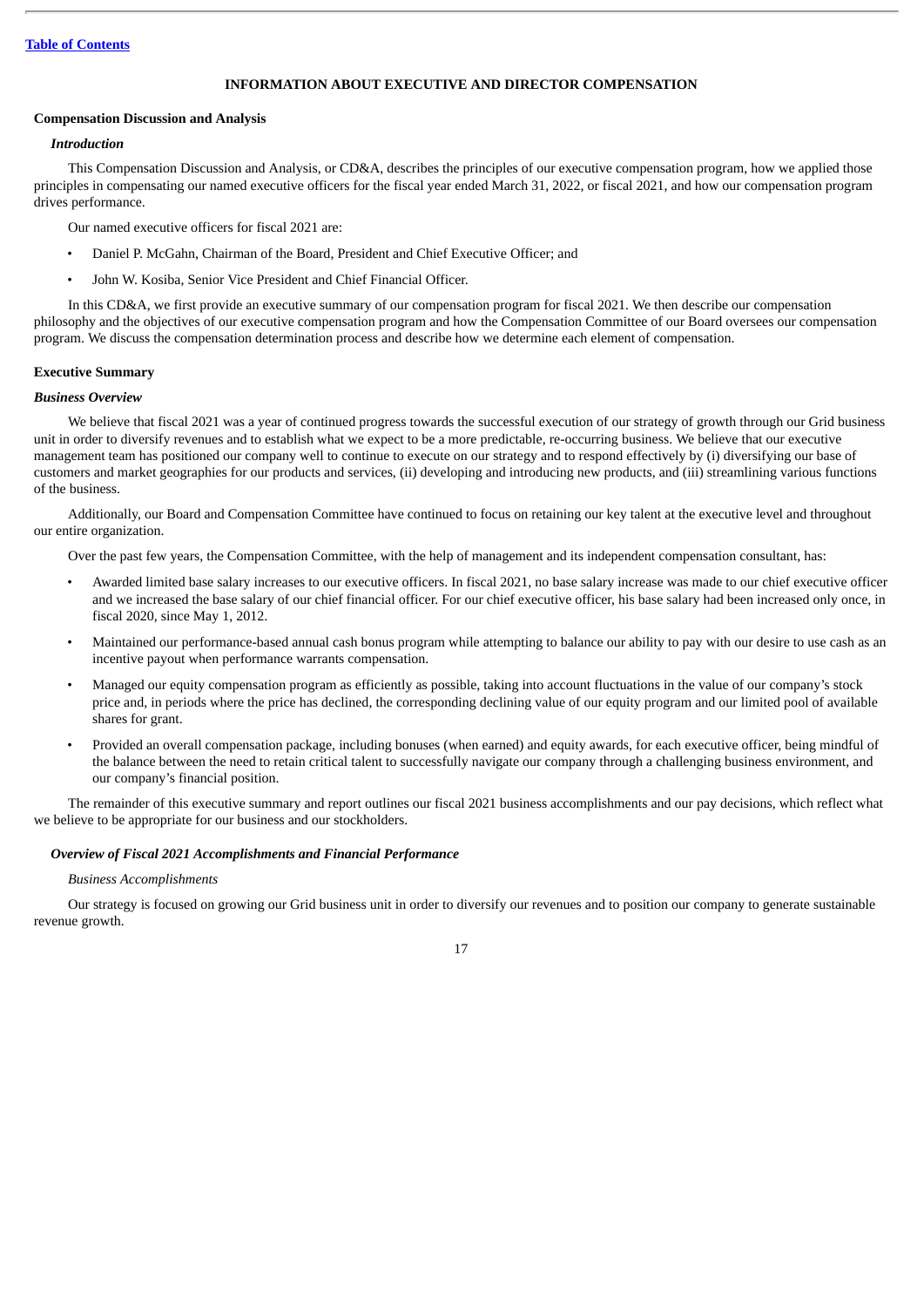As described in more detail below, we believe that fiscal 2021 was a year of continued progress towards the successful execution of our strategy and the establishment of what we expect to be a more predictable, re-occurring business.

Fiscal 2021 revenues grew 24% to \$108.4 million, compared to \$87.1 million in fiscal 2020. Net loss was \$19.2 million in fiscal 2021, or \$0.71 per diluted share, compared to a net loss of \$22.7 million in fiscal 2020, or \$0.95 per diluted share.

For the seventh consecutive year, we grew Grid business unit revenues. Our Grid business unit revenues grew 40% to \$98.9 million in fiscal 2021, compared to \$70.5 million in fiscal 2020. This increase in Grid business unit revenues was driven by the contribution from our acquisitions of Northeast Power Systems, Inc., or NEPSI, and Neeltran, Inc., or Neeltran, and growth in the D-VAR, D-VAR VVO® and ship protection system, or SPS, product lines. Grid business unit revenues represented 91% of our total fiscal 2021 revenues, where as recently as five years ago our Grid business unit revenues were only approximately 37% of our total revenues. Our Grid business unit alone is now larger than our entire business was just three fiscal years ago.

During fiscal 2021, we announced \$85 million of new energy power systems orders. These orders continue to expand our geographic reach and broaden our end market, and include orders for reactive compensation, enclosed capacitor banks, harmonic filters, voltage controllers, rectifiers and transformers.

In May 2021, we announced the acquisition of Neeltran, a Connecticut-based company that supplies rectifiers and transformers to industrial customers. The acquisition of Neeltran directly aligns with our strategic priorities to achieve sustainable profitability independent of our wind business, broadens our product offerings and expands both total available market share and content-per-sale for the industrial sector.

In August 2021, we jointly announced with Commonwealth Edison Company, or ComEd, a unit of Chicago-based Exelon Corporation and one of the nation's largest electric utilities, the successful integration of our resilient electric grid, or REG, system in ComEd's electric power grid in Chicago.

In January 2022, we announced that we had completed delivery of our high temperature SPS, to be deployed on the San Antonio class of amphibious transport dock ship USS Fort Lauderdale (LPD-28). This delivery is a milestone in our first of four SPS contracts for the San Antonio Class Amphibious ship platform.

In March 2022, the design of our three-megawatt class wind turbine was certified.

#### *Forward-Looking Statements*

This proxy statement contains forward-looking statements within the meaning of Section 21E of the Securities Exchange Act of 1934, as amended (the "Exchange Act"), including statements regarding our expectation that successful execution of our strategy will establish a more predictable, re-occurring business; and our strategy, products and future plans and prospects. Without limiting the foregoing, the words "believes," "anticipates," "plans," "expects," and similar expressions are intended to identify forward-looking statements. Such forward-looking statements represent management's current expectations and are inherently uncertain. There are a number of important factors that could materially impact the value of our common stock or cause actual results to differ materially from those indicated by such forward-looking statements. Such risks and uncertainties include: our history of operating losses and negative operating cash flows, which may continue in the future and require additional financing; our operating results may fluctuate significantly and fall below expectations; we may be required to issue performance bonds or provide letters of credit; risks related to changes in exchange rates; if we fail to maintain proper and effective internal control over financial reporting, our ability to produce accurate and timely financial statements could be impaired and may lead investors and other users to lose confidence in our financial data; not realizing all of the sales expected from our backlog of orders and contracts; U.S. government contracts being subject to audit, modification or termination; changes in U.S. government defense spending and reduction in revenue due to lack of government funding; the COVID-19 pandemic could adversely impact our business, financial condition and results of operations; reliance on third-party manufacturers, suppliers, subcontractors and collaborators; uncertainty surrounding our prospects and financial condition may have an adverse effect on our customer and supplier relationships; failure to manufacture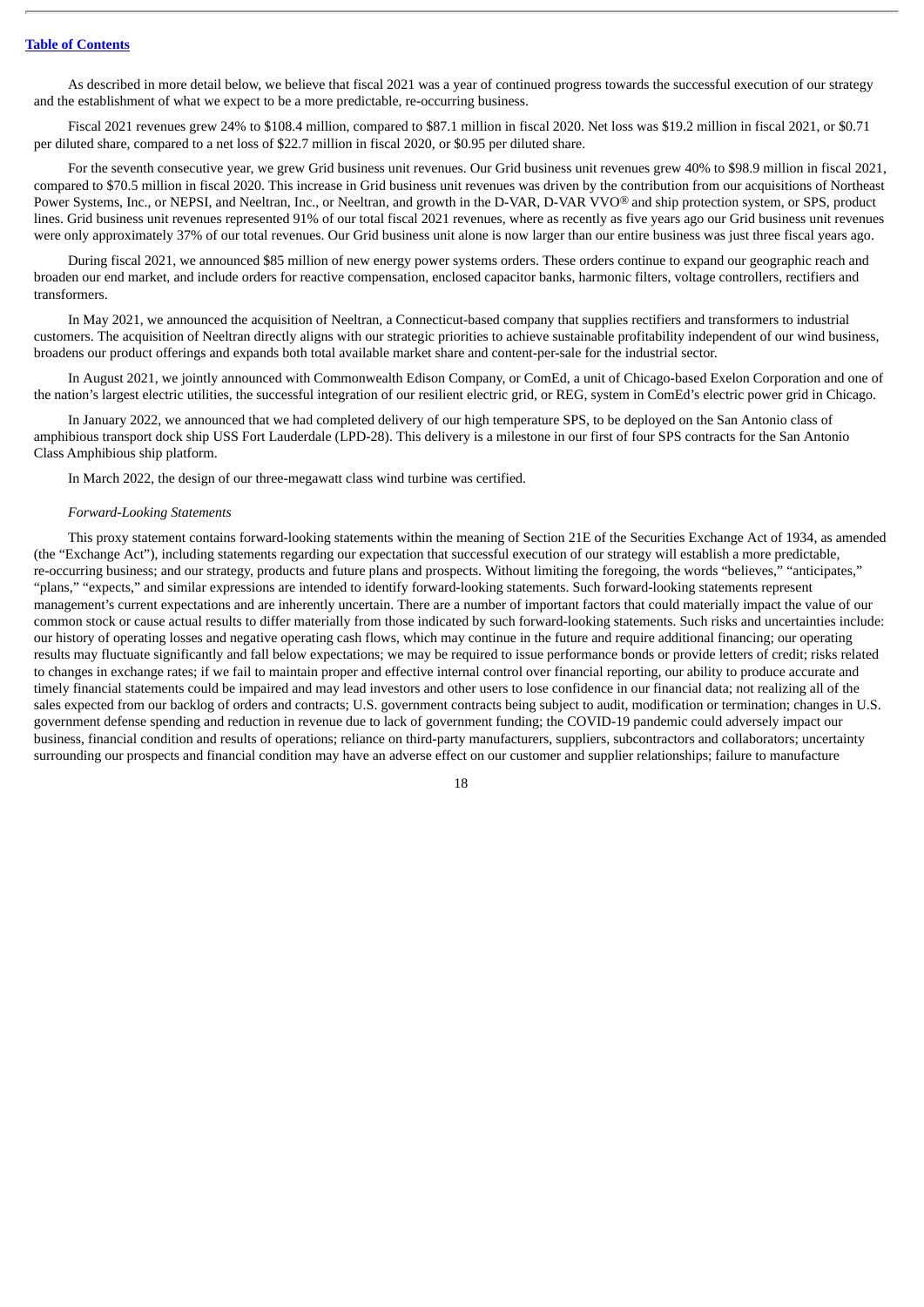our Amperium wire in commercial quantities at acceptable cost and quantity levels; dependence upon attracting and retaining qualified personnel; a significant portion of our Wind segment revenues are derived from a single customer. If this customer's business is negatively affected, it could adversely impact our business; our success in addressing the wind energy market is dependent on the manufacturers that license our designs; failure or security breach of our or any critical third parties' information technology infrastructure and networks; failure to comply with evolving data privacy and data protection laws and regulations or to otherwise protect personal data; failure to implement our business strategy successfully; problems with product quality or product performance; risks from customers outside of the United States that may be either directly or indirectly related to governmental entities and risks associated with anti-bribery laws; limited success marketing and selling our superconductor products and system-level solutions; failure to realize anticipated benefits from acquisitions; dependence on the success of the commercial adoption of the REG system, which is currently limited; adverse changes in domestic and global economic conditions could adversely affect our operating results; our reliance on emerging markets; changes in India's political, social, regulatory and economic environment may affect our financial performance; the intense competition that our products face; risks related to operations in foreign countries; dependence of the growth of the wind energy market on government subsidies, economic incentives and legislative programs; lower prices for other fuel sources may reduce the demand for wind energy development; risks related to our intellectual property; risks related to our technologies; risks related to our legal proceedings; risks related to our common stock; and other risks and uncertainties such those identified under the caption "Risk Factors" in our Annual Report on Form 10-K for the fiscal year ended March 31, 2022, which among others, could cause actual results to differ materially from those indicated by forward-looking statements made herein. Any such forward-looking statements represent management's estimates as of the date of this proxy statement. While we may elect to update such forward-looking statements at some point in the future, we disclaim any obligation to do so, even if subsequent events cause our views to change. These forward-looking statements should not be relied upon as representing our views as of any date subsequent to the date of this proxy statement.

#### *Overview of Our Executive Compensation Program*

The Compensation Committee of our Board has designed our executive compensation program to attract and retain superior employees in key positions to enable our company to succeed in the highly competitive market for talent, while simultaneously maximizing stockholder value. We intend to continue to provide a competitive compensation package to our executives, tie a significant portion of pay to performance and utilize components that best align the interests of our executives with those of our stockholders.

The following is a summary of important aspects of our executive compensation program discussed later in this CD&A:

*Key Elements of Our Compensation Program.* Our compensation program is designed to achieve these objectives through a combination of the following types of compensation:

- Base salary;
- Performance-based annual cash bonuses;
- Long-term equity incentives; and
- Severance and change-in-control benefits.

Each element of our executive compensation program is discussed in greater detail below.

- *We Intend to Pay for Performance*. A significant portion of our named executive officers' total compensation, as shown below, ties compensation directly to the achievement of corporate objectives. We emphasize pay for performance in order to align executive compensation with our business strategy and the creation of long-term stockholder value.
- *Our Compensation Program Supports Our Corporate Objectives and Stockholder Interests*. Our compensation program is designed to align executive officer compensation with the achievement of our short- and long-term business objectives and building long-term stockholder value by rewarding successful execution of our business plan and by tying a portion of total compensation opportunities to equity incentives.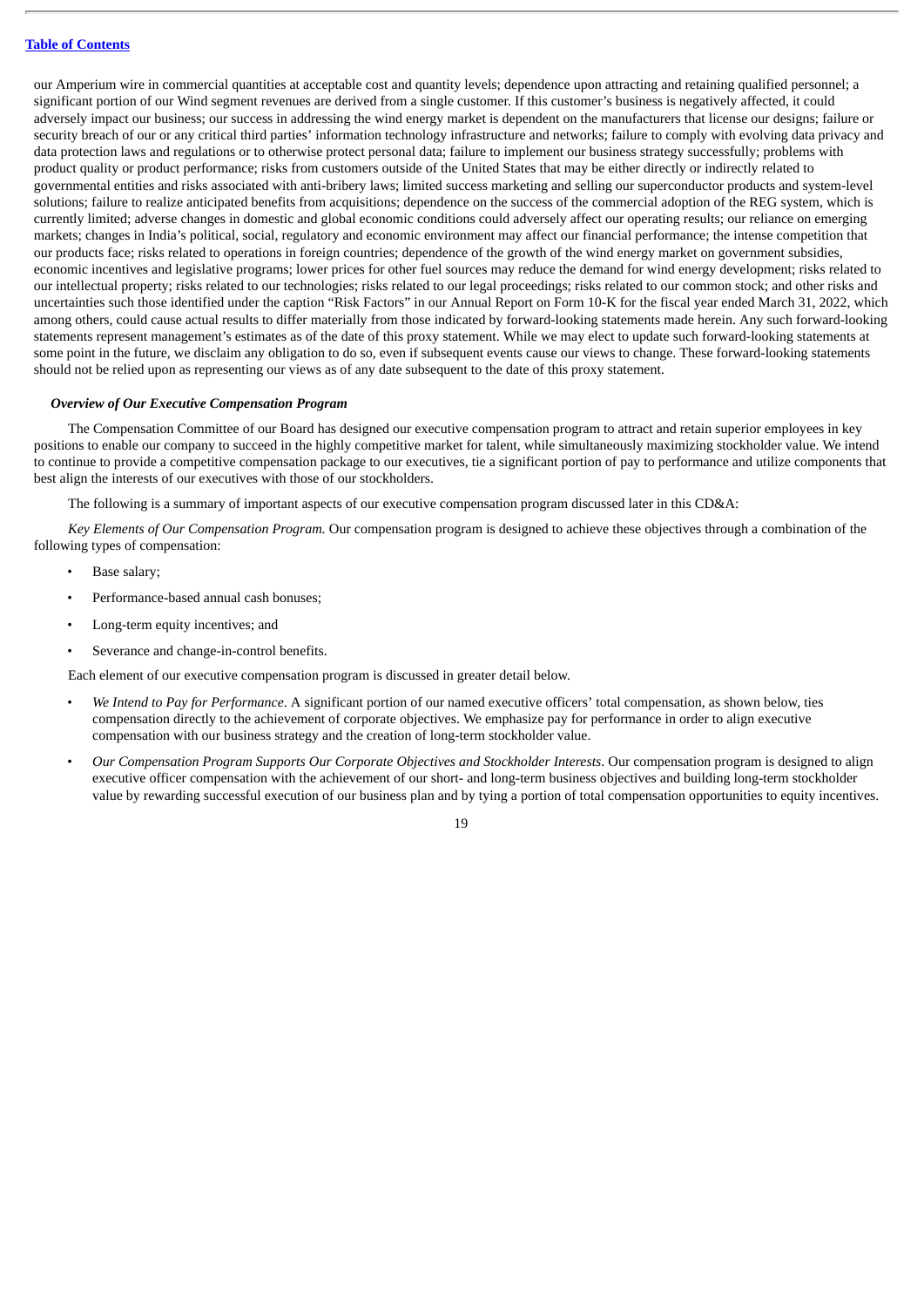#### *Fiscal 2021 Compensation Programs and Decisions*

In line with our executive compensation program's emphasis on pay for performance, we believe the compensation awarded to our named executive officers for fiscal 2021 properly reflected the achievement of our operating goals, our financial results and overall compensation philosophy:

- *Adjustments to Base Salary*. For fiscal 2021, management recommended, and the Compensation Committee and the Board (in the case of our chief executive officer) agreed, that (i) our chief executive officer's base salary remain at \$525,000, and (ii) our chief financial officer's base salary be increased from \$325,000 to \$345,000. The base salary increase for Mr. Kosiba was based on a review of his performance during fiscal 2020 relative to both his and our company's goals and competitive salary data provided by our Compensation Committee's independent compensation consultant.
- *Performance-Based Annual Cash Bonuses*. For fiscal 2021, our company continued to focus on operating cash flow, revenues and operating expenses as objectives in our annual cash bonus program. The Compensation Committee focused solely on the achievement of corporate goals for our annual bonus program for fiscal 2021 and viewed these corporate objectives as key for our company's short-term sustainability and long-term growth. In fiscal 2021, each named executive officer received a cash bonus payment equal to 54% of target bonus opportunity based on achieving (i) between target- and maximum-level performance on the revenue objective, and (ii) target-level performance on the operating expenses objective. Operating cash flow performance did not meet the threshold performance level requisite for payout, and as a result, no executive officer received payout under this objective. See the section entitled "Performance-Based Annual Cash Bonuses" below for a description of these metrics.
- *Long-Term Equity Incentive*. The Compensation Committee recommended, and the Board approved, annual long-term equity awards to our named executive officers in fiscal 2021 based on such factors as: (i) performance and contribution during the prior fiscal year, (ii) competitive market practices, (iii) the overall compensation package for each executive officer, and (iv) the level of difficulty our company would face if we were to have to replace any executive officer if he or she were to voluntarily leave our company. The fiscal 2021 long-term equity awards granted to our named executive officers consisted of time-based awards that will vest over three years after grant and performance-based awards that will vest based upon our attainment of a performance goal tied to cumulative organic Grid revenues after a three year performance period. In fiscal 2021, 60% of our chief executive officer's long-term equity awards were performance-based awards. See the section entitled "Long-Term Equity Incentives" below for a description of these long-term equity awards.

We believe that management continued to make progress in fiscal 2021 on our company's strategy to grow its Grid business unit in order to diversify its revenues and to establish what we expect to be a more predictable, re-occurring business. The Compensation Committee believes that the named executive officers' fiscal 2021 compensation was appropriate given the performance and steps taken by management to position our company to implement and realize its strategy, as noted by the business accomplishments described above.

#### *Compensation Program Philosophy and Objectives*

The Compensation Committee of our Board oversees our executive compensation program, pursuant to authority established in the Compensation Committee Charter. The Compensation Committee reviews and approves all compensation decisions relating to our executive officers, except for the chief executive officer. The Compensation Committee reviews the compensation for our chief executive officer and makes a recommendation to our Board, and our Board then determines the compensation of our chief executive officer.

Our executive compensation program is designed to meet three principal objectives:

- Attract and retain executive officers who contribute to our long-term success;
- Align compensation with our short-and long-term business objectives; and
- Incentivize the executive officers to provide superior performance that will build long-term stockholder value.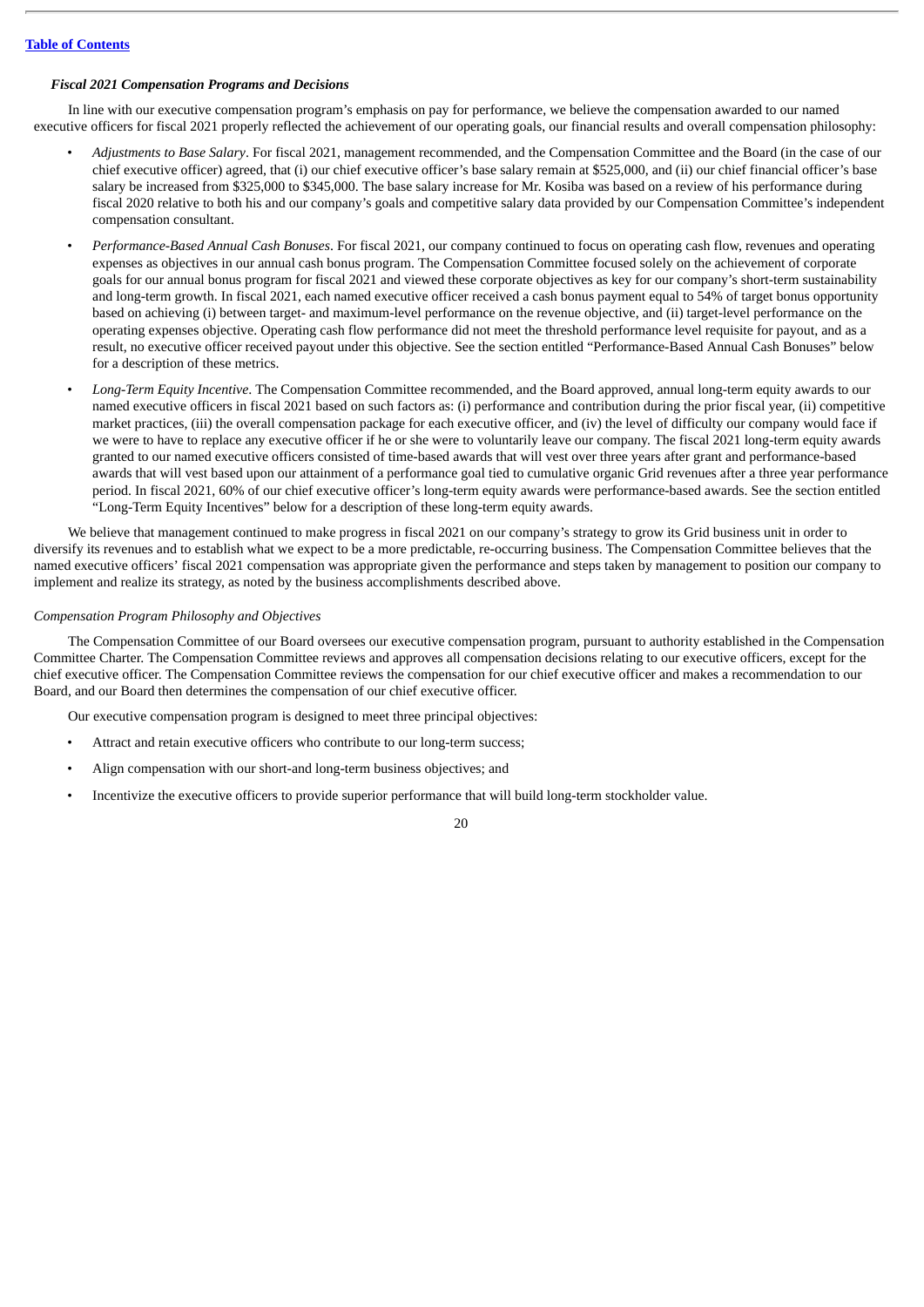These objectives collectively seek to link executive compensation to our overall company performance, which helps to ensure that the interests of our executives are aligned with the interests of our stockholders.

The Compensation Committee's decisions regarding executive compensation during fiscal 2021 were based on achieving the above objectives, with an emphasis on:

- Increasing long-term stockholder value by decreasing operating cash burn;
- Improving operational performance by increasing revenue and decreasing operating expenses;
- Taking into account the nature and scope of the executive officer's position and responsibilities, including considerations of pay equity among the executive officers and retention concerns; and
- Paying reasonable and fair compensation.

In setting executive compensation for fiscal 2021, the Compensation Committee established salary levels and established an executive incentive cash bonus plan with performance metrics that reflected our annual operating plan and strategic priorities for fiscal 2021. For fiscal 2021, the Compensation Committee continued to use operating cash flow and financial objectives relating to revenues and operating expenses as the performance objectives under our executive incentive cash bonus plan to promote our short-term and long-term business success. In setting objectives for each of the foregoing metrics, the Compensation Committee considered multiple factors so that its decisions were informed and equitable and that our executive compensation program achieved its objectives.

#### *Stockholder Say-On-Pay Votes*

At our Annual Meeting of Stockholders held on July 31, 2020, we provided our stockholders with the opportunity to cast an advisory vote on executive compensation, and the next such advisory vote will occur in 2023. Over 93% of the votes cast on the "say on pay" vote at our Annual Meeting of Stockholders held on July 31, 2020 were voted in favor of the proposal. We have considered the results of such vote and believe the support of our stockholders for the vote proposal indicates that our stockholders are generally supportive of our approach to executive compensation. Thus, we did not make material changes to our executive compensation arrangements in response to the vote. In the future, we will continue to consider the outcome of our "say on pay" votes when making compensation decisions regarding our named executive officers.

#### <span id="page-24-0"></span>**The Compensation Committee's Process**

The Compensation Committee has a process to help ensure that our executive compensation program meets its principal objectives. In making compensation decisions, the Compensation Committee considers a wide variety of information, including how each compensation decision ties to its total compensation philosophy, market data and recommendations provided by the Compensation Committee's independent compensation consultant, information from our general counsel, who also manages our human resources function and the thoughts of our chief executive officer and other Board members.

*Role of Independent Compensation Consultant.* The Compensation Committee has engaged Radford, part of the Rewards Solutions practice of Aon plc, or Radford, since October 2016 as its independent outside compensation consultant to advise it and develop an executive compensation strategy, to assess the competitiveness of our executive compensation and to provide recommendations with respect to both the levels and structure of compensation for our executives. In fiscal 2021, Radford assessed the competitiveness of executive compensation through comparisons with peer groups and survey sources while additionally assessing our performance to ensure compensation levels were appropriately tied to performance. During fiscal 2021, Radford advised the Compensation Committee on compensation matters for all officers and directors and met with the Compensation Committee in executive sessions without the presence of management, as requested by the Compensation Committee. Radford did not perform services for our company that were unrelated to Compensation Committee matters during fiscal 2021.

The Compensation Committee regularly reviews the services provided by its compensation advisers and believes that Radford is independent in providing executive compensation consulting services. The Committee

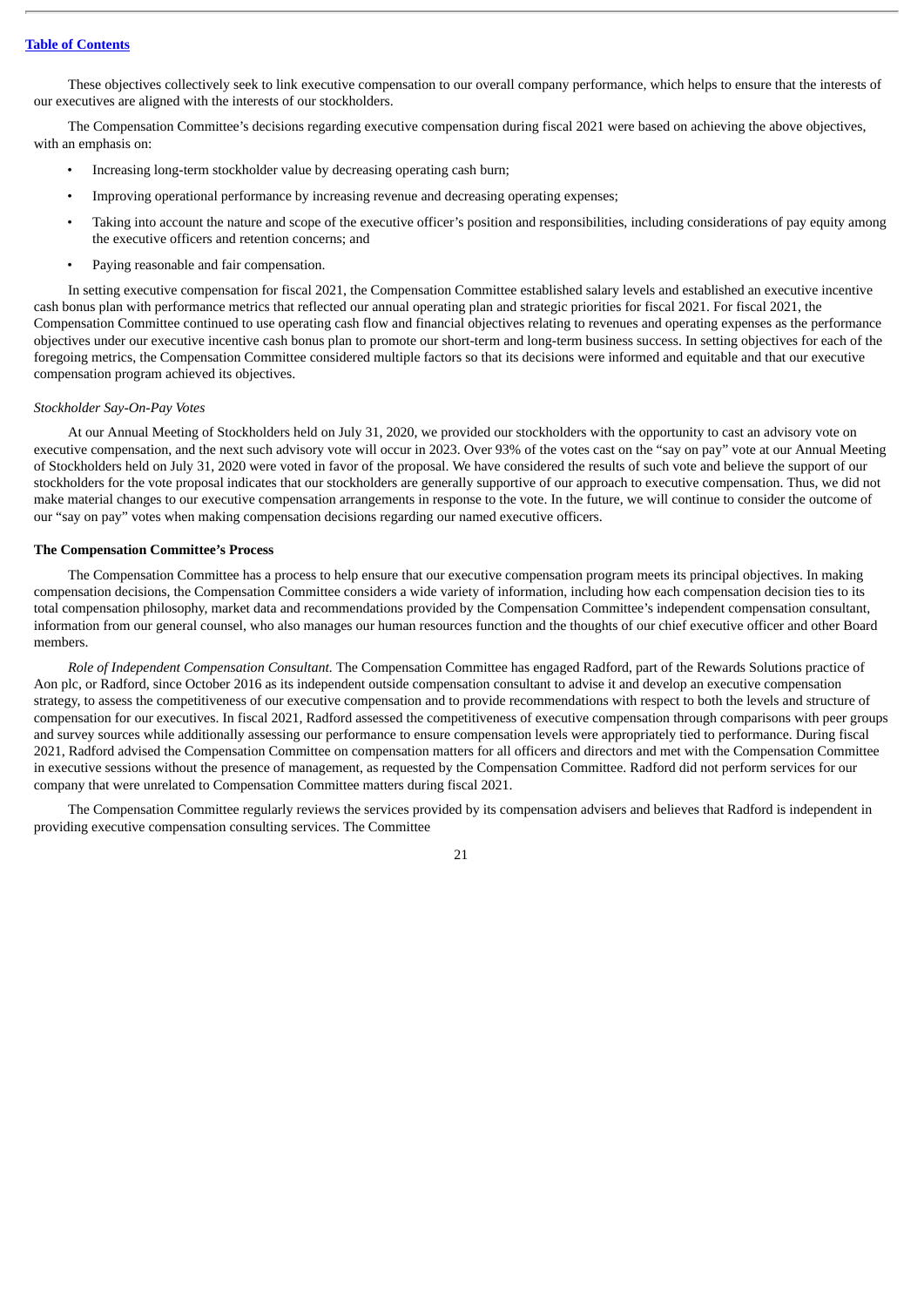conducted a specific review of its relationship with Radford in fiscal 2021 and determined that its work for the Compensation Committee did not raise any conflicts of interest, consistent with the guidance provided under the Dodd-Frank Wall Street Reform and Consumer Protection Act, or the Dodd-Frank Act, and by the SEC and the Nasdaq Global Select Market. The Compensation Committee continues to monitor the independence of its compensation consultant and any conflicts of interest related to services thereby on a periodic basis.

*Compensation Analysis.* With the assistance of Radford, in May 2021, the Compensation Committee reviewed the compensation levels of our executive officers against compensation levels at peer group companies that were selected based on the following criteria:

- Companies within the same Global Industry Classification Standard code, Electrical Components and Equipment, and related industries;
- Companies with a 30-day trailing market capitalization of approximately three-tenths to three times our market capitalization;
- Companies with four quarters of trailing revenues of three-tenths to three times our revenues; and
- Companies with headcount of three-tenths to three times our headcount.

For the analysis of our fiscal 2021 executive compensation packages, the Compensation Committee utilized the peer group approved by the Compensation Committee in January 2021, which consisted of the following seventeen companies:

#### **Peer Group Companies**

| Allied Motion Technologies, Inc. | PAR Technology Corp.            |
|----------------------------------|---------------------------------|
| AZZ                              | Park Aerospace Corp.            |
| <b>Ballard Power Systems</b>     | Plug Power Inc.                 |
| Broadwind, Inc.                  | Powell Industries Inc.          |
| Capstone Turbine Corp.           | Preformed Line Products Company |
| Energy Recovery Inc.             | Thermon Group Holdings, Inc.    |
| FuelCell Energy Inc.             | Ultralife Corp.                 |
| Iteris, Inc.                     | Vicor Corp.                     |
| Orion Energy Systems, Inc.       |                                 |

This peer group reflects an adjustment from the peer group used for fiscal 2020 compensation decisions to remove Energous Corp., Frequency Electronics, Pioneer Power Solutions, Inc., Servotronics, Inc. and Twin Disc, Inc. because they no longer fit within the selection criteria described above and to add Broadwind Inc. and Energy Recovery, Inc

The Compensation Committee utilized the peer group to provide context for its compensation decision-making. The compensation paid by peer group companies to their respective executive officers does not factor into the Compensation Committee's determination of the peer group. After the peer group companies were selected in January 2021, Radford prepared and presented a report to the Compensation Committee summarizing the competitive data and comparisons of our executive officers to the comparable company market data utilizing publicly available data from the comparable companies and broad survey data (reflecting companies of similar size in the general and high-technology industries). We use the broad survey data in conjunction with peer group data in evaluating our executive compensation practices. The Compensation Committee does not rely upon data from any individual company participating in any of these surveys in making compensation decisions and uses the general survey data as only a reference point for evaluating our executive compensation practices, as opposed to benchmarking our executive compensation practices against the general survey data. Each of our elements of compensation is reviewed as part of this analysis and evaluation.

The above review provided the Compensation Committee with general affirmation that its compensation decisions are aligned with the marketplace and our compensation program was achieving the Compensation Committee's objectives, as described above.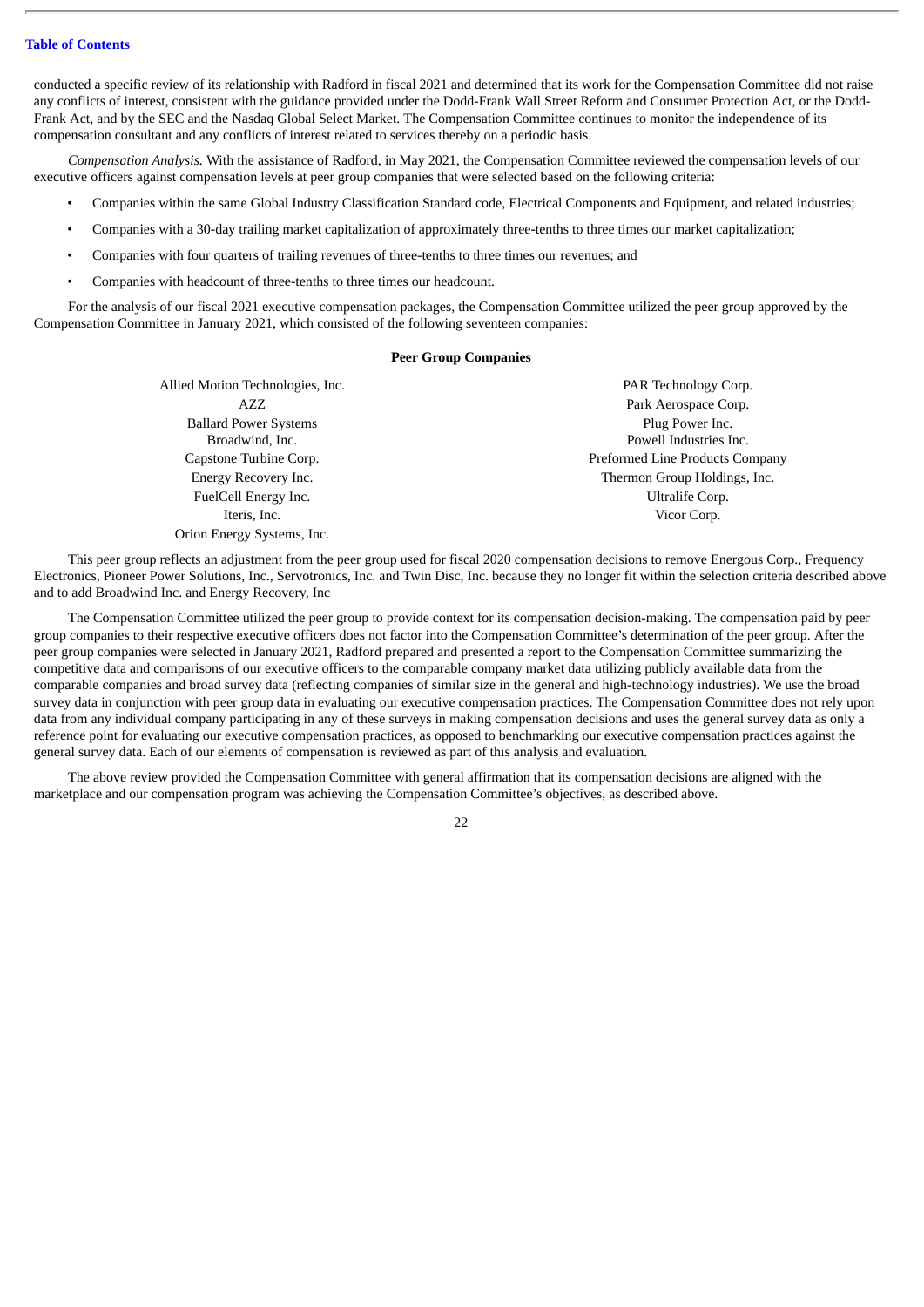The Compensation Committee may, in its discretion, review and/or modify the selection criteria for our peer group and the peer group companies from year to year as it determines appropriate, depending on, among other factors, changes in the marketplace, acquisitions, divestitures and the business focus of us and/or our peer group companies.

*Other Compensation Information.* Our general counsel, who also manages our human resources function, regularly attended Compensation Committee meetings in fiscal 2021 to provide information regarding our executive compensation program. Among other things, he performed internal analyses of marketplace practices for executive pay, made recommendations to our chief executive officer on compensation matters for all officers (other than our chief executive officer) and compiled other relevant data at the request of the Compensation Committee.

Our chief executive officer is actively involved in the executive compensation process. Our chief executive officer reviews the performance of each of the executive officers (other than his own) and makes recommendations to the Compensation Committee regarding the salary and long-term incentive awards for executive officers other than himself, as well as the executive compensation program's impact on attracting, retaining and motivating the level of executive talent necessary to achieve and exceed our company goals. The Compensation Committee is not bound by such recommendations, but generally takes them into consideration before making final determinations about the compensation of executive officers other than our chief executive officer.

The Compensation Committee reviews the compensation for our chief executive officer and makes a recommendation to the full Board. The full Board determines the compensation of our chief executive officer.

The Compensation Committee also considers information relevant to each executive's specific situation including the executive's marketability and the availability or scarcity of other qualified candidates, inside and outside our company, who could replace the executive should he or she leave our company.

In determining equity compensation, the Compensation Committee considers levels of past performance, performance potential, retention risk and the value of the equity compensation needed to keep the total compensation opportunity level competitive and consistent with our compensation philosophy.

#### <span id="page-26-0"></span>**Risk Considerations in our Compensation Program**

Our Compensation Committee does not believe that any risks arising from our compensation policies and practices are reasonably likely to have a material adverse effect on our company. Our Compensation Committee believes that any risks arising from our compensation policies and practices are mitigated by:

- The multiple elements and mix of our compensation packages, including base salary, annual bonus programs and, for many of our employees, equity awards vesting over multiple years, that are intended to motivate employees to take a long-term view of our business;
- The structure of our annual cash bonus program, which (i) is based on a number of different performance measures (including operating cash flow, revenues and operating expenses) to avoid employees placing undue emphasis on any particular performance metric at the expense of other aspects of our business, (ii) is based on performance targets that we believe are somewhat aggressive yet reasonable and should not require undue risk-taking to achieve, and (iii) includes caps on the maximum payouts eligible under the program; and
- Management process, controls and decision authorities established for different types and levels of decisions.

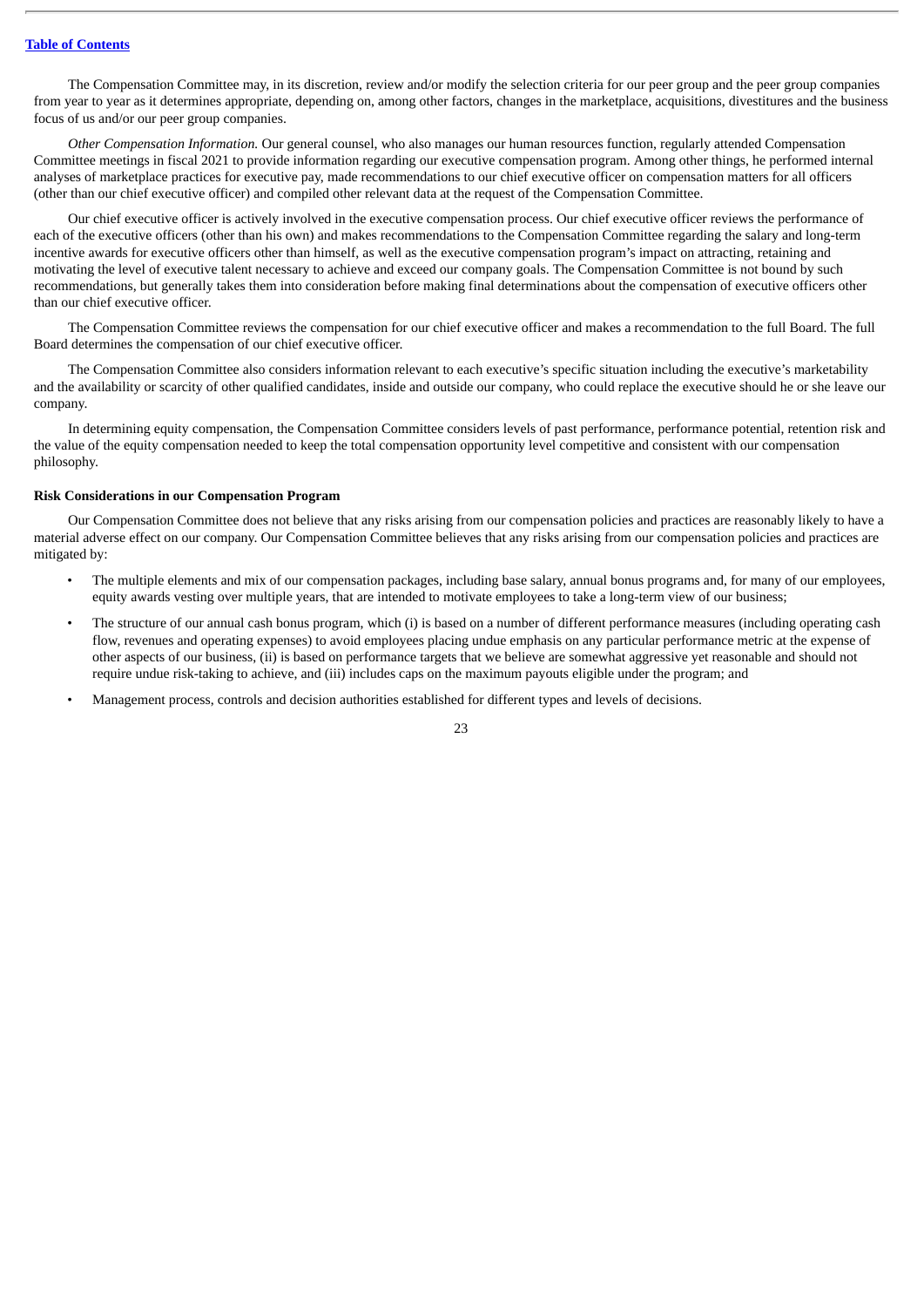# <span id="page-27-0"></span>**Compensation Mix**

The Compensation Committee relies upon its judgment and not upon rigid guidelines or formulas in determining the amount and mix of compensation elements for each executive officer. We seek to achieve our executive compensation objectives through the use of four compensation components, which are summarized in the table below.

| <b>Compensation Component</b>         | <b>Principal Contributions to</b><br><b>Compensation Objectives</b>                                                                                                                                                                                                                                                                                         | <b>Comments</b>                                                                                                                                                                                                                                                                                                                                                                                                                                                                                                                                                                                                                                               |
|---------------------------------------|-------------------------------------------------------------------------------------------------------------------------------------------------------------------------------------------------------------------------------------------------------------------------------------------------------------------------------------------------------------|---------------------------------------------------------------------------------------------------------------------------------------------------------------------------------------------------------------------------------------------------------------------------------------------------------------------------------------------------------------------------------------------------------------------------------------------------------------------------------------------------------------------------------------------------------------------------------------------------------------------------------------------------------------|
| Base salary                           | Attracts and retains talented executives with<br>annual salary that reflects the executive's                                                                                                                                                                                                                                                                | • Only component of compensation that is<br>guaranteed.                                                                                                                                                                                                                                                                                                                                                                                                                                                                                                                                                                                                       |
|                                       | performance, skill set and opportunities in the<br>marketplace.                                                                                                                                                                                                                                                                                             | • Comprised 27% to 38% of total<br>compensation for our named executive<br>officers in fiscal 2021.                                                                                                                                                                                                                                                                                                                                                                                                                                                                                                                                                           |
| Performance-based annual cash bonuses | • Focuses executives on annual financial and<br>operating results.<br>• Aligns compensation with our short-term<br>business objectives and builds longer-term<br>stockholder value by rewarding successful<br>execution of our business plan.<br>• Enables total cash compensation to remain<br>competitive within the marketplace for<br>executive talent. | • Payout target for named executive<br>officers ranges from 55% to 100% of base<br>salary and depends upon performance<br>against company goals relating to<br>operating cash flow, revenues and<br>operating expenses.<br>• 0% to 200% of target payout can be<br>achieved.<br>• Total cash compensation (base salary plus<br>performance-based annual cash bonus)<br>comprised 42% to 50% of total<br>compensation for our named executive<br>officers in fiscal 2021.<br>• Performance-based annual cash bonus<br>brings "at risk" fiscal 2021 cash<br>compensation to a range of 11% to 15%<br>of total compensation for our named<br>executive officers. |
| Long-term equity incentives           | • Retains critical talent needed to successfully<br>navigate our company through a challenging<br>business environment.                                                                                                                                                                                                                                     | • Time-based and performance-based<br>restricted stock awards were granted in<br>fiscal 2021.                                                                                                                                                                                                                                                                                                                                                                                                                                                                                                                                                                 |
|                                       | • Aligns compensation with our long-term<br>business objectives and builds long-term<br>stockholder value by rewarding successful<br>execution of our business plan.                                                                                                                                                                                        | • 60% of our chief executive officer's long-<br>term equity incentives were performance-<br>based restricted stock awards in fiscal<br>2021.                                                                                                                                                                                                                                                                                                                                                                                                                                                                                                                  |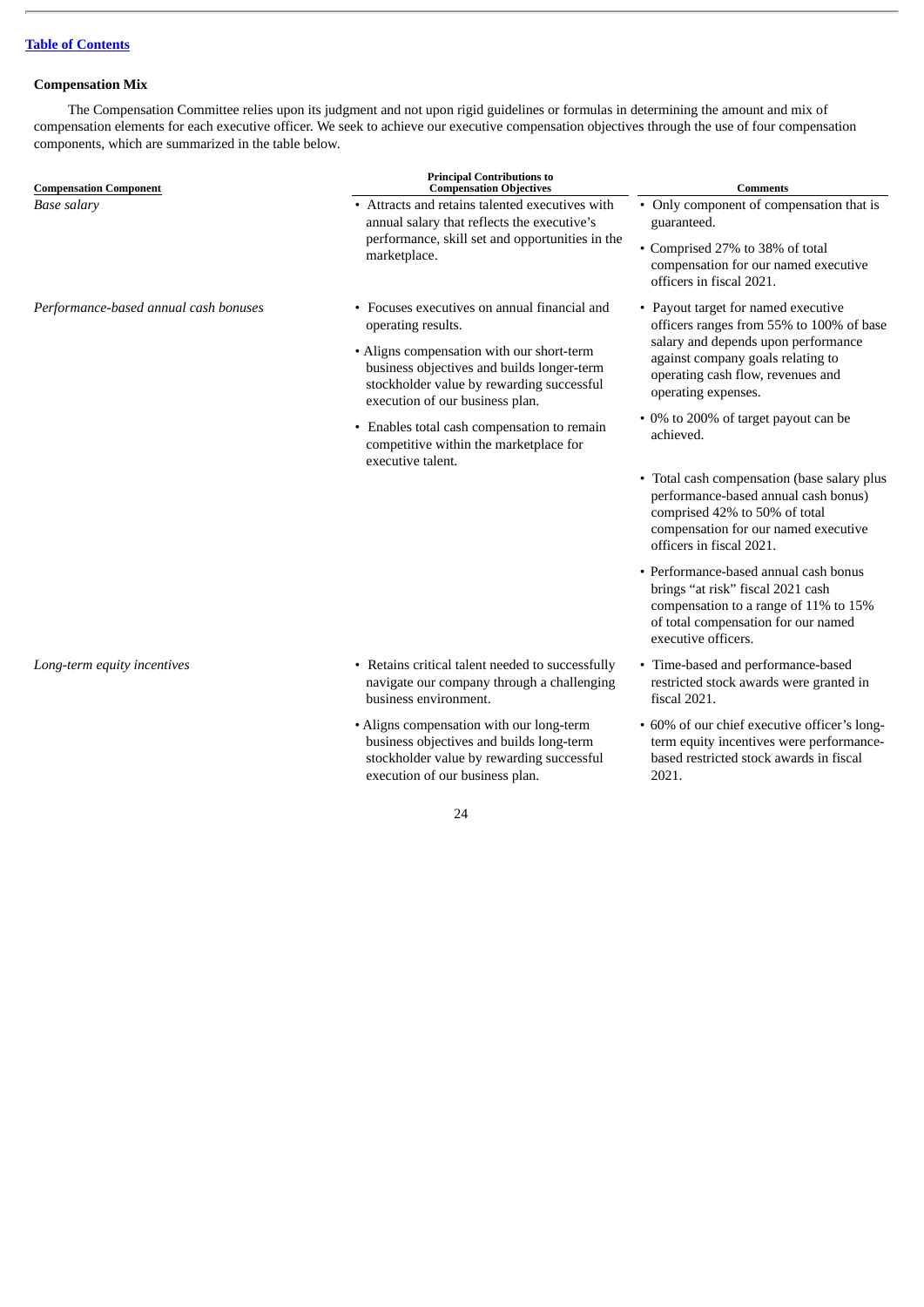| <b>Compensation Component</b>            | <b>Principal Contributions to</b><br><b>Compensation Objectives</b>                                                                                                                                                        | <b>Comments</b>                                                                                                                                                                                                                                                                                                         |
|------------------------------------------|----------------------------------------------------------------------------------------------------------------------------------------------------------------------------------------------------------------------------|-------------------------------------------------------------------------------------------------------------------------------------------------------------------------------------------------------------------------------------------------------------------------------------------------------------------------|
|                                          |                                                                                                                                                                                                                            | • Long-term equity incentives comprised<br>49% to 57% of total compensation for our<br>named executive officers in fiscal 2021.                                                                                                                                                                                         |
|                                          |                                                                                                                                                                                                                            | • Long-term equity incentives combined<br>with performance-based annual cash<br>bonus brings "at risk" fiscal 2021 total<br>compensation to a range of 61% to 72%<br>of total compensation for the named<br>executive officers.                                                                                         |
| Severance and change-in-control benefits | • Helps to attract and retain talented executives<br>with benefits that are comparable to those<br>offered by companies with whom we compete<br>for talent.<br>• Incentivizes management to maximize<br>stockholder value. | • Each severance agreement provides for<br>certain severance benefits, primarily<br>salary, health benefits and, in certain<br>cases, prorated cash bonus, in the event<br>that the executive's employment is<br>terminated under certain circumstances.<br>The severance periods range from<br>18 months to 24 months. |
|                                          |                                                                                                                                                                                                                            | • The restricted stock awards granted to our<br>executive officers provide for full<br>acceleration of vesting upon a change in<br>control of our company.                                                                                                                                                              |

While the Compensation Committee independently evaluates each of the compensation components discussed in the above table, it places greater emphasis on the sum of base salary, performance-based annual cash bonuses and long-term equity incentives rather than any one component because of their combined greater potential to influence our named executive officers' performance. The Compensation Committee believes, and our pay mix is designed to reflect, that a substantial portion of the compensation for our named executive officers should be "at risk" and aligned with our stockholders' interests.

#### *Base Salary*

Base salaries are set once per year as part of the compensation review process. In May 2021, the Compensation Committee reviewed the base salary levels for Messrs. McGahn and Kosiba. Management recommended, and the Compensation Committee and the Board (in the case of our chief executive officer) agreed, (i) that no changes would be made to Mr. McGahn's base salary in fiscal 2021, and accordingly, Mr. McGahn's salary remained at \$525,000, and (ii) to increase Mr. Kosiba's base salary from \$325,000 to \$345,000. Such change to Mr. Kosiba's base salary was effective as of April 1, 2021. The base salary increase for Mr. Kosiba was based on a review of his performance during fiscal 2020 relative to both his and our company's goals and competitive salary data provided by our Compensation Committee's independent compensation consultant, Radford.

The Compensation Committee considered the base salary levels for these executives to be appropriate in light of each executive's level of job responsibility and individual performance, overall company performance and the competitiveness of these executives' salaries with salaries paid to executive officers in similar positions, industries and geographic locations.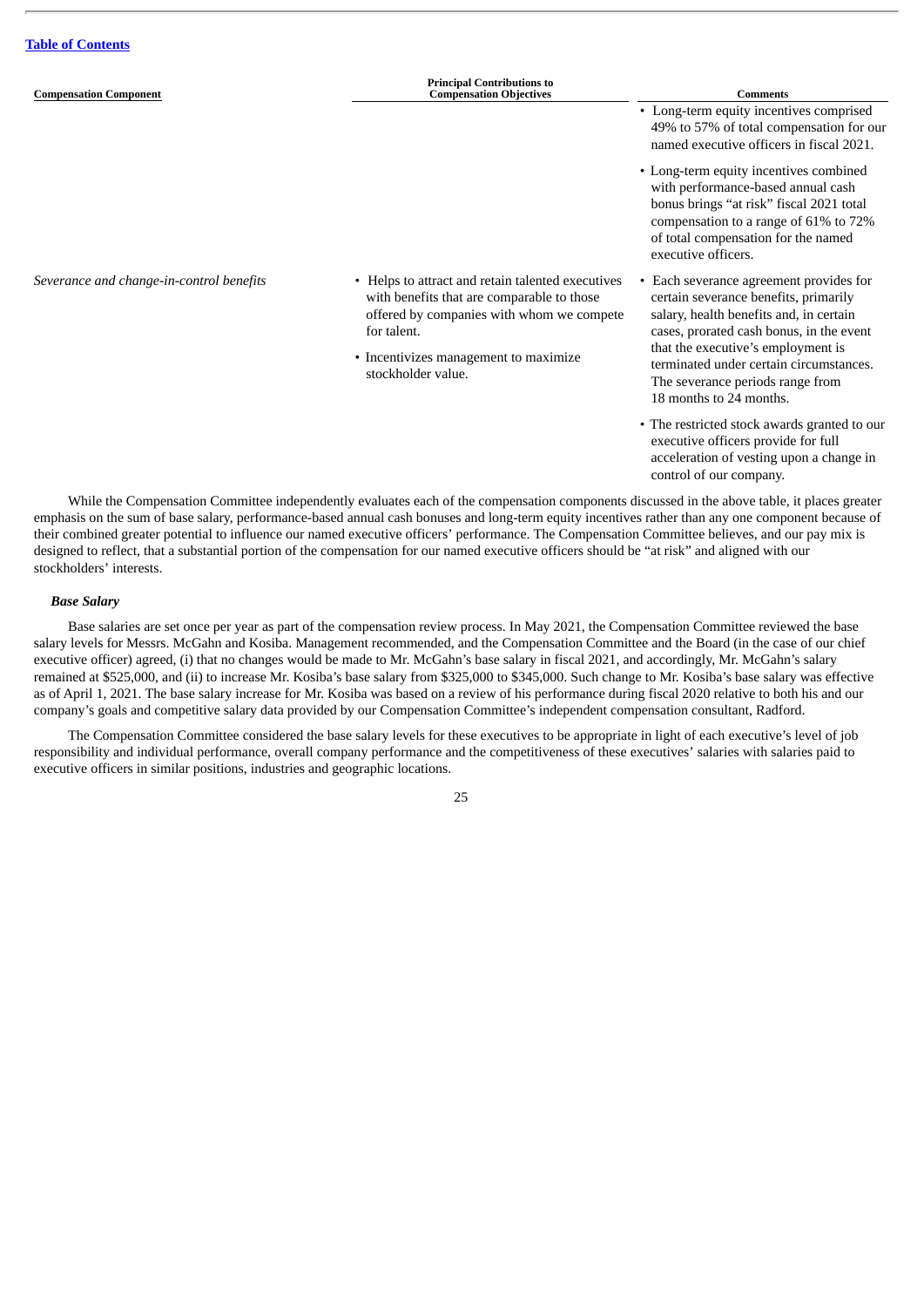#### *Performance-Based Annual Cash Bonuses*

The Compensation Committee believes cash bonuses are an important factor in rewarding and motivating our executive officers. The Compensation Committee establishes a cash incentive plan for our executive officers on an annual basis, typically early in the fiscal year.

On May 20, 2021, the Compensation Committee and the Board (in the case of our chief executive officer) approved an executive incentive plan for fiscal 2021 covering all of our executive officers. Under our executive incentive plan for fiscal 2021, the Compensation Committee continued to use operating cash flow and other financial objectives relating to revenues and operating expenses as the performance metrics for the payment of cash bonus awards for fiscal 2021. For each executive officer, the Compensation Committee assigned the following weighting to each such metric:

- Our company's operating cash flow for fiscal 2021 as compared to the established target 50%;
- Our company's revenues for fiscal 2021 as compared to the established target 25%; and
- Our company's operating expenses for fiscal 2021 as compared to the established target 25%.

Under the terms of the fiscal 2021 executive incentive plan, the Compensation Committee and the Board (in the case of our chief executive officer) designated for each named executive officer a target cash bonus amount at 55% of base salary for Mr. Kosiba and 100% of base salary for Mr. McGahn. The amount of the target cash bonus award paid to each named executive officer could have been less than or greater than the executive's target cash bonus incentive, with the amount capped at 200% of the target cash bonus amount. If less than the threshold performance level was achieved for a particular quantitative objective, no payment was received with respect to that objective in the bonus plan.

The following table sets forth each named executive officer's annual cash bonus award opportunities for fiscal 2021 at minimum, threshold, target and maximum:

|                  | <b>Annual Cash Bonus Award Opportunity</b> |                           |                         |                         |                | Annual Cash Bonus Award Opportunity (\$) |               |             |
|------------------|--------------------------------------------|---------------------------|-------------------------|-------------------------|----------------|------------------------------------------|---------------|-------------|
|                  |                                            | <b>Threshold</b><br>(% of | Target<br>(% of<br>Base | <b>Maximum</b><br>(% of |                |                                          |               |             |
| <b>Name</b>      | <b>Minimum</b>                             | Target)                   | Salary)                 | Target)                 | <b>Minimum</b> | Threshold                                | <b>Target</b> | Maximum     |
| Daniel P. McGahn | $0\%$                                      | 30%                       | 100%                    | 200%                    |                | \$157,500                                | \$525,000     | \$1,050,000 |
| John W. Kosiba   | $0\%$                                      | 30%                       | 55%                     | 200%                    |                | 56.925                                   | \$189,750     | 379.500     |

The Compensation Committee is responsible for determining the cash payout under the plan to each executive officer other than the chief executive officer. Our Board determines the cash payout under the plan for the chief executive officer, taking into account the recommendation of the Compensation Committee.

The following summarizes the cash bonus opportunity for the named executive officers under each performance metric under the fiscal 2021 executive incentive plan.

*Milestones and achievement for the operating cash flow (50%) bonus measure:* All of the named executive officers were subject to the same operating cash flow threshold that had to be met before payout could be earned. The fiscal 2021 milestones and achievement levels for our company's operating cash flow measure are shown below. An executive's payout on this measure was determined through a numerical calculation based on our company's operating cash flow so the Compensation Committee (or, in the case of our chief executive officer, our Board) did not apply discretion.

|                            |                                           | Fiscal 2021 Milestones and Achievement for Operating Cash Flow Metric |                            |                      |          |  |
|----------------------------|-------------------------------------------|-----------------------------------------------------------------------|----------------------------|----------------------|----------|--|
|                            |                                           | <b>Threshold</b><br>$(30\%)$                                          | <b>Target</b><br>$(100\%)$ | Maximum<br>$(200\%)$ |          |  |
| <b>Operating Cash Flow</b> | <b>Operating Cash Flow Milestones:</b>    | \$(12.5M)                                                             | \$ (8.3M)                  |                      | $\Omega$ |  |
|                            | <b>Operating Cash Flow Result:</b>        |                                                                       | \$(19.8M)                  |                      |          |  |
| <b>Bonus Opportunity</b>   | Achievement (% of Target):                | $0\%$                                                                 |                            |                      |          |  |
|                            | % of Target Bonus Opportunity for Metric: | 0%                                                                    |                            |                      |          |  |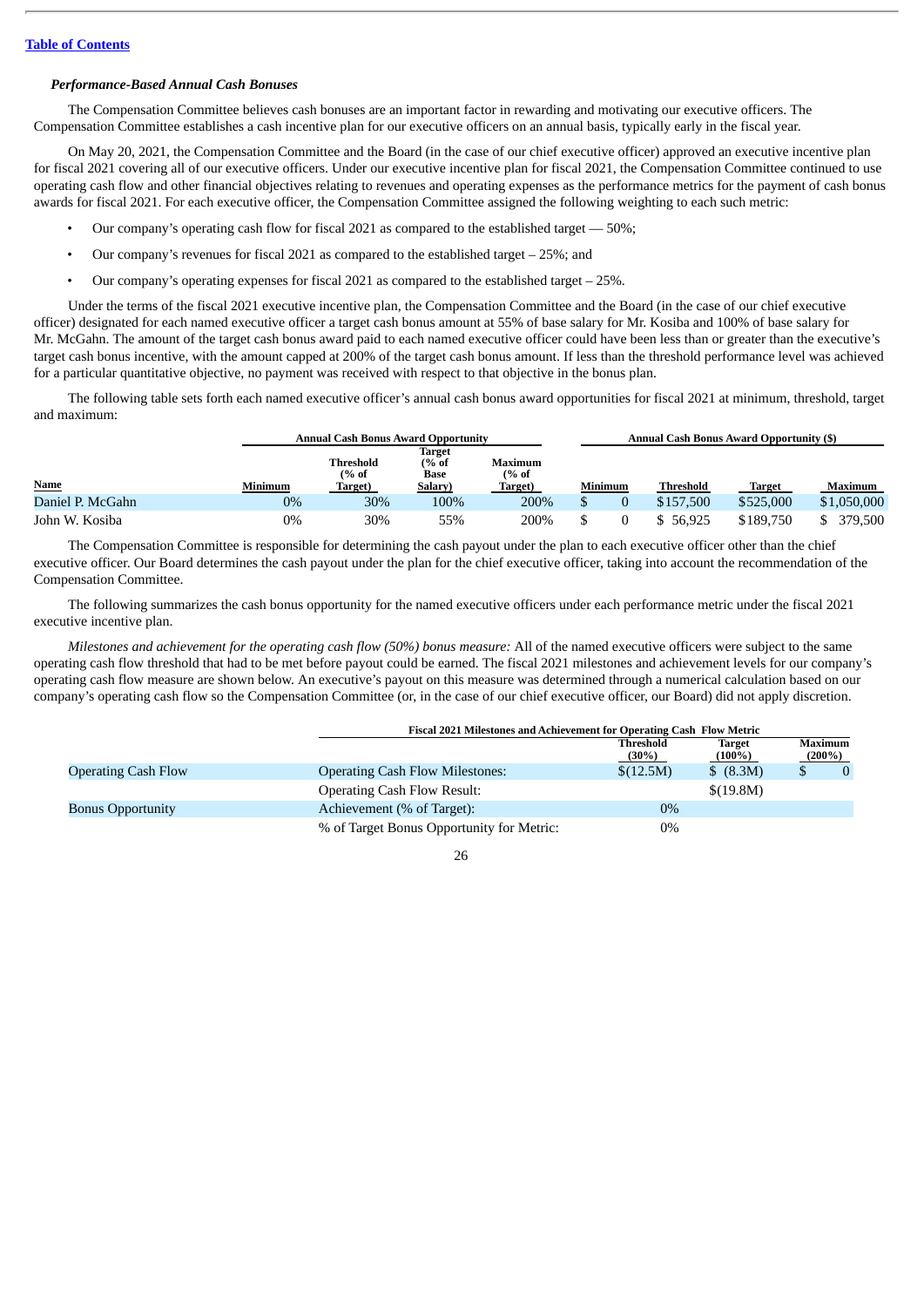Our company's operating cash flow for fiscal 2021 was below threshold-level expectations, resulting in no bonus payout for this measure.

*Other financial objectives (50%):* For fiscal 2021, the Compensation Committee (or, in the case of our chief executive officer, our Board) continued to place a greater emphasis on the achievement of the same corporate goals as opposed to individual goals for each executive officer under this measure, viewing these corporate goals as key for our company's short-term sustainability and long-term growth. The Compensation Committee (or, in the case of our chief executive officer, our Board) awarded bonuses under this measure to each named executive officer as follows:

| <b>Financial Objective (1)</b> | Threshold | <b>Target</b> | Maximum  | Achievement<br>(% of Target) | Daniel P.<br>McGahn<br>Payout<br>for Metric | John W.<br>Kosiba<br>Pavout<br>for Metric | % of Target<br><b>Bonus</b><br>Opportunity for<br>Metric |
|--------------------------------|-----------|---------------|----------|------------------------------|---------------------------------------------|-------------------------------------------|----------------------------------------------------------|
| AMSC Revenues (25%)            | \$80.0M   | \$100.0M      | \$150.0M | 104%                         | \$152,250                                   | \$55.028                                  | 116%                                                     |
| Operating Expenses (25%)       | \$40.1M   | \$ 33.4M      | \$16.7M  | 100%                         | \$131,250                                   | \$47.438                                  | 100%                                                     |
| <b>Total Payout</b>            |           |               |          |                              | \$283,500                                   | \$102,465                                 | 108%                                                     |

(1) Operating expenses under the bonus plan is defined as operating expenses less (i) stock compensation expense, and (ii) restructuring and impairment expenses.

*Overall payout results:* In June 2022, the Compensation Committee (or, in the case of our chief executive officer, our Board) approved the following payouts under the fiscal 2021 executive incentive plan:

|                  |                    | Fiscal 2021 |                    |  |
|------------------|--------------------|-------------|--------------------|--|
|                  | Fiscal 2021        | Total       | % of Target        |  |
|                  | <b>Target Cash</b> | Cash        | <b>Bonus</b>       |  |
| <b>Name</b>      | Bonus              | Payout      | <b>Opportunity</b> |  |
| Daniel P. McGahn | \$525.000          | \$283,500   | 54%                |  |
| John W. Kosiba   | \$189,750          | \$102.465   | 54%                |  |

#### *Long-Term Equity Incentives*

The Compensation Committee uses stock-based awards to retain executive officers and align their interests with those of our stockholders. For the last several years, the Compensation Committee awards both time-based and performance-based restricted stock awards. A time-based restricted stock award typically will vest in equal annual installments over a three-year period. A performance-based restricted stock award typically will vest upon the achievement of specific objectives relating to our performance within a specified period. The Compensation Committee believes shares of restricted stock provide a more motivating form of incentive compensation than stock options, minimize stock compensation expenses and reduce the potential dilution of our shares.

We generally grant shares of restricted stock to executive officers and other employees (i) upon their initial hire, (ii) in connection with a promotion, and (iii) annually based on merit. To determine the amount of stock-based awards granted to executive officers, our Compensation Committee considers the performance of the individual and our company, historic stock-based awards and the awards made to those in similar positions at comparable companies.

Our Board and Compensation Committee typically meet in or around May to review company performance for the prior fiscal year. At such time, the Compensation Committee (or, in the case of our chief executive officer, our Board) also reviews the performance of the executive officers over the prior fiscal year and grants equity awards, if any, to the executive officers. In fiscal 2021, the Compensation Committee and Board met in May and awarded time-based and performance-based restricted stock awards to Messrs. McGahn and Kosiba under our 2007 Stock Incentive Plan.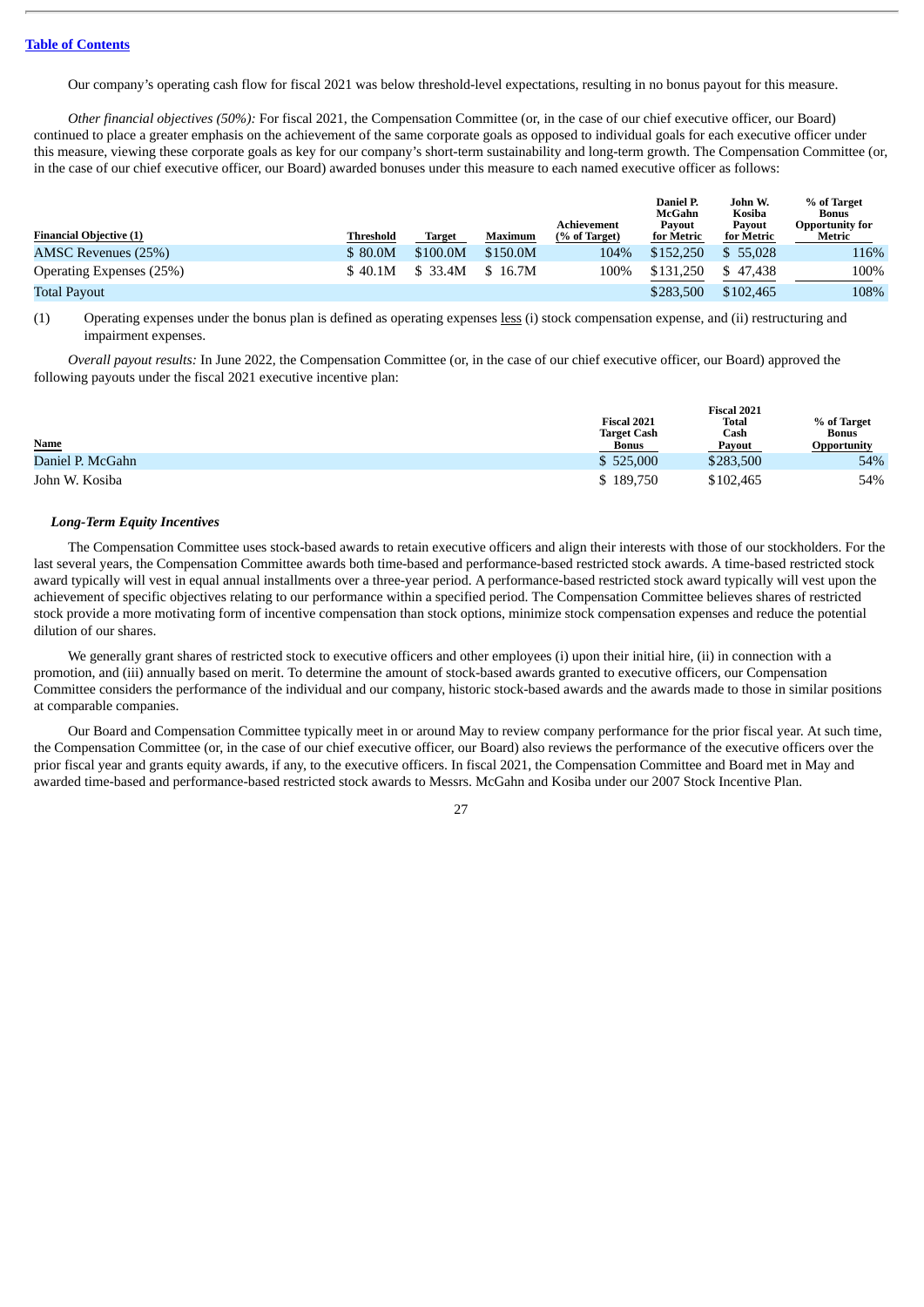In fiscal 2021, when considering equity grants to our executive officers, the Compensation Committee (or, in the case of our chief executive officer, our Board) considered:

- Each executive officer's performance and contribution during the prior fiscal year;
- Recommendations made by our management (except as to our chief executive officer);
- Competitive practices;
- The overall compensation package for each executive officer;
- The overall retention concerns and level of difficulty our company would face if we were to have to replace any executive officer if he or she were to voluntarily leave our company; and
- The availability of shares to grant to our employees and executive officers given our limited share pool.

Based on such considerations, the Compensation Committee recommended, and the Board awarded shares of time-based restricted stock and performance-based restricted stock to each executive officer. Messrs. McGahn and Kosiba received time-based restricted stock awards of 30,000 and 12,000 shares, respectively, each of which vests over three years in equal annual installments commencing on May 20, 2022, subject to the executive officer's continued employment.

Messrs. McGahn and Kosiba also received performance-based restricted stock awards of 45,000 and 18,000 shares, respectively. The performance measure on which vesting of these performance-based shares is contingent relates to cumulative organic Grid revenues over the three fiscal year period beginning April 1, 2021 and ending March 31, 2024, or the Performance Period. Vesting of these performance-based shares is also subject to the executive officer's continued employment through the Board's determination of performance following the end of the Performance Period. The Compensation Committee recommended and the Board approved the application of this performance measure for the fiscal 2021-2023 performance cycle because they believe that such measure is aligned with maximizing long-term stockholder value.

For these performance-based restricted stock awards, we defined cumulative organic Grid revenues as our company's gross Grid revenues during the Performance Period, including NEPSI and Neeltran, but excluding the effects of acquired revenues, product discontinuances and divestitures, and subject to other adjustments as deemed necessary or advisable by our Board in good faith to achieve the purposes of the award.

These performance-based restricted stock awards will vest based upon our attainment of the performance goal for the Performance Period. If the performance goal is met at maximum performance levels, then each executive officer will earn 100% of the performance-based shares awarded. The amount of performance shares that will vest based on threshold, target or maximum performance, as applicable, are set forth in the table below. When the result of the cumulative organic Grid revenues performance measure lands between two goals (for example, between "target" and "maximum"), then the number of performance-based shares that will vest will be calculated on a linear basis (rounded to the nearest whole share).

The performance measures and goals pertaining to the fiscal 2021 performance-based restricted stock awards and the number of shares eligible to vest based on such performance measures and goals are as follows:

| <b>Performance Measure</b>                        |                   | <b>Threshold</b> | Target        | Maximum       |
|---------------------------------------------------|-------------------|------------------|---------------|---------------|
| Cumulative Organic Grid Revenues for Fiscal 2021- |                   |                  |               |               |
| 2023                                              | $<$ \$175,200,000 | \$175,200,000    | \$240,000,000 | \$305,000,000 |
| Number of McGahn Performance Shares Eligible to   |                   |                  |               |               |
| Vest                                              | $\Omega$          | 15.000           | 30,000        | 45,000        |
| Number of Kosiba Performance Shares Eligible to   |                   |                  |               |               |
| Vest                                              | $\Omega$          | 6.000            | 12,000        | 18,000        |

# *Benefits*

We offer a comprehensive benefits package to all full-time employees, including health and dental insurance, life and disability insurance and a 401(k) plan. Executive officers are eligible to participate in all of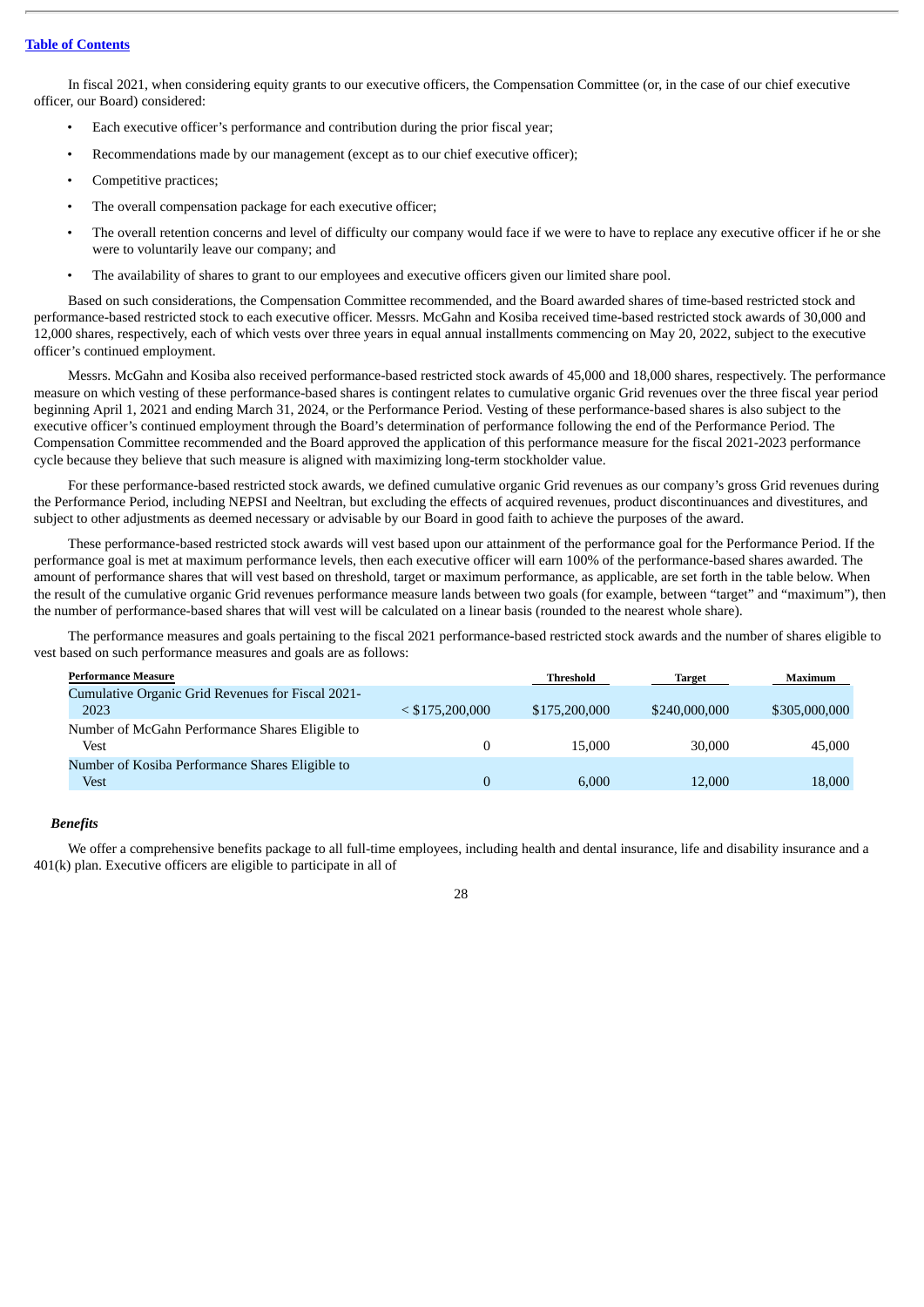our employee benefit plans. The 401(k) plan includes a matching component where we will match \$0.50 on each dollar of an employee's contribution up to a maximum of 6 percent of his or her wages in the form of our stock. The employee contributions are subject to the maximum limitations as set forth in the Internal Revenue Code of 1986, as amended, or the Code.

#### *Severance and Change-in-Control Benefits*

We have entered into agreements with each of our executive officers that provide them with severance benefits in the event of the termination of their employment under specified circumstances, including termination following a change in control of our company. In addition, the restricted stock awards we grant to our executive officers provide for full acceleration of vesting upon a change in control of our company. These agreements, along with estimates of the value of the benefits payable under them, are described below under the caption "Employment Agreements and Severance Agreements with Executive Officers." We believe providing these benefits helps us compete for and retain executive talent and that our severance and change-in-control benefits are generally in line with those provided to executives by comparable companies.

#### *Tax Considerations*

The Internal Revenue Service, pursuant to Section 162(m) of the Code, generally disallows a tax deduction for all compensation in excess of \$1,000,000 paid to certain current or former executive officers at our company. The Compensation Committee believes that stockholder interests are best served by not restricting the committee's flexibility in structuring compensation plans and reserves the right to pay compensation that will not be deductible as a result of Section 162(m) of the Code.

#### *Prohibitions on Hedging, Pledging and Short Sales*

Our Board has adopted an Insider Trading Policy, which applies to all of our directors, officers, including our named executive officers, and employees, certain of their family members and any entities they control. The policy prohibits the purchase of financial instruments such as prepaid variable forward contracts, equity swaps, collars, and exchange funds, or otherwise engaging in transactions that hedge or offset, or are designed to hedge or offset, any decrease in the market value of our company's equity securities. In addition, the policy prohibits (x) the pledging of our company's securities as collateral for a loan except in limited circumstances where a person wishes to pledge our company's securities as collateral for a loan and clearly demonstrates the financial capacity to repay the loan without resort to such pledged company securities, and (y) short sales of our company's equity securities.

#### <span id="page-32-0"></span>**Fiscal 2021 Summary Compensation Table**

The following table contains information with respect to the compensation for fiscal 2021 of our principal executive officer and our principal financial officer.

| <b>Name and Principal</b><br><b>Position</b>                                         | Fiscal<br>Year(1)    | <b>Non-Equity</b><br>Stock<br><b>Incentive Plan</b><br>Salary<br>Awards (2)<br>Compensation (3) |                                     |  | All Other<br>Compensation (4) |  | Total                      |                                       |
|--------------------------------------------------------------------------------------|----------------------|-------------------------------------------------------------------------------------------------|-------------------------------------|--|-------------------------------|--|----------------------------|---------------------------------------|
| Daniel P. McGahn<br>President and Chief Executive Officer                            | 2021<br>2020<br>2019 | \$525,000<br>525,000<br>500,000                                                                 | \$1,107,000<br>1,627,500<br>978,750 |  | 283,500<br>782,250<br>622,500 |  | 10,558<br>10,558<br>10.258 | \$1,926,058<br>2,945,308<br>2,111,508 |
| John W. Kosiba<br>Senior Vice President, Chief<br>Financial Officer and<br>Treasurer | 2021<br>2020<br>2019 | 345,000<br>325,000<br>300,000                                                                   | 442,800<br>759.502<br>356,265       |  | 102.465<br>266,338<br>186,750 |  | 10,531<br>10,393<br>10,430 | 900,796<br>1,361,233<br>853,445       |

(1) Refers to the fiscal years ended March 31, 2022 (fiscal 2021), March 31, 2021 (fiscal 2020) and March 31, 2020 (fiscal 2019).

(2) The amounts shown reflect the grant date fair value of awards granted during the applicable fiscal year computed in accordance with FASB ASC Topic 718. A discussion of the assumptions used in calculating the amounts in this column may be found in Note 16 to our audited consolidated financial statements for fiscal 2021 included in our Annual Report on Form 10-K for the fiscal year ended March 31, 2022, filed with the SEC on June 1, 2022.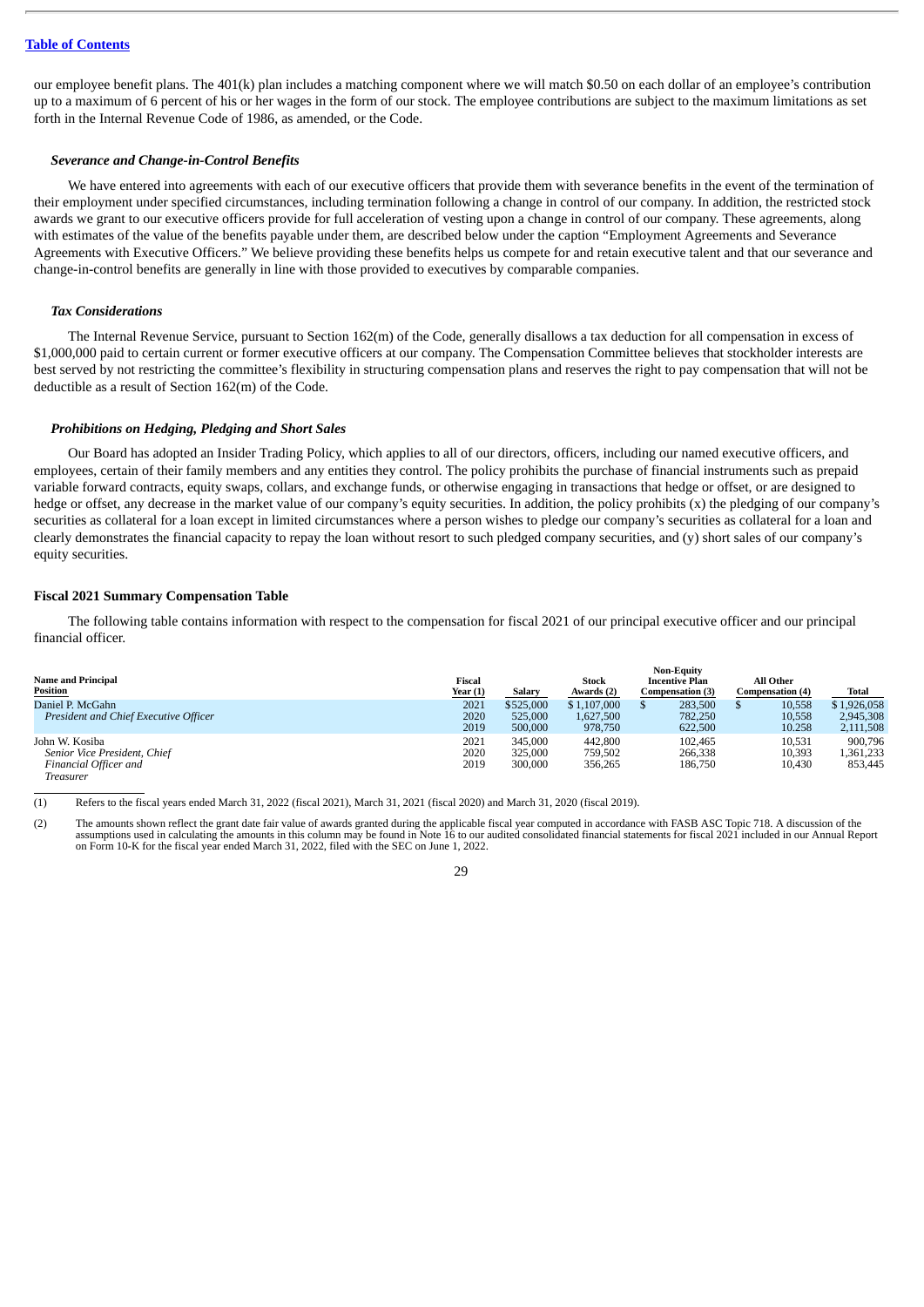- (3) The included amounts in this column reflect cash bonuses paid under our executive incentive plans for fiscal 2021, fiscal 2020 and fiscal 2019. See "Compensation Discussion and<br>Analysis Compensation Mix Performance
- (4) All Other Compensation is comprised of the following amounts:

|                  |                    |   | <b>Life Insurance</b> | <b>Defined Contributions</b><br>for 401(k) Stock Match |       |  |
|------------------|--------------------|---|-----------------------|--------------------------------------------------------|-------|--|
| Name             | <b>Fiscal Year</b> |   | Premiums (1)          |                                                        |       |  |
| Daniel P. McGahn | 2021               | ω | 2,008                 |                                                        | 8,550 |  |
|                  | 2020               |   | 2,008                 |                                                        | 8,550 |  |
|                  | 2019               |   | 2,008                 |                                                        | 8,250 |  |
| John W. Kosiba   | 2021               |   | 1,843                 |                                                        | 8,688 |  |
|                  | 2020               |   | 1,843                 |                                                        | 8,550 |  |
|                  | 2019               |   | 1,843                 |                                                        | 8,587 |  |

(1) The life insurance premium amounts in the table above reflect premiums paid by us for life insurance for which the named executive officer is the named beneficiary.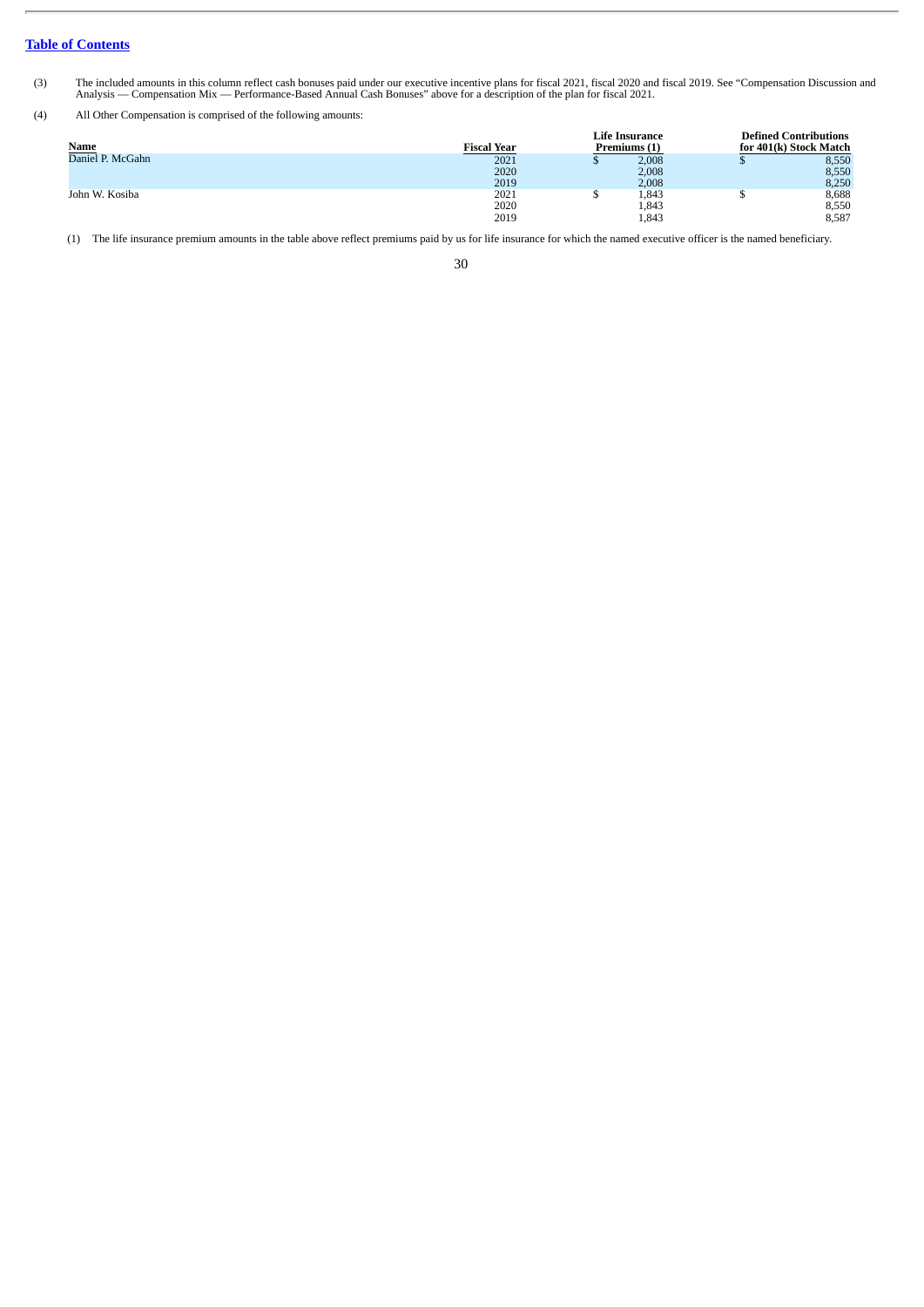#### <span id="page-34-0"></span>**Grants of Plan-Based Awards Table for Fiscal 2021**

The following table contains information concerning potential future payouts under our fiscal 2021 executive incentive plan to the named executive officers. As discussed in "Compensation Discussion and Analysis — Compensation Mix — Long Term Equity Incentives" above, we granted awards of restricted stock to our named executive officers in fiscal 2021.

|                  |                        |                           | <b>Estimated Future Payouts</b><br><b>Under Non-Equity Incentive</b><br>Plan Awards (1) |                  | <b>Estimated Future Payouts Under</b><br><b>Equity Incentive Plan Awards</b> |                          |                    | <b>All Other</b><br>Stock<br>Awards:<br><b>Number of</b> | Grant<br>Date Fair<br>Value of<br>Stock and |
|------------------|------------------------|---------------------------|-----------------------------------------------------------------------------------------|------------------|------------------------------------------------------------------------------|--------------------------|--------------------|----------------------------------------------------------|---------------------------------------------|
| <b>Name</b>      | Grant<br>Date          | <b>Threshold</b><br>\$(2) | <b>Target</b><br>\$(3)                                                                  | Maximum<br>\$(4) | Threshold<br>#(5)                                                            | <b>Target</b><br># $(6)$ | Maximum<br># $(7)$ | <b>Shares of</b><br><b>Stock or</b><br>Units $($ # $)$   | Option<br>Awards<br>(10)                    |
| Daniel P. McGahn | 5/20/2021              | 157,500                   | 525,000                                                                                 | 1,050,000        |                                                                              |                          |                    |                                                          |                                             |
|                  | 5/20/2021              |                           |                                                                                         |                  |                                                                              |                          |                    | 30,000(9)                                                | \$442,800                                   |
|                  | 5/20/2021              |                           |                                                                                         |                  | 15,000(8)                                                                    | 30,000(8)                | 45,000(8)          |                                                          | \$664,200                                   |
| John W. Kosiba   | 5/20/2021<br>5/20/2021 | 56.925                    | 189.750                                                                                 | 379,500          |                                                                              |                          |                    | 12,000(9)                                                | \$177,120                                   |
|                  | 5/20/2021              |                           |                                                                                         |                  | 6,000(8)                                                                     | 12,000(8)                | 18,000(8)          |                                                          | \$265,680                                   |

<sup>(1)</sup> Reflects the threshold, target and maximum cash bonus amounts under our executive incentive plan for fiscal 2021. See "Compensation Discussion and Analysis — Compensation<br>Mix — Performance-Based Annual Cash Bonuses" ab the Non-Equity Incentive Plan Compensation column of the Summary Compensation Table.

- (2) Reflects the total minimum amount that would have been earned if the minimum targets for all of the annual metrics had been achieved.
- (3) Reflects the total amount that would have been earned if the targeted annual metrics had been achieved.
- (4) Reflects the total maximum amount that would have been earned if the maximum targets for all of the annual metrics had been achieved.
- (5) Reflects the total minimum amount of shares that will vest if the minimum performance targets are achieved.
- (6) Reflects the total amount of shares that will vest if the targeted performance metrics are achieved.
- (7) Reflects the total maximum amount of shares that will vest if the maximum performance targets are achieved.
- (8) Performance-based stock award which vests upon the attainment of specified cumulative organic Grid revenues over the three fiscal year period beginning April 1, 2021 and ending March 31, 2024, subject to the executive officer's continued employment throughout the performance period and until the Board determines whether the performance goals have been attained.
- (9) Restricted stock award vests in equal annual installments over a 3-year period, and will be fully vested on May 20, 2024, subject to the executive officer's continued employment through each applicable vesting date.
- (10) Grant date value represents the FASB ASC Topic 718 value of the restricted stock award as of the grant. A discussion of the assumptions used in calculating the amounts in this column may be found in Note 15 to our audited consolidated financial statements for fiscal 2021 included in our Annual Report on Form 10-K for the fiscal year ended March 31, 2022, filed with the SEC on June 1, 2022.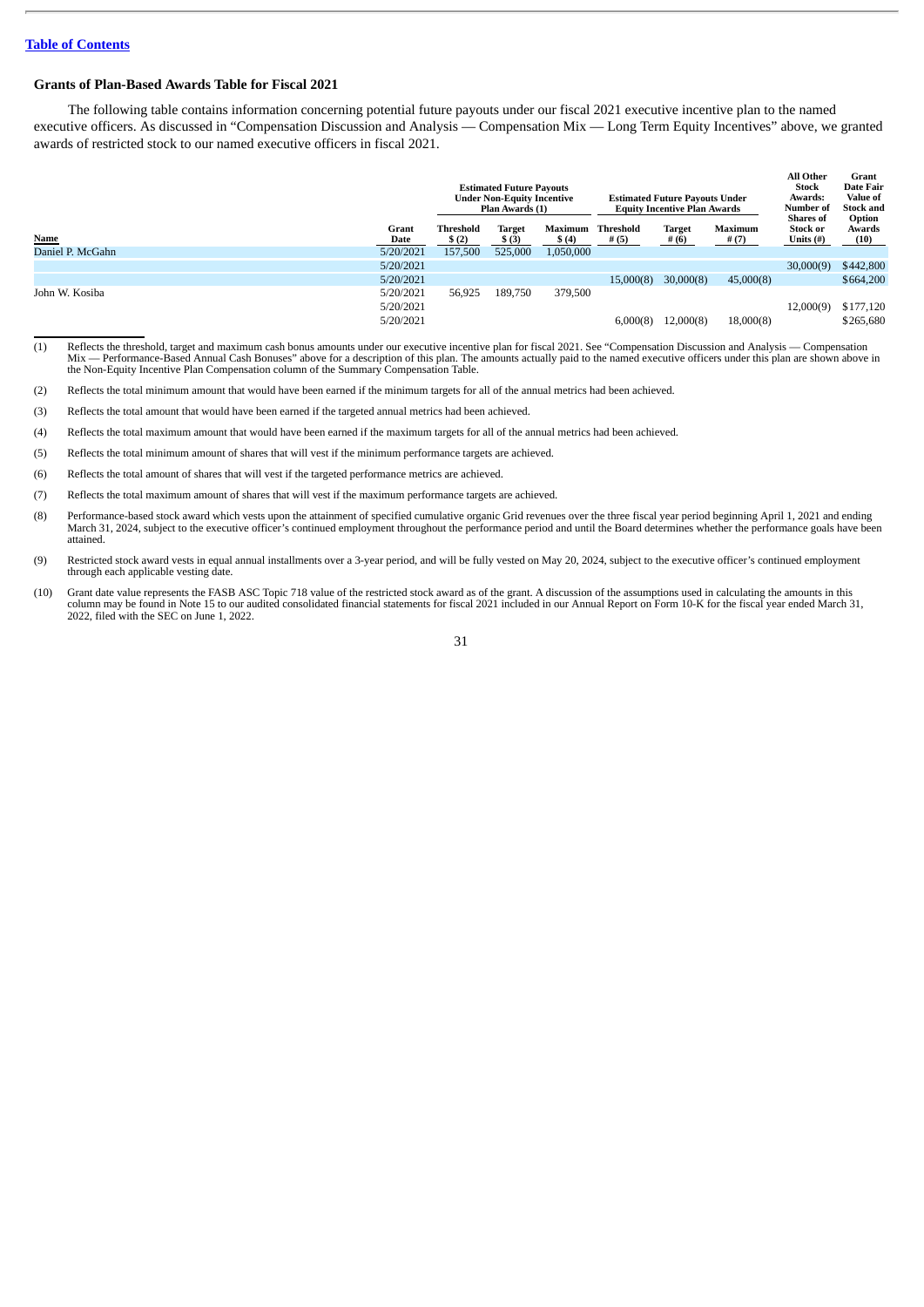#### <span id="page-35-0"></span>**Outstanding Equity Awards at Fiscal Year-End Table for Fiscal 2021**

The following table contains information regarding unexercised stock options and unvested restricted stock awards held by our named executive officers as of March 31, 2022.

|                  |                                                                                                     | <b>Option Awards</b>                                                                                  |                                               |                                     | <b>Stock Awards</b>                                                                                  |                                                                                                                         |                                                                                                                                         |                                                                                                                                                                             |  |  |
|------------------|-----------------------------------------------------------------------------------------------------|-------------------------------------------------------------------------------------------------------|-----------------------------------------------|-------------------------------------|------------------------------------------------------------------------------------------------------|-------------------------------------------------------------------------------------------------------------------------|-----------------------------------------------------------------------------------------------------------------------------------------|-----------------------------------------------------------------------------------------------------------------------------------------------------------------------------|--|--|
| Name             | Number of<br><b>Securities</b><br>Underlying<br>Unexercised<br><b>Options</b><br>(#)<br>Exercisable | Number of<br><b>Securities</b><br>Underlying<br>Unexercised<br><b>Options</b><br>(#)<br>Unexercisable | Option<br><b>Exercise</b><br>Price<br>$($ \$) | Option<br><b>Expiration</b><br>Date | <b>Number of</b><br><b>Shares</b> of<br><b>Stock That</b><br><b>Have Not</b><br><b>Vested</b><br>(#) | Market<br><b>Value of</b><br><b>Shares</b> of<br><b>Stock That</b><br><b>Have Not</b><br><b>Vested</b><br>$($ \$) $(7)$ | <b>Equity</b><br>Incentive<br>Plan<br>Awards:<br>Number of<br>Unearned<br><b>Shares That</b><br><b>Have Not</b><br><b>Vested</b><br>(#) | <b>Equity</b><br>Incentive<br>Plan<br>Awards:<br><b>Market</b> or<br><b>Payout Value</b><br>of Unearned<br><b>Shares That</b><br><b>Have Not</b><br><b>Vested</b><br>(5)(7) |  |  |
| Daniel P. McGahn |                                                                                                     |                                                                                                       |                                               |                                     |                                                                                                      |                                                                                                                         |                                                                                                                                         |                                                                                                                                                                             |  |  |
|                  |                                                                                                     |                                                                                                       |                                               |                                     |                                                                                                      |                                                                                                                         |                                                                                                                                         |                                                                                                                                                                             |  |  |
|                  | 12,500(1)                                                                                           |                                                                                                       | 40.90                                         | 5/9/2022                            |                                                                                                      |                                                                                                                         |                                                                                                                                         |                                                                                                                                                                             |  |  |
|                  | 15,999(2)                                                                                           | $\hspace{0.1mm}-\hspace{0.1mm}$                                                                       | 25.10                                         | 7/31/2023                           | $\qquad \qquad \longleftarrow$                                                                       |                                                                                                                         |                                                                                                                                         |                                                                                                                                                                             |  |  |
|                  |                                                                                                     |                                                                                                       |                                               | $\hspace{0.1mm}-\hspace{0.1mm}$     | 16,667(3)                                                                                            | 126,836                                                                                                                 |                                                                                                                                         |                                                                                                                                                                             |  |  |
|                  |                                                                                                     |                                                                                                       |                                               |                                     | 80,000(6)                                                                                            | 608,800                                                                                                                 | 75,000(4)                                                                                                                               | 570,750                                                                                                                                                                     |  |  |
|                  |                                                                                                     |                                                                                                       |                                               |                                     |                                                                                                      |                                                                                                                         | 150,000(5)                                                                                                                              | 1,141,500                                                                                                                                                                   |  |  |
|                  |                                                                                                     |                                                                                                       |                                               |                                     |                                                                                                      |                                                                                                                         | 45,000(8)                                                                                                                               | 342,450                                                                                                                                                                     |  |  |
|                  |                                                                                                     |                                                                                                       |                                               |                                     | 30,000(9)                                                                                            | 228,300                                                                                                                 |                                                                                                                                         |                                                                                                                                                                             |  |  |
| John W. Kosiba   |                                                                                                     |                                                                                                       |                                               |                                     |                                                                                                      |                                                                                                                         |                                                                                                                                         |                                                                                                                                                                             |  |  |
|                  |                                                                                                     |                                                                                                       |                                               |                                     |                                                                                                      |                                                                                                                         |                                                                                                                                         |                                                                                                                                                                             |  |  |
|                  |                                                                                                     |                                                                                                       |                                               |                                     |                                                                                                      |                                                                                                                         |                                                                                                                                         |                                                                                                                                                                             |  |  |
|                  | 1,999(1)                                                                                            |                                                                                                       | 40.90                                         | 5/9/2022                            |                                                                                                      |                                                                                                                         |                                                                                                                                         |                                                                                                                                                                             |  |  |
|                  | 3,200(2)                                                                                            |                                                                                                       | 25.10                                         | 7/31/2023                           |                                                                                                      |                                                                                                                         |                                                                                                                                         |                                                                                                                                                                             |  |  |
|                  |                                                                                                     |                                                                                                       |                                               |                                     | 8,666(3)                                                                                             | 65,948                                                                                                                  |                                                                                                                                         |                                                                                                                                                                             |  |  |
|                  |                                                                                                     |                                                                                                       |                                               |                                     | 53,333(6)                                                                                            | 405,864                                                                                                                 |                                                                                                                                         |                                                                                                                                                                             |  |  |
|                  |                                                                                                     |                                                                                                       |                                               |                                     | 12,000(9)                                                                                            | 91,320                                                                                                                  | 19,500(4)                                                                                                                               | 148,395                                                                                                                                                                     |  |  |
|                  |                                                                                                     |                                                                                                       |                                               |                                     |                                                                                                      |                                                                                                                         | 50,000(5)                                                                                                                               | 380,500                                                                                                                                                                     |  |  |
|                  |                                                                                                     |                                                                                                       |                                               |                                     |                                                                                                      |                                                                                                                         | 18,000(8)                                                                                                                               | 136,980                                                                                                                                                                     |  |  |
|                  |                                                                                                     |                                                                                                       |                                               |                                     |                                                                                                      |                                                                                                                         |                                                                                                                                         |                                                                                                                                                                             |  |  |

(1) These options were granted on May 9, 2012 and were fully vested on May 9, 2015.

(2) These options were granted on July 31, 2013 and were fully vested on July 31, 2016.

(3) These awards were granted on October 31, 2019, vest in equal installments over a 3-year period, and will be fully vested on October 31, 2022.

- (4) These awards were granted on October 31, 2019, vest upon the attainment of specified cumulative organic Grid revenues and cumulative organic total revenues, each over the three fiscal year period beginning April 1, 2019 and ending March 31, 2022, subject to the named executive officer's continued employment through the Board's determination of<br>performance following the end of the performance peri
- (5) These awards were granted on May 21, 2020, vest upon the attainment of specified cumulative organic Grid revenues and cumulative organic total revenues, each over the three fiscal year period beginning April 1, 2020 and ending March 31, 2023, subject to the named executive officer's continued employment through the Board's determination of<br>performance following the end of the performance peri

(6) These awards were granted on May 21, 2020, vest as to 20% on May 21, 2021, 40% on May 21, 2022 and 40% on May 21, 2023, and will be fully vested on May 21, 2023.

(7) Based on \$7.61 per share, the closing sale price of our common stock on March 31, 2022.

(8) These awards were granted on May 20, 2021, vest upon the attainment of specified cumulative organic Grid revenues, over the three fiscal year period beginning April 1, 2021 and<br>ending March 31, 2024, subject to the nam period. The number of shares herein reflects the total number of shares subject to these awards assuming "maximum" performance.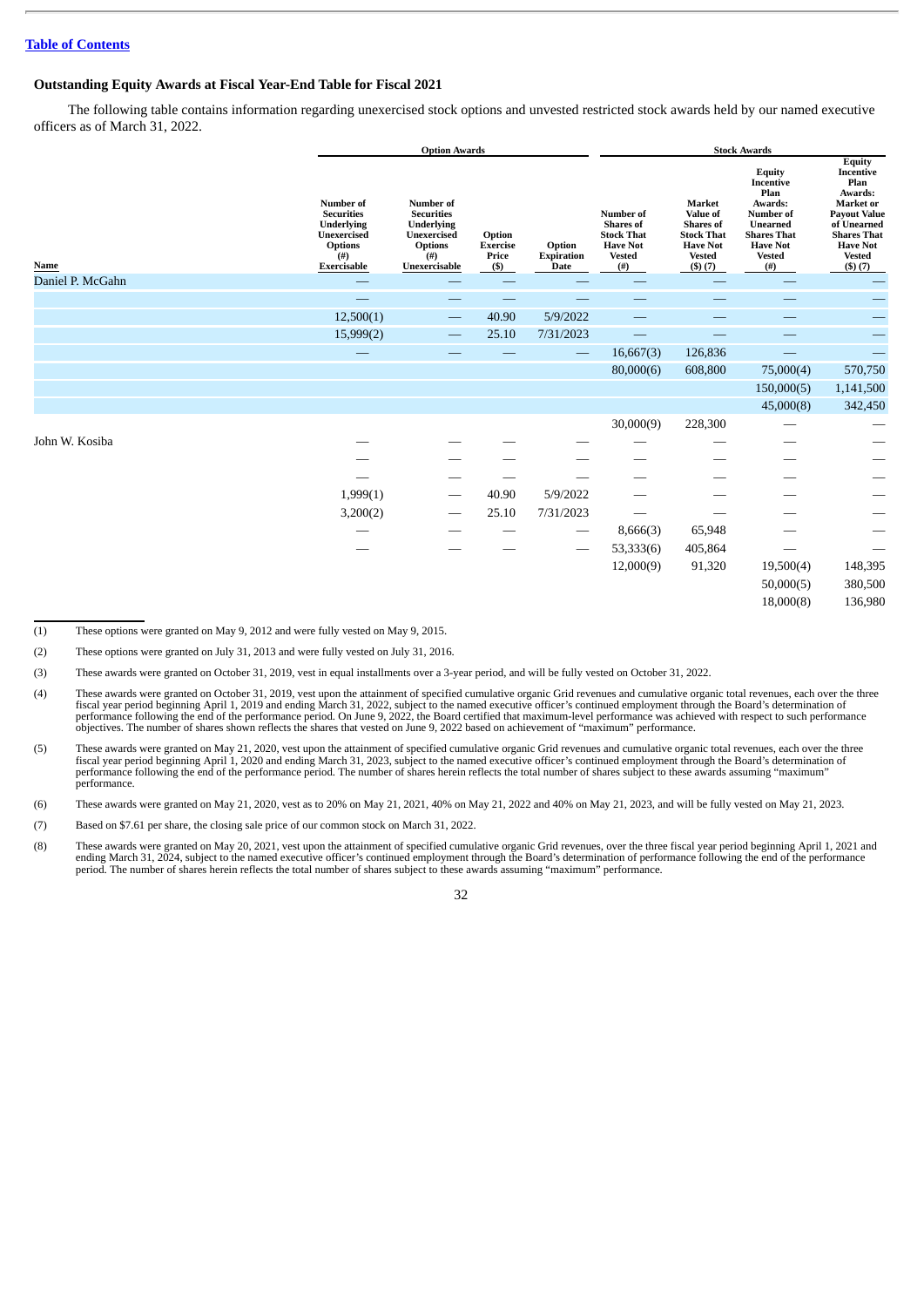(9) These awards were granted on May 20, 2021, and vest in equal annual installments on each of May 20, 2022, 2023 and 2024.

## **Option Exercises and Stock Vested Table for Fiscal 2021**

The following table contains information concerning the exercise of stock options and vesting of restricted stock awards for each named executive officer during fiscal 2021.

|                  | <b>Option Awards</b>                                         |                                         | <b>Stock Awards</b>                                         |                                               |
|------------------|--------------------------------------------------------------|-----------------------------------------|-------------------------------------------------------------|-----------------------------------------------|
| <b>Name</b>      | Number of<br><b>Shares</b><br><b>Acquired on</b><br>Exercise | Value<br><b>Realized on</b><br>Exercise | Number of<br><b>Shares</b><br>Acquired on<br><b>Vesting</b> | Value<br><b>Realized</b><br>on<br>Vesting (1) |
| Daniel P. McGahn |                                                              |                                         | 106,077                                                     | \$1,673,635                                   |
| John W. Kosiba   |                                                              | ு—                                      | 65.361                                                      | \$1,101,553                                   |

(1) Value realized upon vesting is based on the closing sales price of our common stock on the Nasdaq Global Select Market on the vesting date.

### **Employment Agreements and Severance Agreements with Executive Officers**

We are party to severance agreements with each of our named executive officers. Each severance agreement provides for certain severance benefits from the company to the executive in the event that such executive's employment is terminated:

- By us without "cause" (other than due to death or "disability") in the absence of a "change in control" of the company (as such terms are defined in the severance agreement); or
- By us without cause (other than due to death or disability) or by the executive for "good reason" (as defined in the severance agreement) within 12 months following a change in control of the company; or
- By us without cause (other than due to death or disability) more than 12 months following a change in control of the company (each such termination referenced herein as a "qualifying termination").

These benefits consist primarily of the continuation of the executive's salary and employee benefits for a specified period of time following employment termination. These periods are as follows: Mr. McGahn — 24 months; and Mr. Kosiba — 18 months. In addition, upon termination by us without cause (other than due to death or disability) or by the executive for good reason within 12 months following a change in control of our company, the terminated executive is also entitled to a lump sum payment equal to a prorated portion of his or her target bonus for the year of termination.

The restricted stock awards we grant to our executive officers provide for full acceleration of vesting upon a change in control of our company.

The following table describes the potential payments and benefits that would be received by the named executive officers pursuant to these severance agreements, assuming that a qualifying termination of employment occurred on March 31, 2022. Actual amounts payable to each executive listed below upon his employment termination can only be determined definitively at the time of an executive's actual termination.

|                  | Salary          |                     |           |
|------------------|-----------------|---------------------|-----------|
|                  | Continuation    | Employee            | Prorated  |
| <b>Name</b>      | <b>Payments</b> | <b>Benefits</b> (1) | Bonus (2) |
| Daniel P. McGahn | \$1,050,000     | \$ 54.592           | \$525,000 |
| John W. Kosiba   | \$ 517,500      | \$40.951            | \$189,750 |

(1) Calculated based on the estimated cost to us of providing these benefits at March 31, 2022.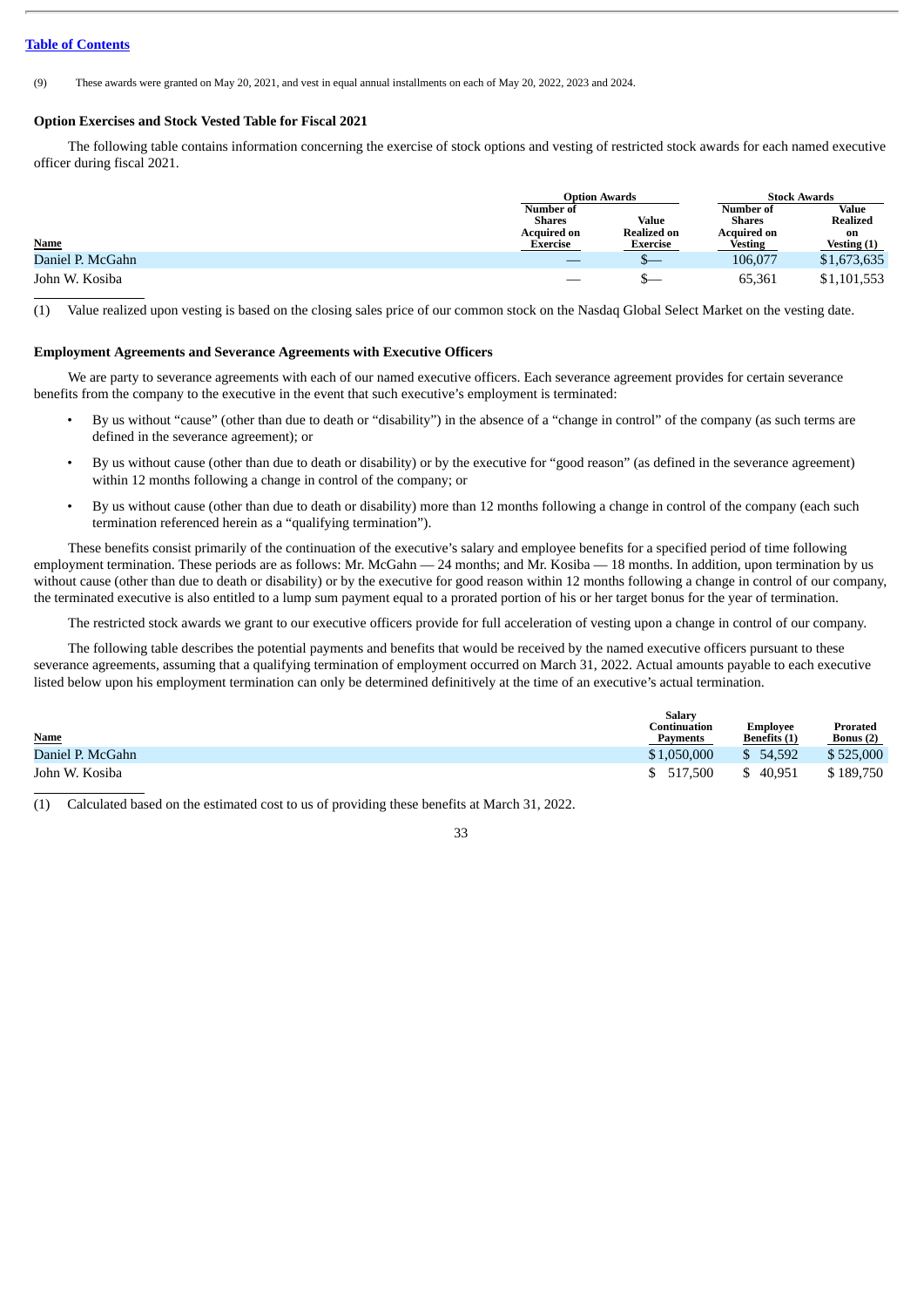(2) Calculated based on prorated amount as of March 31, 2022, which represents 100% of the executive's target bonus for fiscal 2021. Prorated bonus is only paid upon a qualifying termination of employment within 12 months of a change in control of the company.

The following table describes the value to the named executive officers pursuant to the acceleration-of-vesting provisions in his restricted stock awards, assuming that a change in control of our company occurred on March 31, 2022. The actual value of such acceleration to each executive listed below can only be determined definitively at the time of an executive's actual termination. All options held by our named executive officers were fully vested as of March 31, 2022.

| <u>Name</u>      | <b>Value of</b><br><b>Restricted Stock</b><br><b>Acceleration (1)</b> |
|------------------|-----------------------------------------------------------------------|
| Daniel P. McGahn | \$3,018,636                                                           |
| John W. Kosiba   | \$1,229,007                                                           |

(1) Represents the number of shares of restricted stock that would accelerate, multiplied by \$7.61 (the closing sale price of AMSC common stock on March 31, 2022).

### **Pay Ratio Disclosure**

Pursuant to Section 953(b) of the Dodd-Frank Act and Item 402(u) of Regulation S-K, we are required to disclose the ratio of the annual total compensation of our principal executive officer to the annual total compensation of our median employee. During fiscal 2021, the principal executive officer of AMSC was our chairman of the Board, president and chief executive officer, Mr. Daniel P. McGahn. For fiscal 2021, the annual total compensation of Mr. McGahn, for purposes of this pay ratio disclosure, was \$1,926,058, and for our median employee was \$77,180 resulting in a pay ratio of approximately 25:1.

For fiscal 2021 we identified the median employee as of February 28, 2022 by (i) aggregating for each applicable employee (A) annual base salary for salaried employees (or hourly rate multiplied by actual hours worked, for hourly employees), in each case, annualized with respect to newly hired permanent employees, and (B) target cash compensation, and (ii) ranking this compensation measure for our employees from lowest to highest. This calculation was performed for all employees of AMSC, excluding Mr. McGahn, as of February 28, 2022. After applying our methodology, we identified the two median employees that resulted because our employee population is an even number. We used our reasonable judgment to determine which employee better represents the median of our overall employee population and selected the individual who is a United States employee and who had the longer tenure. After identifying the median employee, we calculated the annual total compensation for fiscal 2021 for such employee using the same methodology we used for our named executive officers as set forth in the "Fiscal 2021 Summary Compensation Table" earlier in this section. Neither the Compensation Committee nor our management used our CEO Pay Ratio measure in making compensation decisions.

We consider the pay ratio reported above to be a reasonable estimate, calculated in a manner intended to be consistent with Item 402(u) of Regulation S-K based on our internal records and the methodology described above. Item 402(u) of Regulation S-K allows companies to adopt a variety of methodologies, apply certain exclusions, and make reasonable estimates and assumptions that reflect their employee populations and compensation practices. Therefore, the pay ratio reported by other companies may not be comparable to the pay ratio reported above, as other companies have different employee populations and compensation practices and may utilize different methodologies, exclusions, estimates, and assumptions in calculating their own pay ratios.

#### **Director Compensation**

Our Compensation Committee is responsible for reviewing and making recommendations to our Board with respect to the compensation paid to our non-employee directors.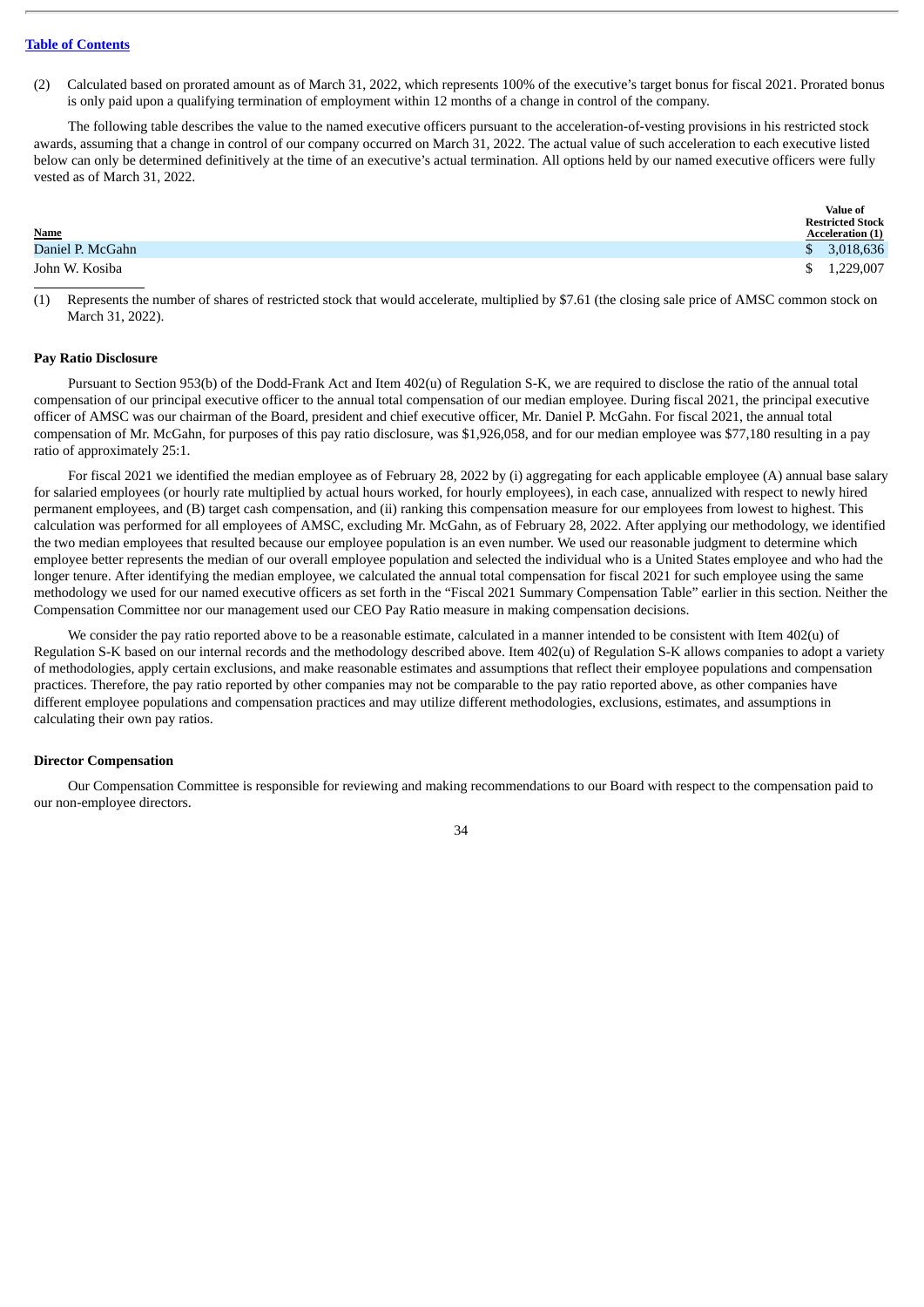For fiscal 2021, non-employee directors received cash compensation as follows:

- Each non-employee director received \$35,000 as an annual cash retainer and no per meeting fee;
- The non-employee Lead Director received an additional annual cash retainer of \$12,000;
- The chairman of the Audit Committee, Compensation Committee, and Nominating and Corporate Governance Committee received an additional annual cash retainer of \$20,000, \$15,000 and \$10,000, respectively; and
- The members of the Audit Committee, Compensation Committee, and Nominating and Corporate Governance Committee (other than the chairmen of such committees) received an additional annual cash retainer of \$12,000, \$9,000 and \$6,000, respectively.

In addition to cash compensation, each non-employee director is granted an award of shares of common stock under the 2007 Director Plan three business days following the last day of each fiscal year. For fiscal 2021, the shares granted had an aggregate grant date fair value of \$40,000, subject to proration for any partial fiscal year of service. Further, each non-employee director is granted an option to purchase shares of common stock under the 2007 Director Plan with an aggregate grant date value equal to \$40,000 upon his or her initial election to the Board with an exercise price equal to the fair market value of our common stock on the date of the grant. These options vest in equal annual installments over a two-year period. Each option granted under the 2007 Director Plan becomes exercisable in full in the event of a change in control of the company. The term of each option granted under the 2007 Director Plan is 10 years, provided that, in general, an option may be exercised only while the director continues to serve as a director or within 60 days thereafter.

In May 2021, the Compensation Committee engaged Radford to assess the competitiveness of our director compensation through comparisons with peer groups and to provide recommendations with respect to both the levels and structure of the compensation for our directors. The peer companies used for this non-employee director compensation were the same companies that were used when assessing named executive officer compensation for fiscal 2021. The compensation data indicated that our Board's total cash compensation aligned with the median of our peer group and equity compensation aligned with the 25<sup>th</sup> percentile. In order to provide non-employee directors with equity incentives which are competitive with the marketplace, Radford recommended an increase to the Board's equity compensation package that would be aligned with the median of our peer group, and as a result, would also align our Board's total compensation with the median of our peer group.

On May 20, 2021, based on Radford's recommendations, the Compensation Committee recommended, and the Board approved, amendments to our 2007 Director Stock Plan which provide that grant date value of the annual equity award granted to each non-employee director be increased from \$40,000 to \$50,000. Such amendments shall effect annual equity awards that each non-employee director will be granted beginning in fiscal 2022. Except for such amendments to our 2007 Director Stock Plan, the structure of the compensation for our directors remains the same.

The compensation packages for directors are intended to attract and retain high-quality individuals to provide oversight to our management team. Directors who are employees of the company receive no additional compensation for their service as directors.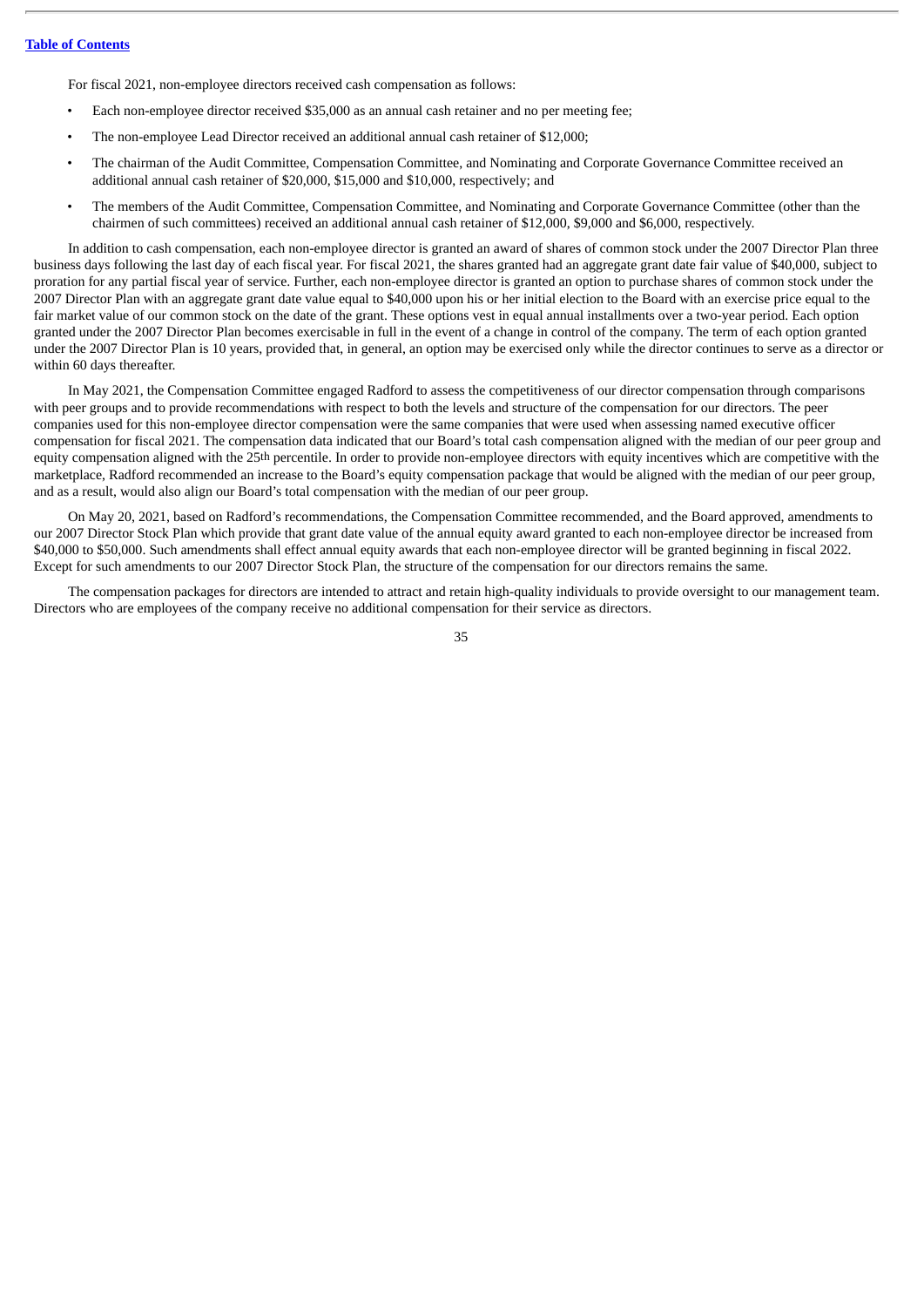During fiscal 2021, we provided the following compensation to our non-employee directors:

|                        | Fees             |                         |           |
|------------------------|------------------|-------------------------|-----------|
|                        | <b>Earned or</b> |                         |           |
|                        | Paid in          | <b>Stock Awards (1)</b> |           |
| Name*                  | Cash             |                         | Total     |
| Vikram S. Budhraja     | \$62,000         | 38,309                  | \$100,309 |
| Arthur H. House        | \$66,000         | 38,309                  | \$104,309 |
| Barbara G. Littlefield | \$47,000         | 38,309                  | \$85,309  |
| David R. Oliver, Jr.   | \$61,000         | 38,309                  | \$99,309  |

\* Excludes Mr. McGahn, who has served as our chief executive officer and as a director since June 1, 2011. Mr. McGahn received no compensation for his service as a director in fiscal 2021. Mr. McGahn's compensation as an executive is reported in the Summary Compensation Table included in this proxy statement.

- (1) The amounts shown reflect the grant date fair value computed in accordance with FASB ASC Topic 718 of each director's annual award of 2,073 fully-vested shares of common stock granted on April 5, 2021, pursuant to the 2007 Director Stock Plan. A discussion of the assumptions used in calculating the amounts in this column may be found in Note 16 to our audited consolidated financial statements for fiscal 2021 included in our Annual Report on Form 10-K for the fiscal year ended March 31, 2022, filed with the SEC on June 1, 2022.
- (2) Based on stock price of \$18.48 on the grant date of April 5, 2021.

As of March 31, 2022, no non-employee director held unvested stock awards and each non-employee director held options for the following aggregate number of shares of common stock:

| <u>Name</u>            | Number of<br><b>Shares</b> |
|------------------------|----------------------------|
| Vikram S. Budhraja     |                            |
| Arthur H. House        | 9,703                      |
| Barbara G. Littlefield | 5,939                      |
| David R. Oliver, Jr.   | $\qquad \qquad$            |

## **Securities Authorized for Issuance Under Our Equity Compensation Plans**

The following table provides information about the securities authorized for issuance under our equity compensation plans as of March 31, 2022.

| Plan category                                          | <b>Number of securities</b><br>to be issued upon<br>exercise of<br>outstanding<br>options,<br>warrants and rights | Weighted-<br>average<br>exercise<br>price of<br>outstanding<br>options,<br>warrants<br>and rights | <b>Number of securities</b><br>remaining available<br>for future issuance under<br>equity compensation<br>plans (excluding<br>securities reflected in<br>column (a)) |
|--------------------------------------------------------|-------------------------------------------------------------------------------------------------------------------|---------------------------------------------------------------------------------------------------|----------------------------------------------------------------------------------------------------------------------------------------------------------------------|
|                                                        |                                                                                                                   |                                                                                                   |                                                                                                                                                                      |
| Equity compensation plans approved by security holders | 98,213(1)                                                                                                         | 28.23                                                                                             | 510,758(2)                                                                                                                                                           |

(1) Excludes shares issuable under our 2000 Employee Stock Purchase Plan in connection with the current offering period which ends on September 30, 2022. Such shares are included in column (c).

(2) In addition to being available for future issuance upon exercise of options that may be granted after March 31, 2022, 278,095 shares available for issuance under our 2007 Stock Incentive Plan may instead be issued in the form of restricted stock, unrestricted stock, stock appreciation rights, performance shares or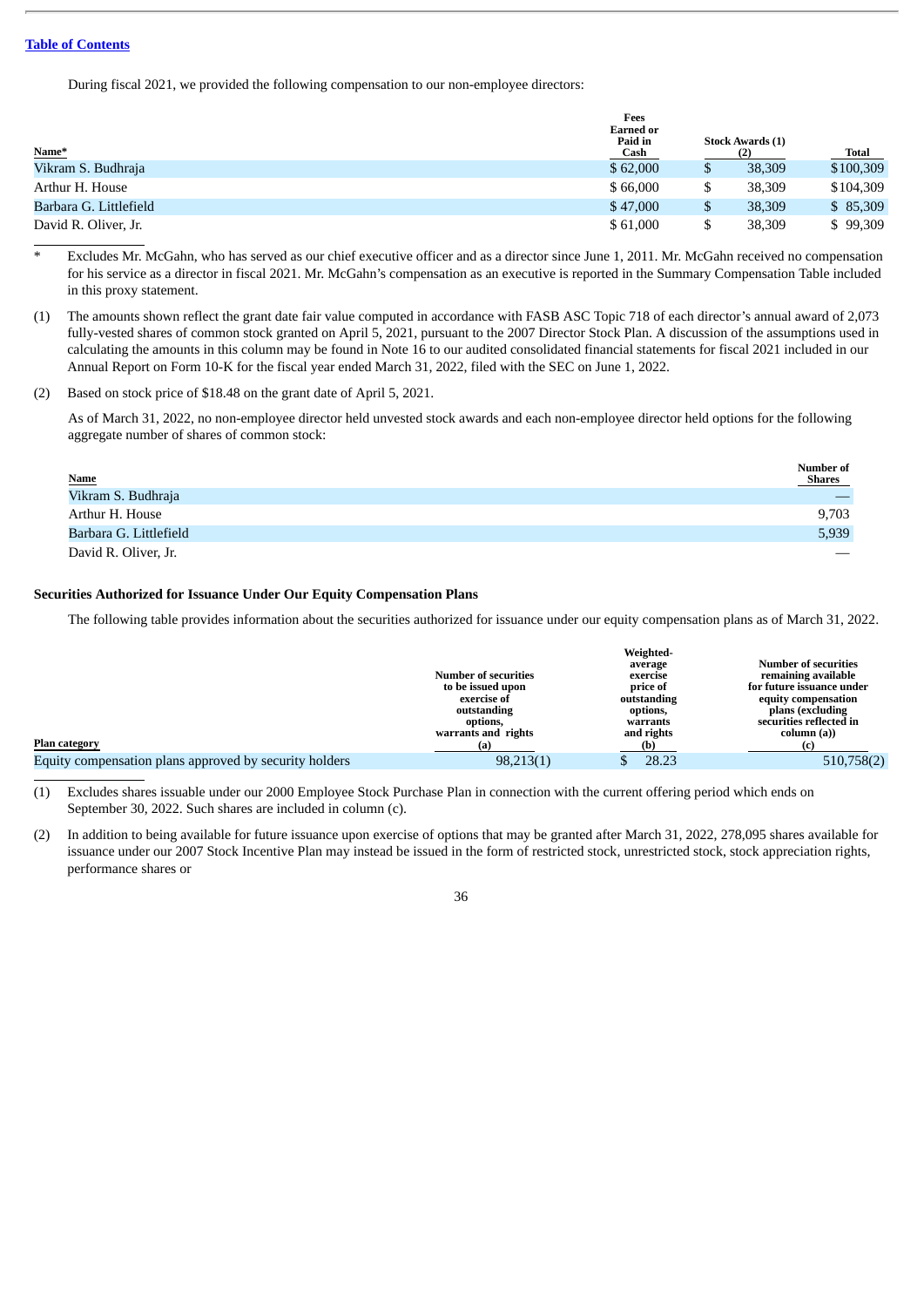other equity-based awards. There were also 72,841 shares available under the 2007 Director Plan to be issued in the form of stock options or other stock awards. There were 159,822 shares available under the 2000 Employee Stock Purchase Plan on March 31, 2022.

### **Compensation Committee Interlocks and Insider Participation**

The current members of the Compensation Committee are Mr. House (Chairman), Ms. Klein and Ms. Littlefield. Mr. Budhraja served on the Compensation Committee during fiscal 2021. No member of the Compensation Committee who served during fiscal 2021 was at any time during fiscal 2021, or formerly, an officer or employee of ours or any subsidiary of ours, nor has any member of the Compensation Committee who served during fiscal 2021 had any relationship with us requiring disclosure under Item 404 of Regulation S-K under the Exchange Act.

No executive officer of our company has served as a director or member of the Compensation Committee (or other committee serving an equivalent function) of any other entity, one of whose executive officers served as a director of AMSC or member of our Compensation Committee.

#### **Compensation Committee Report**

The Compensation Committee has reviewed and discussed the preceding "Compensation Discussion and Analysis" section with management. Based on that review and discussion, the Compensation Committee has recommended to our Board that the "Compensation Discussion and Analysis" section be included in our proxy statement.

By the Compensation Committee of the Board.

Arthur H. House, Chairman Margaret G. Klein\* Barbara G. Littlefield\*

\* Ms. Klein and Ms. Littlefield joined the Compensation Committee in June 2022.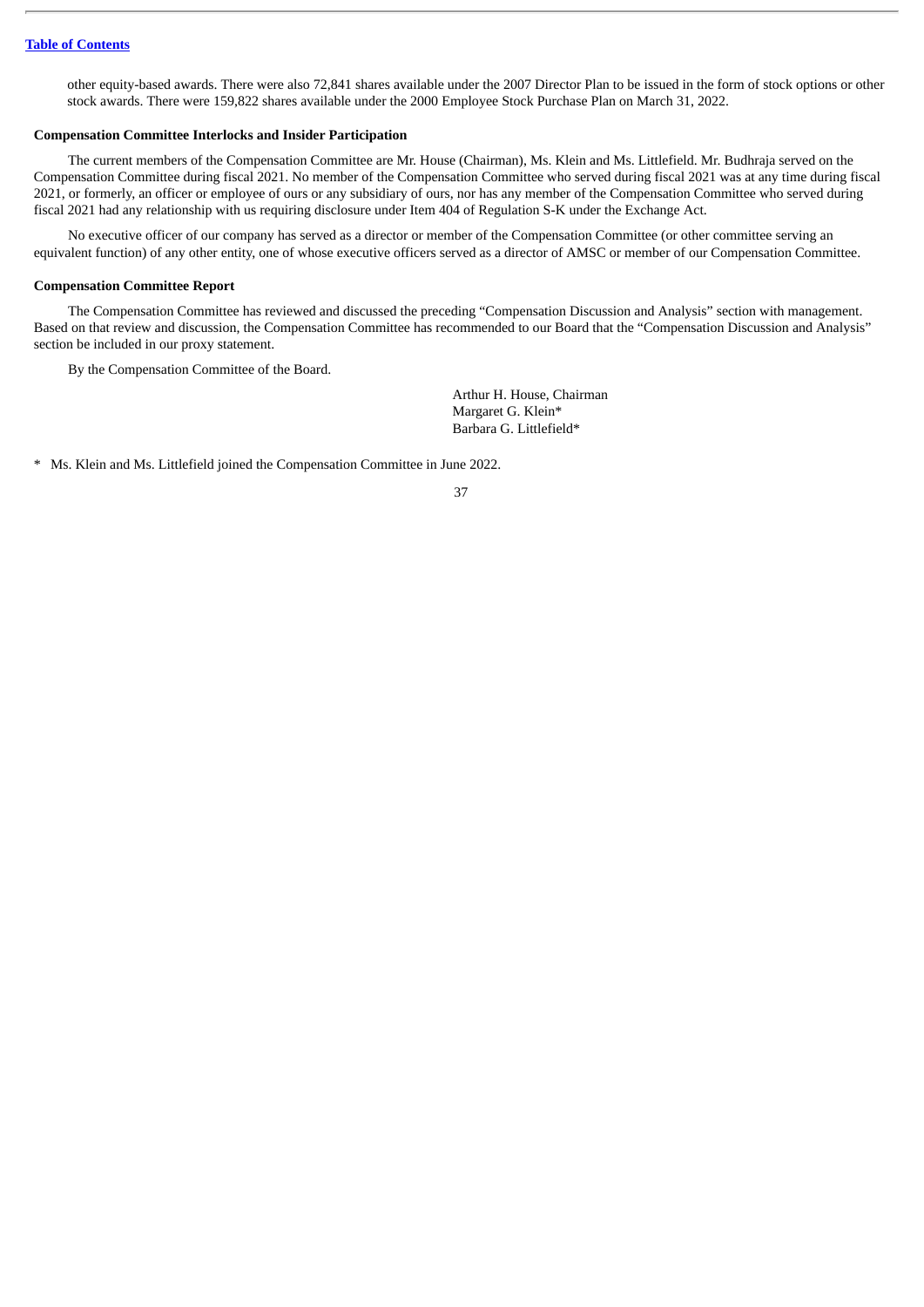### **CERTAIN RELATIONSHIPS AND RELATED TRANSACTIONS**

Our Board has adopted written policies and procedures for the review of any transaction, arrangement or relationship in which we are a participant, the amount involved exceeds the lesser of (1) \$120,000, or (2) 1% of the average of the our total assets at fiscal year-end for the last two completed fiscal years, and one of our executive officers, directors, director nominees or 5% stockholders (or their immediate family members), each of whom we refer to as a "related person," has a direct or indirect material interest.

If a related person proposes to enter into such a transaction, arrangement or relationship, which we refer to as a "related person transaction," the related person must report the proposed related person transaction to our general counsel. The policy calls for the proposed related person transaction to be reviewed and, if deemed appropriate, approved by the Audit Committee. Whenever practicable, the reporting, review and approval will occur prior to entry into the transaction. If advance review and approval is not practicable, the Audit Committee will review, and, in its discretion, may ratify the related person transaction. The policy also permits the chairman of the Audit Committee to review and, if deemed appropriate, approve proposed related person transactions that arise between committee meetings. If the chairman of the Audit Committee approves the proposed related person transaction, the transaction will be presented to the full Audit Committee at the next meeting of the Audit Committee, and the Audit Committee may, in its discretion, ratify the transaction. Any related person transactions that are ongoing in nature will be reviewed annually.

A related person transaction reviewed under the policy will be considered approved or ratified if it is authorized by the Audit Committee after full disclosure of the related person's interest in the transaction. The Audit Committee will review and consider such information regarding the transaction as it deems appropriate under the circumstances.

The Audit Committee may approve or ratify the transaction only if the Audit Committee determines that, under all of the circumstances, the transaction is in, or is not inconsistent with, our best interests. The Audit Committee may impose any conditions on the related person transaction that it deems appropriate.

In addition to the transactions that are excluded by the instructions to the SEC's related person transaction disclosure rule, our Board has determined that the following transactions do not create a material direct or indirect interest on behalf of related persons and, therefore, are not related person transactions for purposes of this policy:

- Interests arising solely from the related person's position as an executive officer of another entity (whether or not the person is also a director of such entity), that is a participant in the transaction, where (a) the related person and all other related persons own in the aggregate less than a 10% equity interest in such entity, (b) the related person and his or her immediate family members are not involved in the negotiation of the terms of the transaction and do not receive any special benefits as a result of the transaction, and (c) the amount involved in the transaction equals less than the greater of \$200,000 or 5% of the annual gross revenues of the company receiving payment under the transaction; and
- A transaction that is specifically contemplated by provisions of our charter or bylaws.

The policy provides that transactions involving compensation of executive officers shall be reviewed and approved by the Compensation Committee in the manner specified in its charter.

There were no related person transactions during fiscal 2021 or fiscal 2020.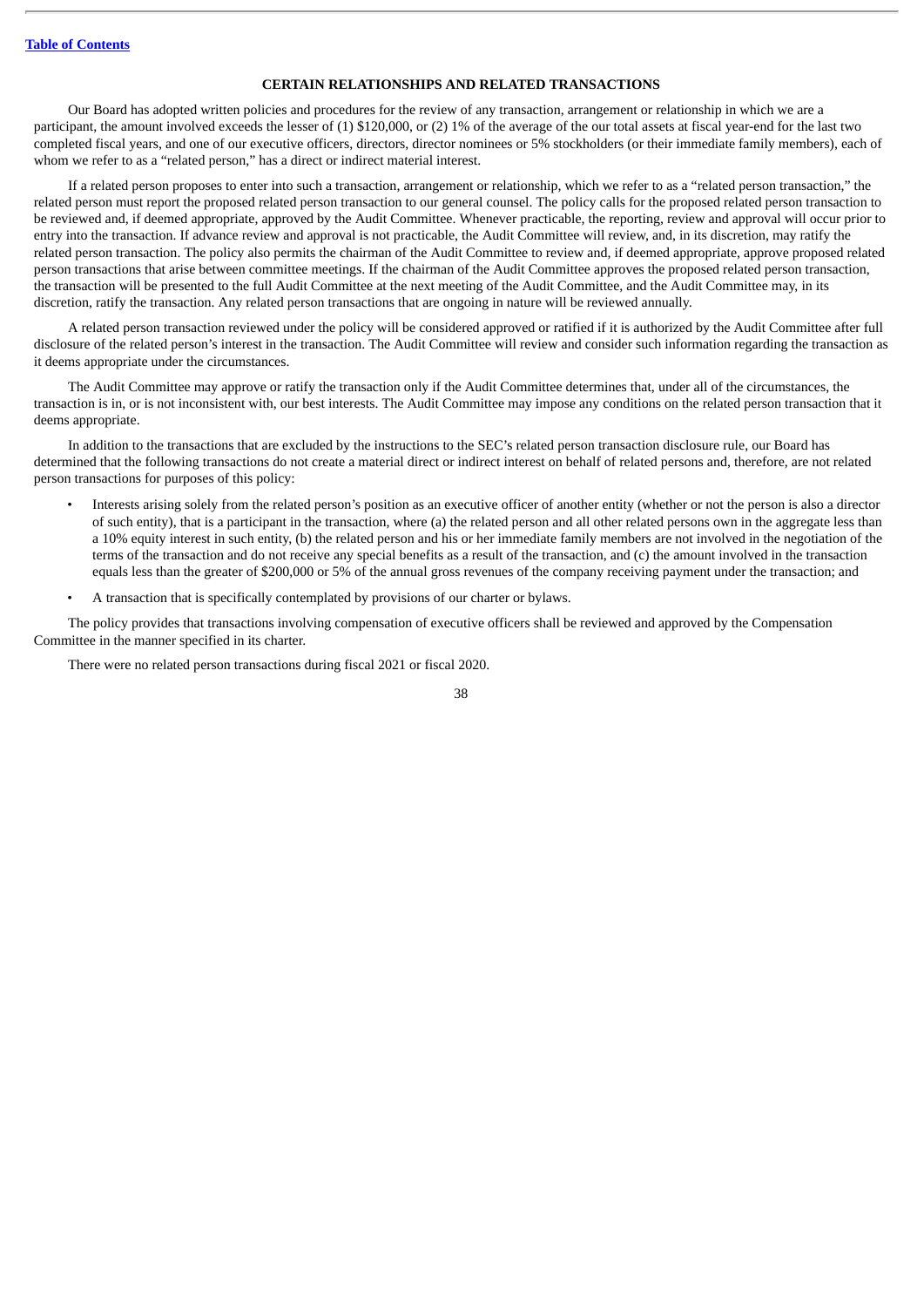## **ELECTION OF DIRECTORS (PROPOSAL 1)**

At the Annual Meeting, our stockholders will elect six directors to serve until our next annual meeting of stockholders, and until their respective successors are elected and qualified. The candidates listed below were nominated by the Board based on the recommendation of the Nominating and Corporate Governance Committee. The nominees must be elected by a plurality of the votes cast by the stockholders entitled to vote on the election. This means that the six nominees receiving the most affirmative votes will be elected as directors at the Annual Meeting. Votes withheld and "broker non-votes" will have no effect on the outcome of the election of directors. All of the nominees have indicated their willingness to serve, if elected, but if any of them should be unable to serve or for good cause will not serve, proxies may be voted for a substitute nominee designated by our Board, or the Board may elect to reduce the size of the Board. Information about each nominee is included under "Corporate Governance — Members of the Board" beginning on page 8 of this proxy statement.

The Board recommends a vote FOR the election of Ms. Dambier, Mr. House, Ms. Klein, Ms. Littlefield, Mr. McGahn and Mr. Oliver, as **directors.**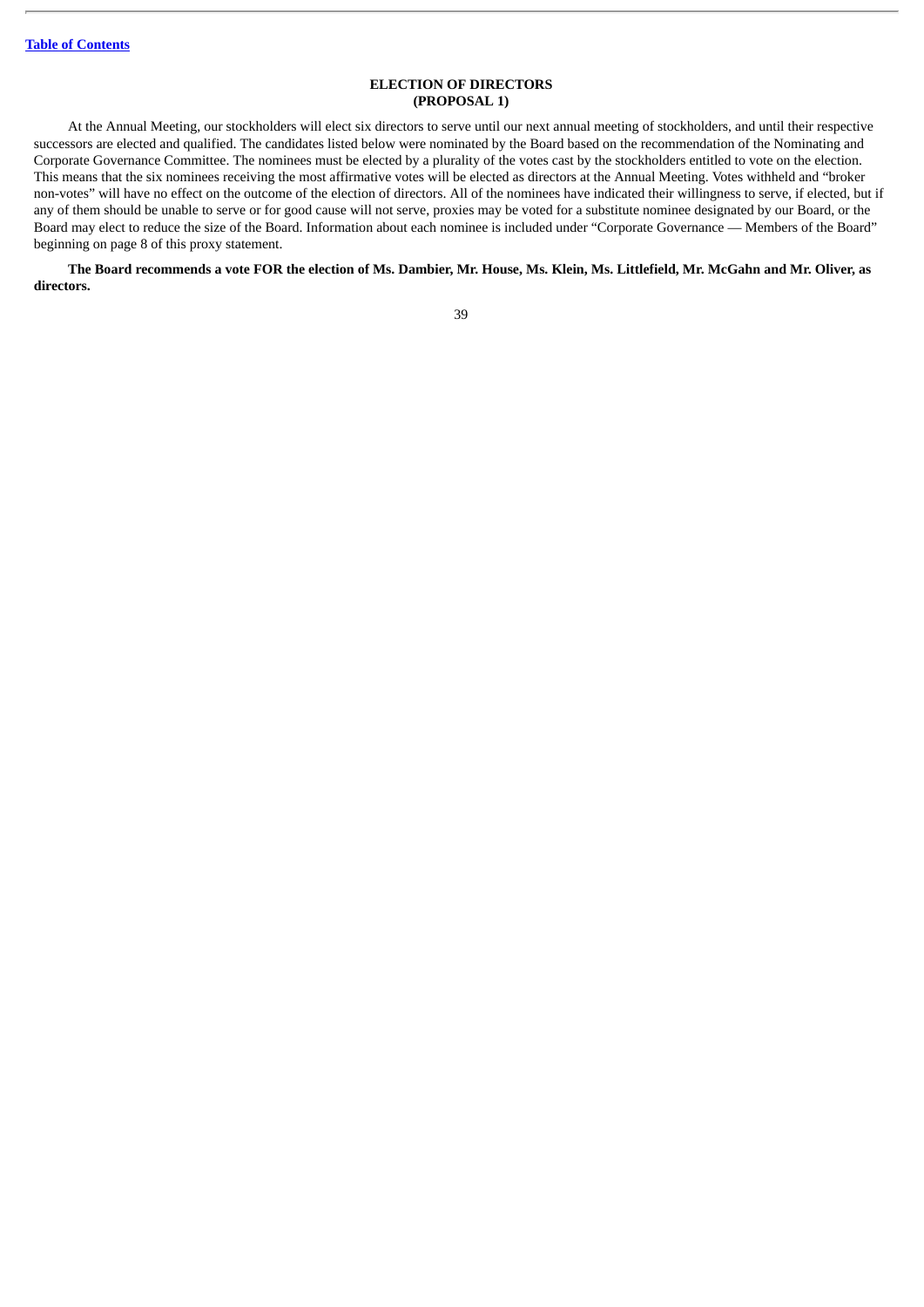## **APPROVAL OF THE 2022 STOCK INCENTIVE PLAN (PROPOSAL 2)**

### **Overview**

In this Proposal 2, we are requesting AMSC stockholders approve our 2022 Stock Incentive Plan, or 2022 Plan.

Our Board approved the 2022 Plan on June 21, 2022, subject to and effective upon stockholder approval. If approved by the stockholders, the 2022 Plan will become effective on the date of the Annual Meeting and will replace our 2007 Stock Incentive Plan, as amended, or the 2007 Plan, and no further awards will be granted under the 2007 Plan; however, the terms and conditions of the 2007 Plan will continue to govern any outstanding awards granted thereunder. If the 2022 Plan is not approved by our stockholders, it will not become effective, the 2007 Plan will continue in effect, and we may continue to grant awards under the 2007 Plan, subject to its terms, conditions and limitations, using the shares available for issuance thereunder.

We believe that the effective use of incentive compensation has been integral to our success and is vital to our ability to achieve continued strong performance. We also believe that grants of equity awards help create long-term participation in the Company and assist us in attracting, retaining, motivating and rewarding employees, consultants and advisors. Stockholders should understand that our executive officers may be considered to have an interest in the approval of the 2022 Plan because they may in the future receive awards under it. Nevertheless, our Board believes that it is important to provide incentives and rewards to attract, motivate, and retain high quality talent by implementing the 2022 Plan. The use of long-term equity grants aligns the incentives of our employees, consultants and advisors with the interests of our stockholders, linking compensation to our performance. The use of equity awards as compensation also allows us to conserve cash resources for other important purposes. Accordingly, the Board believes that approval of the 2022 Plan is in the best interests of the Company and the Board recommends that stockholders vote for approval of the 2022 Plan.

The 2022 Plan authorizes the issuance of 1,150,000 shares of our common stock. Additionally, any shares which are subject to awards previously granted under the 2007 Plan that are forfeited or lapse unexercised and which following the effectiveness of the 2022 Plan are not issued under the 2007 Plan will become available for issuance under the 2022 Plan.

The approval of the 2022 Plan requires the affirmative vote of the holders of a majority of the shares of common stock voting on the matter. Abstentions and "broker non-votes" will have no effect on the outcome of this proposal.

## **Board Recommendation**

### **The Board recommends a vote FOR the approval of the 2022 Plan.**

### **Determination of Share Reserve Under the 2022 Plan**

In determining to approve the 2022 Plan, the Compensation Committee reviewed an analysis prepared by Radford, the committee's independent compensation consultant. Specifically, the Compensation Committee considered that:

- Based on historical usage, we would expect to exhaust the available shares under the 2007 Plan by July 31, 2022, at which time we would lose an important compensation tool.
- If our stockholders approve the 2022 Plan, we estimate that the shares reserved for issuance under the 2022 Plan, would be sufficient for approximately two years of awards, depending on projected new employee growth and assuming we continue to grant awards consistent with our historical usage and current practices. However, the share reserve under the 2022 Plan could last for a longer or shorter period of time, depending on our future equity grant practices and other factors such as our stock price and market volatility, which we cannot predict with any degree of certainty at this time.
- If approved, the issuance of the 1,150,000 shares to be reserved under the 2022 Plan represents approximately 4.0% of the number of shares of our common stock outstanding as of June 7, 2022.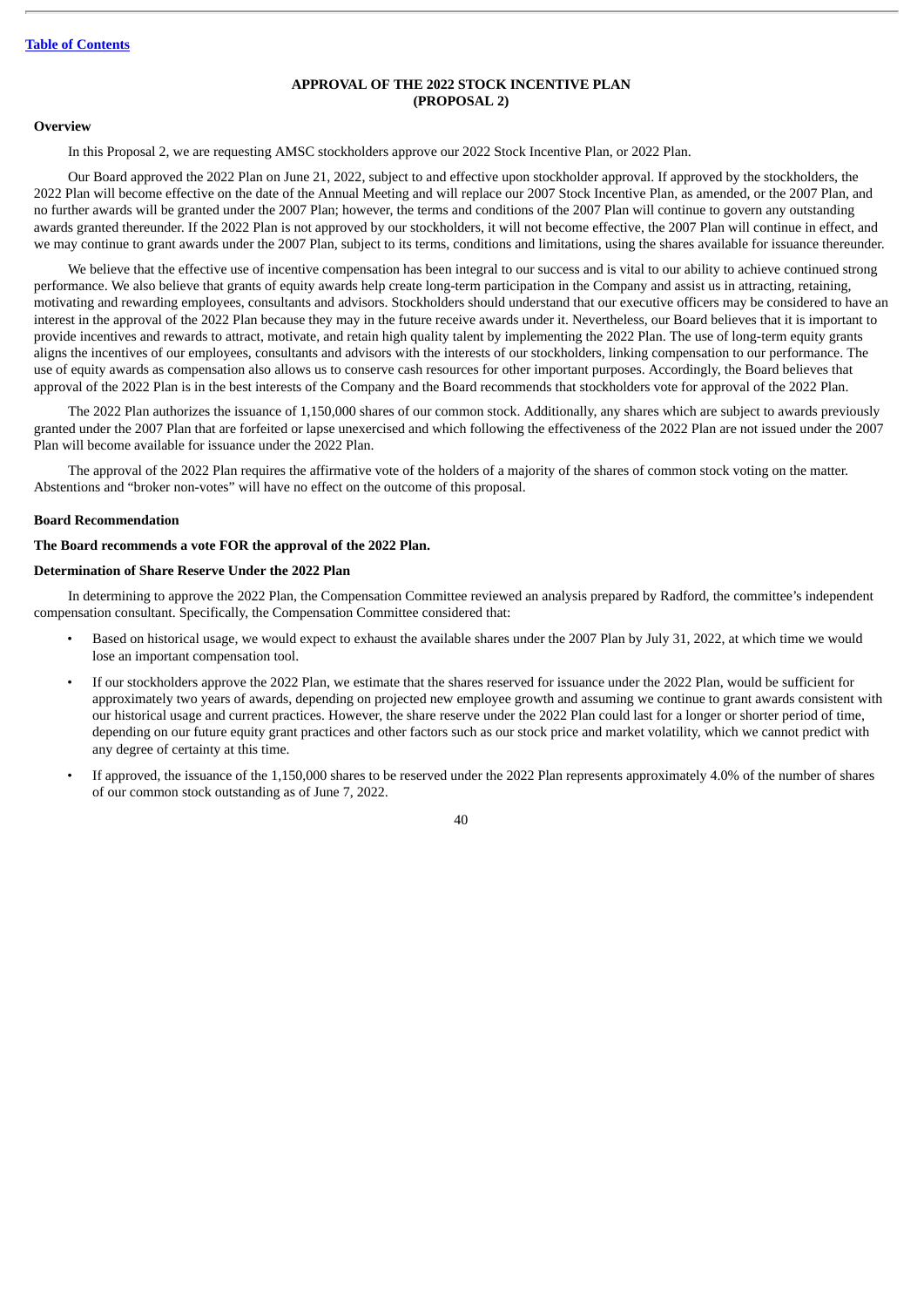- In fiscal 2021, 2020 and 2019, equity awards representing a total of approximately 561,056 shares, 699,667 shares, and 376,000 shares, respectively, were granted under the 2007 Plan, for an annual equity burn rate of 2.1%, 2.9% and 1.8%, respectively. This level of equity awards represents a 3-year average burn rate of 2.3% of shares of common stock. Equity burn rate was calculated by dividing (i) the number of shares subject to equity awards granted, by (ii) the weighted average number of common shares outstanding at the end of the fiscal year.
- For fiscal 2021, our end of year overhang rate, calculated by dividing (i) the number of shares subject to equity awards outstanding at the end of the fiscal year plus the number of shares remaining available for issuance under our 2007 Plan by (ii) the number of shares outstanding at the end of the fiscal year on a fully diluted basis, was 5.1%. If approved, the issuance of shares to be reserved under the 2022 Plan would dilute the holdings of stockholders by an additional 3.9% on a fully diluted basis, based on the number of shares of our common stock outstanding as of June 7, 2022.
- In consideration of these factors, and our belief that the ability to continue granting equity compensation is vital to our attracting and retaining employees, we believe that the size of the share reserve under the 2022 Plan is reasonable, appropriate and in the best interests of the Company at this time.

### **Benefits of the 2022 Plan**

We believe that equity is a key element of AMSC's compensation package and that equity awards encourage employee loyalty and align employee interests directly with those of our stockholders. The 2022 Plan allows us to provide key employees, and consultants and advisors, with equity incentives that are competitive with the marketplace.

The 2022 Plan is substantially similar to the 2007 Plan and reflects a broad range of compensation and governance best practices. These include:

- *No discounted options or stock appreciation rights*. Stock options and stock appreciation rights, or SARs, may not be granted with exercise prices lower than the fair market value of the underlying shares on the grant date.
- *No liberal share recycling*. Shares tendered by a participant to satisfy the exercise price of an option or SAR or to satisfy tax withholding obligations, and shares repurchased by AMSC using proceeds from the exercise of an award will not be "added back" to the shares available for issuance under the 2022 Plan
- *No repricing of awards without stockholder approval*. Other than in connection with certain corporate transactions, we may not reduce the exercise price of an option or SAR or cancel an option or SAR in exchange for another award under the 2022 Plan with an exercise price that is less than the exercise price of the original option or SAR, unless such action is approved by the stockholders.
- *No single-trigger vesting of awards*. The 2022 Plan does not have a single-trigger accelerated vesting provision for a change in control.
- *No automatic grants*. The 2022 Plan does not provide for automatic grants to any individual.
- *No tax gross-ups*. The 2022 Plan does not provide for any tax gross-ups.

### **Description of the 2022 Plan**

The following is a summary of the material terms and conditions of the 2022 Plan and is qualified in its entirety by reference to the 2022 Plan, which is attached to this proxy statement as Appendix A.

### *Administration*

The Board has the authority to adopt, amend and repeal the administrative rules, guidelines and practices relating to the 2022 Plan and to interpret the provisions of the 2022 Plan. The Board may delegate authority under the 2022 Plan to one or more committees or subcommittees of the Board and, subject to limitations contained in the 2022 Plan, to one or more officers of the Company. The Board has currently authorized the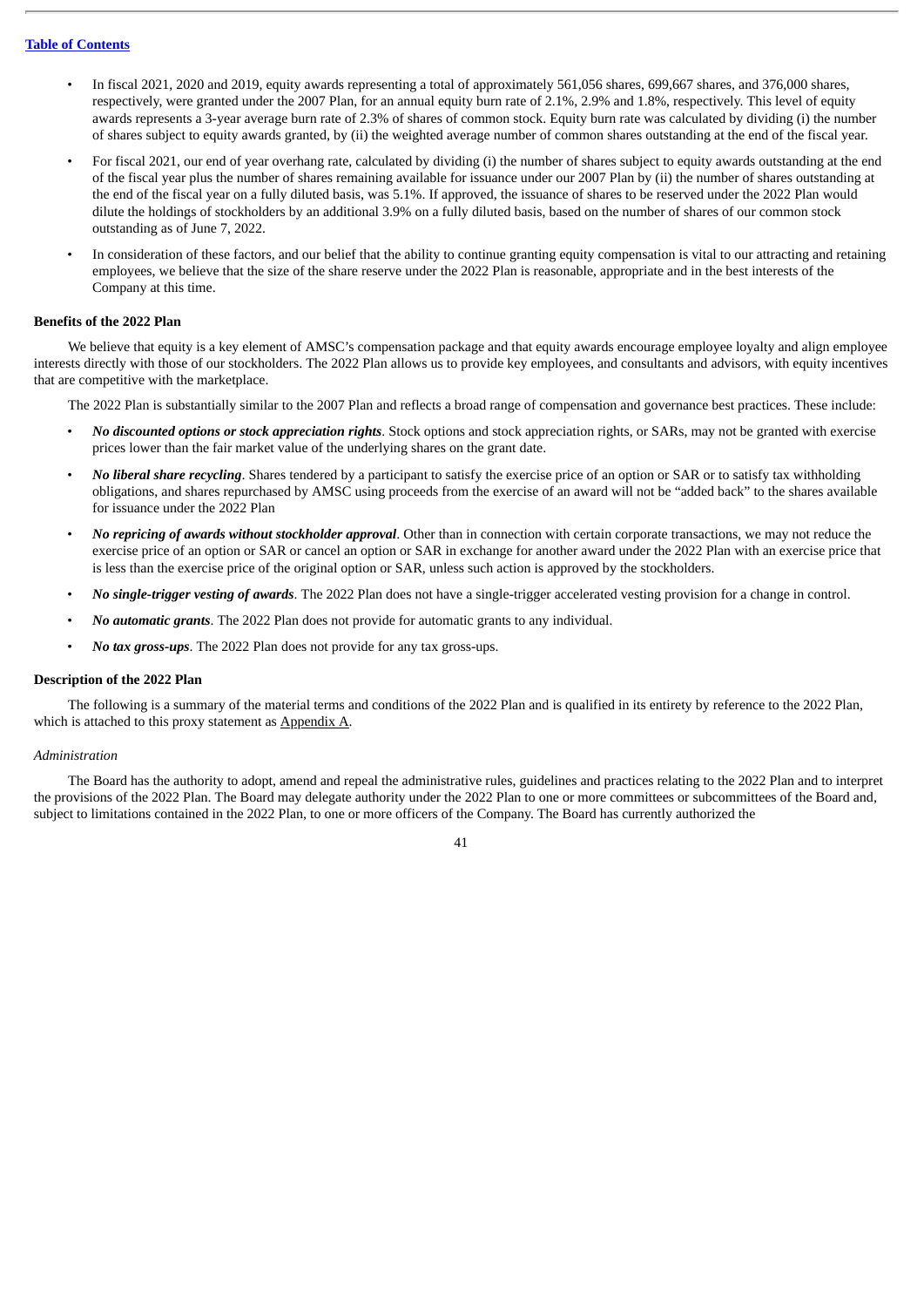Compensation Committee to administer the 2022 Plan, including the granting of options to executive officers, and all references in this description of the 2022 Plan to the Board shall apply to the Compensation Committee for so long as that delegation of authority remains in effect. In addition, our Board expects to delegate to a committee of the Board, designated as the Awards Committee, which is expected to consist solely of our president and chief executive officer, Mr. McGahn, the authority to grant awards, subject to the terms and conditions of our 2022 Plan and any other limitations set by the Board, to employees other than executive officers.

Subject to any applicable limitations contained in the 2022 Plan, the Board, the Compensation Committee, the Awards Committee or any other committee or executive to whom the Board delegates authority, as the case may be, selects the recipients of awards and determines the terms and conditions of such awards, including, as applicable, the number of shares covered by each award, the exercise price and term of options, and the conditions for repurchase, issue price and repurchase price of restricted stock awards.

### *Eligibility and Limitations Upon Awards*

Employees, officers, consultants and advisors of AMSC and its parent and subsidiaries are eligible to be granted awards under the 2022 Plan. Under present law, however, incentive stock options may only be granted to employees of AMSC and its subsidiaries. As of June 21, 2022, the persons eligible to receive awards under the 2022 Plan consisted of approximately 327 employees (other than officers) and two officers. Additionally, three consultants are eligible to receive awards under the 2022 Plan, though we have not historically granted awards to consultants. The granting of awards under the 2022 Plan is discretionary, and we cannot now determine the number or type of awards to be granted in the future to any particular person or group. Other than the continued services of the award recipient, the Company generally has not and does not expect to receive any consideration for the granting of any awards under the 2022 Plan.

*Authorized Number of Shares*. The number of shares of common stock reserved for issuance under the 2022 Plan will equal 1,150,000 shares.

Set forth below is the number of shares available for issuance pursuant to outstanding and future equity awards under the 2007 Plan as of June 21, 2022:

| Shares subject to outstanding options $(1)$    | 82.643    |
|------------------------------------------------|-----------|
| Shares subject to outstanding stock awards (2) | 1.111.666 |
| Shares available for future awards             | 268.523   |

- (1) As of June 21, 2022, options outstanding under the 2007 Plan had a weighted average per share exercise price of \$25.25 and a weighted average remaining term of 1.0 years. The market value of a share of common stock as of June 21, 2022 equaled \$4.52.
- (2) Represents time-based restricted stock awards and performance-based restricted stock awards at maximum. As of June 21, 2022, the weighted average remaining vesting term for restricted stock was 1.3 years.

*Reacquired Shares*. If any award under the 2022 Plan or award outstanding under the 2007 Plan as of the effective date of the 2022 Plan (i) expires or is terminated, surrendered, canceled or forfeited or (ii) results in any common stock not being issued (including as a result of a stock appreciation right that was settleable either in cash or in stock actually being settled in cash), the unused shares of common stock covered by such award will become, or again be available, as applicable, for grant under the 2022 Plan, subject, however, in the case of incentive stock options, to any limitations under the Code. Notwithstanding the foregoing, in the case of a stock appreciation right, the full number of shares subject to such stock appreciation right (or portion thereof) settled in stock will be counted against the number of shares available under the 2022 Plan regardless of the number of shares actually used to settle such stock appreciation right (or portion thereof).

For purposes of counting the number of shares available for the grant of awards under the 2022 Plan, (i) shares of common stock tendered to AMSC by a participant to (a) purchase shares of common stock upon the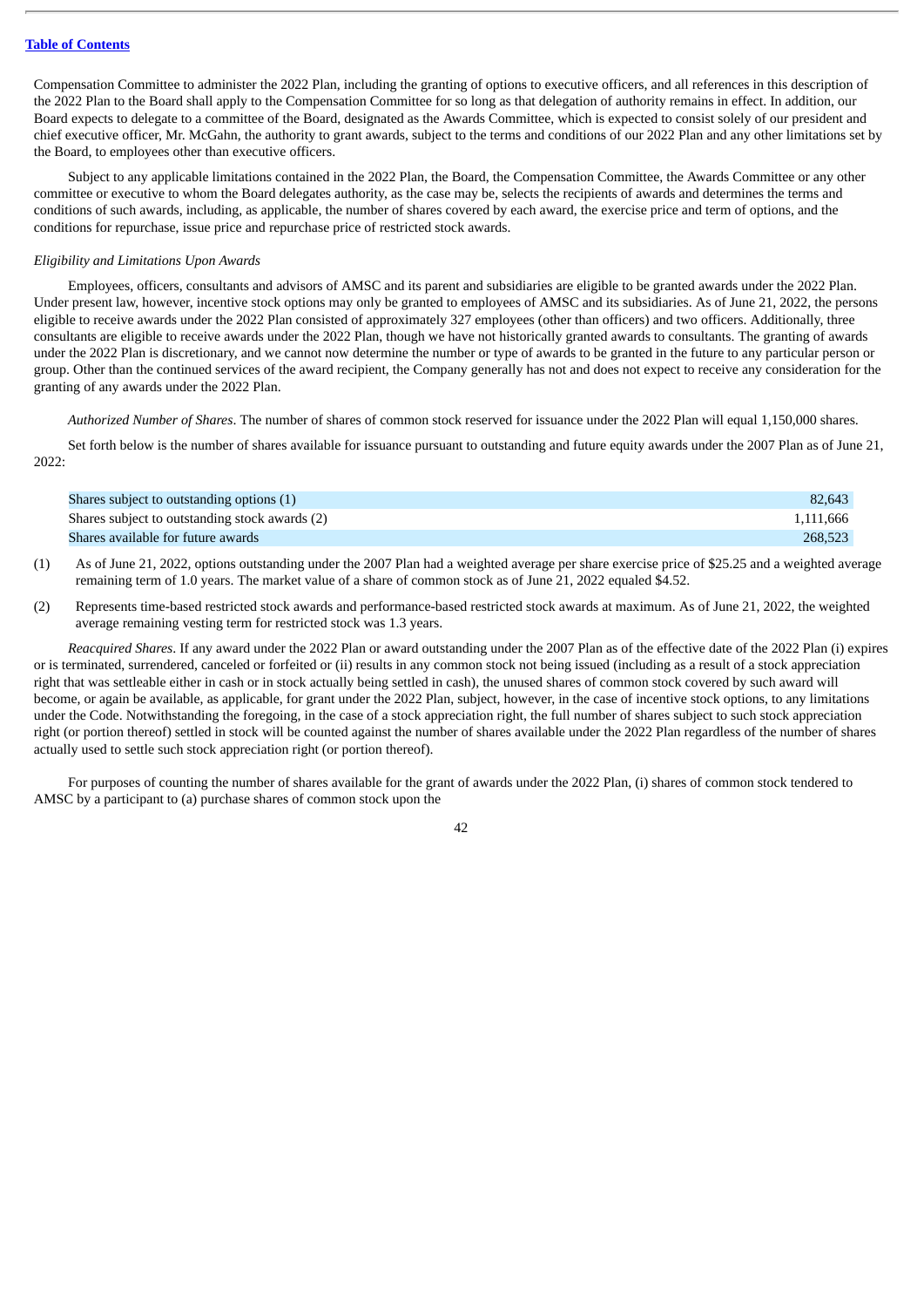exercise of an award, or (b) satisfy tax withholding obligations (including shares retained from the award creating the tax obligation) and (ii) shares of common stock repurchased by AMSC on the open market using proceeds from the exercise of an award shall not be added back to the number of shares available for future awards.

*Per-Participant Award Limitation Under the 2022 Plan*. The maximum number of shares with respect to which awards may be granted to any participant under the 2022 Plan may not exceed 250,000 shares per calendar year.

#### *Substitute Awards*

In connection with a merger or consolidation of an entity with AMSC or the acquisition by us of property or stock of an entity, the Board may grant awards in substitution for any options or other stock or stock-based awards granted by such entity or an affiliate thereof. Substitute awards may be granted on such terms as the Board deems appropriate in the circumstances, notwithstanding any limitations on awards contained in the 2022 Plan. Substitute awards will not count against the 2022 Plan's overall share limit, except as may be required by the Code.

#### *Types of Awards*

The 2022 Plan provides for the grant of incentive stock options intended to qualify under Section 422 of the Code, nonstatutory stock options, stock appreciation rights, restricted stock, restricted stock units and other stock-based awards as described below. Such awards that may be granted under the 2022 Plan are referred to in this section entitled "Description of the 2022 Plan" as "awards." As described above under the subheading "Administration," our Board has authorized the Compensation Committee to administer the 2022 Plan. All references in this section entitled "Description of the 2022 Plan" to the Board shall also apply to the Compensation Committee for so long as the delegation of authority to the Compensation Committee remains in effect.

*Incentive Stock Options and Nonstatutory Stock Options*. Optionees receive the right to purchase a specified number of shares of our common stock at a specified option price and subject to such other terms and conditions as are specified in connection with the option grant. Subject to the limitations described below, options will be granted at an exercise price that is not less than 100% of the fair market value of our common stock on the date the option is granted; however, if the Board approves the grant of an option with an exercise price to be determined on a future date, the exercise price shall be not less than 100% of the fair market value on such future date. Under present law, incentive stock options may not be granted at an exercise price less than 100% of the fair market value of our common stock on the date of grant (or less than 110% of the fair market value in the case of incentive stock options granted to an optionee holding more than 10% of the voting power of AMSC, or a 10% holder). Options may not be granted for a term in excess of ten years (or five years in the case of incentive stock options granted to a 10% holder). The 2022 Plan permits the following forms of payment of the exercise price of options: (i) payment by cash or check, (ii) except as otherwise provided by the Board, "cashless exercise" through a broker, (iii) subject to certain conditions, surrender to us of shares of our common stock, (iv) subject to certain conditions, delivery to us of a promissory note, (v) any other lawful means as determined by the Board, or (vi) any combination of these forms of payment.

*Stock Appreciation Rights*. A stock appreciation right, or SAR, is an award entitling the holder, upon exercise, to receive an amount in cash or common stock or a combination thereof determined by reference to appreciation, from and after the date of grant, in the fair market value of a share of our common stock. Subject to the limitations described below, SARs will be granted at an exercise price that is not less than 100% of the fair market value of our common stock on the date the SAR is granted; however, if the Board approves the grant of an SAR with an exercise price to be determined on a future date, the exercise price shall be not less than 100% of the fair market value on such future date. SARs may not be granted for a term in excess of ten years.

*Restricted Stock Awards*. Restricted stock awards entitle recipients to acquire shares of our common stock, subject to our right to repurchase all or part of such shares from (or to require forfeiture of all or part of such shares, if issued at no cost, by) the recipient in the event that the conditions specified in the applicable award are not satisfied prior to the end of the applicable restriction period established for such award. Any dividends or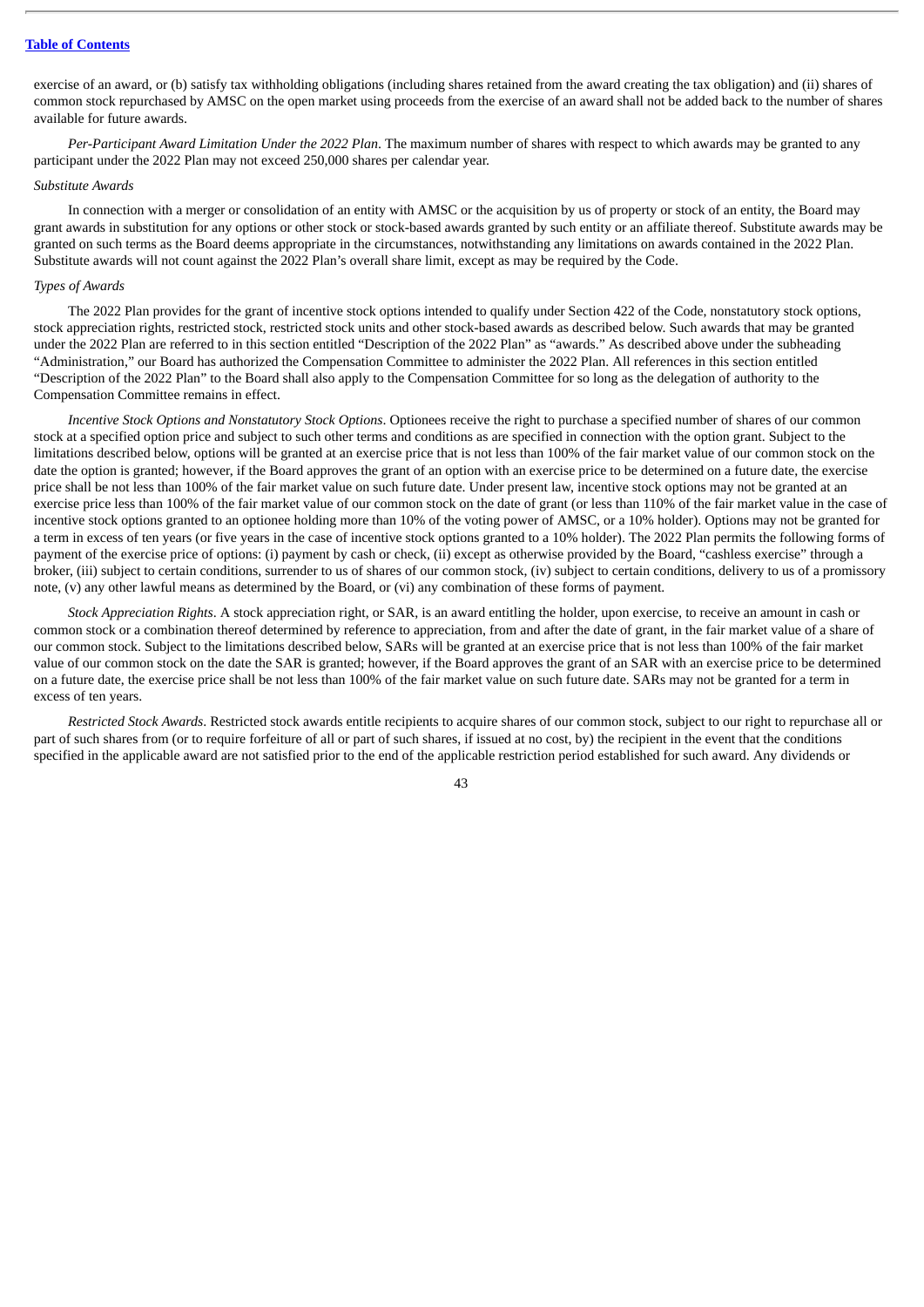distributions with respect to restricted stock will be held back until vesting of the shares of restricted stock with respect to which they were paid and will be subject to the same restrictions on transferability and forfeitability as such shares of restricted stock.

*Restricted Stock Unit Awards*. Restricted stock unit awards entitle the recipient to receive shares of our common stock or cash to be delivered at the time such restricted stock units vest and are settled pursuant to the terms and conditions established by the Board.

*Other Stock-Based Awards*. Under the 2022 Plan, the Board has the right to grant other awards based upon our common stock having such terms and conditions as the Board may determine, including the grant of awards that are valued in whole or in part by reference to, or otherwise based on, shares of our common stock or other property and the grant of awards in lieu of compensation to which a participant is otherwise entitled. Such other awards may be paid in shares of common stock or cash, as determined by the Board.

*Performance Measures*. The Board may determine, at the time of grant, that an award under the 2022 Plan will vest solely upon the achievement of specified performance criteria. The performance criteria for each such award will be determined by the Board and may include, but are not limited to, the following measures: (i) net income, (ii) earnings before or after discontinued operations, interest, taxes, depreciation and/or amortization, (iii) operating profit before or after discontinued operations and/or taxes, (iv) revenue, (v) revenue growth, (vi) earnings growth, (vii) cash flow or cash position, (viii) gross margins, (ix) stock price, (x) market share, (xi) return on sales, assets, equity or investment, (xii) improvement of financial ratings, (xiii) achievement of balance sheet or income statement objectives or (xiv) total stockholder return. These performance measures may be absolute in their terms or measured against or in relationship to other companies comparably, similarly or otherwise situated. Such performance goals may be adjusted to exclude any one or more of (a) extraordinary items, (b) gains or losses on the dispositions of discontinued operations, (c) the cumulative effects of changes in accounting principles, (d) the writedown of any asset, and (e) charges for restructuring and rationalization programs. Such performance goals: (x) may vary by participant and may be different for different awards; and (y) may be particular to a participant or the department, branch, line of business, subsidiary or other unit in which the participant works and may cover such period as may be specified by the Board.

#### *Limitation on Repricing*

Unless approved by AMSC's stockholders: (i) no outstanding option or SAR granted under the 2022 Plan may be amended to provide an exercise price per share that is lower than the then-current exercise price per share of such outstanding option or SAR, as the case may be (other than adjustments in connection with any stock splits, stock dividends, recapitalizations, spin-offs and other similar changes in capitalization), and (ii) the Board may not cancel any outstanding option or SAR (whether or not in either case granted under the 2022 Plan) and grant new awards in substitution for such option or SAR, as the case may be, under the 2022 Plan covering the same or a different number of shares of common stock and having an exercise price per share lower than the then-current exercise price per share of the cancelled option or SAR, as the case may be.

### *Transferability of Awards*

Except as otherwise provided in an award or permitted by the Board under the 2022 Plan, awards may not be sold, assigned, transferred, pledged or otherwise encumbered by the person to whom they are granted, either voluntarily or by operation of law, except by will or the laws of descent and distribution or, other than in the case of an incentive stock option, pursuant to a qualified domestic relations order, and, during the life of the participant, shall be exercisable only by the participant.

## *Adjustments for Changes in Common Stock and Certain Other Events*

We shall make equitable adjustments in connection with the 2022 Plan and any outstanding awards to reflect stock splits, stock dividends, recapitalizations, spin-offs and other similar changes in capitalization. The 2022 Plan also contains provisions addressing the consequences of any Reorganization Event, which is defined as (i) any merger or consolidation of AMSC with or into another entity as a result of which all of our common stock is converted into or exchanged for the right to receive cash, securities or other property, or is cancelled or (ii) any exchange of all of our common stock for cash, securities or other property pursuant to a share exchange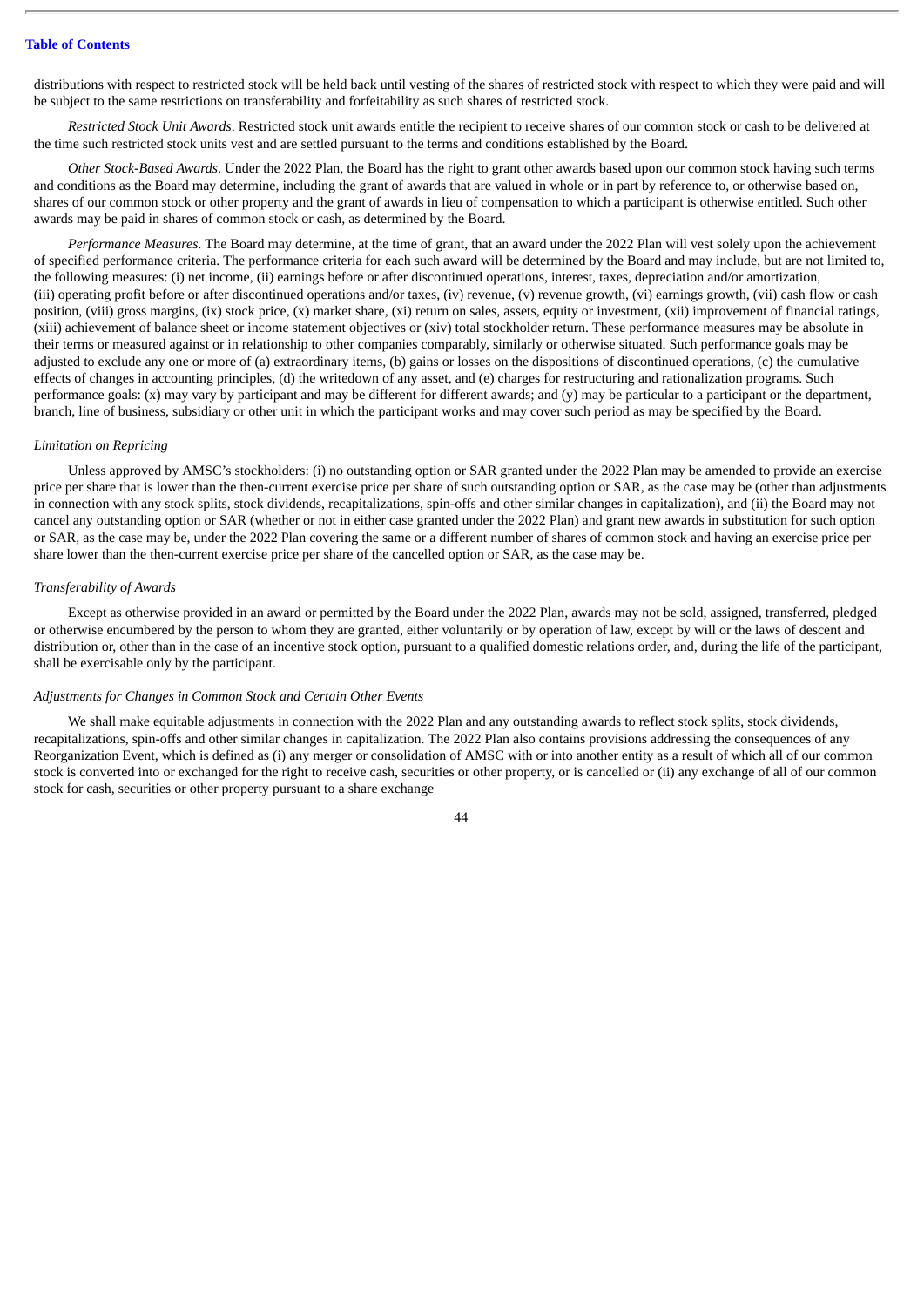transaction or (iii) any liquidation or dissolution of AMSC. In connection with a Reorganization Event, the Board may take any one or more of the following actions as to all or any outstanding awards on such terms as the Board determines, unless expressly provided in the applicable award agreement: (a) provide that awards will be assumed, continued or substantially equivalent awards will be substituted, by the acquiring or succeeding corporation (or an affiliate thereof), (b) provide that the award will terminate and cannot vest, be exercised or become payable after such Reorganization Event, provided that, with respect to outstanding options and SARs, the participant will receive written notice and the opportunity to exercise such award within a specified period following the date of such notice, (c) provide that outstanding awards will become exercisable, realizable or deliverable, or restrictions applicable to an award will lapse, in whole or in part, prior to or upon such Reorganization Event, (d) in the event of a Reorganization Event under the terms of which holders of our common stock will receive upon consummation thereof a cash payment for each share surrendered in the Reorganization Event, make or provide for a cash payment to an award holder equal to the amount that could have been obtained upon the exercise or settlement of the vested portion of such award in exchange for the termination of such awards, provided that, if the amount that could have been obtained upon the exercise or settlement of the vested portion of such award is equal to or less than zero, then the award may be terminated without payment, (e) provide that, in connection with a liquidation or dissolution of AMSC, awards will convert into the right to receive liquidation proceeds (if applicable, net of the exercise price thereof) and (f) any combination of the foregoing.

#### *Acceleration.*

Our Board may at any time provide that any award will become immediately exercisable in full or in part, free of some or all restrictions or conditions, or otherwise realizable in full or in part, as the case may be.

#### *Provisions for Foreign Participants*

Our Board may modify awards granted to participants who are foreign nationals or employed outside the United States or establish subplans or procedures under the 2022 Plan to recognize differences in laws, rules, regulations or customs of such foreign jurisdictions with respect to tax, securities, currency, employee benefit or other matters.

## *Amendment or Termination*

Unless earlier terminated by the Board, the 2022 Plan will remain in effect until the tenth anniversary of the date the Board adopted the 2022 Plan, but awards previously granted may extend beyond that date. The Board may at any time amend, suspend or terminate the 2022 Plan; provided that no amendment requiring stockholder approval under any applicable legal, regulatory or listing requirement (or, in the event Nasdaq no longer requires shareholder approval of "material amendments" to equity plans, otherwise materially increasing the number of shares authorized under the 2022 Plan, expanding the types of awards that may be granted under the 2022 Plan or materially expanding the class of participants eligible to participate in the 2022 Plan) will become effective until such stockholder approval is obtained.

If the stockholders do not approve the adoption of the 2022 Plan, it will not become effective, the 2007 Plan will continue in effect, and we may continue to grant awards under the 2007 Plan, subject to its terms, conditions and limitations, using the shares available for issuance thereunder.

## **Federal Income Tax Consequences of the 2022 Plan**

The following is a summary of the United States federal income tax consequences that generally will arise with respect to awards granted under the 2022 Plan. This summary is based on the federal tax laws in effect as of the date of this proxy statement and is intended for general information only. Alternative minimum tax and other federal tax and foreign, state, and local income taxes are not discussed and may vary depending on individual circumstances and from locality to locality. Changes to the federal income tax laws could alter the tax consequences described below.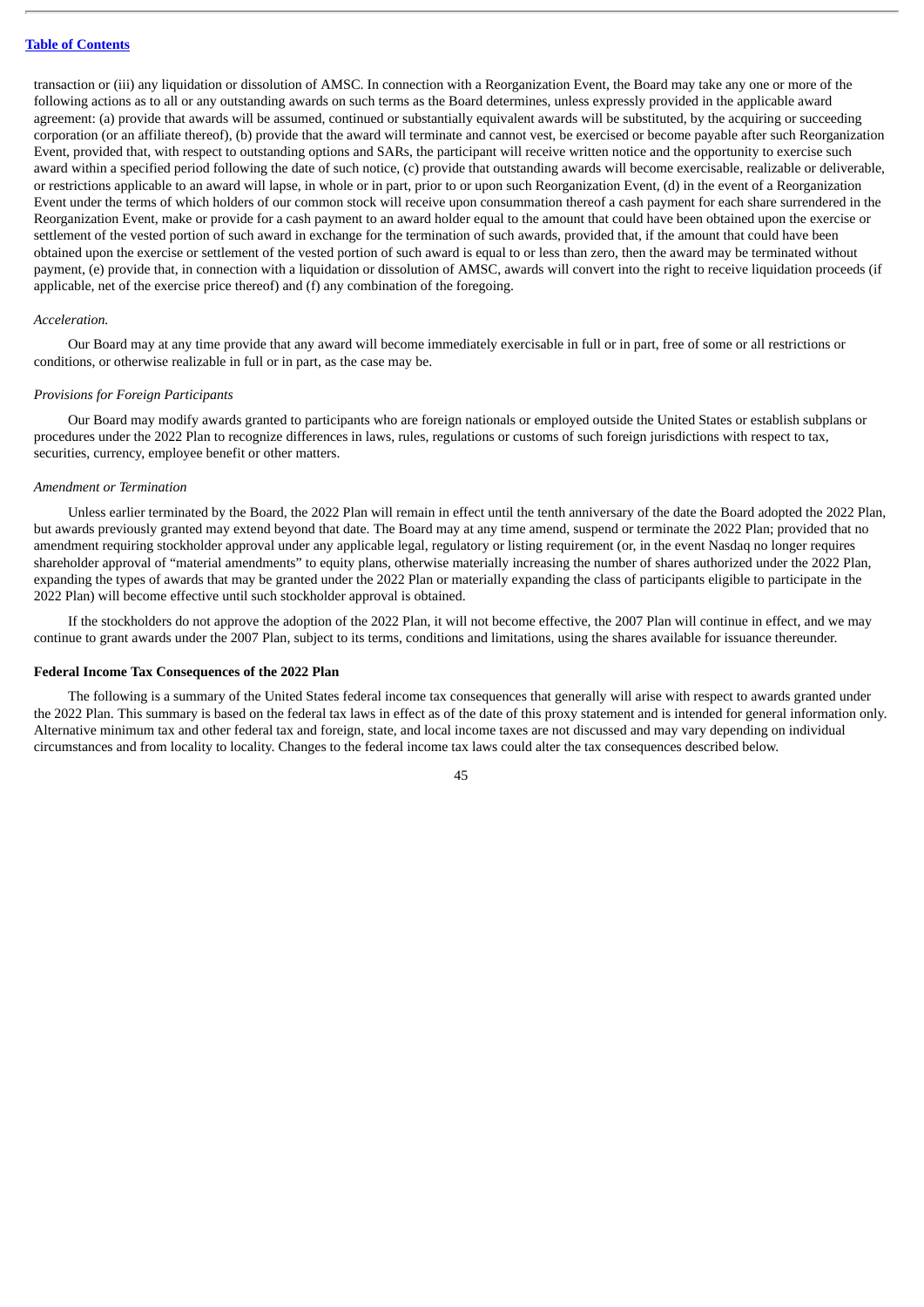#### *Incentive Stock Options*

A participant will not have income upon the grant of an incentive stock option. Also, except as described below, a participant will not have income upon exercise of an incentive stock option if the participant has been employed by us or one of our 50% or more-owned corporate subsidiaries at all times beginning with the option grant date and ending three months before the date the participant exercises the option. If the participant has not been so employed during that time, then the participant will be taxed as described below under "Nonstatutory Stock Options." The exercise of an incentive stock option may subject the participant to the alternative minimum tax.

A participant will have income upon the sale of the stock acquired under an incentive stock option at a profit (if sales proceeds exceed the exercise price). The type of income will depend on when the participant sells the stock. If a participant sells the stock more than two years after the option was granted and more than one year after the option was exercised, then all of the profit will be long-term capital gain. If a participant sells the stock prior to satisfying these waiting periods, then the participant will have engaged in a disqualifying disposition and a portion of the profit will be ordinary income (as compensation income) and a portion may be capital gain. This capital gain will be long-term if the participant has held the stock for more than one year and otherwise will be short-term. If a participant sells the stock at a loss (sales proceeds are less than the exercise price), then the loss will be a capital loss. This capital loss will be long-term if the participant held the stock for more than one year and otherwise will be short-term.

#### *Nonstatutory Stock Options*

A participant will not have income upon the grant of a nonstatutory stock option. A participant will have compensation income upon the exercise of a nonstatutory stock option equal to the value of the stock on the day the participant exercised the option less the exercise price. Upon sale of the stock, the participant will have capital gain or loss equal to the difference between the sales proceeds and the value of the stock on the day the option was exercised. This capital gain or loss will be long-term if the participant has held the stock for more than one year and otherwise will be short-term.

### *Stock Appreciation Rights*

A participant will not have income upon the grant of a stock appreciation right. A participant generally will recognize compensation income upon the exercise of a SAR equal to the amount of the cash and the fair market value of any stock received. Upon the sale of the stock, the participant will have capital gain or loss equal to the difference between the sales proceeds and the value of the stock on the day the SAR was exercised. This capital gain or loss will be long-term if the participant held the stock for more than one year and otherwise will be short-term.

### *Restricted Stock*

A participant will generally not have income upon the grant of restricted stock unless an election under Section 83(b) of the Code, or an 83(b) election, is made within 30 days of the date of grant. If a timely 83(b) election is made, then a participant will have compensation income upon the date of grant equal to the value of the stock less the purchase price and, when the stock is sold, the participant will have capital gain or loss equal to the difference between the sales proceeds and the value of the stock on the date of grant. If the participant does not make an 83(b) election, then when the stock vests the participant will have compensation income equal to the value of the stock on the vesting date less the purchase price. When the stock is sold, the participant will have capital gain or loss equal to the sales proceeds less the value of the stock on the vesting date. Any capital gain or loss will be long-term if the participant held the stock for more than one year and otherwise will be short-term. The holding period for purposes of capital gain or loss generally will commence on the date of vesting (or, if an 83(b) election is made, the date of grant).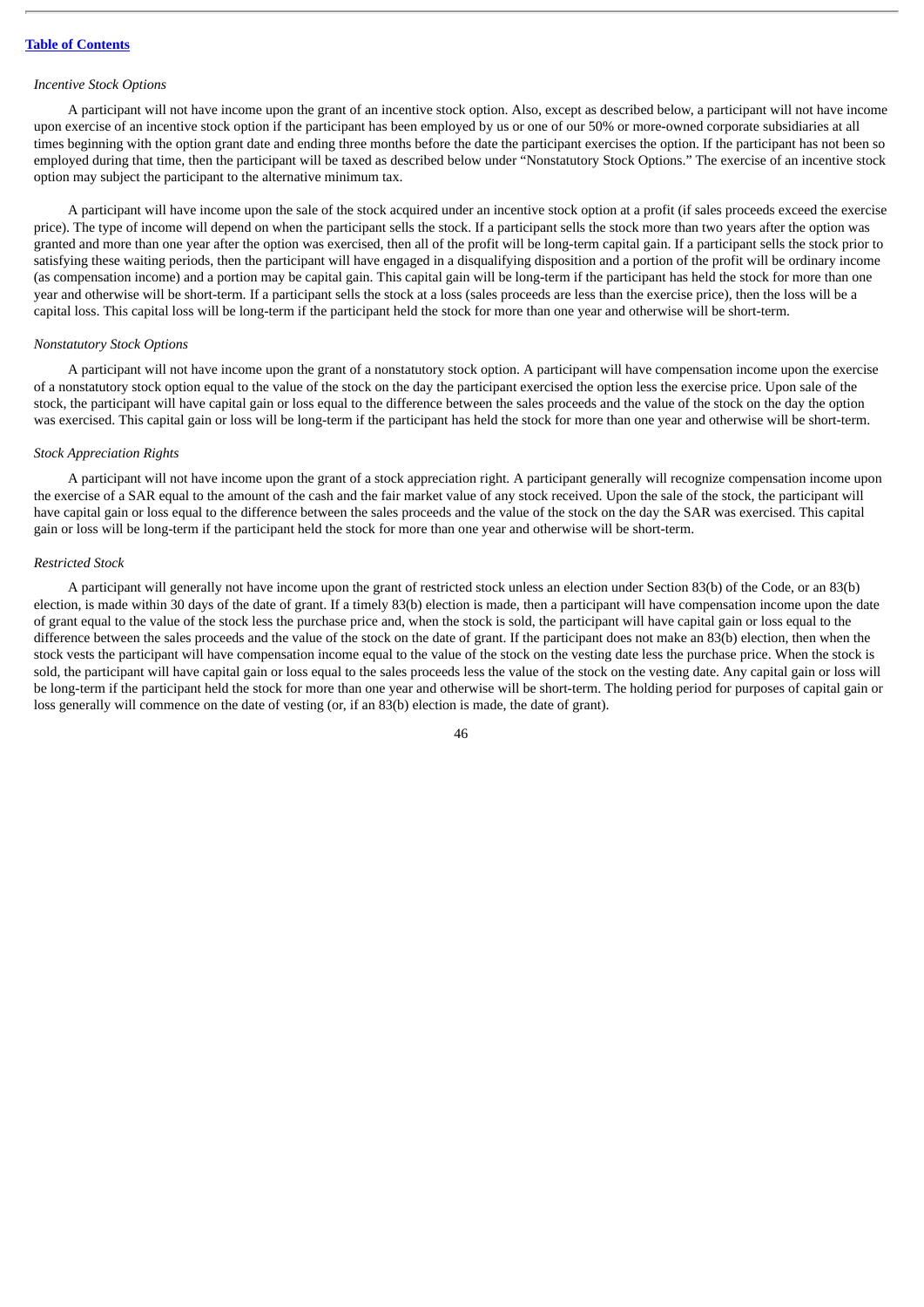#### *Restricted Stock Units*

A participant will not have income upon the grant of a restricted stock unit. A participant is not permitted to make a Section 83(b) election with respect to a restricted stock unit award. When the restricted stock unit vests, the participant will have compensation income on the vesting date in an amount equal to the fair market value of the stock on the vesting date less the purchase price, if any. When the stock is sold, the participant will have capital gain or loss equal to the sales proceeds less the value of the stock on the vesting date. Any capital gain or loss will be long-term if the participant held the stock for more than one year and otherwise will be short-term.

## *Other Stock-Based Awards*

The tax consequences associated with any other stock-based award granted under the 2022 Plan will vary depending on the specific terms of such award. Among the relevant factors are whether or not the award has a readily ascertainable fair market value, whether or not the award is subject to forfeiture provisions or restrictions on transfer, the nature of the property to be received by the participant under the award and the participant's holding period and tax basis for the award or underlying common stock.

#### *Tax Consequences to AMSC*

There will be no tax consequences to us in connection with the grant, vesting or settlement of awards under the 2022 Plan, except that we will generally be entitled to a deduction when a participant has compensation income. Any such deduction will be subject to the limitations of Section 162(m) of the Code (as described below).

#### *Section 162(m) of the Code*

Under Section 162(m) of the Code, income tax deductions of publicly-traded companies may be limited to the extent total compensation (including, without limitation, base salary, annual bonus, stock option exercises, and restricted stock vesting) for certain current or former executive officers exceeds \$1 million in any one taxable year. The Compensation Committee believes that deductibility of executive compensation is only one of several important considerations in setting compensation and reserves the right to approve executive compensation arrangements that are not fully tax deductible if it believes that doing so is in the best interests of AMSC or our stockholders.

### *Section 409A of the Code*

This summary assumes that all awards are exempt from, or comply with, the rules under Section 409A of the Code regarding nonqualified deferred compensation. If the terms of any award do not meet the requirements of Section 409A of the Code, then the violation may result in an additional 20% tax obligation, plus penalties and interest for the applicable participant.

#### **New Plan Benefits**

Awards under the 2022 Plan will be made by the Board, the Compensation Committee or the Awards Committee as described above and no determinations have been made as to any future awards that may be granted pursuant to the 2022 Plan. Therefore, it is not possible to determine the benefits that will be received in the future by participants in the 2022 Plan or that would have been received in the last completed fiscal year if the 2022 Plan had been in effect. For disclosure regarding benefits under the 2007 Director Plan, see "New Plan Benefits" and "Additional Prior Award Information" in Proposal 3 below.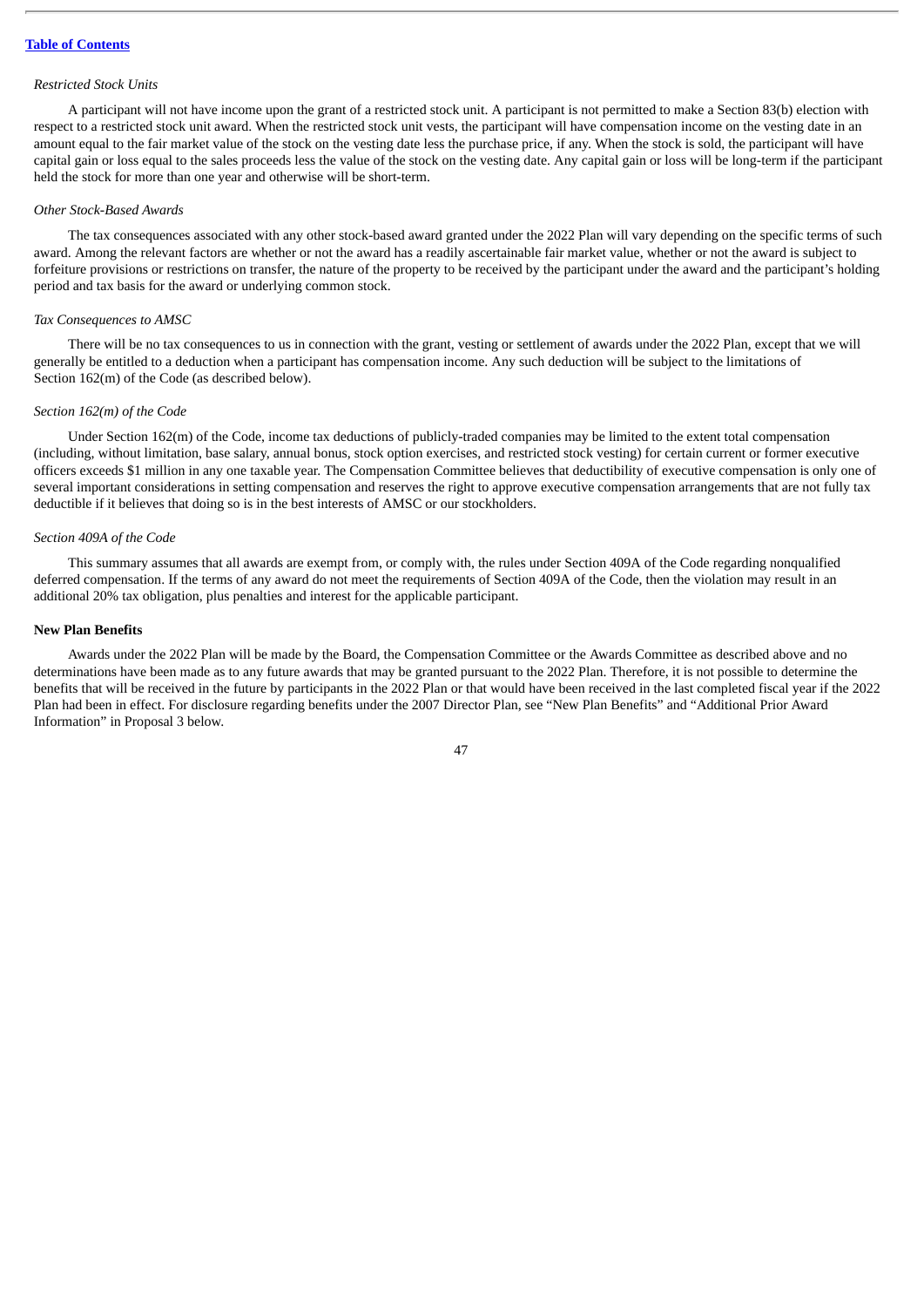## **APPROVAL OF AMENDMENTS TO THE AMENDED AND RESTATED 2007 DIRECTOR STOCK PLAN (PROPOSAL 3)**

#### **Overview**

In this Proposal 3, we are requesting AMSC stockholders approve amendments to our Amended and Restated 2007 Director Stock Plan, or 2007 Director Plan, to (i) increase by 150,000 the number of shares of common stock available for issuance under the 2007 Director Plan, and (ii) extend the term of the 2007 Director Plan to August 2, 2032, the tenth anniversary of the Annual Meeting, assuming the approval of the Amended and Restated 2007 Director Stock Plan by our stockholders at the Annual Meeting. Stockholders should understand that our non-employee directors may be considered to have an interest in the approval of amendments to our 2007 Director Plan because they may in the future receive awards under it. Nevertheless, our Board believes that it is important to provide incentives and rewards to attract, motivate, and retain high quality directors by implementing the amendments to the 2007 Director Plan.

Our Board approved the amendment to the 2007 Director Plan on June 21, 2022, subject to and effective upon stockholder approval. If this Proposal 3 is not approved by our stockholders, the amendments to the 2007 Director Plan will not become effective, but the 2007 Director Plan will remain in effect in accordance with its present terms.

The approval of the amendments to the 2007 Director Plan requires the affirmative vote of the holders of a majority of the shares of common stock voting on the matter. Abstentions and "broker non-votes" will have no effect on the outcome of this proposal.

#### **Board Recommendation**

### **The Board recommends a vote FOR the approval of amendments to our 2007 Director Plan.**

### **Benefits of the 2007 Director Plan**

We believe that equity is a key element of AMSC's compensation package for non-employee directors. The 2007 Director Plan allows us to provide non-employee directors with equity incentives that are competitive with the marketplace.

Set forth below is the number of shares available for issuance pursuant to outstanding and future equity awards under the 2007 Director Plan as of June 21, 2022:

| Shares subject to outstanding options $(1)$ | 36,206 |
|---------------------------------------------|--------|
| Shares subject to outstanding stock awards  |        |
| Shares available for future awards          | 26.471 |

(1) As of June 21, 2022, options outstanding under the 2007 Director Plan had a weighted average per share exercise price of \$6.94 and a weighted average remaining term of 7.9 years. The market value of a share of common stock as of June 21, 2022 equaled \$4.52.

As a result, unless the proposed amendments are approved, we may not be able to provide individuals eligible for awards with compensation packages that are necessary to attract, retain and motivate such individuals. The Board believes that the additional 150,000 shares of common stock will provide us sufficient shares to cover the awards anticipated to be granted to eligible participants for at least two years.

### **Description of the 2007 Director Plan**

The following is a summary of the material terms and conditions of the 2007 Director Plan, as proposed to be amended, and is qualified in its entirety by reference to the 2007 Director Plan, as proposed to be amended, which is attached to this proxy statement as Appendix B.

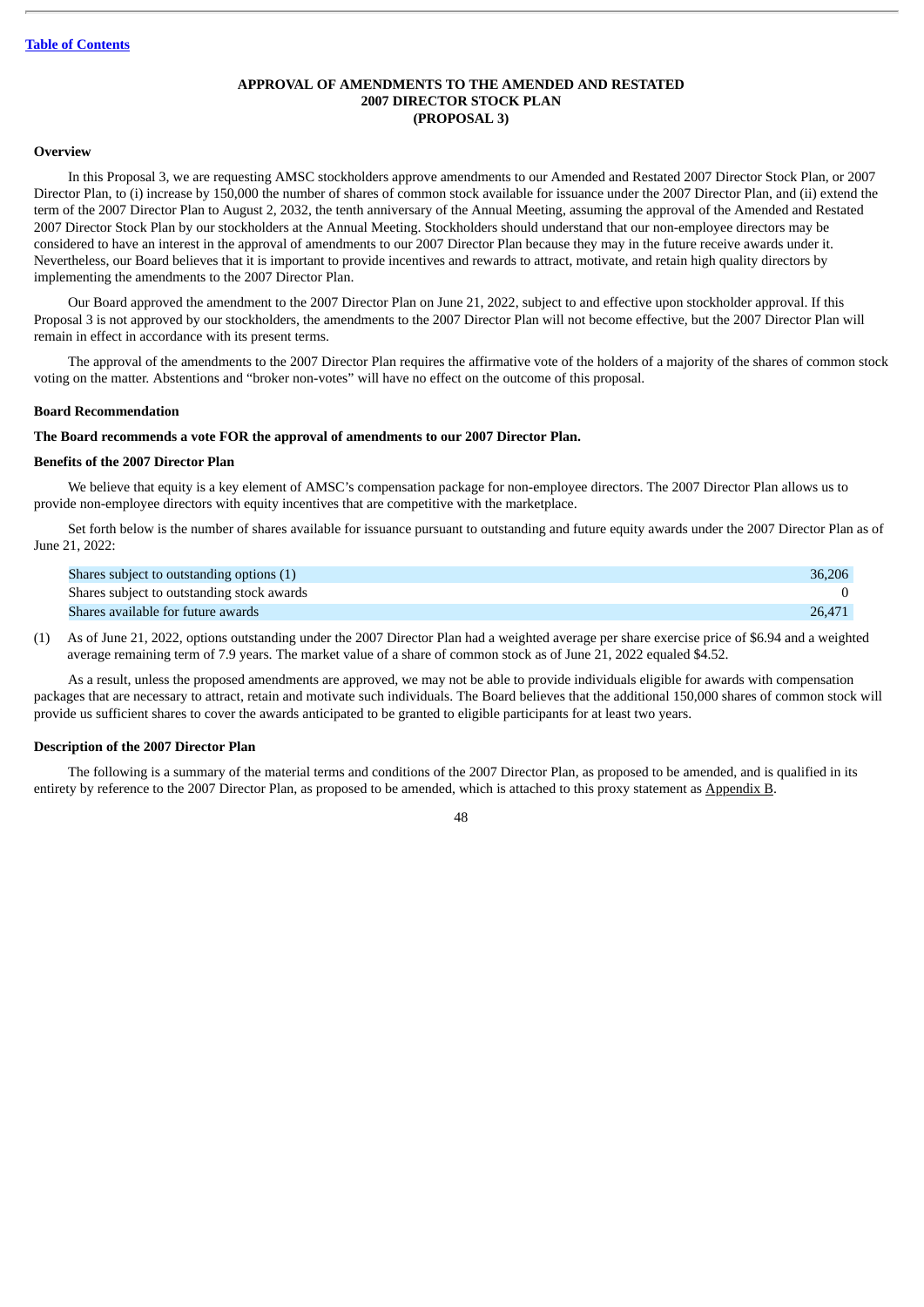#### *Eligibility; Types of Awards; Terms of Awards; Award Limit*

The 2007 Director Plan provides for the grant of nonstatutory stock options and stock awards to directors who are not our full-time employees or the full-time employee of any of our subsidiaries (referred to as Outside Directors). In particular, the 2007 Director Plan provides for automatic grants of options and stock awards to Outside Directors as follows:

- on the date an Outside Director commences service on the Board, such Outside Director is granted an option to purchase shares of common stock with an aggregate grant date value equal to \$40,000, with an exercise price equal to the fair market value of our common stock on the date of the grant; and
- each Outside Director is granted an award of shares of common stock with an aggregate grant date value equal to \$50,000 three business days following the last day of each fiscal year, subject to proration for any partial fiscal year of service.

Each option granted under the 2007 Director Plan will have an exercise price equal to the fair market value of our common stock on the date of grant. Options automatically granted under the 2007 Director Plan will vest in equal annual installments over a two-year period, subject to acceleration of vesting in the event of a change in control of AMSC (as defined in the 2007 Director Plan). The shares of common stock automatically issued to Outside Directors following each Annual Meeting of Stockholders will be fully vested and not subject to any repurchase rights or other contractual restrictions. In addition to the automatic grants, the Board may, in its sole discretion, grant additional options and stock awards to Outside Directors. No Outside Director may be granted options or awards under the 2007 Director Plan in any one fiscal year with a grant date fair value, as determined in accordance with FASB ASC Topic 718, or any successor thereto, in excess of \$500,000.

As of June 21, 2022, the persons eligible to receive awards under the 2007 Director Plan consisted of five Outside Directors. Other than the continued services of the award recipient, the Company generally has not and does not expect to receive any consideration for the granting of any awards under the 2007 Director Plan.

### *Authorized Number of Shares.*

Pursuant to the proposed amendments, the number of shares of common stock that are available to be issued through awards made under the 2007 Director Plan or through the exercise of options granted thereunder will be increased from 280,000 shares to 430,000 shares.

### *Limitation on Repricing*

Unless approved by AMSC's stockholders: (i) no outstanding option granted under the 2007 Director Plan may be amended to provide an exercise price per share that is lower than the then-current exercise price per share of such outstanding option (other than adjustments in connection with any stock splits, stock dividends, recapitalizations, spin-offs and other similar changes in capitalization), and (ii) the Board may not cancel any outstanding option (whether or not in either case granted under the 2007 Director Plan) and grant new awards in substitution for such option under the 2007 Director Plan covering the same or a different number of shares of common stock and having an exercise price per share lower than the then-current exercise price per share of the cancelled option.

#### *Transferability of Awards*

Except as otherwise permitted by the Board or under the 2007 Director Plan, option awards issued under the 2007 Director Plan may not be sold, assigned, transferred, pledged or otherwise encumbered by the person to whom they are granted, either voluntarily or by operation of law, except by will or the laws of descent and distribution and, during the lifetime of the optionee, shall be exercisable only by the optionee.

#### *Administration*

The Board has the authority to adopt, amend and repeal the administrative rules, guidelines and practices relating to the 2007 Director Plan and to interpret the provisions of the 2007 Director Plan. The Board also has the authority to delegate any or all of its powers under the 2007 Director Plan to one or more committees or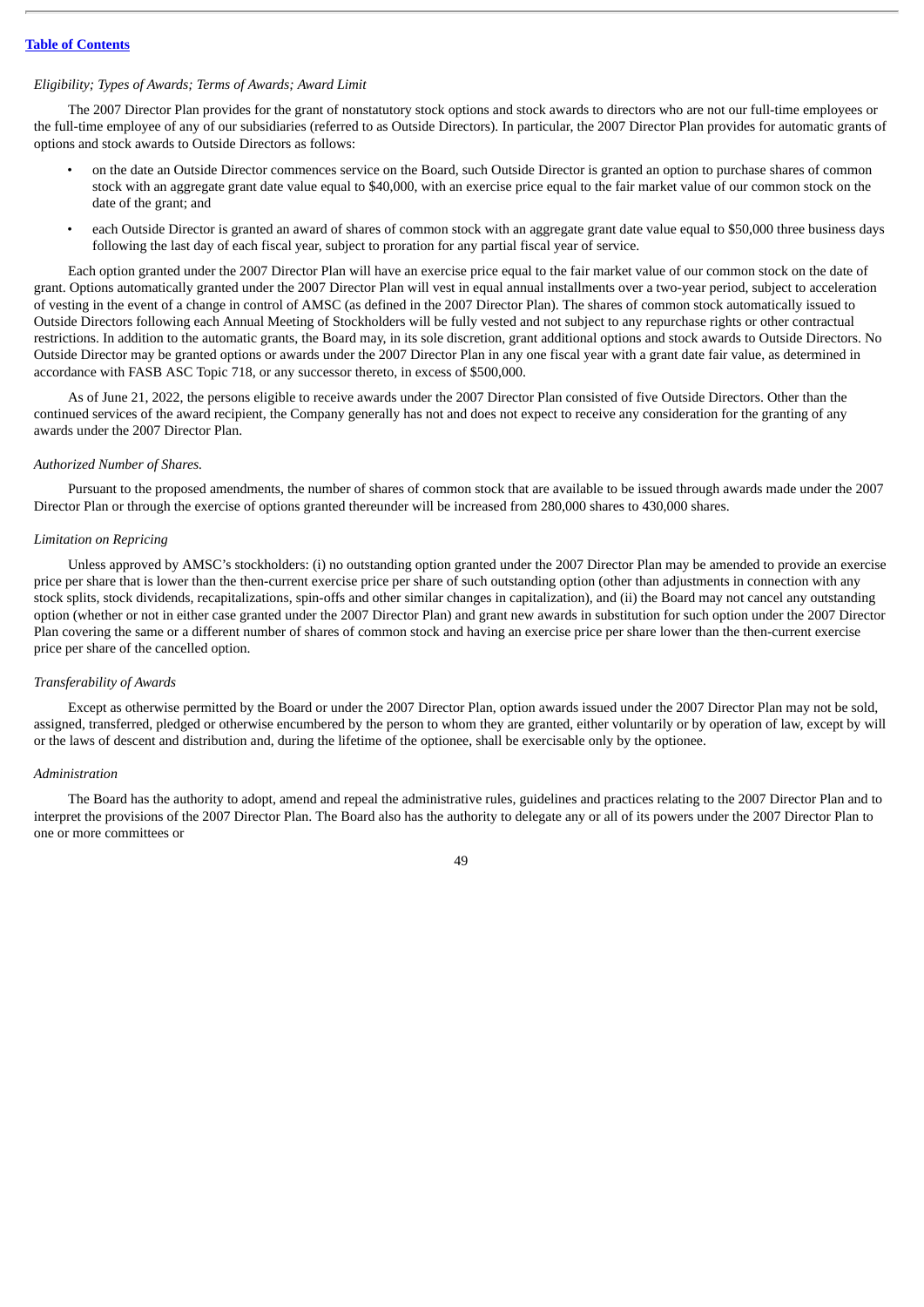subcommittees of the Board, to the extent permitted by applicable law. Such authority has been delegated to the Compensation Committee pursuant to its charter. All references in this description of the 2007 Director Plan to the Board shall also apply to the Compensation Committee.

### *Adjustments for Changes in Common Stock and Certain Other Events*

We shall make equitable adjustments in connection with the 2007 Director Plan and any outstanding options to reflect stock splits, stock dividends, recapitalizations, spin-offs and other similar changes in capitalization. The 2007 Director Plan also contains provisions addressing the consequences of any Reorganization Event, which is defined as (a) any merger or consolidation of AMSC with or into another entity as a result of which all of our common stock is converted into or exchanged for the right to receive cash, securities or other property, or is cancelled, (b) any exchange of all of our common stock for cash, securities or other property pursuant to a share exchange transaction or (c) any liquidation or dissolution of AMSC. In connection with a Reorganization Event, the Board may take any one or more of the following actions as to all or any outstanding options on such terms as the Board determines: (i) provide that options will be assumed, or substantially equivalent options will be substituted, by the acquiring or succeeding corporation (or an affiliate thereof), (ii) upon written notice, provide that all unexercised options will terminate immediately prior to the consummation of such Reorganization Event unless exercised within a specified period following the date of such notice, (iii) provide that outstanding options will become realizable or deliverable in whole or in part prior to or upon such Reorganization Event, (iv) in the event of a Reorganization Event under the terms of which holders of our common stock will receive upon consummation thereof a cash payment for each share surrendered in the Reorganization Event, or Acquisition Price, make or provide for a cash payment to an option holder equal to (A) the Acquisition Price times the number of shares of common stock subject to the holder's options (to the extent the exercise price does not exceed the Acquisition Price) minus (B) the aggregate exercise price of all the holder's outstanding options, in exchange for the termination of such options, (v) provide that, in connection with a liquidation or dissolution of AMSC, options will convert into the right to receive liquidation proceeds (net of the exercise price thereof) and (vi) any combination of the foregoing.

#### *Amendment or Termination*

No awards may be made under the 2007 Director Plan more than 10 years after the date the 2007 Director Plan is approved by our stockholders at the Annual Meeting, but awards previously granted may extend beyond that date. The Board may at any time amend, suspend or terminate the 2007 Director Plan; provided that no amendment requiring stockholder approval under any applicable legal, regulatory or listing requirement (or, in the event Nasdaq no longer requires shareholder approval of "material amendments" to equity plans, otherwise materially increasing the number of shares authorized under the 2007 Director Plan, expanding the types of awards that may be granted under the 2007 Director Plan or materially expanding the class of participants eligible to participate in the 2007 Director Plan) will become effective until such stockholder approval is obtained.

If the stockholders do not approve the adoption of the 2007 Director Plan (as amended and restated as of June 21, 2022), the 2007 Director Plan (as amended and restated as of May 20, 2021) will continue in effect on its terms and conditions as in effect immediately prior to Board approval of the 2007 Director Plan on June 21, 2022.

### **Federal Income Tax Consequences of the 2007 Director Plan**

The following is a summary of the United States federal income tax consequences that generally will arise with respect to nonstatutory stock options and stock awards granted under the 2007 Director Plan. This summary is based on the federal tax laws in effect as of the date of this proxy statement. In addition, this summary assumes that all awards are exempt from, or comply with, the rules under Section 409A of the Code regarding nonqualified deferred compensation. Changes to these laws could alter the tax consequences described below.

### *Nonstatutory Stock Options*

A participant will not have income upon the grant of a nonstatutory stock option. A participant will have compensation income upon the exercise of a nonstatutory stock option equal to the value of the stock on the day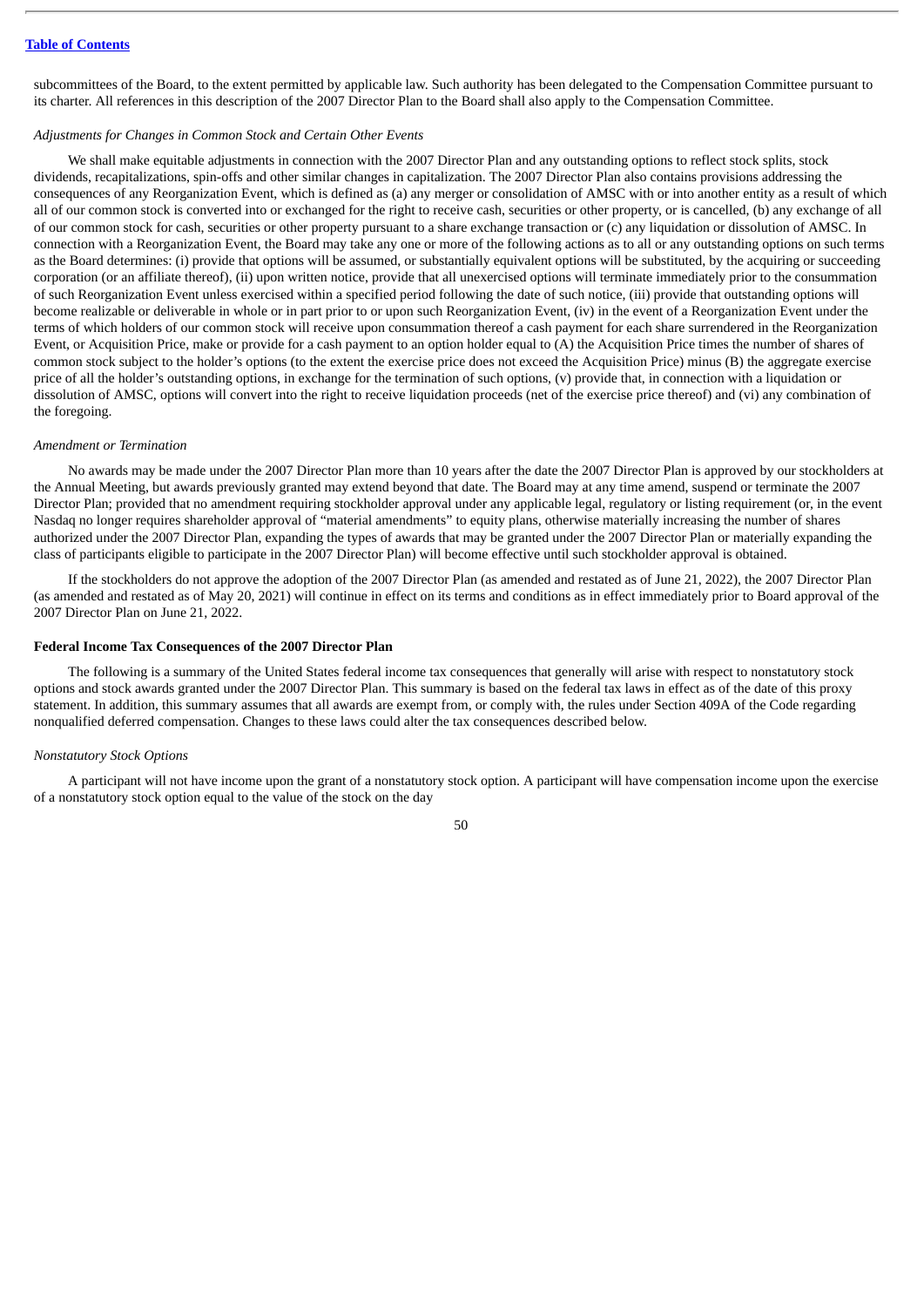the participant exercised the option less the exercise price. Upon sale of the stock, the participant will have capital gain or loss equal to the difference between the sales proceeds and the value of the stock on the day the option was exercised. This capital gain or loss will be long-term if the participant has held the stock for more than one year and otherwise will be short-term.

#### *Stock Awards*

A participant will have compensation income equal to the value of the stock on the date of grant (or, if later, the date of vesting) less the purchase price. When the stock is sold, the participant will have capital gain or loss equal to the difference between the sales proceeds and the value of the stock on the date of grant (or, if later, the date of vesting). Any capital gain or loss will be long-term if the participant held the stock for more than one year from the date of grant (or, if later, the date of vesting) and otherwise will be short-term.

### *Tax Consequences to AMSC*

There will be no tax consequences to us in connection with the grant, vesting or settlement of awards under the 2007 Director Plan, except that we will generally be entitled to a deduction when a participant has compensation income.

### *Section 409A of the Code*

This summary assumes that all awards are exempt from, or comply with, the rules under Section 409A of the Code regarding nonqualified deferred compensation. If the terms of any award do not meet the requirements of Section 409A of the Code, then the violation may result in an additional 20% tax obligation, plus penalties and interest for the applicable participant.

## **New Plan Benefits**

The table below shows, as to our non-employee directors and the various indicated groups, the number of shares of our common stock subject to awards that will be allocated to them under the 2007 Director Plan in respect of each fiscal year on and after April 1, 2022.

| <b>Name and Position</b>                                                                 | Number<br>0Ì<br>options | Dollar<br>value<br>of<br>options | Number of<br>stock<br>awards | <b>Dollar</b><br>value of<br>stock<br>awards |
|------------------------------------------------------------------------------------------|-------------------------|----------------------------------|------------------------------|----------------------------------------------|
| <b>Named Executive Officers:</b>                                                         |                         |                                  |                              |                                              |
| Daniel P. McGahn — Chairman, President and Chief Executive Officer                       |                         |                                  |                              |                                              |
| John W. Kosiba — Senior Vice President, Chief Financial Officer and Treasurer            |                         |                                  |                              |                                              |
| All current executive officers, as a group                                               |                         |                                  |                              |                                              |
| All current directors who are not executive officers, as a group                         | 0                       | $\overline{0}$                   | 55,305(2)                    | \$250,000(2)                                 |
| All employees, including all current officers who are not executive officers, as a group |                         |                                  |                              |                                              |

(1) No current non-employee director is entitled to any future option grant in connection with his or her commencing service on the Board.

(2) Represents the aggregate annual stock grants to five non-employee directors, each with a grant date fair value of \$50,000, expected to occur with respect to each fiscal year on and after April 1, 2022 in which such non-employee directors provide services. The number of shares is calculated based on the market value of a share of common stock as of June 21, 2022 of \$4.52, but is subject to change based on the share price utilized in connection with the actual grants.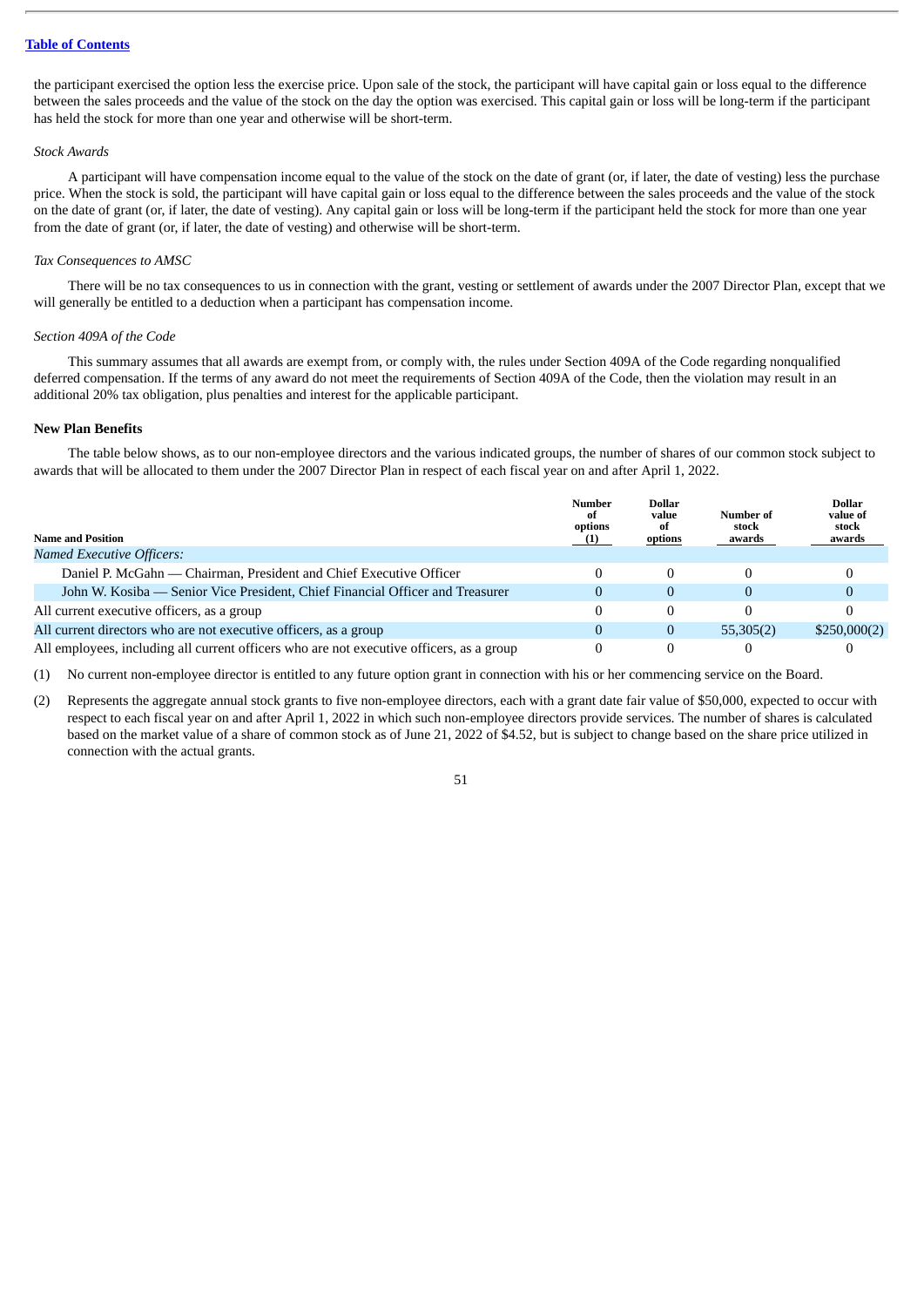## **Additional Prior Award Information**

The table below shows, as to our non-employee directors and the various indicated groups, the number of shares of our common stock subject to awards granted under the 2007 Director Plan as of June 21, 2022. All future awards under the 2007 Director Plan will be made by the Board or the Compensation Committee as described above.

| <b>Name and Position</b>                                                                         | Number of<br>options (1) | <b>Number</b><br>of stock<br>awards |
|--------------------------------------------------------------------------------------------------|--------------------------|-------------------------------------|
| <b>Named Executive Officers:</b>                                                                 |                          |                                     |
| Daniel P. McGahn — President and Chief Executive Officer                                         | $\mathbf{0}$             | $\mathbf{0}$                        |
| John W. Kosiba — Senior Vice President, Chief Financial Officer and Treasurer                    | $\Omega$                 | $\overline{0}$                      |
| All current executive officers, as a group                                                       | $\Omega$                 | $\mathbf{0}$                        |
| All current directors who are not executive officers, as a group                                 | 36,206                   | 86,923                              |
| Director nominees:                                                                               |                          |                                     |
| Laura A. Dambier                                                                                 | 10,282                   | $\overline{0}$                      |
| Arthur H. House                                                                                  | 9,703                    | 28,557                              |
| Margaret G Klein                                                                                 | 10,282                   | $\overline{0}$                      |
| Barbara G. Littlefield                                                                           | 5,939                    | 14,205                              |
| David R. Oliver, Jr.                                                                             | $\overline{0}$           | 44,161                              |
| Each associate of any of such directors, executive officers or nominees                          | $\Omega$                 | $\Omega$                            |
| Persons who receive or are to receive 5% of options, warrants or rights under 2007 Director Plan | n/a                      | n/a                                 |
| All employees, including all current officers who are not executive officers, as a group         | 0                        | 0                                   |

(1) As of June 21, 2022, options outstanding under the 2007 Director Plan had a weighted average per share exercise price of \$6.94 and a weighted average remaining term of 7.9 years. The market value of a share of common stock as of June 21, 2022 equaled \$4.52.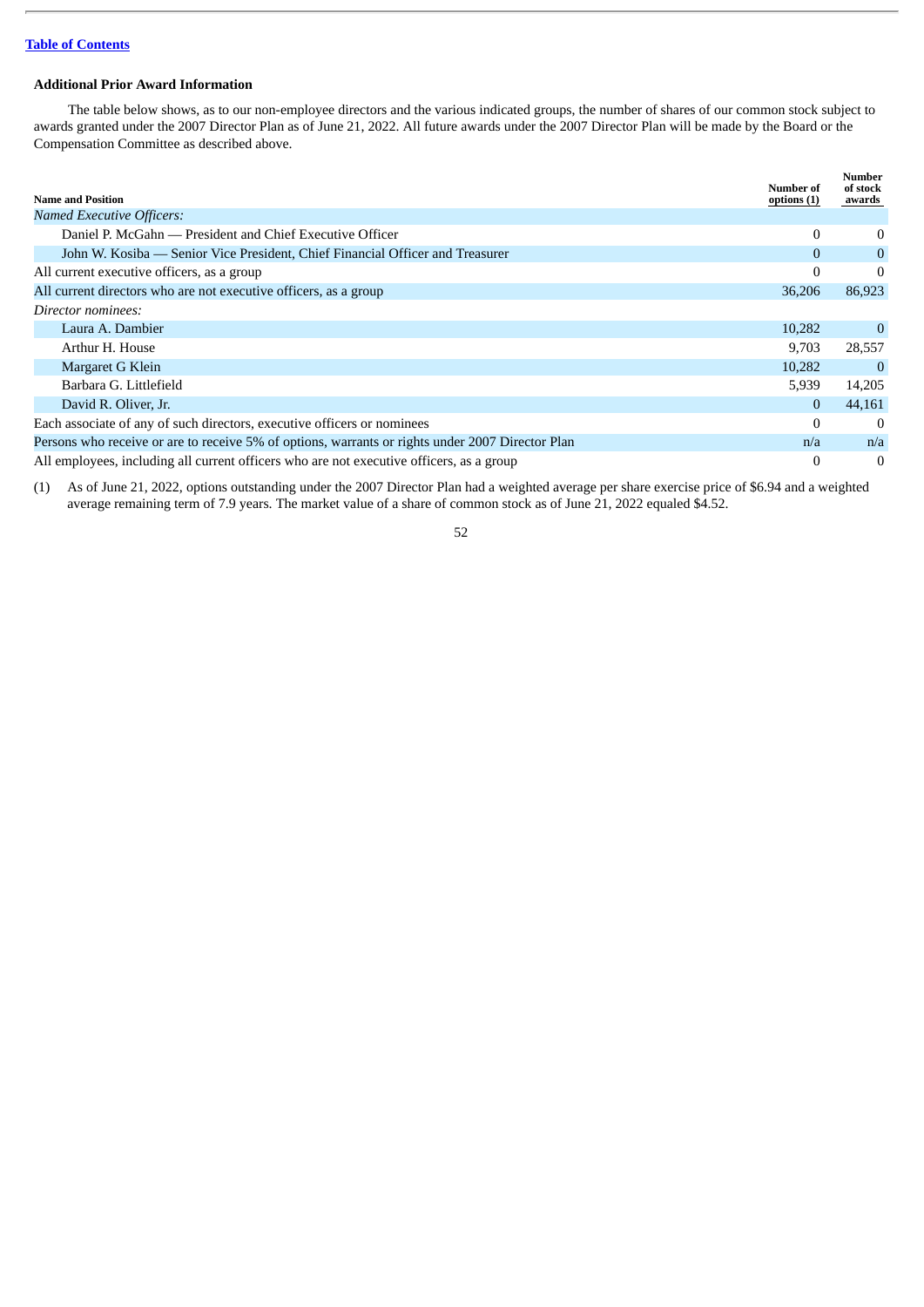## **RATIFICATION OF APPOINTMENT OF INDEPENDENT REGISTERED PUBLIC ACCOUNTING FIRM (PROPOSAL 4)**

The Audit Committee has appointed RSM as our independent registered public accounting firm for fiscal 2022 and has directed that we submit this appointment for ratification by the stockholders at the Annual Meeting. Although stockholder ratification is not required, the appointment of RSM is being submitted for ratification at the Annual Meeting because AMSC believes it is a good corporate governance practice. If this proposal is not approved at the Annual Meeting, the Audit Committee may reconsider its appointment of RSM. Even if the appointment is ratified, the Audit Committee may, in its discretion, direct the appointment of a different independent registered public accountant at any time during the fiscal year if it determines that such a change would be in the best interest of AMSC and its stockholders.

Representatives of RSM are expected to be present at the Annual Meeting, will have the opportunity to make a statement if they desire to do so and will also be available to respond to appropriate questions from stockholders.

Ratification of the appointment by the Audit Committee of RSM as our independent registered public accounting firm for the current fiscal year requires the affirmative vote of the holders of a majority of the shares of common stock voting on the matter. Abstentions will have no effect on the outcome of this proposal. Because brokers have discretionary authority to vote on the ratification of the appointment of our independent registered public accounting firm, we do not expect any "broker non-votes" in connection with this proposal.

## The Board recommends a vote FOR ratification of the Audit Committee's appointment of RSM as our independent registered public **accounting firm for the current fiscal year.**

## **Independent Registered Public Accounting Firm's Fees**

The following table summarizes the fees charged by RSM and its affiliates for the services rendered to us with respect to each of the last two fiscal years:

|                           |    | <b>Fiscal Year Ended March 31,</b> |  |         |
|---------------------------|----|------------------------------------|--|---------|
| <b>Fee Category</b>       |    | 2022                               |  | 2021    |
| Audit Fees (1)            | S. | 547,271                            |  | 592,320 |
| <b>Audit-Related Fees</b> |    |                                    |  |         |
| Tax Fees $(2)$            |    |                                    |  | 20,000  |
| All Other Fees            |    |                                    |  |         |
| <b>Total Fees</b>         |    | 547,271                            |  | 612,320 |

(1) Audit fees consist of fees for the audit of our annual financial statements, the review of the interim financial statements included in our quarterly reports on Form 10-Q, and other professional services provided in connection with statutory and regulatory filings or engagements. We are a "smaller reporting company," and as such, no audit of our internal control over financial reporting was required or undertaken in either fiscal 2021 or fiscal 2020 in accordance with SEC rules.

(2) Tax fees consist of fees for tax compliance, tax advice and tax planning services.

### **Pre-Approval Policies and Procedures**

The Audit Committee has adopted policies and procedures relating to the approval of all audit and non-audit services that are to be performed by our independent registered public accounting firm. This policy generally provides that we will not engage our registered public accounting firm to render audit or non-audit services unless the service is specifically approved in advance by the Audit Committee or the engagement is entered into pursuant to one of the pre-approval procedures described below. All services provided to us by RSM and its affiliates in each of fiscal 2021 and fiscal 2020 were approved in accordance with this policy.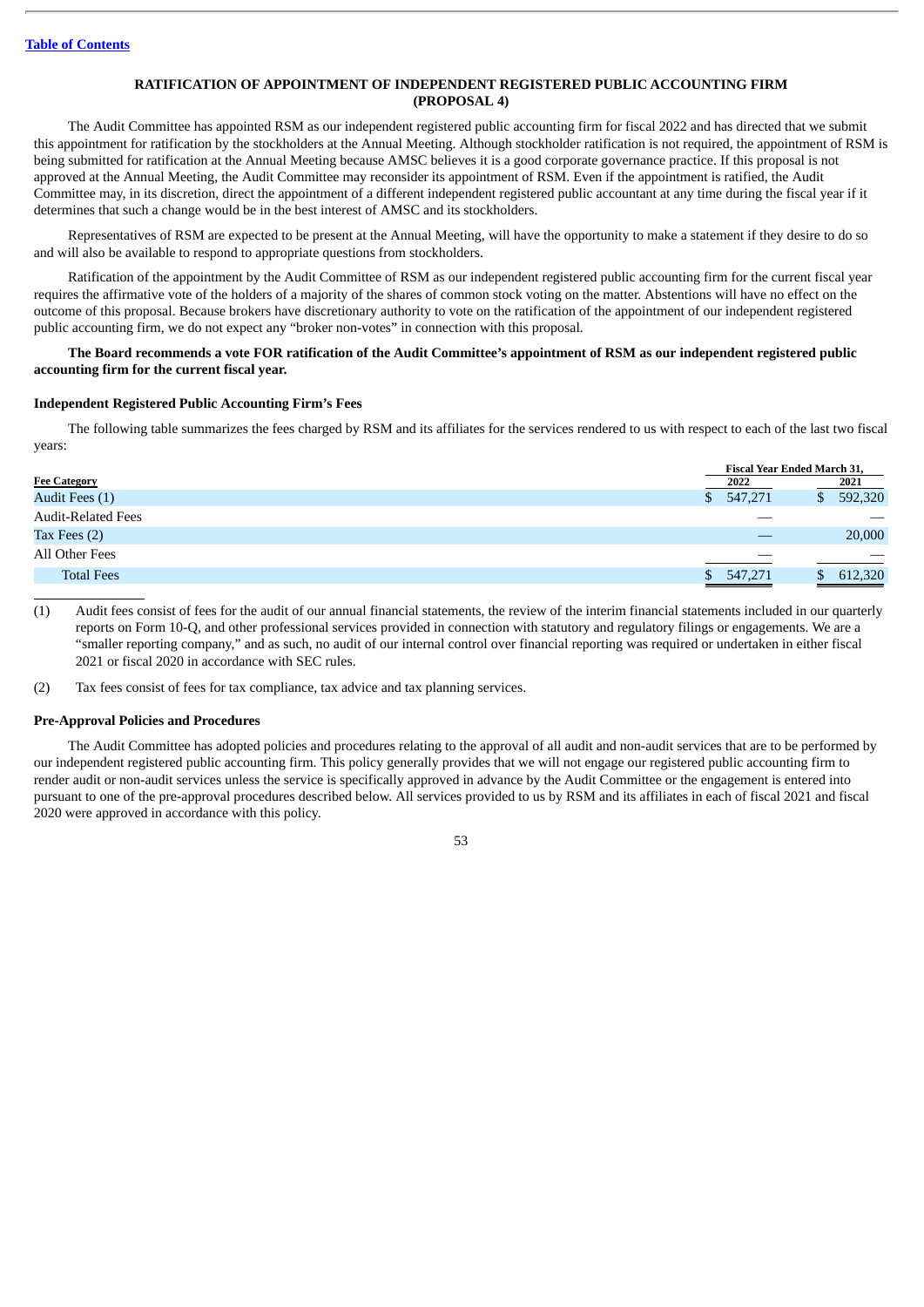From time to time, the Audit Committee may pre-approve specified types of services that are expected to be provided to us by our registered public accounting firm during the next 12 months. Any such pre-approval is detailed as to the particular service or type of services to be provided and is also generally subject to a maximum dollar amount.

The Audit Committee has also delegated to the chairman of the Audit Committee the authority to approve any audit or non-audit services to be provided to us by our registered public accounting firm. Any approval of services by a member of the Audit Committee pursuant to this delegated authority is reported on at the next meeting of the Audit Committee.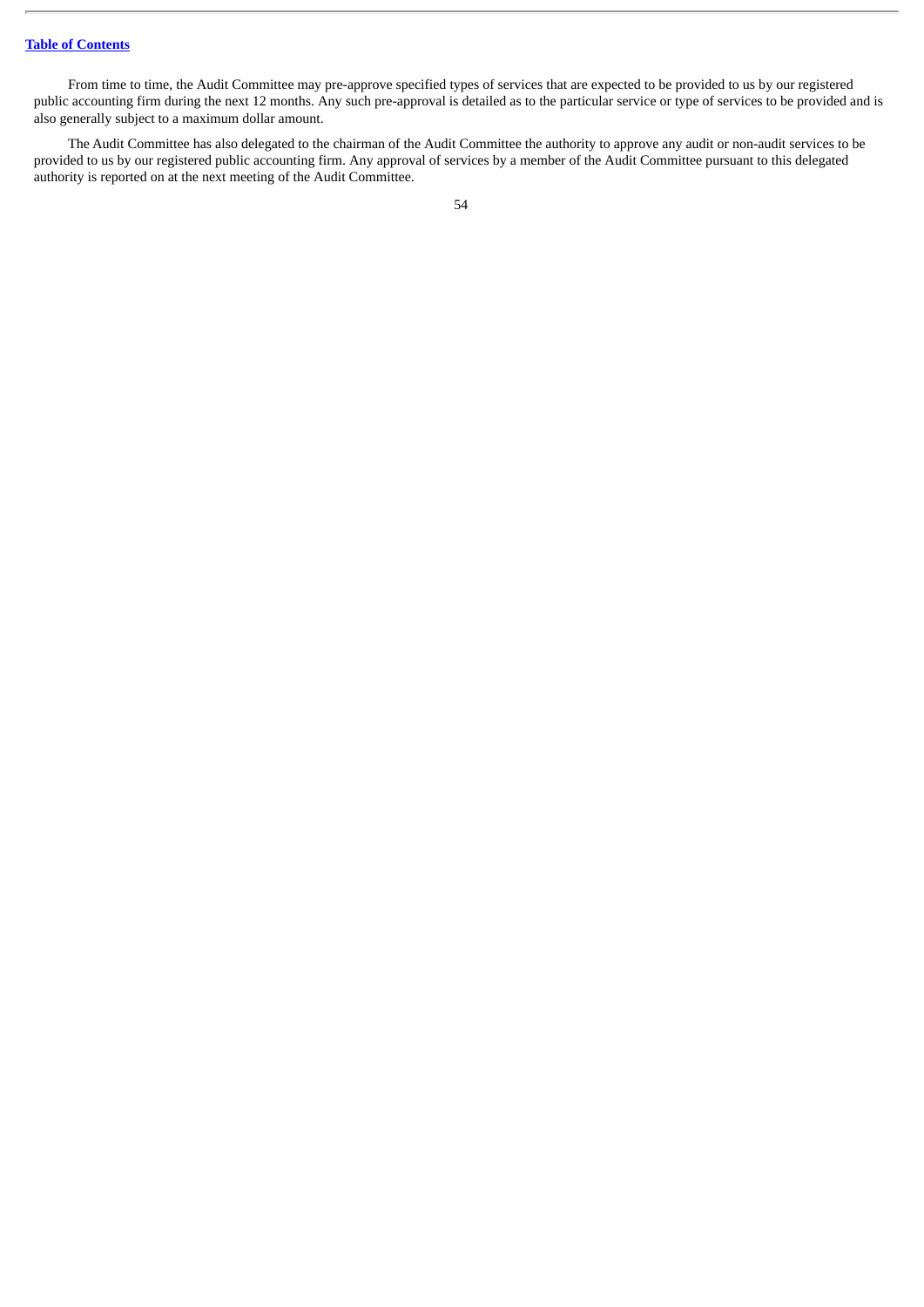### **OTHER MATTERS**

## **Solicitation of Proxies**

We will bear the costs of soliciting proxies. In addition to solicitations by mail, our directors, officers and employees may, without additional pay, solicit proxies by telephone, facsimile, e-mail and personal interviews. We will also request brokerage houses, custodians, nominees and fiduciaries to forward copies of the proxy materials to the persons for whom they hold shares and request instructions for voting the proxies. We will reimburse the brokerage houses and other persons for their reasonable expenses in connection with this distribution.

We intend to file a proxy statement and WHITE proxy card with the SEC in connection with our solicitation of proxies for our 2023 Annual Meeting. Stockholders may obtain our proxy statement (and any amendments and supplements thereto) and other documents as and when filed with the SEC without charge from the SEC's website at: www.sec.gov.

### **Stockholder Proposals for 2023 Annual Meeting**

## *Stockholder Proposals Included in Proxy Statement*

To be considered for inclusion in the proxy statement relating to our 2023 Annual Meeting pursuant to Rule 14a-8, stockholder proposals must be received by our Corporate Secretary at our principal executive offices no later than February 23, 2023, which is 120 calendar days before the anniversary of the date our proxy statement was released to stockholders in connection with this year's Annual Meeting. If the date of next year's annual meeting is changed by more than 30 days from the anniversary date of this year's Annual Meeting on August 2, then the deadline is a reasonable time before we begin to print and mail proxy materials. Upon receipt of any such proposal, we will determine whether or not to include such proposal in the proxy statement and proxy in accordance with SEC regulations governing the solicitation of proxies.

### *Stockholder Proposals Not Included in Proxy Statement*

We must receive other proposals of stockholders (including director nominations) intended to be presented at the 2023 Annual Meeting, but not included in our proxy statement, by May 4, 2023, but not before April 4, 2023, which is not less than 90 days nor more than 120 days prior to the anniversary date of this year's Annual Meeting. However, in the event the 2023 Annual Meeting is scheduled to be held on a date before July 13, 2023 or after October 1, 2023, which is 20 days before or 60 days after the anniversary date of this year's Annual Meeting, then your notice may be received by us at our principal executive office not earlier than the 120th day prior to the 2023 Annual Meeting and not later than the close of business on the later of (1) the 90th day before the scheduled date of such annual meeting or (2) the 10th day after the day on which we first make a public announcement of the date of such annual meeting. Any proposals we do not receive in accordance with the above standards will not be voted on at the 2023 Annual Meeting.

Each stockholder's notice for a proposal must be timely given to our Corporate Secretary at our corporate headquarters located at 114 East Main Street, Ayer, MA 01432. Each notice is required to set forth as to each matter proposed to be brought before an annual meeting certain information and must meet other requirements specified in our bylaws, as determined by us, including (1) a brief description of the business the stockholder desires to bring before the meeting and the reasons for conducting such business at the meeting, (2) the name and address, as they appear on our stock transfer books, of the stockholder proposing such business, (3) the number of shares of our common stock beneficially owned by the stockholder making the proposal, (4) a description of all arrangements or understandings between such stockholder and any other persons in connection with the proposal and any material interest of the stockholder in such business, (5) a representation that such stockholder intends to appear in person or by proxy at the annual meeting to bring such business before the meeting and (6) a representation whether the stockholder intends or is part of a group which intends to deliver a proxy statement or form of proxy to holders of at least the percentage of our outstanding capital stock required to approve or adopt the proposal or otherwise to solicit proxies from stockholders in support of such proposal.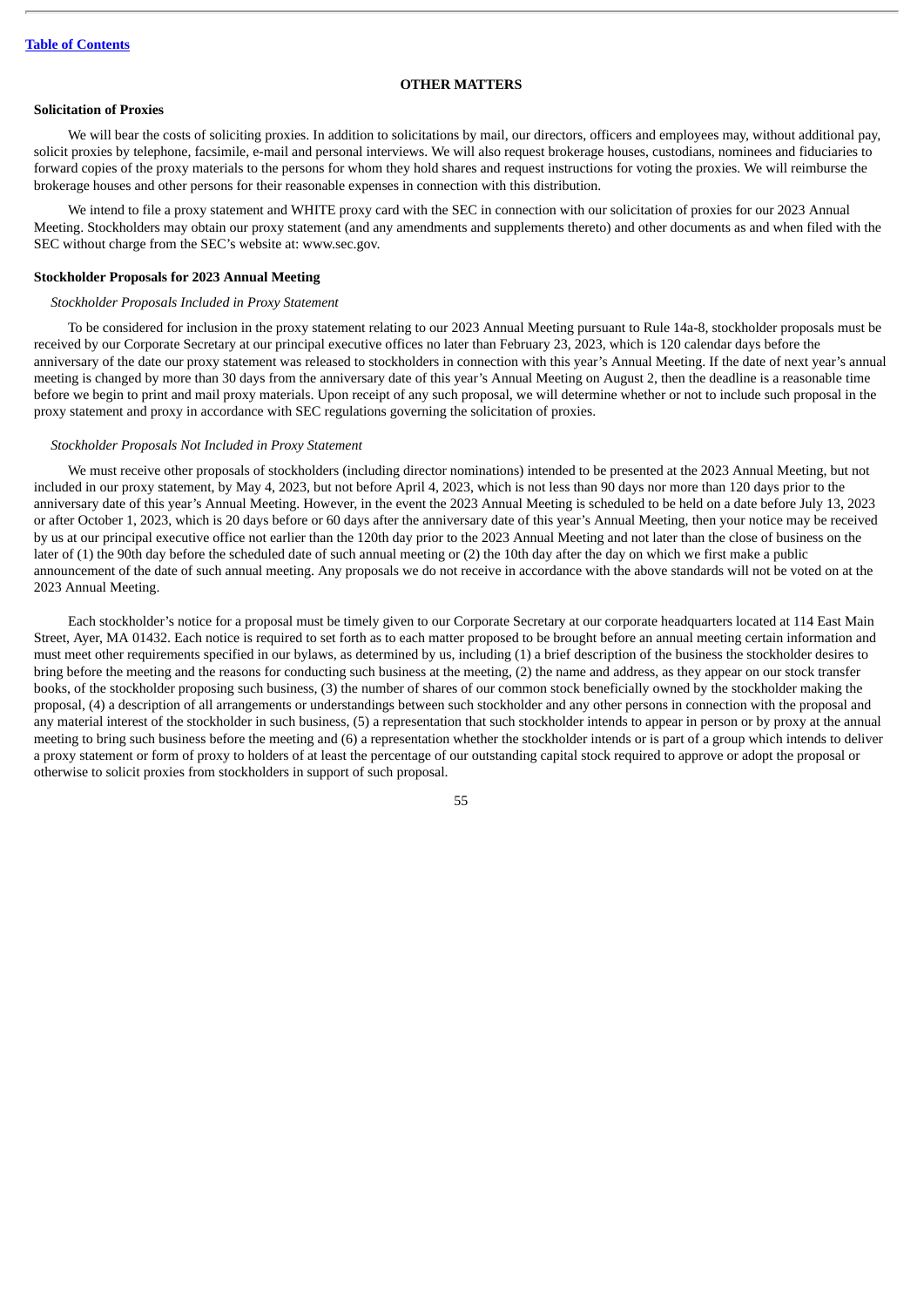For director nominations, a stockholder's notice to our Corporate Secretary must set forth information specified in our bylaws, as to each person proposed to be nominated, including (1) the name, age, business address and, if known, residence address of such person, (2) the principal occupation or employment of such person, (3) the number of shares of our common stock which are beneficially owned by such person on the date of such stockholder notice, (4) the consent of each nominee to serve as a director if elected and (5) any other information concerning such person that must be disclosed as to nominees in proxy solicitations pursuant to the rules of the SEC. The notice must also set forth as to the stockholder giving the notice (1) the name and address, as they appear on our transfer books, of such stockholder and of any beneficial owners of our capital stock registered in such stockholder's name and the name and address of other stockholders known by such stockholder to be supporting such nominee(s), (2) the number of shares of our common stock held of record, beneficially owned or represented by proxy by such stockholder, (3) a description of all arrangements or understandings between such stockholder and any other persons in connection with the nomination, (4) a representation that such stockholder intends to appear in person or by proxy at the annual meeting to nominate the person(s) named it its notice and (5) a representation whether the stockholder intends or is part of a group which intends to deliver a proxy statement or form of proxy to holders of at least the percentage of our outstanding capital stock required to elect the nominee or otherwise to solicit proxies from stockholders in support of such nomination.

In addition to satisfying the foregoing requirements under our bylaws, to comply with the universal proxy rules, stockholders who intend to solicit proxies in support of director nominees other than our nominees for the 2023 Annual Meeting must provide notice that sets forth the information required by Rule 14a-19 under the Exchange Act no later than June 5, 2023.

### **Important Notice Regarding Delivery of Security Holder Documents**

We have adopted the cost saving practice of "householding" proxy statements, annual reports and Internet Notices. Some banks, brokers and other nominee record holders are also "householding" proxy statements, annual reports, and Internet Notices for their customers. This means that only one copy of our proxy statement, annual report or Internet Notice may have been sent to multiple shareholders in your household unless we have received instructions otherwise. We will promptly deliver a separate copy of any of these documents to you if you write our Investor Relations department at 114 East Main Street, Ayer, Massachusetts 01432 or call (978) 399-8344. If you want to receive separate copies of the annual report, proxy statement or Internet Notice in the future, or if you are receiving multiple copies and would like to receive only one copy for your household, you should contact your bank, broker, or other nominee record holder, or you may contact us at the above address or phone number.

## **Electronic Delivery of Stockholder Communications**

If you received your Annual Meeting materials by mail, we encourage you to conserve natural resources, as well as significantly reduce our printing and mailing costs, by signing up to receive your stockholder communications via e-mail. To sign up for electronic delivery, visit www.proxyvote.com. Your electronic delivery enrollment will be effective until you cancel it, which you may do at any time by following the procedures described at the website listed above. If you have questions about electronic delivery, please write our Investor Relations department at 114 East Main Street, Ayer, Massachusetts 01432 or call (978) 399-8344.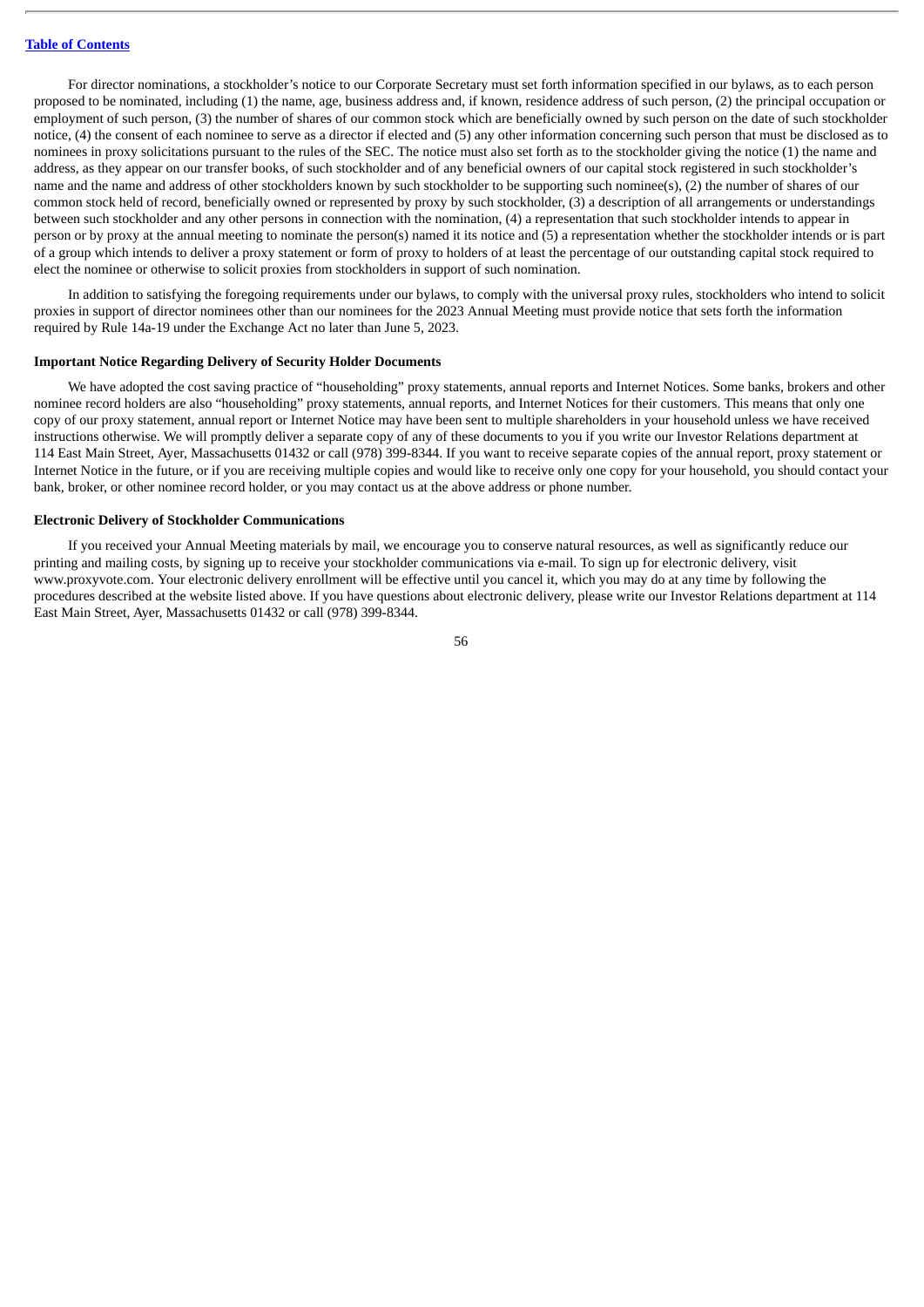# AMERICAN SUPERCONDUCTOR CORPORATION 2022 STOCK INCENTIVE PLAN

### 1. Purpose

The purpose of this 2022 Stock Incentive Plan (the "Plan") of American Superconductor Corporation, a Delaware corporation (the "Company"), is to advance the interests of the Company's stockholders by enhancing the Company's ability to attract, retain and motivate persons who make or are expected to make important contributions to the Company and by providing such persons with equity ownership opportunities and performance-based incentives that are intended to align their interests with those of the Company's stockholders. Except where the context otherwise requires, the term "Company" shall include any of the Company's present or future parent or subsidiary corporations as defined in Sections 424(e) or (f) of the Internal Revenue Code of 1986, as amended, and any regulations promulgated thereunder (the "Code") and any other business venture (including, without limitation, joint venture or limited liability company) in which the Company has a controlling interest, as determined by the Board of Directors of the Company (the "Board").

## 2. Eligibility

All of the Company's employees, officers, consultants and advisors are eligible to receive options, stock appreciation rights ("SARs"), restricted stock, restricted stock units ("RSUs") and other stock-based awards (each, an "Award") under the Plan. Each person who receives an Award under the Plan is deemed a "Participant".

### 3. Administration and Delegation

(a) Administration by Board of Directors. The Plan will be administered by the Board. The Board shall have authority to grant Awards and to adopt, amend and repeal such administrative rules, guidelines and practices relating to the Plan as it shall deem advisable. The Board may construe and interpret the terms of the Plan and any Award agreements entered into under the Plan. The Board may correct any defect, supply any omission or reconcile any inconsistency in the Plan or any Award in the manner and to the extent it shall deem expedient to carry the Plan into effect and it shall be the sole and final judge of such expediency. All decisions by the Board shall be made in the Board's sole discretion and shall be final and binding on all persons having or claiming any interest in the Plan or in any Award. No director or person acting pursuant to the authority delegated by the Board shall be liable for any action or determination relating to or under the Plan made in good faith.

(b) Appointment of Committees. To the extent permitted by applicable law, the Board may delegate any or all of its powers under the Plan to one or more committees or subcommittees of the Board (a "Committee"). All references in the Plan to the "Board" shall mean the Board or a Committee of the Board or the officers referred to in Section 3(c) to the extent that the Board's powers or authority under the Plan have been delegated to such Committee or officers.

(c) Delegation to Officers. To the extent permitted by applicable law, the Board may delegate to one or more officers of the Company the power to grant Awards (subject to any limitations under the Plan) to employees or officers of the Company or any of its present or future parent or subsidiary corporations and to exercise such other powers under the Plan as the Board may determine, provided that the Board shall fix the terms of the Awards to be granted by such officers (including the exercise price of such Awards, which may include a formula by which the exercise price will be determined) and the maximum number of shares subject to Awards that the officers may grant; provided further, however, that no officer shall be authorized to grant Awards to any "executive officer" of the Company (as defined by Rule 3b-7 under the Securities Exchange Act of 1934, as amended (the "Exchange Act")) or to any "officer" of the Company (as defined by Rule 16a-1 under the Exchange Act).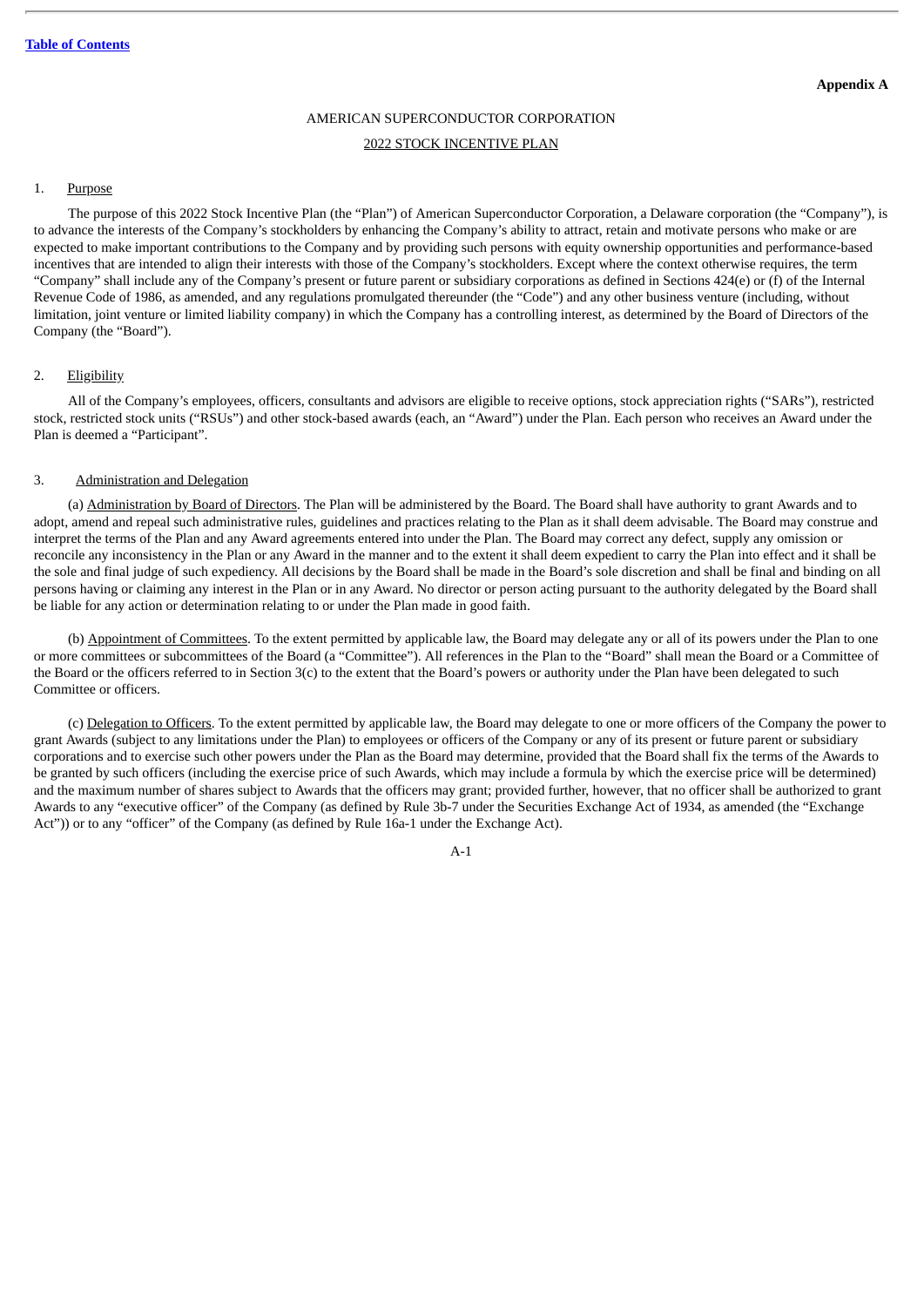### 4. Stock Available for Awards.

(a) Number of Shares.

(1) Authorized Number of Shares. Subject to adjustment under Section 9, Awards may be made under the Plan for the sum of (i) 1,150,000 shares of common stock, \$0.01 par value per share, of the Company (the "Common Stock"), plus (ii) any shares of Common Stock which are subject to 2007 Plan Awards (as defined below) which become available for issuance under the Plan pursuant to Section  $4(a)(2)$ . Shares issued under the Plan may consist in whole or in part of authorized but unissued shares or treasury shares.

(2) Share Counting and Reacquired Shares. For purposes of counting the number of shares available for the grant of Awards under the Plan, any Award shall be counted against the number of shares available for the future grant of Awards as one share for each share of Common Stock subject to such Award and all shares of Common Stock covered by SARs shall be counted against the number of shares available for the grant of Awards; provided, however, that SARs that may be settled in cash only shall not be so counted. If any Award or any award outstanding under the Company's 2007 Stock Incentive Plan (as amended) as of the effective date of the Plan (a "2007 Plan Award") (i) expires or is terminated, surrendered or canceled without having been fully exercised or is forfeited in whole or in part (including as the result of shares of Common Stock subject to such Award or 2007 Plan Award being repurchased by the Company at the original issuance price pursuant to a contractual repurchase right), or (ii) results in any Common Stock not being issued (including as a result of an SAR that was settleable either in cash or in stock actually being settled in cash), the unused Common Stock covered by such Award or 2007 Plan Award shall become, or again be available, as applicable, for the grant of Awards; provided, however, in the case of Incentive Stock Options (as hereinafter defined), the foregoing shall be subject to any limitations under the Code; and provided, further, in the case of SARs, that the full number of shares subject to any such SAR (or portion thereof) settled in stock shall be counted against the number of shares available under the Plan regardless of the number of shares actually used to settle such SAR (or portion thereof) upon exercise. The following shares shall not be added back to the number of shares available for the future grant of Awards: (A) shares of Common Stock tendered to the Company by a Participant to (x) purchase shares of Common Stock upon the exercise of an Award or 2007 Plan Award, or (y) satisfy tax withholding obligations (including shares retained from the Award or 2007 Plan Award creating the tax obligation); and (B) shares of Common Stock repurchased by the Company on the open market using the proceeds from the exercise of an Award or 2007 Plan Award.

(b) Per-Participant Award Limitation Under the Plan. Subject to adjustment under Section 9, the maximum number of shares of Common Stock with respect to which Awards may be granted to any Participant under the Plan shall be 250,000 per calendar year.

(c) Substitute Awards. In connection with a merger or consolidation of an entity with the Company or the acquisition by the Company of property or stock of an entity, the Board may grant Awards in substitution for any options or other stock or stock-based awards granted by such entity or an affiliate thereof. Substitute Awards may be granted on such terms as the Board deems appropriate in the circumstances, notwithstanding any limitations on Awards contained in the Plan. Substitute Awards shall not count against the overall share limit set forth in Section 4(a)(1) or any sub-limits contained in the Plan, except as may be required by reason of Section 422 and related provisions of the Code.

## 5. Stock Options

(a) General. The Board may grant options to purchase Common Stock (each, an "Option") and determine the number of shares of Common Stock to be covered by each Option, the exercise price of each Option and the conditions and limitations applicable to the exercise of each Option, including conditions relating to applicable federal or state securities laws, as it considers necessary or advisable. An Option which is not intended to be an Incentive Stock Option (as hereinafter defined) shall be designated a "Nonstatutory Stock Option".

(b) Incentive Stock Options. An Option that the Board intends to be an "incentive stock option" as defined in Section 422 of the Code (an "Incentive Stock Option") shall only be granted to employees of the Company,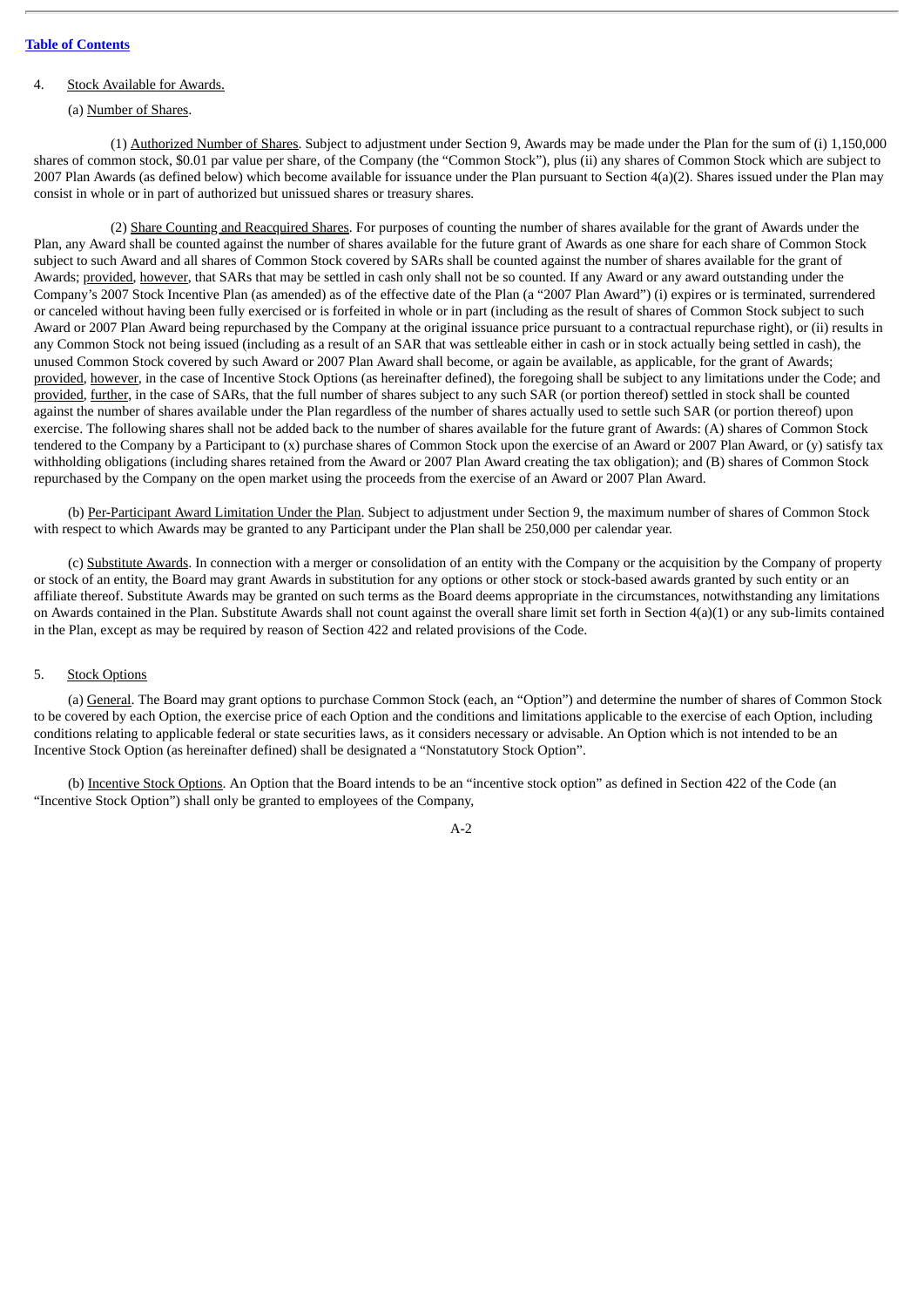any of the Company's present or future parent or subsidiary corporations as defined in Section 424(e) or (f) of the Code, and any other entities the employees of which are eligible to receive Incentive Stock Options under the Code, and shall be subject to and shall be construed consistently with the requirements of Section 422 of the Code. The Company shall have no liability to a Participant, or any other party, if an Option (or any part thereof) that is intended to be an Incentive Stock Option is not an Incentive Stock Option or for any action taken by the Board, including without limitation the conversion of an Incentive Stock Option to a Nonstatutory Stock Option.

(c) Exercise Price. The Board shall establish the exercise price of each Option and specify such exercise price in the applicable option agreement. The exercise price shall be not less than 100% of the Fair Market Value (as defined below) on the date the Option is granted; provided that if the Board approves the grant of an Option with an exercise price to be determined on a future date, the exercise price shall be not less than 100% of the Fair Market Value on such future date.

(d) Duration of Options. Each Option shall be exercisable at such times and subject to such terms and conditions as the Board may specify in the applicable option agreement; provided, however, that no Option will be granted for a term in excess of 10 years.

(e) Exercise of Option. Options may be exercised by delivery to the Company of a written notice of exercise signed by the proper person or by any other form of notice (including electronic notice) approved by the Board together with payment in full as specified in Section 5(f) for the number of shares for which the Option is exercised.

(f) Payment Upon Exercise. Common Stock purchased upon the exercise of an Option granted under the Plan shall be paid for as follows:

(1) in cash or by check, payable to the order of the Company;

(2) except as the Board may otherwise provide in an option agreement, by (i) delivery of an irrevocable and unconditional undertaking by a creditworthy broker to deliver promptly to the Company sufficient funds to pay the exercise price and any required tax withholding or (ii) delivery by the Participant to the Company of a copy of irrevocable and unconditional instructions to a creditworthy broker to deliver promptly to the Company cash or a check sufficient to pay the exercise price and any required tax withholding;

(3) when the Common Stock is registered under the Securities Exchange Act of 1934 (the "Exchange Act"), by delivery of shares of Common Stock owned by the Participant valued at their fair market value as determined by (or in a manner approved by) the Board ("Fair Market Value"), provided (i) such method of payment is then permitted under applicable law, (ii) such Common Stock, if acquired directly from the Company, was owned by the Participant at least six months prior to such delivery and (iii) such Common Stock is not subject to any repurchase, forfeiture, unfulfilled vesting or other similar requirements;

(4) to the extent permitted by applicable law and by the Board and provided for in the option agreement, by (i) delivery of a promissory note of the Participant to the Company on terms determined by the Board, or (ii) payment of such other lawful consideration as the Board may determine; or

(5) by any combination of the above permitted forms of payment.

(g) Limitation on Repricing. Unless such action is approved by the Company's stockholders: (1) no outstanding Option granted under the Plan may be amended to provide an exercise price per share that is lower than the then-current exercise price per share of such outstanding Option (other than adjustments pursuant to Section 9) and (2) the Board may not cancel any outstanding Option (whether or not granted under the Plan) and grant in substitution therefor new Awards under the Plan covering the same or a different number of shares of Common Stock and having an exercise price per share lower than the then-current exercise price per share of the cancelled Option.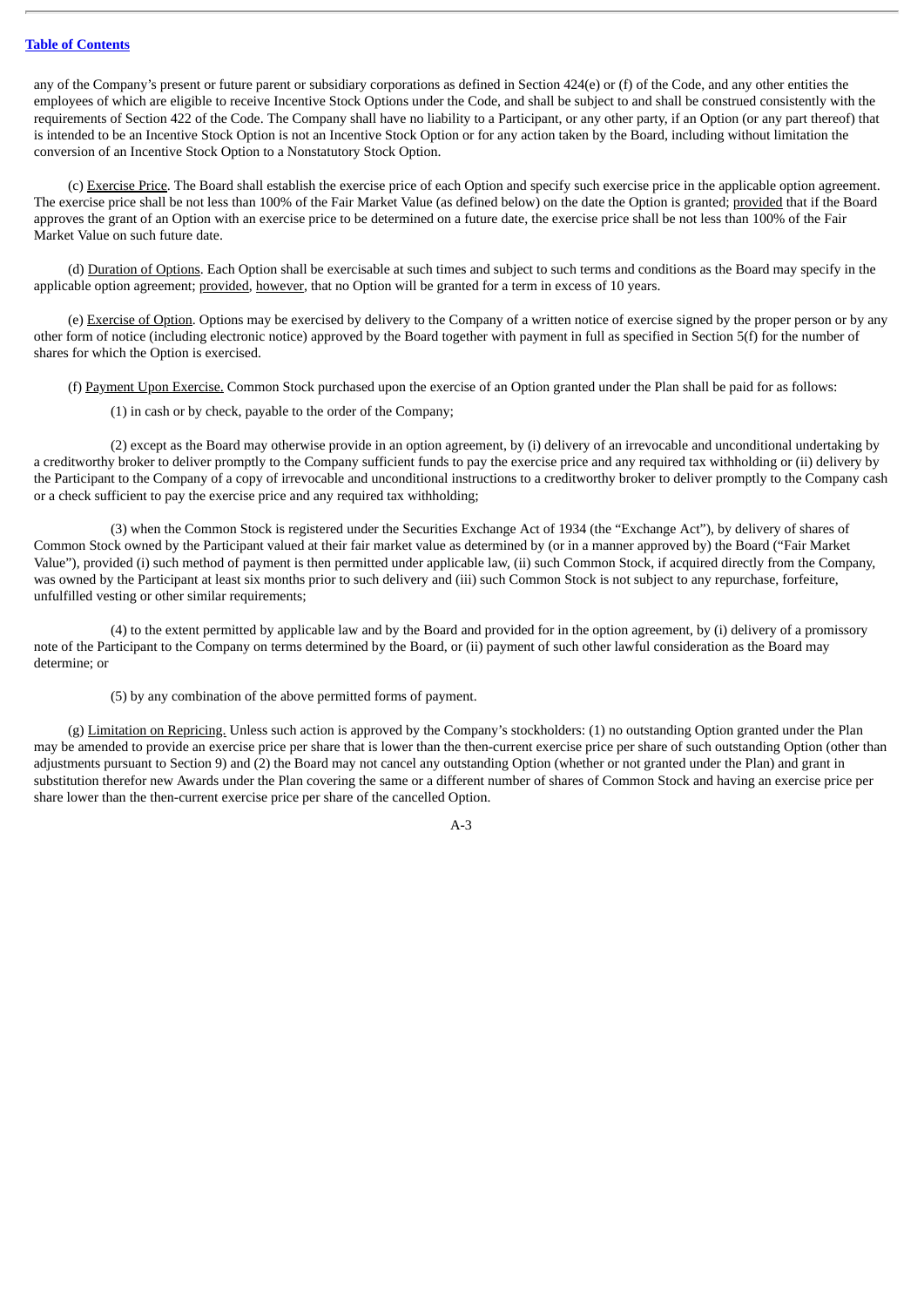## 6. Stock Appreciation Rights.

(a) General. An SAR is an Award entitling the holder, upon exercise, to receive an amount in cash or Common Stock or a combination thereof (such form to be determined by the Board) determined in whole or in part by reference to appreciation, from and after the date of grant, in the Fair Market Value of a share of Common Stock. SARs may be based solely on appreciation in the fair market value of Common Stock or on a comparison of such appreciation with some other measure of market growth such as (but not limited to) appreciation in a recognized market index. The date as of which such appreciation or other measure is determined shall be the exercise date unless another date is specified by the Board in the SAR Award.

(b) Grants. SARs granted under the Plan will become exercisable at such time or times, and on such conditions, as the Board may specify in the SAR Award.

(c) Exercise Price. The Board shall establish the exercise price of each SAR and specify it in the applicable SAR agreement. The exercise price shall not be less than 100% of the Fair Market Value on the date the SAR is granted; provided that if the Board approves the grant of a SAR with an exercise price to be determined on a future date, the exercise price shall be not less than 100% of the Fair Market Value on such future date.

(d) Duration of SARs. Each SAR shall be exercisable at such times and subject to such terms and conditions as the Board may specify in the applicable SAR agreement; provided, however, that no SAR will be granted with a term in excess of 10 years.

(e) Exercise of SARs. SARs may be exercised by delivery to the Company of a written notice of exercise signed by the proper person or by any other form of notice (including electronic notice) approved by the Board, together with any other documents required by the Board.

(f) Limitation on Repricing. Unless such action is approved by the Company's stockholders: (1) no outstanding SAR granted under the Plan may be amended to provide an exercise price per share that is lower than the then-current exercise price per share of such outstanding SAR (other than adjustments pursuant to Section 9) and (2) the Board may not cancel any outstanding SAR (whether or not granted under the Plan) and grant in substitution therefor new Awards under the Plan covering the same or a different number of shares of Common Stock and having an exercise price per share lower than the then-current exercise price per share of the cancelled SAR.

## 7. Restricted Stock; Restricted Stock Units.

(a) General. The Board may grant Awards entitling recipients to acquire shares of Common Stock ("Restricted Stock"), subject to the right of the Company to repurchase all or part of such shares at their issue price or other stated or formula price (or to require forfeiture of such shares if issued at no cost) from the recipient in the event that conditions specified by the Board in the applicable Award are not satisfied prior to the end of the applicable restriction period or periods established by the Board for such Award. Instead of granting Awards for Restricted Stock, the Board may grant Awards entitling the recipient to receive shares of Common Stock or cash to be delivered at the time such Award vests or is otherwise settled pursuant to Section 7(c)(3)(i) ("Restricted Stock Units") (Restricted Stock and Restricted Stock Units are each referred to herein as a "Restricted Stock Award").

(b) Terms and Conditions. The Board shall determine the terms and conditions of a Restricted Stock Award, including the conditions for repurchase (or forfeiture) and the issue price, if any.

### (c) Additional Provisions Relating to Restricted Stock.

(1) Dividends. If any dividends or distributions are paid in shares, or consist of a dividend or distribution to holders of Common Stock, the shares, cash or other property will be held back until vesting of the shares of Restricted Stock with respect to which they were paid and will be subject to the same restrictions on transferability and forfeitability as such shares of Restricted Stock.

 $\Delta - A$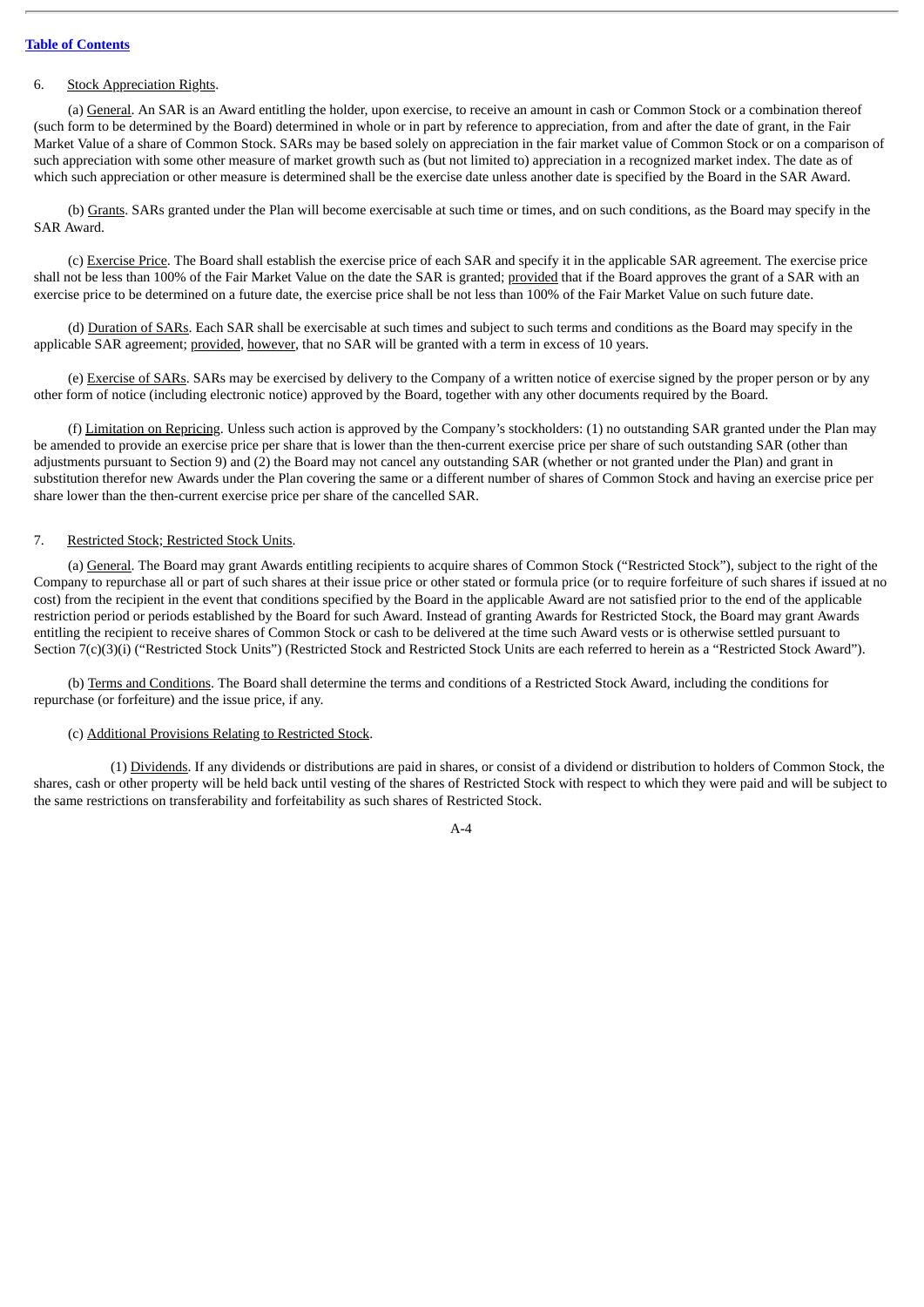(2) Stock Certificates. Any stock certificates issued in respect of a Restricted Stock Award shall be registered in the name of the Participant and, unless otherwise determined by the Board, deposited by the Participant, together with a stock power endorsed in blank, with the Company (or its designee). At the expiration of the applicable restriction periods, the Company (or such designee) shall deliver the certificates no longer subject to such restrictions to the Participant or if the Participant has died, to the beneficiary designated, in a manner determined by the Board, by a Participant to receive amounts due or exercise rights of the Participant in the event of the Participant's death (the "Designated Beneficiary"). In the absence of an effective designation by a Participant, "Designated Beneficiary" shall mean the Participant's estate.

## (3) Additional Provisions Relating to Restricted Stock Units.

(i) Settlement. Upon the vesting of and/or lapsing of any other restrictions (i.e., settlement) with respect to each Restricted Stock Unit, the Participant shall be entitled to receive from the Company one share of Common Stock or an amount of cash equal to the Fair Market Value of one share of Common Stock, as provided in the applicable Award agreement. The Board may, in its discretion, provide that settlement of Restricted Stock Units shall be deferred, on a mandatory basis or at the election of the Participant.

(ii) Voting Rights. A Participant shall have no voting rights with respect to any Restricted Stock Units.

(iii) Dividend Equivalents. To the extent provided by the Board, in its sole discretion, a grant of Restricted Stock Units may provide Participants with the right to receive an amount equal to any dividends or other distributions declared and paid on an equal number of outstanding shares of Common Stock ("Dividend Equivalents"). Dividend Equivalents will be credited to an account for the Participants, may be settled in cash and/or shares of Common Stock and will be subject to the same restrictions on transfer and forfeitability as the Restricted Stock Units with respect to which paid, subject in each case to such terms and conditions as the Board shall establish and set forth in the applicable Award agreement.

### 8. Other Stock-Based Awards.

Other Awards of shares of Common Stock, and other Awards that are valued in whole or in part by reference to, or are otherwise based on, shares of Common Stock or other property, may be granted hereunder ("Other Stock-Based Awards"). Such Other Stock-Based Awards shall also be available as a form of payment in the settlement of other Awards granted under the Plan or as payment in lieu of compensation to which a Participant is otherwise entitled. Other Stock-Based Awards may be paid in shares of Common Stock or cash, as the Board shall determine. Subject to the provisions of the Plan, the Board shall determine the conditions of each Other Stock-Based Awards, including any purchase price applicable thereto.

## 9. Adjustments for Changes in Common Stock and Certain Other Events.

(a) Changes in Capitalization. In the event of any stock split, reverse stock split, stock dividend, recapitalization, combination of shares, reclassification of shares, spin-off or other similar change in capitalization or event, or any dividend or distribution to holders of Common Stock other than an ordinary cash dividend, (i) the number and class of securities available under this Plan, (ii) the sub-limits and share counting rules set forth in Section 4(a) and Section 4(b), (iii) the number and class of securities and exercise price per share of each outstanding Option, (iv) the share- and per-share provisions and the exercise price of each SAR, (v) the number of shares subject to and the repurchase price per share subject to each outstanding Restricted Stock Award and (vi) the share- and per-share-related provisions and the purchase price, if any, of each outstanding Other Stock-Based Award, shall be equitably adjusted by the Company (or substituted Awards may be made, if applicable). Without limiting the generality of the foregoing, in the event the Company effects a split of the Common Stock by means of a stock dividend and the exercise price of and the number of shares subject to an outstanding Option are adjusted as of the date of the distribution of the dividend (rather than as of the record date for such dividend), then an optionee who exercises an Option between the record date and the distribution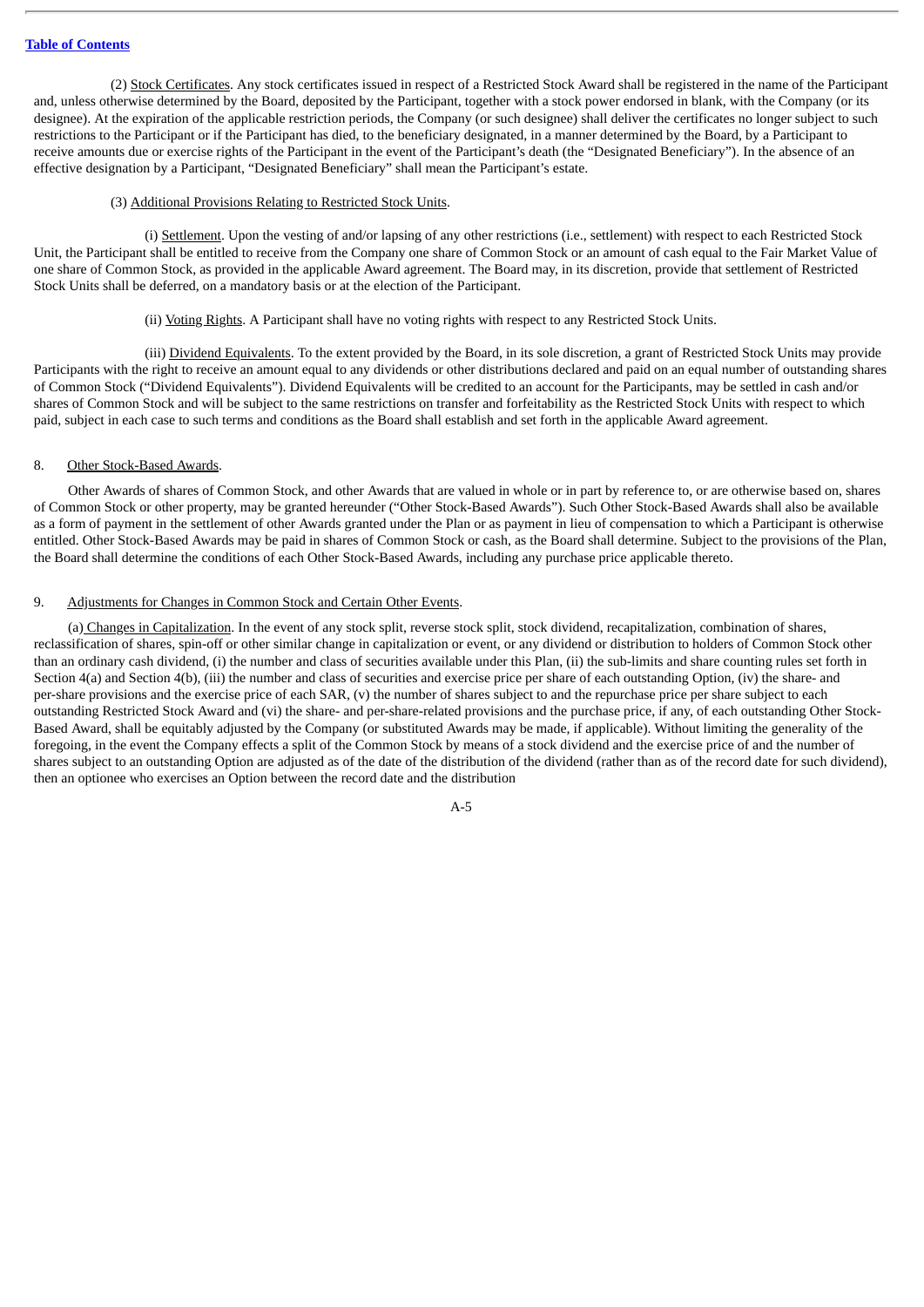date for such stock dividend shall be entitled to receive, on the distribution date, the stock dividend with respect to the shares of Common Stock acquired upon such Option exercise, notwithstanding the fact that such shares were not outstanding as of the close of business on the record date for such stock dividend.

### (b) Reorganization Events.

(1) Definition. A "Reorganization Event" shall mean: (i) any merger or consolidation of the Company with or into another entity as a result of which all of the Common Stock of the Company is converted into or exchanged for the right to receive cash, securities or other property or is cancelled, (ii) any exchange of all of the Common Stock of the Company for cash, securities or other property pursuant to a share exchange transaction or (iii) any liquidation or dissolution of the Company.

(2) Consequences of a Reorganization Event on Awards. In connection with a Reorganization Event, the Board may take any one or more of the following actions as to all or any (or any portion of) outstanding Awards on such terms as the Board determines, unless expressly provided in the applicable Award agreement: (i) provide that Awards shall be assumed, continued or substantially equivalent Awards shall be substituted, by the acquiring or succeeding corporation (or an affiliate thereof), (ii) provide that the Award will terminate and cannot vest, be exercised or become payable after the Reorganization Event; provided that, with respect to outstanding Options and SARS, the Participant will receive written notice and the opportunity to exercise such Option or SAR within a specified period following the date of such notice, (iii) provide that outstanding Awards shall become exercisable, realizable, or deliverable, or restrictions applicable to an Award shall lapse, in whole or in part, prior to or upon such Reorganization Event, (iv) in the event of a Reorganization Event under the terms of which holders of Common Stock will receive upon consummation thereof a cash payment for each share surrendered in the Reorganization Event, make or provide for a cash payment to a Participant equal to the amount that could have been obtained upon the exercise or settlement of the vested portion of such Award or realization of the Participant's rights under the vested portion of such Award, as applicable, in exchange for the termination of such Awards; provided that, if the amount that could have been obtained upon the exercise or settlement of the vested portion of such Award or realization of the Participant's rights, in any case, is equal to or less than zero, then the Award may be terminated without payment, (v) provide that, in connection with a liquidation or dissolution of the Company, Awards shall convert into the right to receive liquidation proceeds (if applicable, net of the exercise price thereof and any applicable tax withholdings) and (vi) any combination of the foregoing. In taking any of the actions permitted under this Section 9(b), the Board shall not be obligated by the Plan to treat all Awards, all Awards held by a Participant, or all Awards of the same type, identically.

(3) General. Except as expressly provided in the Plan or the Board's action under the Plan, no Participant will have any rights due to any subdivision or consolidation of shares of any class, dividend payment, increase or decrease in the number of shares of any class or dissolution, liquidation, merger, or consolidation of the Company or other corporation. Except as expressly provided with respect to a change in capitalization under Section 9(a) above or the Board's action under the Plan, no issuance by the Company of shares of any class, or securities convertible into shares of any class, will affect, and no adjustment will be made regarding, the number of shares subject to an Award or the Award's grant or exercise price. The existence of the Plan and the Awards granted hereunder will not affect or restrict in any way the Company's right or power to make or authorize (i) any adjustment, recapitalization, reorganization or other change in the Company's capital structure or its business, (ii) any merger, consolidation dissolution or liquidation of the Company or sale of Company assets or (iii) any sale or issuance of securities, including securities with rights superior to those of the shares of Common Stock or securities convertible into or exchangeable for shares of Common Stock.

### 10. General Provisions Applicable to Awards

(a) Transferability of Awards. Awards shall not be sold, assigned, transferred, pledged or otherwise encumbered by the person to whom they are granted, either voluntarily or by operation of law, except by will or the laws of descent and distribution or, other than in the case of an Incentive Stock Option, pursuant to a qualified domestic relations order, and, during the life of the Participant, shall be exercisable only by the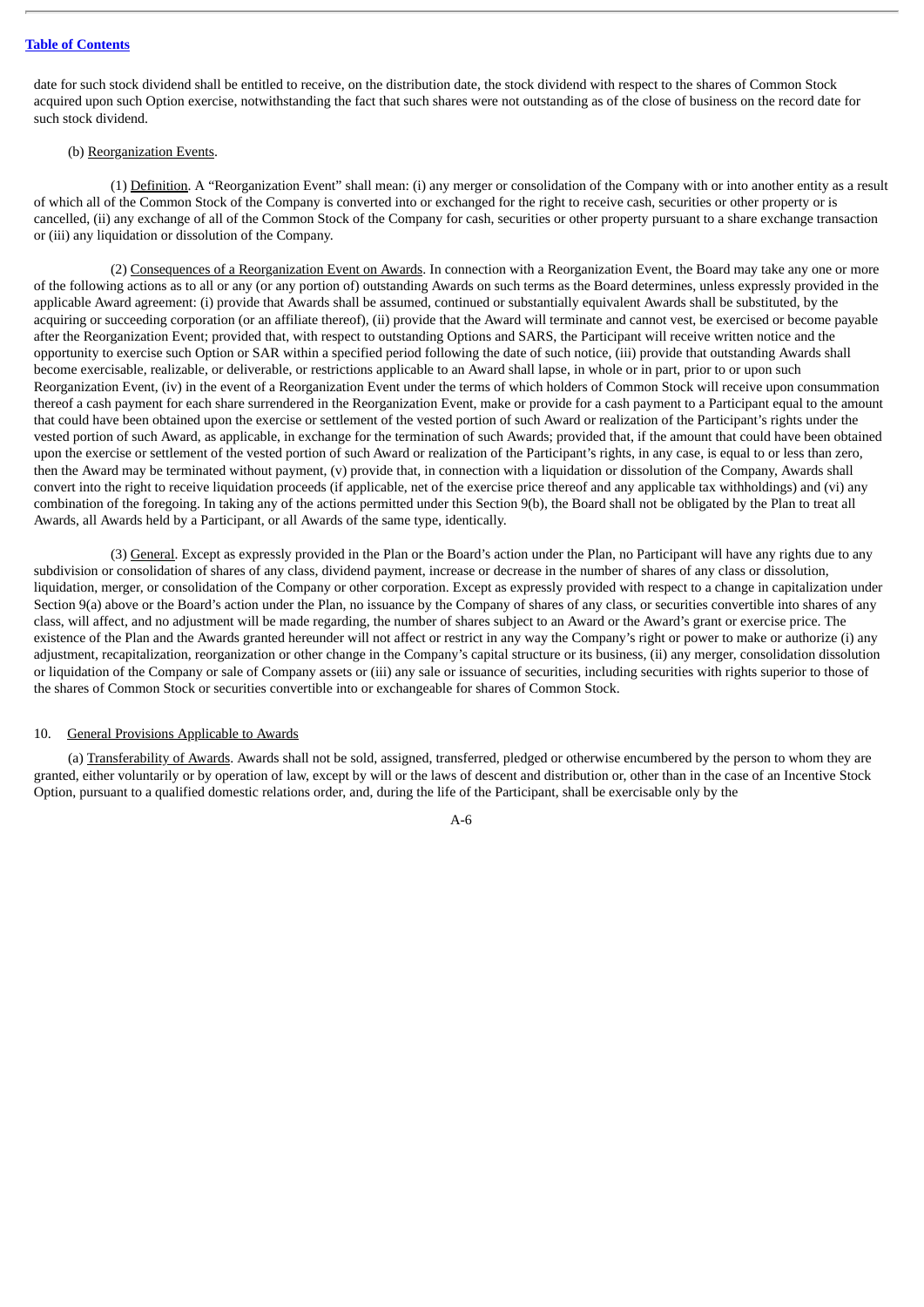Participant; provided, however, that the Board may permit or provide in an Award for the gratuitous transfer of the Award by the Participant to or for the benefit of any immediate family member, family trust or other entity established for the benefit of the Participant and/or an immediate family member thereof if, with respect to such proposed transferee, the Company would be eligible to use a Form S-8 for the registration of the sale of the Common Stock subject to such Award under the Securities Act of 1933, as amended; provided, further, that the Company shall not be required to recognize any such transfer until such time as the Participant and such permitted transferee shall, as a condition to such transfer, deliver to the Company a written instrument in form and substance satisfactory to the Company confirming that such transferee shall be bound by all of the terms and conditions of the Award. References to a Participant, to the extent relevant in the context, shall include references to authorized transferees.

(b) Documentation. Each Award shall be evidenced in such form (written, electronic or otherwise) as the Board shall determine. Each Award may contain terms and conditions in addition to those set forth in the Plan.

(c) Board Discretion. Except as otherwise provided by the Plan, each Award may be made alone or in addition or in relation to any other Award. The terms of each Award need not be identical, and the Board need not treat Participants uniformly.

(d) Termination of Status. The Board shall determine the effect on an Award of the disability, death, termination or other cessation of employment, authorized leave of absence or other change in the employment or other status of a Participant and the extent to which, and the period during which, the Participant, or the Participant's legal representative, conservator, guardian or Designated Beneficiary, may exercise rights under the Award.

(e) Withholding. The Participant must satisfy all applicable federal, state, and local or other income and employment tax withholding obligations before the Company will deliver stock certificates or otherwise recognize ownership of Common Stock under an Award. The Company may decide to satisfy the withholding obligations through additional withholding on salary or wages. If the Company elects not to or cannot withhold from other compensation, the Participant must pay the Company the full amount, if any, required for withholding or have a broker tender to the Company cash equal to the withholding obligations. Payment of withholding obligations is due before the Company will issue any shares on exercise or release from forfeiture of an Award or, if the Company so requires, at the same time as is payment of the exercise price unless the Company determines otherwise. If provided for in an Award or approved by the Board in its sole discretion, a Participant may satisfy such tax obligations in whole or in part by delivery of shares of Common Stock, including shares retained from the Award creating the tax obligation, valued at their Fair Market Value; provided, however, except as otherwise provided by the Board, that the total tax withholding where stock is being used to satisfy such tax obligations cannot exceed the Company's maximum statutory withholding obligations for the applicable jurisdiction (or such other rate as may be determined by the Company after considering any accounting consequences or costs). Shares surrendered to satisfy tax withholding requirements cannot be subject to any repurchase, forfeiture, unfulfilled vesting or other similar requirements.

(f) Amendment of Award. The Board may amend, modify or terminate any outstanding Award, including but not limited to, substituting therefor another Award of the same or a different type, changing the date of exercise or realization, and converting an Incentive Stock Option to a Nonstatutory Stock Option, provided that the Participant's consent to such action shall be required unless (i) the Board determines that the action, taking into account any related action, would not materially and adversely affect the Participant's rights under the Plan or (ii) the change is permitted under Section 9 or Section 11(f) hereof.

(g) Conditions on Delivery of Stock. The Company will not be obligated to deliver any shares of Common Stock pursuant to the Plan or to remove restrictions from shares previously delivered under the Plan until (i) all conditions of the Award have been met or removed to the satisfaction of the Company, (ii) in the opinion of the Company's counsel, all other legal matters in connection with the issuance and delivery of such shares have been satisfied, including any applicable securities laws and any applicable stock exchange or stock market rules and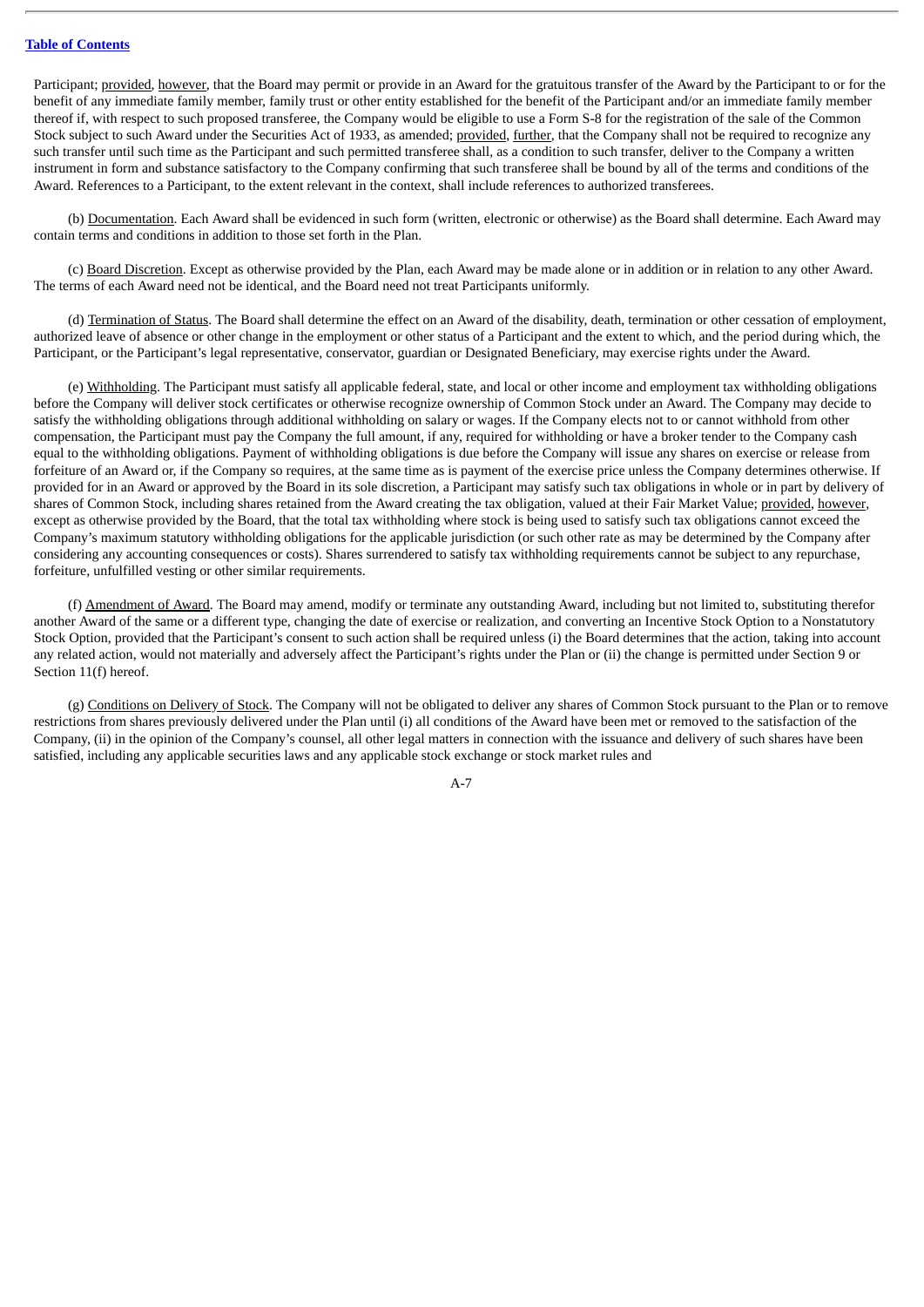regulations, and (iii) the Participant has executed and delivered to the Company such representations or agreements as the Company may consider appropriate to satisfy the requirements of any applicable laws, rules or regulations.

(h) Acceleration. The Board may at any time provide that any Award shall become immediately exercisable in full or in part, free of some or all restrictions or conditions, or otherwise realizable in full or in part, as the case may be.

#### (i) Performance Awards.

(1) Grants. Awards under the Plan may be made subject to the achievement of performance goals pursuant to this Section 10(i) ("Performance Awards").

(2) Performance Measures. For any Performance Award, the Board shall specify that the degree of granting, vesting and/or payout shall be subject to the achievement of one or more performance measures established by the Board, which shall be based on the relative or absolute attainment of specified levels, and which may include, but are not limited to, the following: net income, earnings before or after discontinued operations, interest, taxes, depreciation and/or amortization, operating profit before or after discontinued operations and/or taxes, revenue, revenue growth, earnings growth, cash flow or cash position, gross margins, stock price, market share, return on sales, assets, equity or investment, improvement of financial ratings, achievement of balance sheet or income statement objectives or total stockholder return, and may be absolute in their terms or measured against or in relationship to other companies comparably, similarly or otherwise situated. The Board may specify that such performance measures shall be adjusted to exclude any one or more of (i) extraordinary items, (ii) gains or losses on the dispositions of discontinued operations, (iii) the cumulative effects of changes in accounting principles, (iv) the writedown of any asset, and (v) charges for restructuring and rationalization programs. Such performance measures: (A) may vary by Participant and may be different for different Awards; and (B) may be particular to a Participant or the department, branch, line of business, subsidiary or other unit in which the Participant works and may cover such period as may be specified by the Board.

## 11. Miscellaneous

(a) No Right To Employment or Other Status. No person shall have any claim or right to be granted an Award, and the grant of an Award shall not be construed as giving a Participant the right to continued employment or any other relationship with the Company. The Company expressly reserves the right at any time to dismiss or otherwise terminate its relationship with a Participant free from any liability or claim under the Plan, except as expressly provided in the applicable Award.

(b) No Rights As Stockholder. Subject to the provisions of the applicable Award, no Participant or Designated Beneficiary shall have any rights as a stockholder with respect to any shares of Common Stock to be distributed with respect to an Award until becoming the record holder of such shares.

(c) Effective Date and Term of Plan. The Plan shall become effective on the date the Plan is approved by the Company's stockholders. Unless earlier terminated by the Board, the Plan will remain in effect until the tenth anniversary of the earlier of (i) the date the Board adopted the Plan or (ii) the date the Company's stockholders approved the Plan, but Awards previously granted may extend beyond that date.

(d) Amendment of Plan. The Board may amend, suspend or terminate the Plan or any portion thereof at any time provided that (i) no amendment that would require stockholder approval under applicable law or the rules of the Nasdaq Stock Market ("Nasdaq") may be made effective unless and until such amendment shall have been approved by the Company's stockholders; and (ii) if the Nasdaq amends its corporate governance rules so that such rules no longer require stockholder approval of "material amendments" to equity compensation plans, then, from and after the effective date of such amendment to the Nasdaq rules, no amendment to the Plan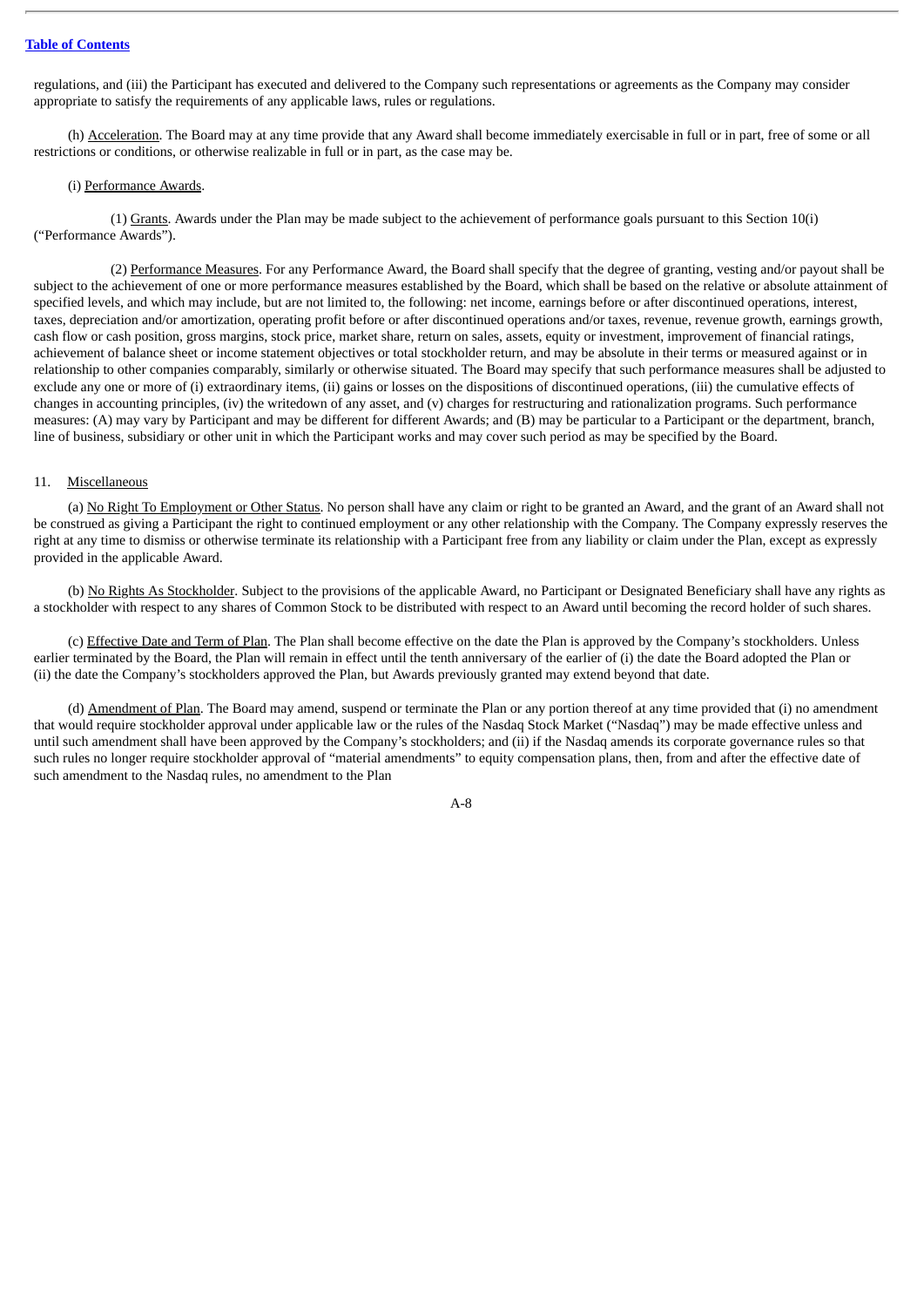(A) materially increasing the number of shares authorized under the Plan (other than pursuant to Section 4(c) or 9), (B) expanding the types of Awards that may be granted under the Plan, or (C) materially expanding the class of participants eligible to participate in the Plan shall be effective unless stockholder approval is obtained. In addition, if at any time the approval of the Company's stockholders is required as to any other modification or amendment under Section 422 of the Code or any successor provision with respect to Incentive Stock Options, the Board may not effect such modification or amendment without such approval. Unless otherwise specified in the amendment, any amendment to the Plan adopted in accordance with this Section 11(d) shall apply to, and be binding on the holders of, all Awards outstanding under the Plan at the time the amendment is adopted, provided the Board determines that such amendment does not materially and adversely affect the rights of Participants under the Plan.

(e) Provisions for Foreign Participants. The Board may modify Awards granted to Participants who are foreign nationals or employed outside the United States or establish subplans or procedures under the Plan to recognize differences in laws, rules, regulations or customs of such foreign jurisdictions with respect to tax, securities, currency, employee benefit or other matters.

## (f) Code Section 409A.

(1) General. The Company intends that all Awards be structured to comply with, or be exempt from, Section 409A of the Code ("Section 409A"), such that no adverse tax consequences, interest, or penalties under Section 409A apply. Notwithstanding anything in the Plan or any Award to the contrary, the Board may, without a Participant's consent, amend the Plan or Awards, adopt policies and procedures, or take any other actions (including amendments, policies, procedures and retroactive actions) as are necessary or appropriate to preserve the intended tax treatment of Awards, including any such actions intended to (A) exempt the Plan or any Award from Section 409A, or (B) comply with Section 409A, including regulations, guidance, compliance programs and other interpretative authority that may be issued after an Award's grant date. The Company makes no representations or warranties as to an Award's tax treatment under Section 409A or otherwise. The Company will have no obligation under this Section 11(f) or otherwise to avoid the taxes, penalties or interest under Section 409A with respect to any Award and will have no liability to any Participant or any other person if any Award, compensation or other benefits under the Plan are determined to constitute noncompliant "nonqualified deferred compensation" subject to taxes, penalties or interest under Section 409A.

(2) Separation from Service. If an Award constitutes "nonqualified deferred compensation" under Section 409A, any payment or settlement of such Award upon a termination of a Participant's employment or service with the Company will, to the extent necessary to avoid taxes under Section 409A, be made only upon the Participant's "separation from service" (within the meaning of Section 409A), whether such "separation from service" occurs upon or after the termination of the Participant's employment or service. For purposes of the Plan or any Award relating to any such payments or benefits, references to a "termination," "termination of employment" or like terms means a "separation from service."

(3) Payments to Specified Employees. Notwithstanding any contrary provision in the Plan or any Award, any payment(s) of "nonqualified deferred compensation" required to be made under an Award to a "specified employee" (as defined under Section 409A and as the Board determines) due to his or her "separation from service" will, to the extent necessary to avoid taxes under Section 409A(a)(2)(B)(i) of the Code, be delayed for the six-month period immediately following such "separation from service" (or, if earlier, until the specified employee's death) and will instead be paid (as set forth in the Award) on the day immediately following such six-month period or as soon as administratively practicable thereafter (without interest). Any payments of "nonqualified deferred compensation" under such Award payable more than six months following the Participant's "separation from service" will be paid at the time or times the payments are otherwise scheduled to be made.

(g) Governing Law. The provisions of the Plan and all Awards made hereunder shall be governed by and interpreted in accordance with the laws of the State of Delaware, without regard to any applicable conflicts of law principles.

 $A - Q$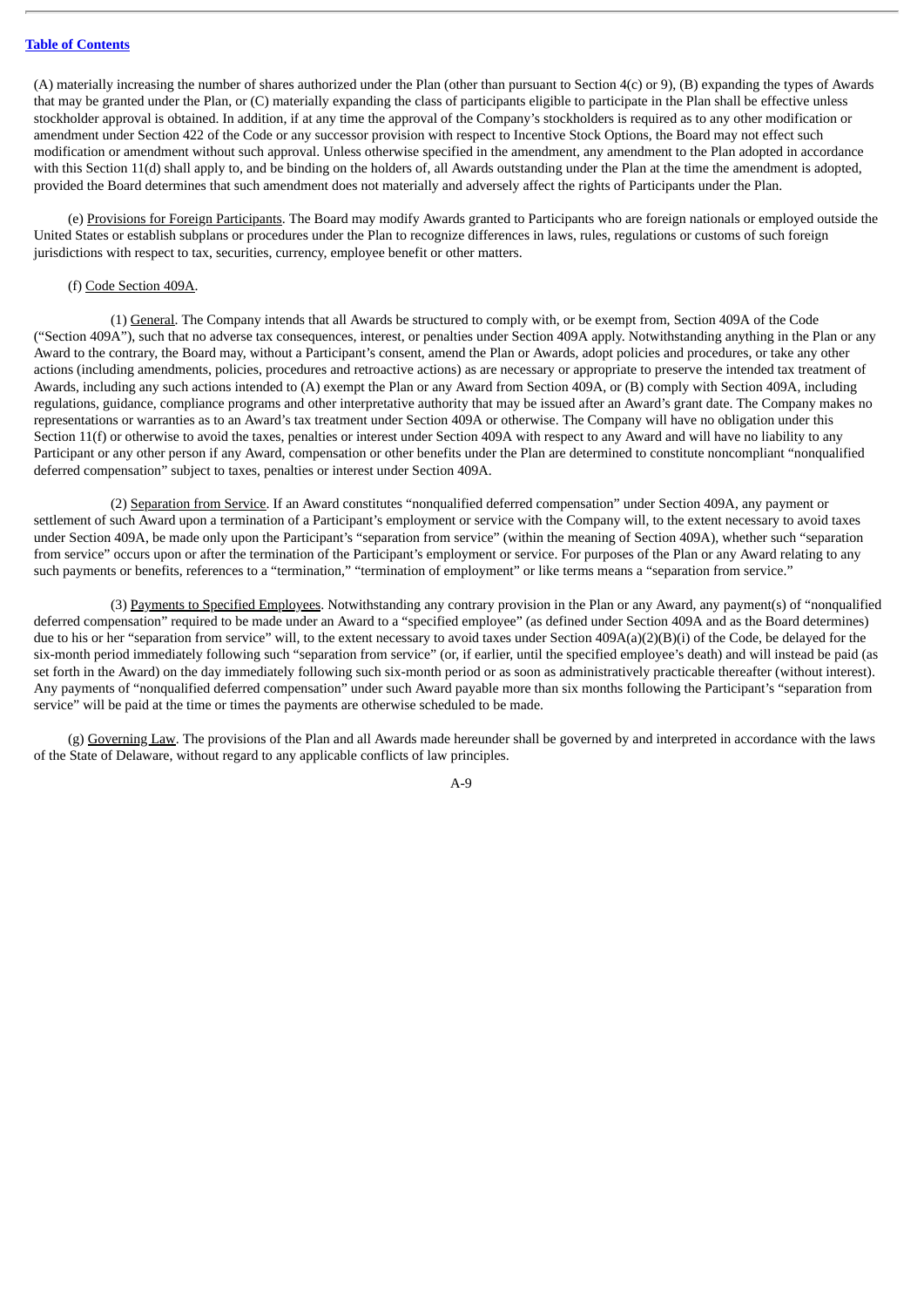(h) Severability. If any portion of the Plan or any action taken under it is held illegal or invalid for any reason, the illegality or invalidity will not affect the remaining parts of the Plan, and the Plan will be construed and enforced as if the illegal or invalid provisions had been excluded, and the illegal or invalid action will be null and void.

(i) Claw-back Provisions. All Awards (including any proceeds, gains or other economic benefit the Participant actually or constructively receives upon receipt or exercise of any Award or the receipt or resale of any shares underlying the Award) will be subject to any claw-back policy adopted by the Company (or any subsidiary) to comply with applicable laws (including, to the extent applicable, the Dodd-Frank Wall Street Reform and Consumer Protection Act and any rules or regulations promulgated thereunder) as set forth in such claw-back policy or the Award.

(j) Relationship to Other Benefits. No payment under the Plan will be taken into account in determining any benefits under any pension, retirement, savings, profit sharing, group insurance, welfare or other benefit plan of the Company or any subsidiary except as expressly provided in writing in such other plan or an agreement thereunder.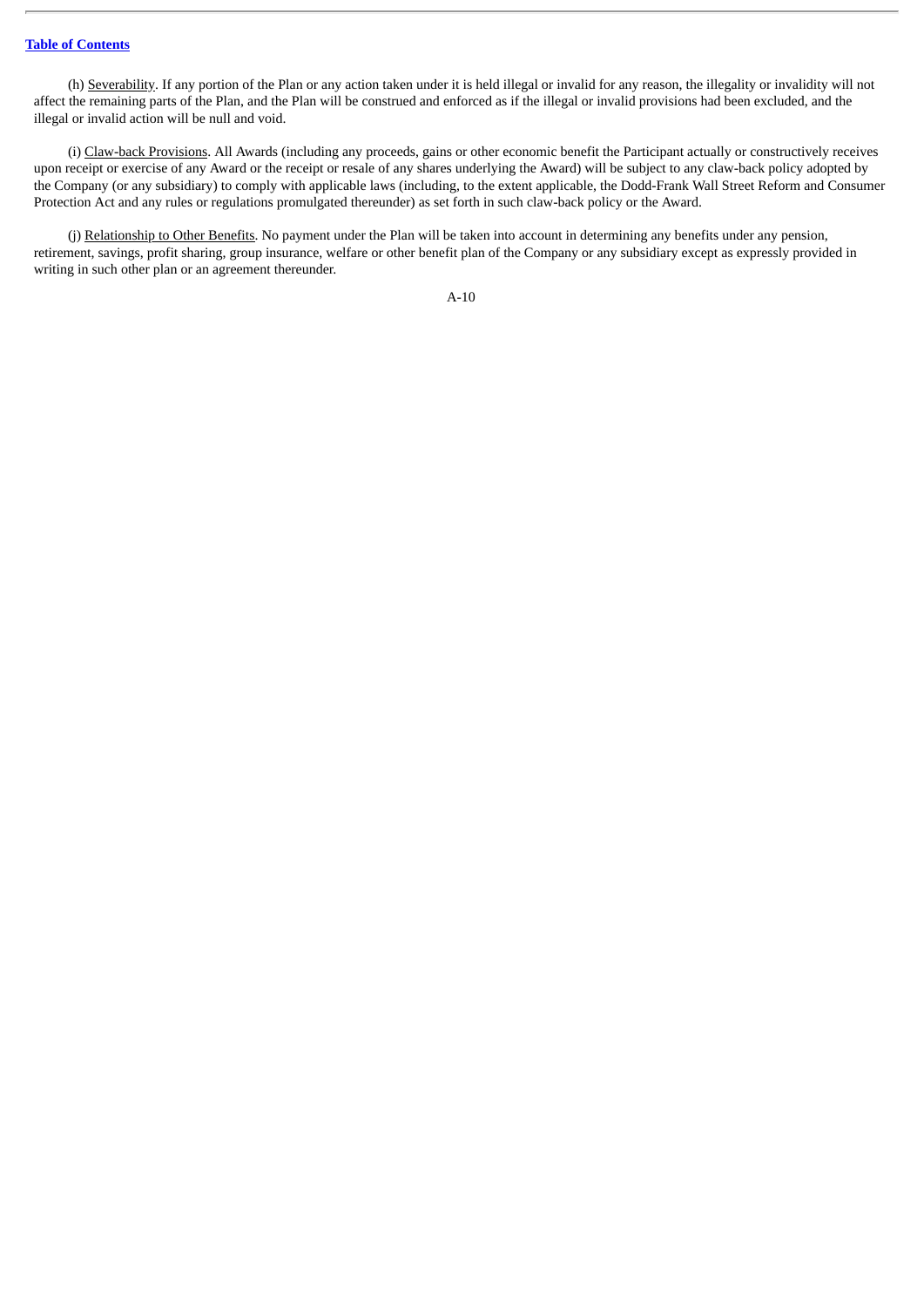### **AMERICAN SUPERCONDUCTOR CORPORATION AMENDED AND RESTATED 2007 DIRECTOR STOCK PLAN**

### **1. Purpose.**

The purpose of this Amended and Restated 2007 Director Stock Option Plan (the "Plan") of American Superconductor Corporation (the "Company") is to encourage stock ownership in the Company by outside directors of the Company whose continued services are considered essential to the Company's future success and to provide them with a further incentive to remain as directors of the Company. This Plan constitutes an amendment and restatement of the 2007 Director Stock Plan, as last approved by the Company's Board of Directors (the "Board") on May 20, 2021, and approved by the Company's stockholders on August 1, 2019 (the "Existing Plan"). In the event that the Company's stockholders do not approve the Plan, the Existing Plan will continue in full force and effect on its terms and conditions as in effect immediately prior to the date the Plan is approved by the Board.

### **2. Administration.**

(a) Administration by Board. The Board shall supervise and administer the Plan. Except for grants permitted under Section 5(b), grants of stock options and stock awards under the Plan and the amount and nature of the options and awards to be granted shall be automatic in accordance with Section 5(a). The Board shall have authority to adopt, amend and repeal such administrative rules, guidelines and practices relating to the Plan as it shall deem advisable. The Board may construe and interpret the terms of the Plan and any options and awards granted under the Plan. The Board may correct any defect, supply any omission or reconcile any inconsistency in the Plan or any option or award in the manner and to the extent it shall deem expedient to carry the Plan into effect and it shall be the sole and final judge of such expediency. All decisions by the Board shall be made in the Board's sole discretion and shall be final and binding on all persons having or claiming any interest in the Plan or in any option or award. No director or person acting pursuant to the authority delegated by the Board shall be liable for any action or determination relating to or under the Plan made in good faith.

(b) Delegation. To the extent permitted by applicable law, the Board may delegate any or all of its powers under the Plan to one or more committees or subcommittees of the Board. All references in the Plan to the "Board" shall mean the Board or a committee of the Board to the extent that the Board's powers or authority under the Plan have been delegated to such committee.

## **3. Participation in the Plan.**

Directors of the Company who are not full-time employees of the Company or any subsidiary of the Company ("Outside Directors") shall be eligible to receive options and stock awards under the Plan, except that Directors of the Company who are representatives of an equity holder of the Company shall not be eligible to receive options or awards under the Plan.

### **4. Stock Subject to the Plan.**

(a) Shares Issuable. The maximum number of shares of the Company's common stock, par value \$.01 per share ("Common Stock"), which may be issued under the Plan shall be 430,000 shares, subject to adjustment as provided in Section 7.

(b) Reissuance of Shares. If any outstanding option under the Plan for any reason expires or is terminated, surrendered, or cancelled without having been exercised in full, the shares covered by the unexercised portion of such option shall again become available for issuance pursuant to the Plan.

B-1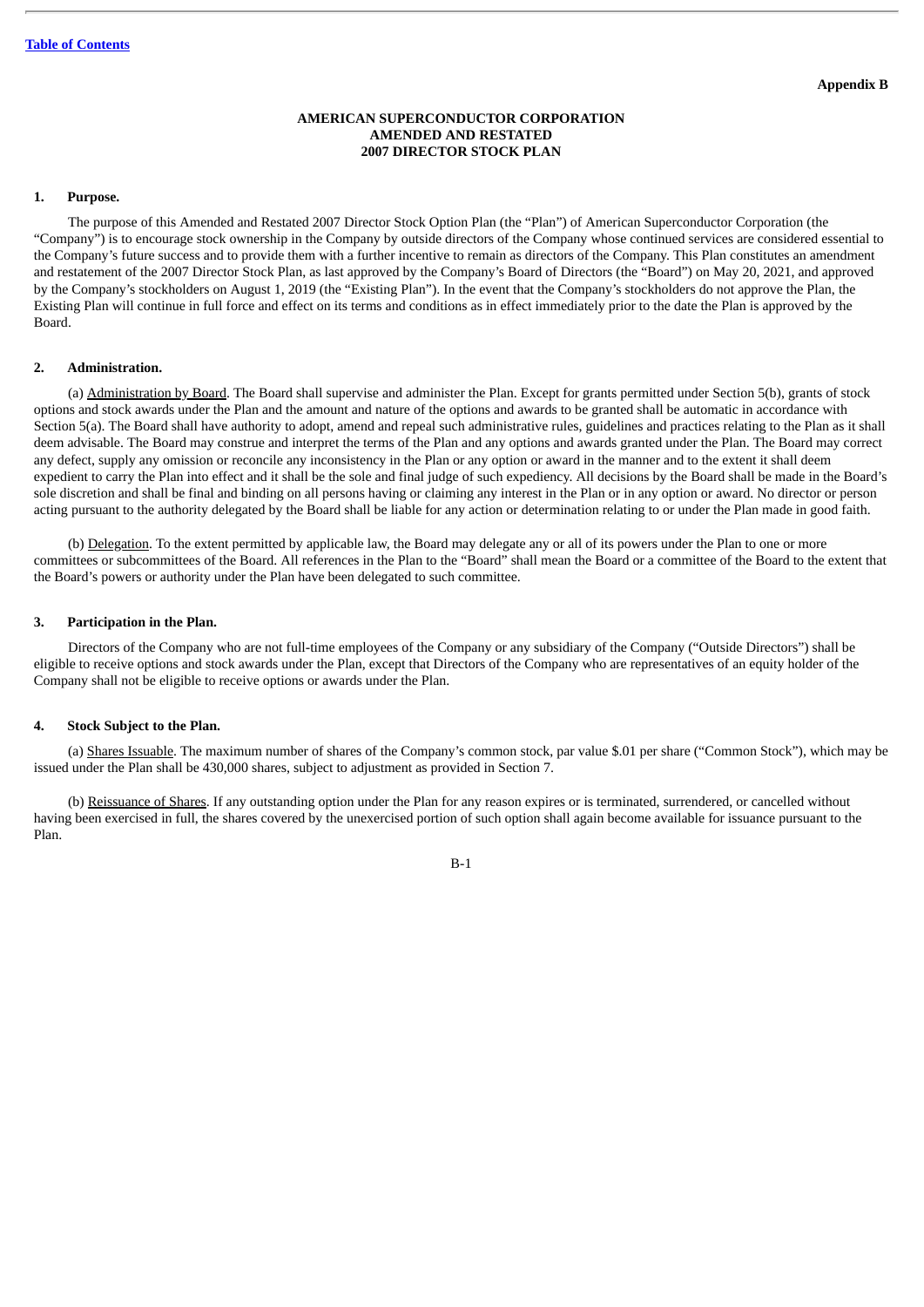(c) Non-Statutory Options. All options granted under the Plan shall be non-statutory options and not entitled to special tax treatment under Section 422 of the Internal Revenue Code of 1986, as amended.

(d) Unissued and Treasury Shares. Shares of Common Stock issued under the Plan may consist in whole or in part of authorized but unissued shares or treasury shares.

### **5. Director Option and Award Grants; Terms of Director Options.**

(a) Automatic Director Equity Grants. The Company shall grant options or awards to Outside Directors under the Plan as follows:

(i) Initial Option Grants to Outside Directors. An option to purchase shares of Common Stock shall be granted automatically to an Outside Director on the date such Outside Director commences service on the Board. The number of shares of Common Stock subject to such option shall be determined by dividing (A) \$40,000, by (B) the Black-Scholes value of an option to purchase one share of Common Stock, which Black-Scholes value shall be based on the last reported sale price per share of Common Stock on the business day immediately prior to the date an Outside Director commences service on the Board and the valuation assumptions for the most recent period set forth in the most recent Form 10-Q or 10-K (or any successor forms) of the Company (rounding the resulting number to the nearest whole share of Common Stock).

### (ii) Stock Awards to Outside Directors. With respect to each fiscal year of the Company:

(A) With respect to each Outside Director providing services on the third business day following the last day of such fiscal year of the Company, an award of Common Stock shall be granted automatically, on the third business day following the last day of such fiscal year of the Company, to such Outside Director. The number of shares of Common Stock subject to such award shall equal the product of (x) \$50,000 divided by the last reported sale price per share of Common Stock on the second business day following the last day of such fiscal year of the Company, and (y) a fraction, the numerator of which is the number of days in such fiscal year in which such Outside Director provided services to the Company and the denominator of which is the number of days in such fiscal year (rounding the resulting product to the nearest whole share of Common Stock).

(B) With respect to each Outside Director who provided services as of the commencement of such fiscal year, but ceased providing services prior to any grant pursuant to Section 5(a)(ii)(A) with respect to such fiscal year, an award of Common Stock shall be granted automatically, on the last business day of service of such Outside Director, to such Outside Director. The number of shares of Common Stock subject to such award shall equal the product of (x) \$50,000 divided by the last reported sale price per share of Common Stock on the business day prior to the last business day of service of such Outside Director, and (y) a fraction, the numerator of which is the number of days in such fiscal year in which such Outside Director provided services to the Company and the denominator of which is the number of days in such fiscal year (rounding the resulting product to the nearest whole share of Common Stock).

The shares of Common Stock covered by awards described in this Section 5(a)(ii) shall be fully vested and not subject to any repurchase rights or other contractual restrictions.

(b) Discretionary Equity Awards to Outside Directors. Without limiting Section 5(a), but subject to Section 5(d), the Board is authorized to grant options and awards to Outside Directors, from time to time, in its sole discretion, on such terms and conditions as it may determine, which shall not be inconsistent with the Plan.

(c) Terms of Director Options. Each option granted pursuant to Section 5(a)(i) or 5(b) shall be evidenced by a written agreement in such form as the President, any Vice President or General Counsel shall from time to time approve, which agreements shall comply with and be subject to the following terms and conditions:

B-2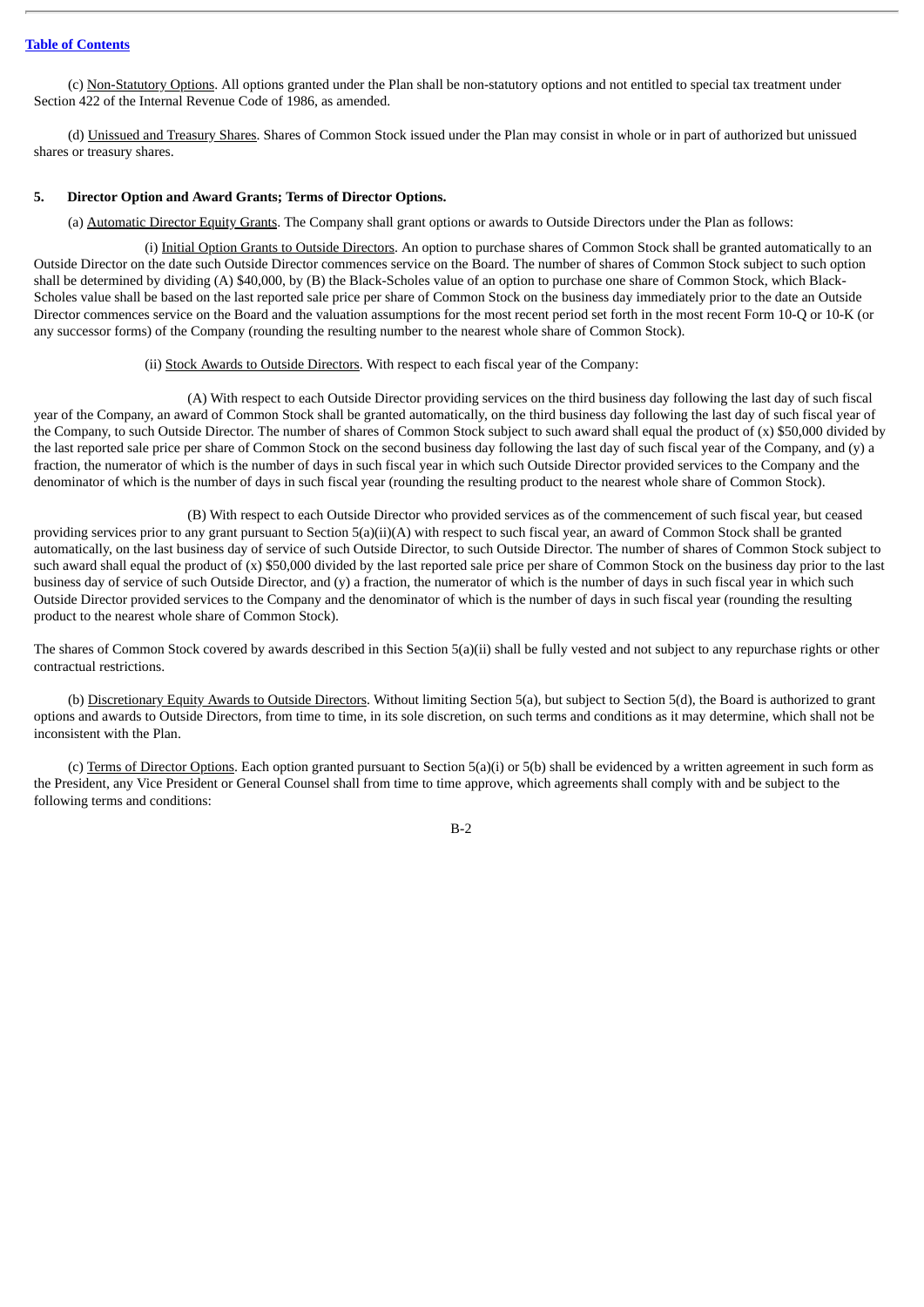(i) Option Exercise Price. The option exercise price per share for each option granted under the Plan shall be equal to the fair market value per share of Common Stock on the date of grant, which shall be determined as follows: (i) if the Common Stock is listed on the Nasdaq Global Market or another nationally recognized exchange or trading system as of the date on which a determination of fair market value is to be made, the fair market value per share shall be deemed to be the last reported sale price per share of Common Stock thereon on such date (or, if no such price is reported on such date, such price on the nearest preceding date on which such a price is reported); and (ii) if the Common Stock is not listed on the Nasdaq Global Market or another nationally recognized exchange or trading system as of the date on which a determination of fair market value is to be made, the fair market value per share shall be as determined by the Board.

(ii) Transferability of Options. Subject to clause (vi) below, except as the Board may otherwise determine, options shall not be sold, assigned, transferred, pledged or otherwise encumbered by the person to whom they are granted, either voluntarily or by operation of law, except by will or the laws of descent and distribution, and, during the life of the optionee, shall be exercisable only by the optionee; provided, however, that the Board may permit or provide in an option for the gratuitous transfer of such option by the applicable Outside Director to or for the benefit of any immediate family member, family trust or other entity established for the benefit of the Outside Director and/or an immediate family member thereof if, with respect to such proposed transferee, the Company would be eligible to use a Form S-8 for the registration of the sale of the Common Stock subject to such option under the Securities Act of 1933, as amended; provided, further, that the Company shall not be required to recognize any such transfer until such time as the applicable Outside Director and such permitted transferee shall, as a condition to such transfer, deliver to the Company a written instrument in form and substance satisfactory to the Company confirming that such transferee shall be bound by all of the terms and conditions of the option.

# (iii) Vesting Period.

(A) General. Each option granted pursuant to Section 5(a)(i) shall become exercisable in equal annual installments over a two year period following the date of grant.

(B) Acceleration Upon a Change in Control of the Company. Notwithstanding the foregoing, each outstanding option granted pursuant to Section 5(a)(i) shall immediately become exercisable in full in the event a Change in Control of the Company (as defined in this subsection) occurs. For purposes of the Plan, a "Change in Control of the Company" shall occur or be deemed to have occurred only if (i) any "person", as such term is used in Section 13(d) and 14(d) of the Securities Exchange Act of 1934, as amended (the "Exchange Act") (other than the Company, any trustee or other fiduciary holding securities under an employee benefit plan of the Company, or any corporation owned directly or indirectly by the stockholders of the Company in substantially the same proportion as their ownership of stock of the Company), is or becomes the "beneficial owner" (as defined in Rule 13d-3 under the Exchange Act), directly or indirectly, of securities of the Company representing 50% or more of the combined voting power of the Company's then outstanding securities; (ii) during any period of two consecutive years ending during the term of any option agreement issued under the Plan, individuals who at the beginning of such period constitute the Board, and any new director (other than a director designated by a person who has entered into an agreement with the Company to effect any transaction described in clause (i), (iii) or (iv) of this subsection (B)) whose election by the Board or nomination for election by the Company's stockholders was approved by a vote of at least two-thirds of the directors then still in office who were either directors at the beginning of the period or whose election or whose nomination for election was previously so approved, cease for any reason to constitute a majority of the Board; (iii) the consummation of a merger or consolidation of the Company with any other corporation, other than a merger or consolidation which would result in the voting securities of the Company outstanding immediately prior thereto continuing to represent (either by remaining outstanding or by being converted into voting securities of the surviving entity) more than 50% of the combined voting power of the voting securities of the Company or such surviving entity outstanding immediately after such merger or consolidation; or (iv) the stockholders of the Company approve a plan of complete liquidation of the Company or there occurs the sale or disposition by the Company of all or substantially all of the Company assets.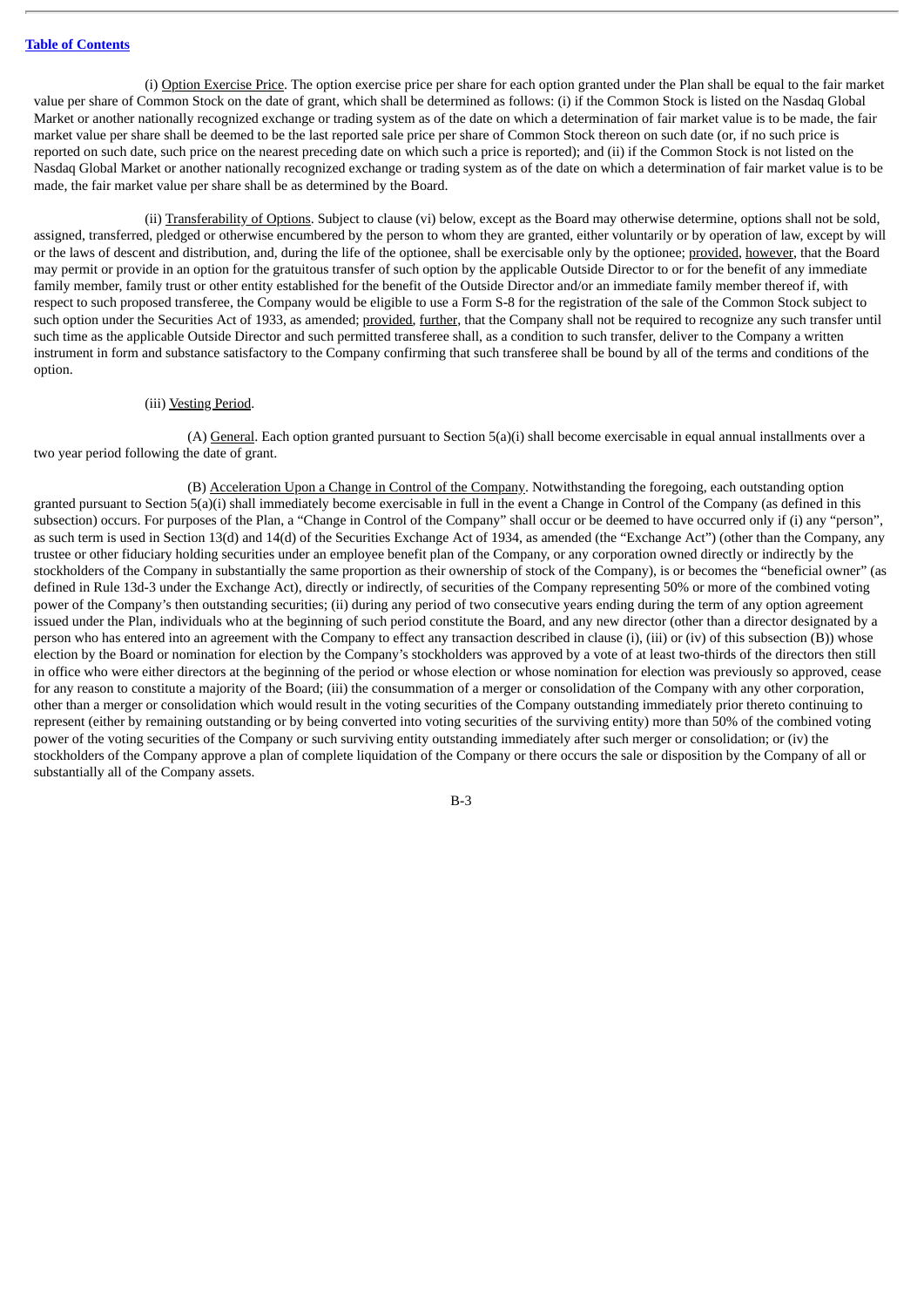(iv) Termination. Each option shall terminate, and may no longer be exercised, on the earlier of (i) the date ten years after the date of grant or (ii) the date 60 days after the optionee ceases to serve as a director of the Company for any reason, whether by death, resignation, removal or otherwise.

(v) Exercise Procedure. Options may be exercised only by written notice to the Company at its principal office accompanied by (i) payment in cash or by certified or bank check of the full consideration for the shares as to which they are exercised or (ii) an irrevocable undertaking, in form and substance satisfactory to the Company, by a broker to deliver promptly to the Company sufficient funds to pay the exercise price or (iii) delivery of irrevocable instructions, in form and substance satisfactory to the Company, to a broker to deliver promptly to the Company cash or a check sufficient to pay the exercise price.

(vi) Exercise by Representative Following Death of Director. An optionee, by written notice to the Company, may designate one or more persons (and from time to time change such designation), including his or her legal representative, who, by reason of the optionee's death, shall acquire the right to exercise all or a portion of the option. If the person or persons so designated wish to exercise any portion of the option, they must do so within the term of the option as provided herein. Any exercise by a representative shall be subject to the provisions of the Plan.

(d) Award Limit. Notwithstanding any provision in the Plan to the contrary, no Outside Director shall be granted options or awards under the Plan in any one fiscal year with a grant date fair value, as determined in accordance with Financial Accounting Standards Board Accounting Standards Codification Topic 718, or any successor thereto, in excess of \$500,000.

# **6. Limitation of Rights.**

(a) No Right to Continue as a Director. Neither the Plan, nor the granting of an award nor any other action taken pursuant to the Plan, shall constitute or be evidence of any agreement or understanding, express or implied, that the optionee shall be entitled to continue as a director for any period of time.

(b) No Stockholder Rights for Options. An optionee shall have no rights as a stockholder with respect to the shares covered by his or her option until the date of the issuance to him or her of a stock certificate therefor, and no adjustment will be made for dividends or other rights (except as provided in Section 7) for which the record date is prior to the date such certificate is issued. Notwithstanding the foregoing, in the event the Company effects a split of the Common Stock by means of a stock dividend, and the distribution date (i.e., the date on which the closing market price of the Common Stock on a stock exchange or trading system is adjusted to reflect the split) is subsequent to the record date for such stock dividend, an optionee who exercises an option between the close of business on such record date and the close of business on such distribution date shall be entitled to receive the stock dividend with respect to the shares of Common Stock acquired upon such option exercise, notwithstanding the fact that such shares were not outstanding as of the close of business on such record date.

(c) Compliance with Securities Laws. Each option and stock award shall be subject to the requirement that if, at any time, counsel to the Company shall determine that the listing, registration or qualification of the shares subject to such option or stock award upon any securities exchange or under any state or federal law, or the consent or approval of any governmental or regulatory body, or the disclosure of non-public information or the satisfaction of any other condition is necessary as a condition to, or in connection with, the issuance or purchase of shares thereunder, such option may not be exercised, in whole or in part, and such stock award shall not be granted, unless such listing, registration, qualification, consent or approval, or satisfaction of such condition shall have been effected or obtained on conditions acceptable to the Board.

# **7. Adjustments for Changes in Capitalization and Reorganization Events.**

(a) Changes in Capitalization. In the event of any stock split, reverse stock split, stock dividend, recapitalization, combination of shares, reclassification of shares, spin-off or other similar change in capitalization or event, or any dividend or distribution to holders of Common Stock other than an ordinary cash

 $B - 4$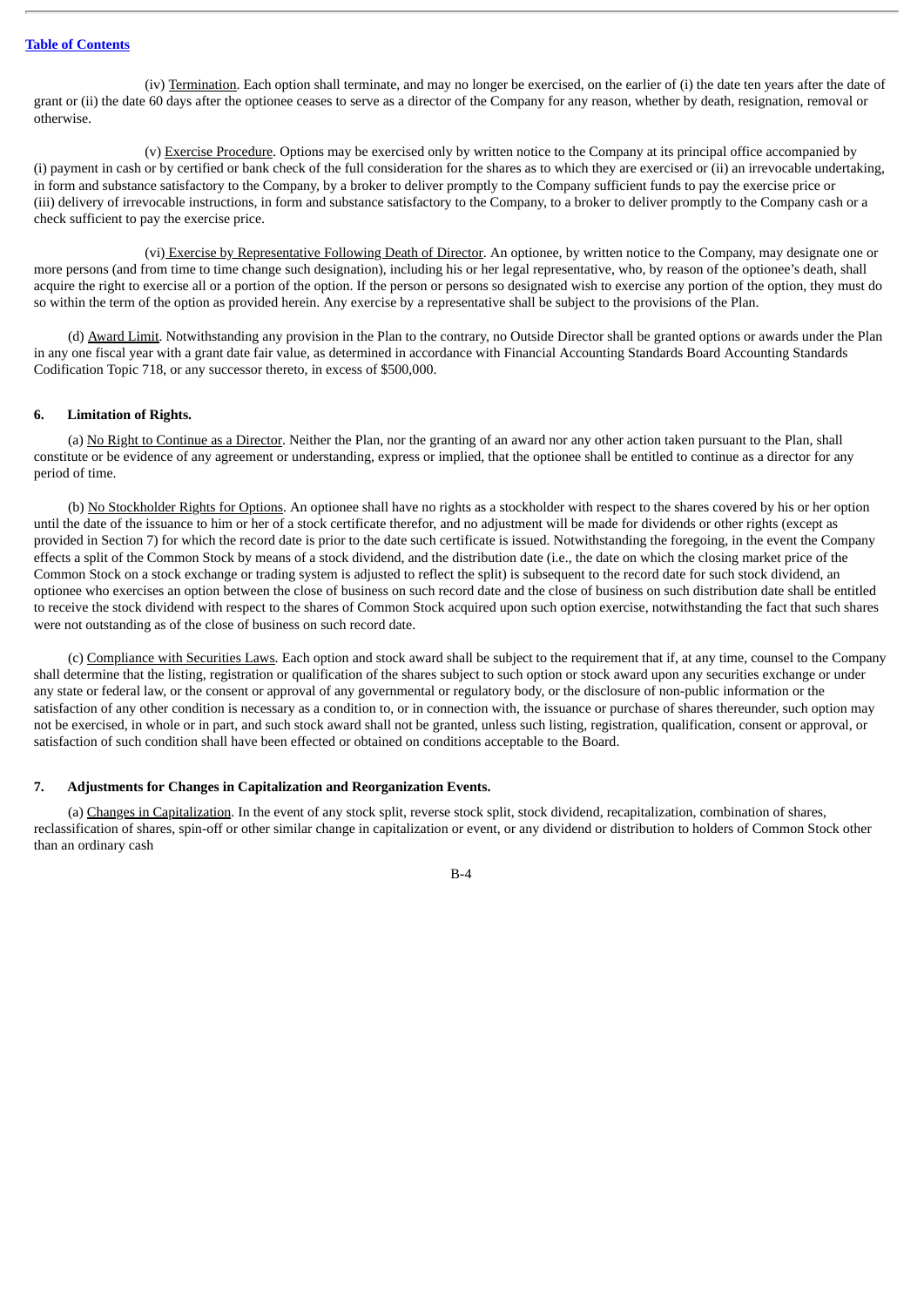dividend, (i) the number and class of securities available under the Plan, and (ii) the number and class of securities and exercise price per share of each outstanding option and each option issuable under Section 5(a) shall be equitably adjusted by the Company. Without limiting the generality of the foregoing, in the event the Company effects a split of the Common Stock by means of a stock dividend and the exercise price of and the number of shares subject to an outstanding option are adjusted as of the date of the distribution of the dividend (rather than as of the record date for such dividend), then an optionee who exercises an option between the record date and the distribution date for such stock dividend shall be entitled to receive, on the distribution date, the stock dividend with respect to the shares of Common Stock acquired upon such option exercise, notwithstanding the fact that such shares were not outstanding as of the close of business on the record date for such stock dividend.

## (b) Reorganization Events.

(i) Definition. A "Reorganization Event" shall mean: (a) any merger or consolidation of the Company with or into another entity as a result of which all of the Common Stock of the Company is converted into or exchanged for the right to receive cash, securities or other property or is cancelled, (b) any exchange of all of the Common Stock of the Company for cash, securities or other property pursuant to a share exchange transaction or (c) any liquidation or dissolution of the Company.

(ii) Consequences of a Reorganization Event on Options. In connection with a Reorganization Event, the Board may take any one or more of the following actions as to all or any (or any portion of) outstanding options on such terms as the Board determines: (i) provide that the options shall be assumed, or substantially equivalent options shall be substituted, by the acquiring or succeeding corporation (or an affiliate thereof), (ii) upon written notice to an optionee, provide that the optionees' unexercised options will terminate immediately prior to the consummation of such Reorganization Event unless exercised by the optionee within a specified period following the date of such notice, (iii) provide that outstanding options shall become exercisable, in whole or in part, prior to or upon such Reorganization Event, (iv) in the event of a Reorganization Event under the terms of which holders of Common Stock will receive upon consummation thereof a cash payment for each share surrendered in the Reorganization Event (the "Acquisition Price"), make or provide for a cash payment to a participant equal to the excess, if any, of (A) the Acquisition Price times the number of shares of Common Stock subject to the optionees' options (to the extent the exercise price does not exceed the Acquisition Price) over (B) the aggregate exercise price of such outstanding options and any applicable tax withholdings, in exchange for the termination of such options, (v) provide that, in connection with a liquidation or dissolution of the Company, awards shall convert into the right to receive liquidation proceeds (if applicable, net of the exercise price thereof and any applicable tax withholdings) and (vi) any combination of the foregoing.

#### **8. Amendment, Modification or Termination of Options.**

(a) Amendment, Modification or Termination. Subject to Section 8(b), the Board may amend, modify or terminate any outstanding option, including but not limited to, substituting therefor another option of the same or a different type and changing the date of exercise or realization. A Outside Director's consent to such action shall be required unless (i) the Board determines that the action, taking into account any related action, would not materially and adversely affect the Outside Director's rights under the Plan or (ii) the change is permitted under Section 7 hereof.

(b) Required Stockholder Approval. Unless such action is approved by the Company's stockholders: (1) no outstanding option granted under the Plan may be amended to provide an exercise price per share that is lower than the then-current exercise price per share of such outstanding option (other than adjustments pursuant to Section 7) and (2) the Board may not cancel any outstanding option (whether or not granted under the Plan) and grant in substitution therefor new options under the Plan covering the same or a different number of shares of Common Stock and having an exercise price per share lower than the then-current exercise price per share of the cancelled option.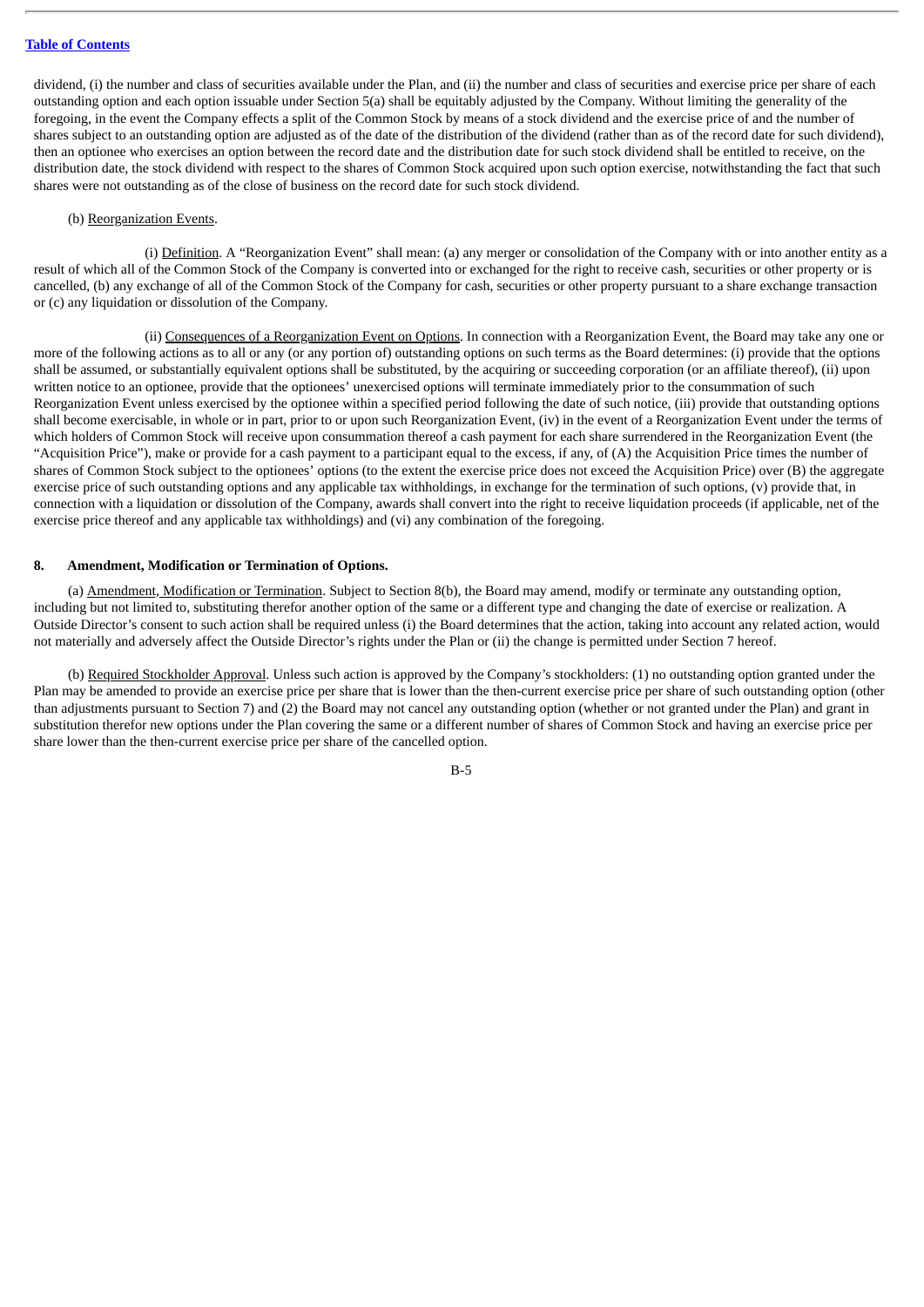# **9. Termination and Amendment of the Plan.**

The Board may suspend, terminate or discontinue the Plan or amend it in any respect whatsoever; provided, however, that without approval of the stockholders of the Company, no amendment may (i) increase the number of shares subject to the Plan (except as provided in Section 7), or (ii) effect any action which requires approval of the stockholders pursuant to the rules or requirements of the Nasdaq Stock Market ("Nasdaq") or any other exchange on which the Common Stock of the Company is listed. No amendment that would require stockholder approval under Nasdaq rules may be made effective unless and until such amendment shall have been approved by the Company's stockholders. If Nasdaq amends its corporate governance rules so that such rules no longer require stockholder approval of "material amendments" to equity compensation plans, then, from and after the effective date of such amendment to the Nasdaq rules, no amendment to the Plan (A) materially increasing the number of shares authorized under the Plan, (B) expanding the types of options or stock awards that may be granted under the Plan, or (C) materially expanding the class of participants eligible to participate in the Plan shall be effective unless stockholder approval is obtained. Unless otherwise specified in the amendment, any amendment to the Plan adopted in accordance with this Section 9 shall apply to, and be binding on the holders of, all options and awards outstanding under the Plan at the time the amendment is adopted, provided the Board determines that such amendment does not materially and adversely affect the rights of participants under the Plan.

# **10. Notice.**

Any written notice to the Company required by any of the provisions of the Plan shall be addressed to the Treasurer of the Company and shall become effective when it is received.

### **11. Governing Law.**

The Plan and all determinations made and actions taken pursuant hereto shall be governed by the laws of the State of Delaware (without regard to conflicts of law principles of any jurisdiction).

#### **12. Stockholder Approval; Effective Date.**

The Plan (as amended and restated hereby) shall become effective on the date the Plan (as amended and restated hereby) is approved by the Company's stockholders. Unless earlier terminated by the Board, the Plan will remain in effect until the tenth anniversary of the date the Company's stockholders approved the Plan, but awards previously granted may extend beyond that date.

> *First adopted by the Board of Directors on May 15, 2007 and approved by the stockholders on August 3, 2007*

*Plan, as amended, approved by the Board of Directors on October 30, 2008*

*Plan, as amended, approved by the Board of Directors on May 12, 2009*

*Plan, as amended, approved by the Board of Directors on March 31, 2014*

*Plan, as amended, approved by the Board of Directors on May 8, 2014 and approved by the stockholders on August 1, 2014*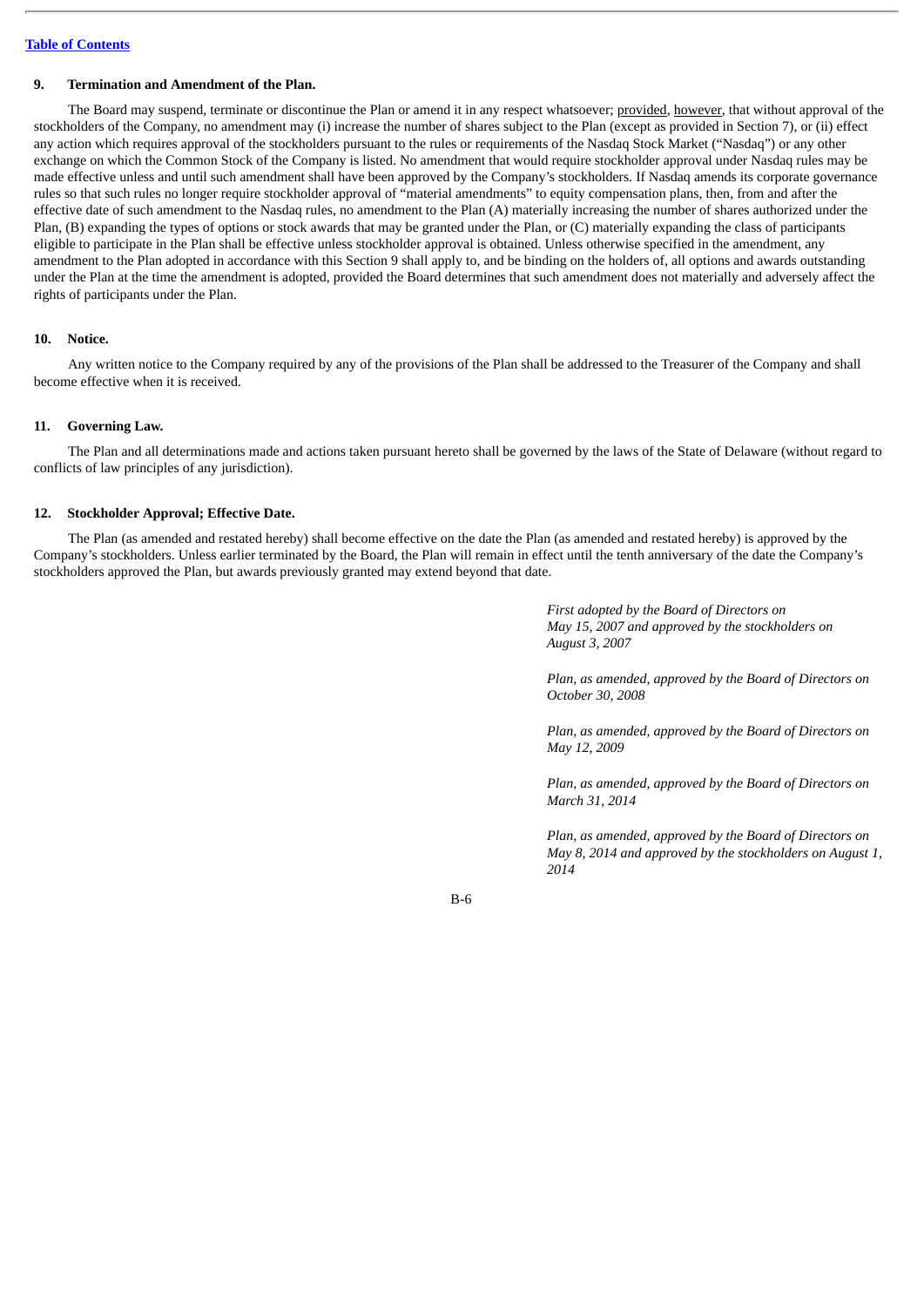Plan, as amended, approved by the Board of Directors on June 14, 2016 and approved by the stockholders on July 29, *2 0 1 6*

Plan, as amended, approved by the Board of Directors on June 13, 2019 and approved by the stockholders on *August* 1, 2019

Plan, as amended, approved by the Board of Directors on *May* 20, 2021

Plan, as amended, approved by the Board of Directors on June 21, 2022 and approved by the stockholders on [\_\_\_\_\_], *2 0 2 2*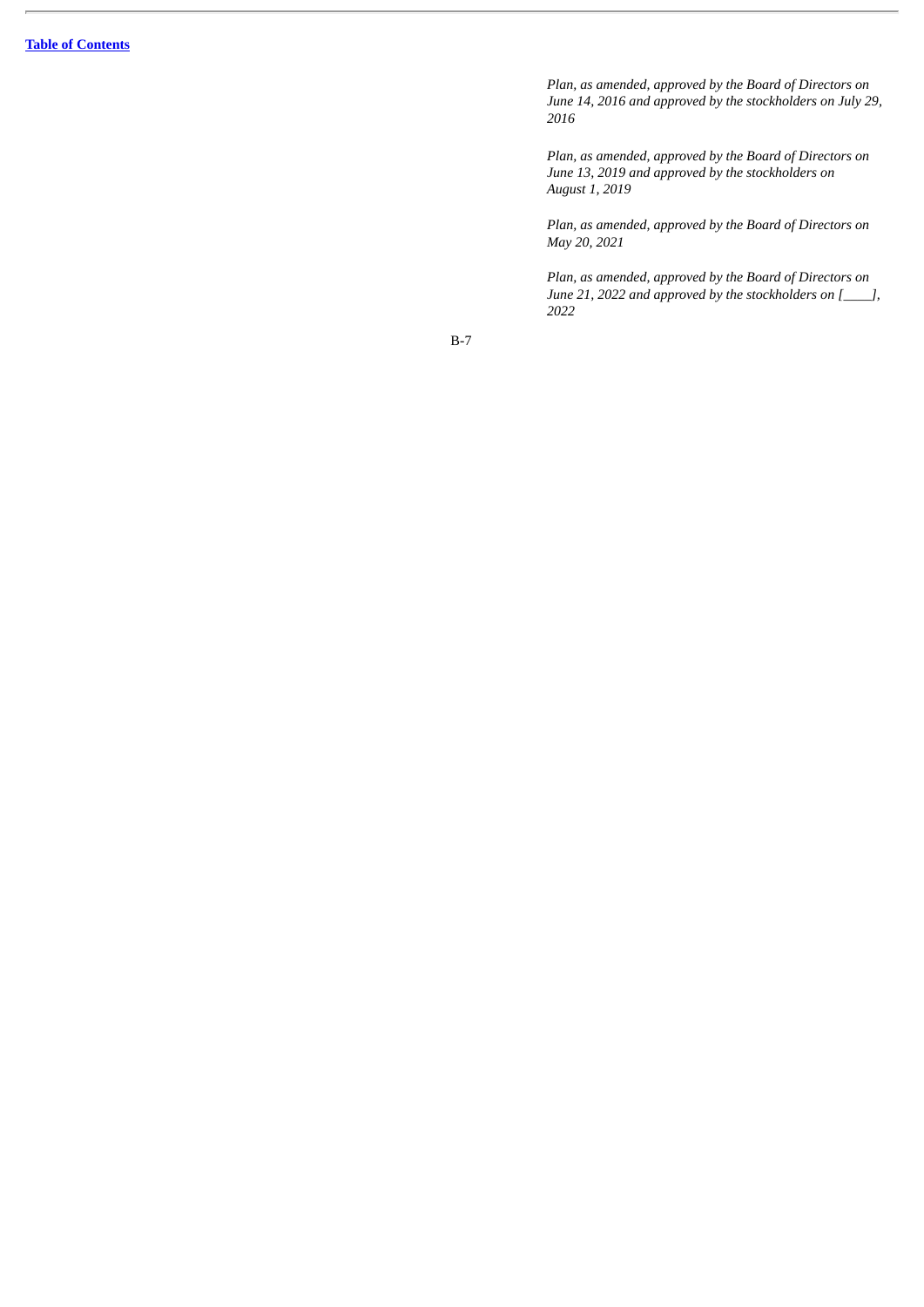## **Table of [Contents](#page-2-0)**

— — — — —



*AMERICAN SUPERCONDUCTOR CORPORATION 114 EAST MAIN STREET AYER, MA 01432*



### **VOTE BY INTERNET**

*Before The Meeting* - Go to **www.proxyvote.com or scan the QR Barcode above**

Use the Internet to transmit your voting instructions and for electronic delivery of information. Vote by 11:59 p.m. Eastern Time on August 1, 2022 for shares held directly<br>and by 11:59 p.m. Eastern Time on July 28, 2022 for shares held in a Plan. Have your<br>proxy card in hand when you access the web site a your records and to create an electronic voting instruction form.

*During The Meeting* - Go to **www.virtualshareholdermeeting.com/AMSC2022**

You may attend the meeting via the Internet and vote during the meeting. Have the information that is printed in the box marked by the arrow available and follow the instructions.

#### **VOTE BY PHONE - 1-800-690-6903**

Use any touch-tone telephone to transmit your voting instructions. Vote by 11:59 p.m.<br>Eastern Time on August 1, 2022 for shares held directly and by 11:59 p.m. Eastern Time<br>on July 28, 2022 for shares held in a Plan. Have and then follow the instructions.

#### **VOTE BY MAIL**

Mark, sign and date your proxy card and return it in the postage-paid envelope we have provided or return it to Vote Processing, c/o Broadridge, 51 Mercedes Way, Edgewood, NY 11717.

#### TO VOTE, MARK BLOCKS BELOW IN BLUE OR BLACK INK AS FOLLOWS:

— D87931-P76411 \_\_\_\_\_\_\_\_\_ KEEP THIS PORTION FOR YOUR RECORDS

| DETACH AND RETURN THIS PORTION ONLY<br>THIS PROXY CARD IS VALID ONLY WHEN SIGNED AND DATED.                                                                                            |                                                                                                                                                                                                                                                                                                                                                                                     |                                                                                |     |                                  |                    |                                                                                                                                                         |   |        |                     |
|----------------------------------------------------------------------------------------------------------------------------------------------------------------------------------------|-------------------------------------------------------------------------------------------------------------------------------------------------------------------------------------------------------------------------------------------------------------------------------------------------------------------------------------------------------------------------------------|--------------------------------------------------------------------------------|-----|----------------------------------|--------------------|---------------------------------------------------------------------------------------------------------------------------------------------------------|---|--------|---------------------|
| <b>AMERICAN SUPERCONDUCTOR CORPORATION</b><br>The Board of Directors recommends you vote FOR the<br>following:                                                                         |                                                                                                                                                                                                                                                                                                                                                                                     |                                                                                | All | For Withhold For All<br>All<br>П | <b>Except</b><br>Г | To withhold authority to vote for any individual<br>nominee(s), mark "For All Except" and write the<br>$number(s)$ of the nominee(s) on the line below. |   |        |                     |
|                                                                                                                                                                                        | <b>Election of Directors</b>                                                                                                                                                                                                                                                                                                                                                        |                                                                                |     |                                  |                    |                                                                                                                                                         |   |        |                     |
|                                                                                                                                                                                        | Nominees:                                                                                                                                                                                                                                                                                                                                                                           |                                                                                |     |                                  |                    |                                                                                                                                                         |   |        |                     |
|                                                                                                                                                                                        | 01) Laura A. Dambier<br>02) Arthur H. House<br>03) Margaret D. Klein                                                                                                                                                                                                                                                                                                                | 04) Barbara G. Littlefield<br>05) Daniel P. McGahn<br>06) David R. Oliver, Jr. |     |                                  |                    |                                                                                                                                                         |   |        |                     |
| The Board of Directors recommends you vote FOR the following proposals:                                                                                                                |                                                                                                                                                                                                                                                                                                                                                                                     |                                                                                |     |                                  |                    |                                                                                                                                                         |   |        | For Against Abstain |
|                                                                                                                                                                                        | To approve AMSC's 2022 Stock Incentive Plan.                                                                                                                                                                                                                                                                                                                                        |                                                                                |     |                                  |                    |                                                                                                                                                         |   | Н      | П                   |
| 3.                                                                                                                                                                                     | To approve amendments to AMSC's Amended and Restated 2007 Director Stock Plan.                                                                                                                                                                                                                                                                                                      |                                                                                |     |                                  |                    |                                                                                                                                                         |   | П      |                     |
| To ratify the appointment by the Audit Committee of the Board of Directors of RSM US LLP as AMSC's independent registered public accounting<br>4.<br>firm for the current fiscal year. |                                                                                                                                                                                                                                                                                                                                                                                     |                                                                                |     |                                  |                    |                                                                                                                                                         | П | $\Box$ |                     |
| NOTE: To transact such other business as may properly come before the annual meeting or any continuation, postponement or adjournment thereof.                                         |                                                                                                                                                                                                                                                                                                                                                                                     |                                                                                |     |                                  |                    |                                                                                                                                                         |   |        |                     |
|                                                                                                                                                                                        | Please sign exactly as your name(s) appear(s) hereon. When signing as attorney, executor, administrator, or other fiduciary, please give full title as such. Joint owners should each sign<br>personally. All holders must sign. If a corporation or partnership, please sign in full corporate or<br>partnership name by authorized officer.<br>Signature [PLEASE SIGN WITHIN BOX] | Date                                                                           |     |                                  |                    | Signature (Joint Owners)<br>Date                                                                                                                        |   |        |                     |